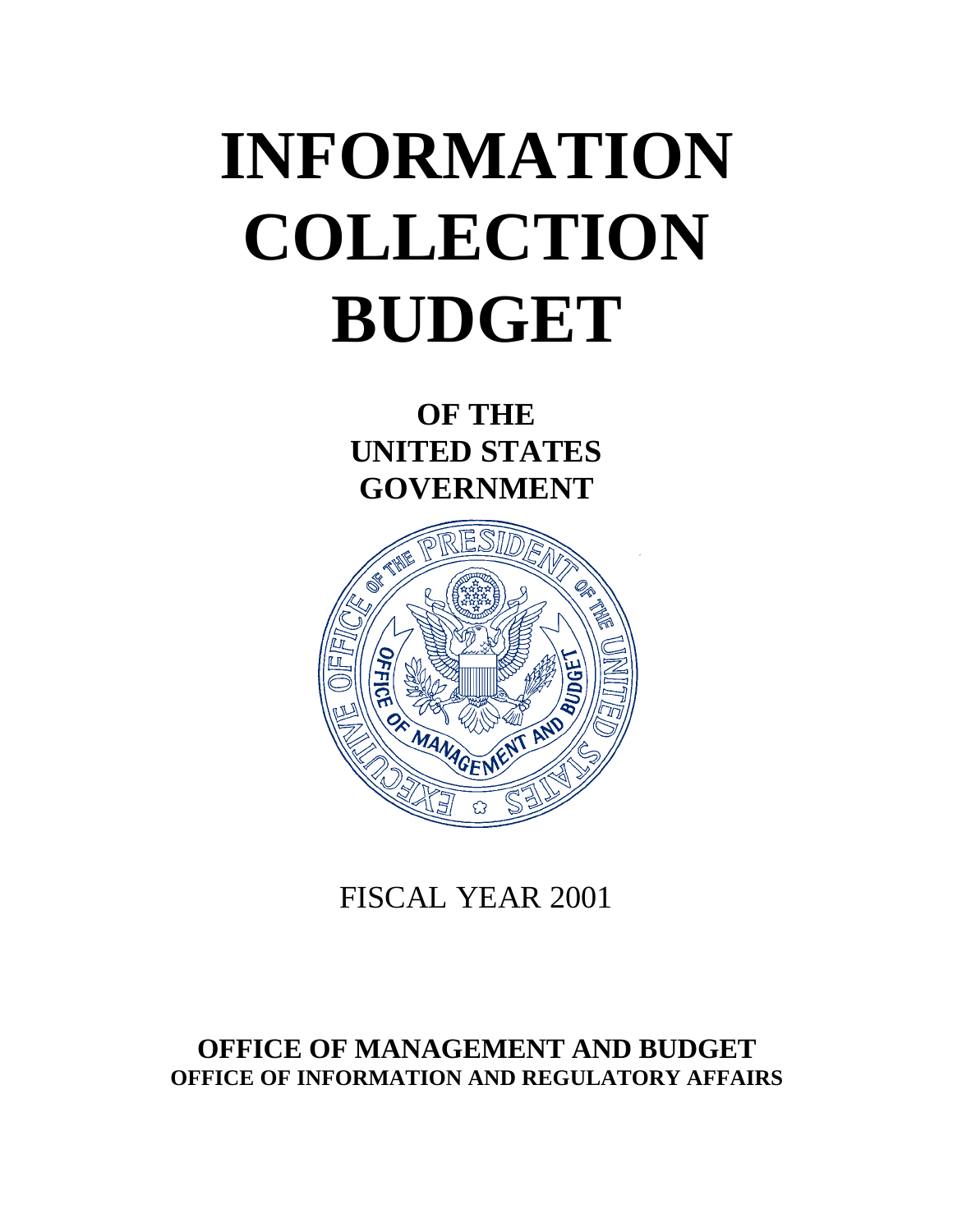Additional copies of this report are available on the Internet via the World Wide Web at:

[http://www.whitehouse.gov/OMB/inforeg](http://www.whitehouse.gov/OMB/inforeg/) 

or by writing to:

Records Management Center Office of Information and Regulatory Affairs New Executive Office Building, Room 10102 Washington, D.C. 20503 Fax: (202) 395-5806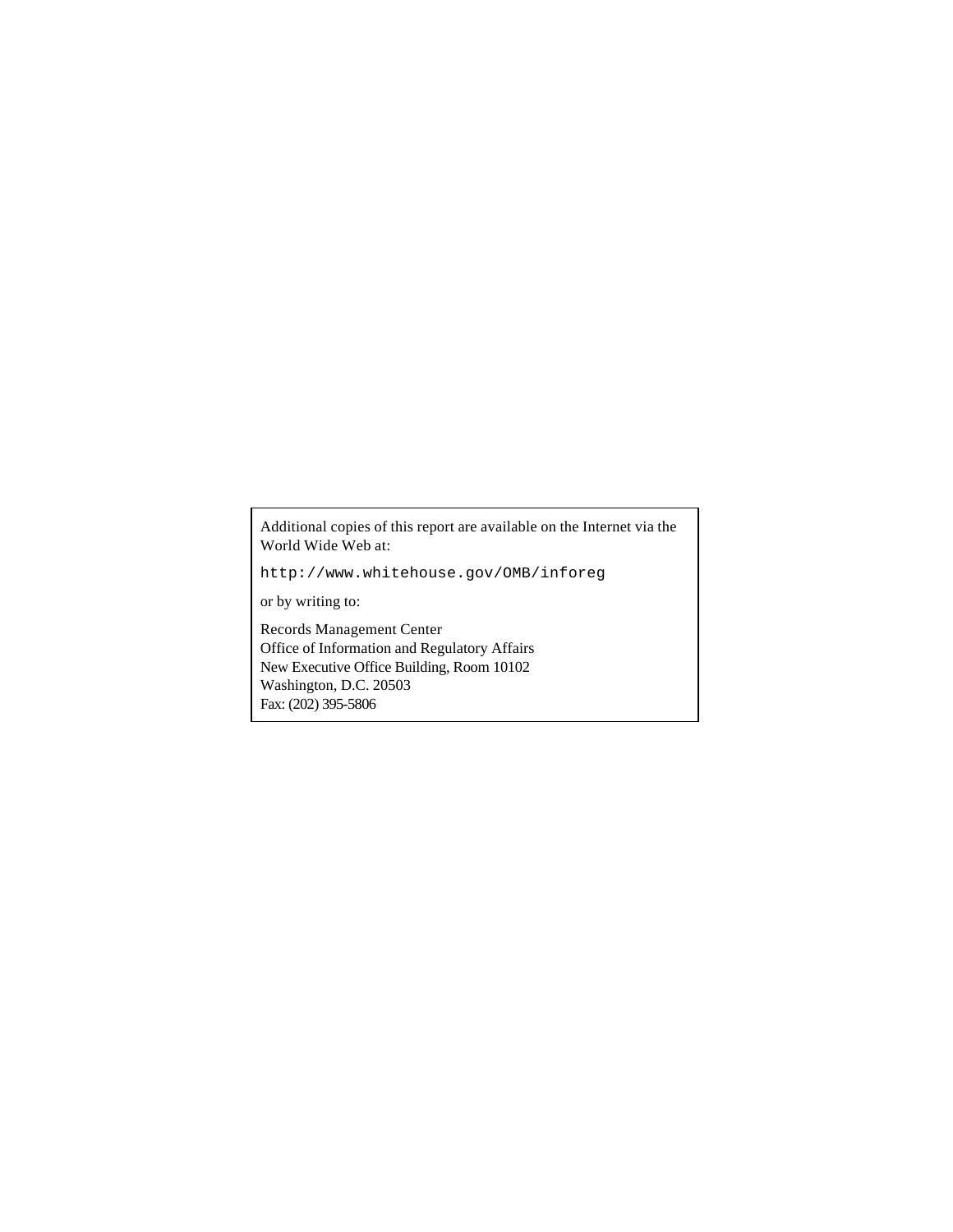# **The Fiscal Year 2001 Information Collection Budget**

# **Table of Contents**

| Chapter 1.  |                                                                                      |
|-------------|--------------------------------------------------------------------------------------|
| Chapter 2.  | Information Collection Budget of the Federal Government for FY 2000 and FY 2001 . 11 |
| Chapter 3.  | Report on Paperwork Burden Imposed by Agency Regulations  17                         |
| Chapter 4.  | Significant Paperwork Reductions and Increases - FY 2000 & 2001 31                   |
| Appendix A. |                                                                                      |
| Appendix B. |                                                                                      |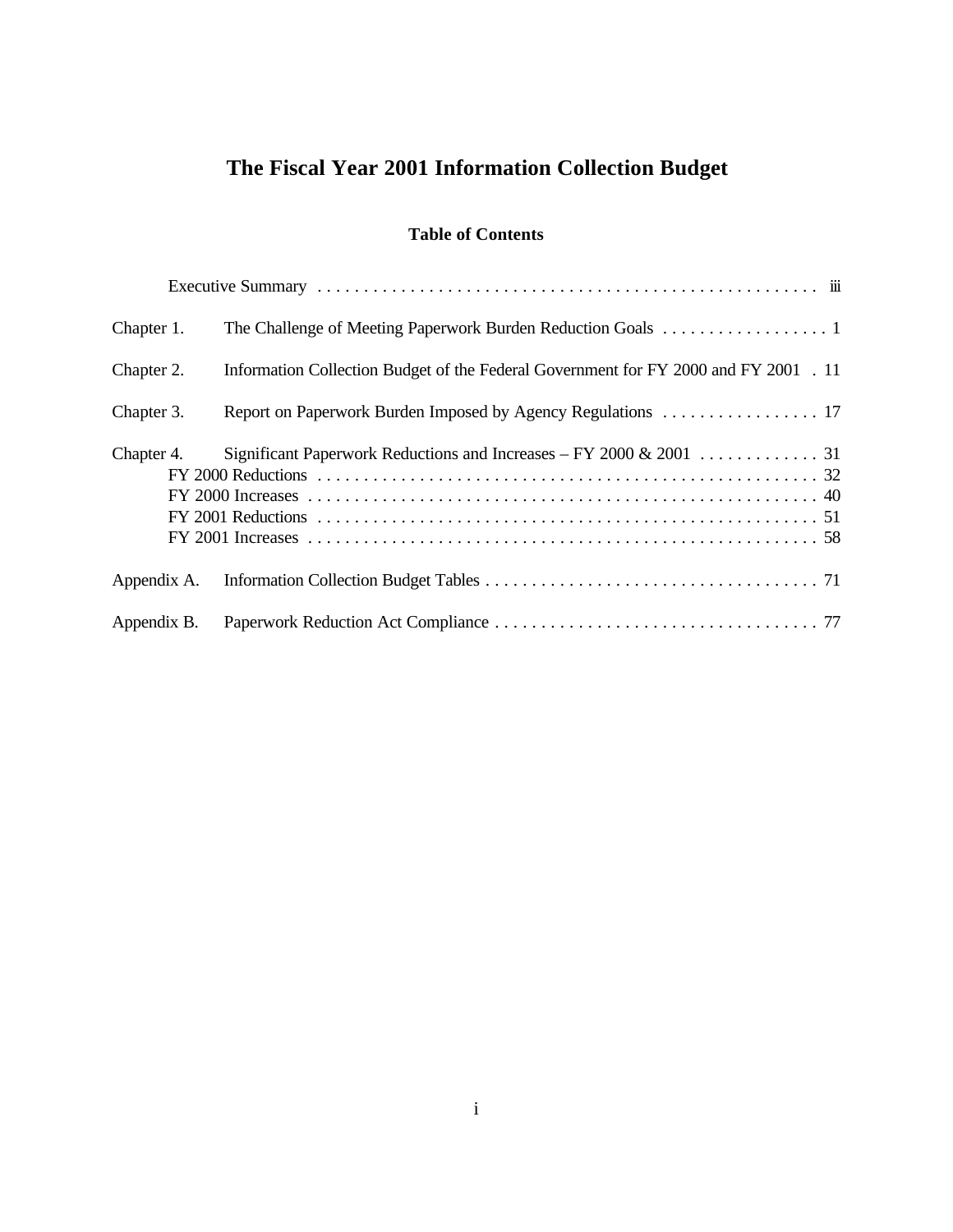ii Fiscal Year 2001 Information Collection Budget of the United States Government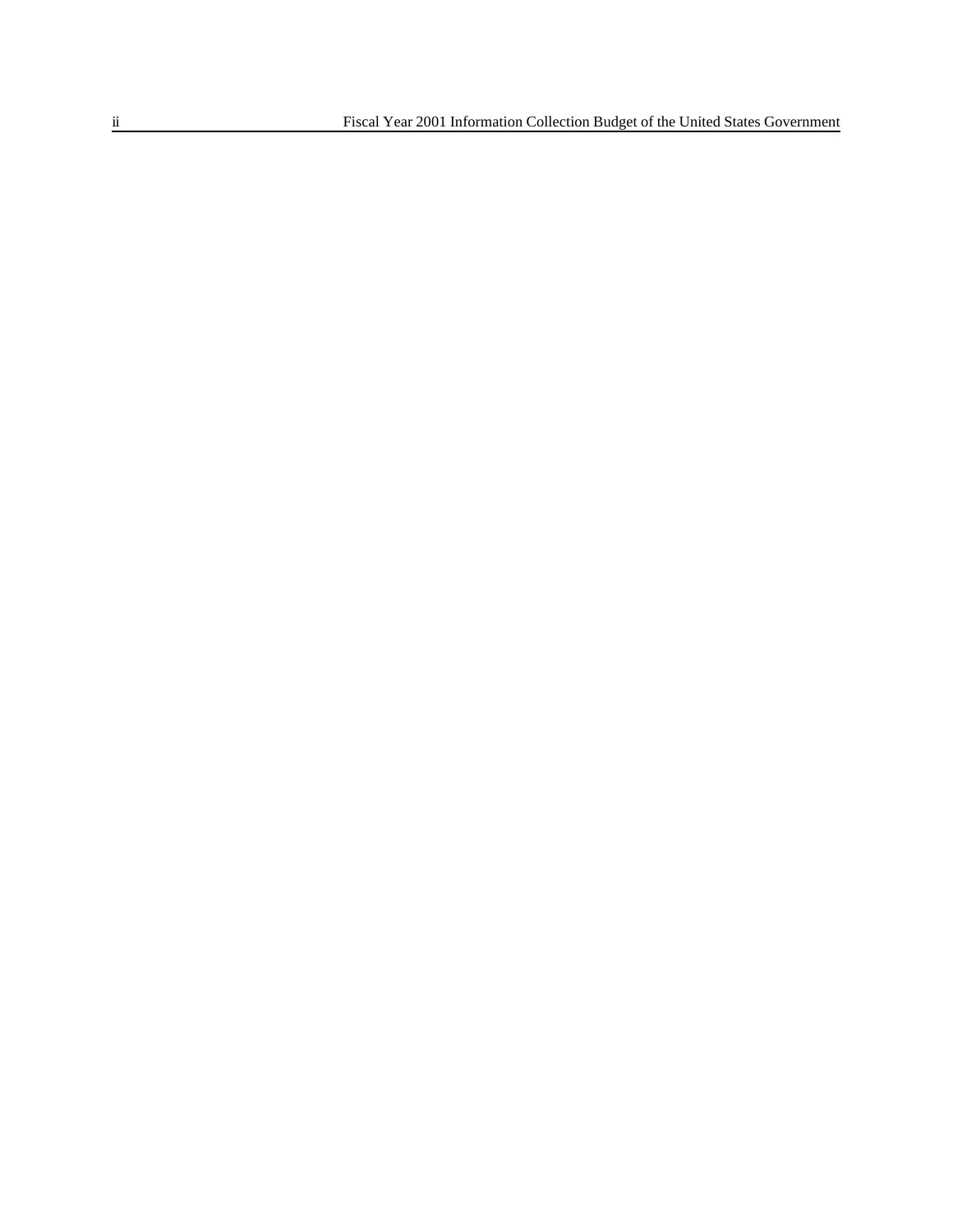#### **Executive Summary**

The President has said he wants the government to give the people more options, and fewer orders. He has said the government should respect the people and answer to them. As the Administration approaches its responsibilities under the Paperwork Reduction Act (PRA), it should use these authorities to implement the President's objectives.

There is a lot of work that needs to be done. The Federal Government is losing, not gaining, ground in its efforts to control its imposition of reporting requirements on the public. For FY 2001, Federal agencies anticipate an increase in total Federal paperwork burden of 1.1 percent (an increase of over 82 million hours of effort). And this increase is not something new. Federal paperwork burden has increased 8 out of the last 10 years, imposing ever increasing burdens on the American consumer, employee, business, and, most of all, taxpayer.

Who is causing this increase in burden? There are lots of culprits. No session of Congress is complete without several hundred new statutes, creating new programs and reports to Congress. Expanding existing Federal programs and undertaking new legislative initiatives invariably calls for more, not less, data collection. Federal agencies themselves have many competing responsibilities. They often subordinate paperwork burden reduction to other needs, when they should be paying more attention to their PRA responsibilities. For example, agency Chief Information Officers (CIOs) often focus on information technology investments, and leave the development of new forms and the collection of data to the program offices, who almost invariably need more data collection to meet their program needs.

The Office of Management and Budget (OMB) also needs to strengthen its oversight of the agency CIOs and agency development of forms and other kinds of data collection. OMB plans to ensure that the heads of agencies include the Paperwork Reduction Act (PRA) as an integral part of their management strategies, and to encourage CIOs to give the PRA clearance process more attention. OMB will also work harder to coordinate its review of agency information collections with its oversight responsibilities over other aspects of information resource management, such as IT planning, privacy, information dissemination, and computer security. Too often, CIO staff responsible for information collections do not work closely enough with other CIO staff, and OMB should work to encourage that cooperation.

**The Information Collection Budget.** OMB prepares an annual report to keep Congress and the public informed of major activities under the PRA. This report, the Information Collection Budget (ICB), describes Federal efforts to improve the quality of services delivered to the public by improving the efficiency and effectiveness of Federal information collections. It also highlights agencies' efforts to reduce the time the public spends on Federal information collections and promotes further reductions by giving agencies examples of practical approaches that other agencies have used successfully. This ICB also complies with a statutory reporting requirement incorporated into the FY 2001 Consolidated Appropriations Act on the effectiveness of the PRA.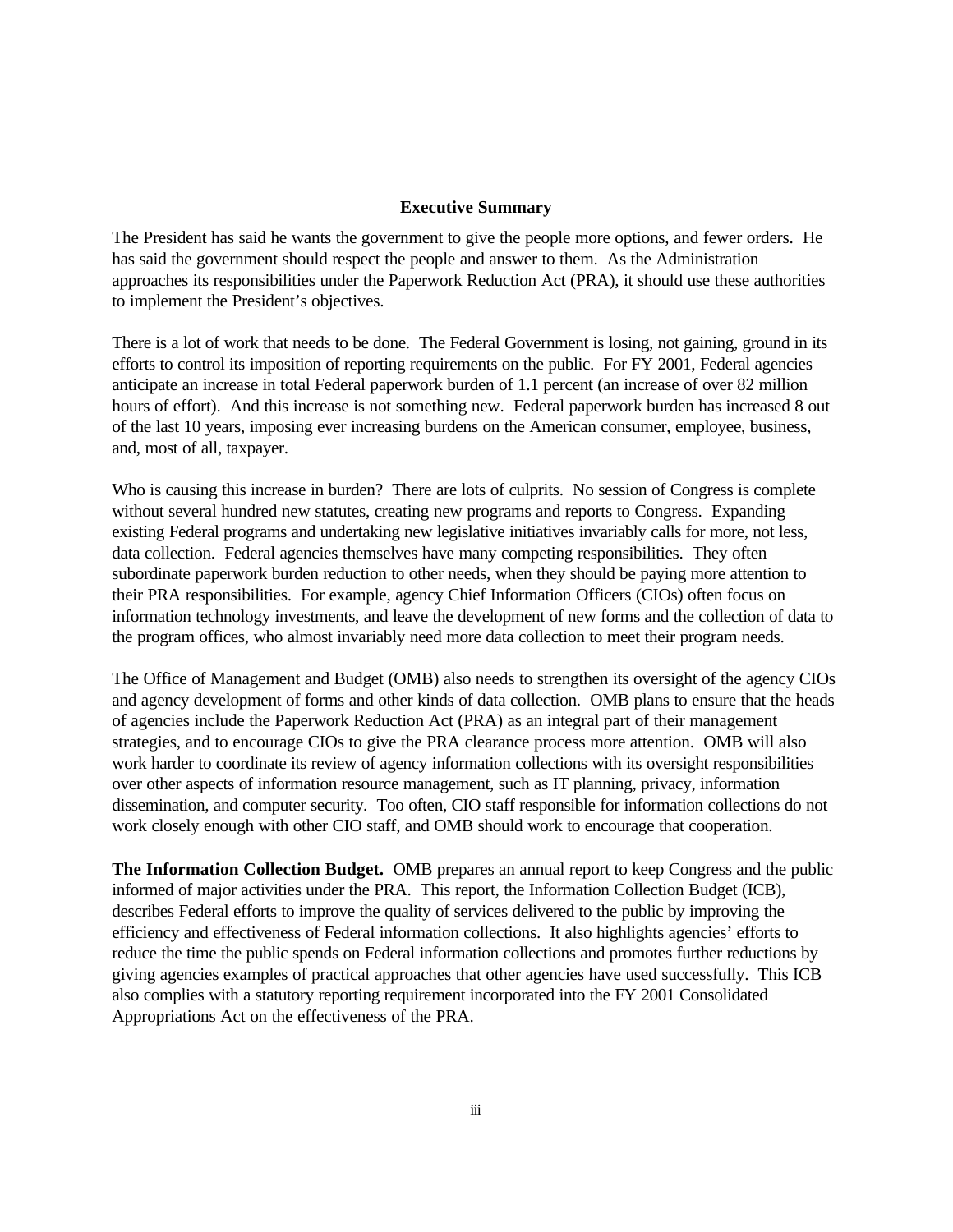Since the PRA authorizes appropriations for the Office of Information and Regulatory Affairs through this fiscal year, this Congress will likely reconsider the PRA. The Administration looks forward to presenting its views through the normal legislative process and hopes to work closely with Congress as it considers proposals to improve the effectiveness of the PRA.

**Summary of the ICB.** Chapter 1 of this ICB acknowledges that the Federal government has again failed to meet the statutory goals set forth in the PRA. It describes some of the institutional difficulties that have prevented burden reduction in the past and emphasizes that more can be done to reduce the paperwork burden on the public. The Administration recognizes the potential for great improvement, but real progress will require the combined efforts of the Federal agencies, OMB, and Congress.

Chapter 2 presents the ICB totals for the Federal government and for each of the 27 agencies that participated in the ICB process. Its tables, developed in consultation with the agencies, identify changes during FY 2000 and expected changes during FY 2001 due to agency actions and new statutory mandates.

Chapter 3 responds to the statutory requirement to report to Congress on the effectiveness of the PRA with respect to rulemaking. This reporting requirement is part of the Consolidated Appropriations Act for Fiscal Year 2001 (Public Law 106-554).

Chapter 4 gives specific examples of changes occurring during FY 2000 or expected for FY 2001 due either to new statutory mandates or agency actions. These examples highlight agency efforts to streamline and reduce information collections from the public. They also demonstrate that the information collection needs of the Federal government are not static, but constantly change to reflect new statutory and policy priorities.

The ICB has two appendices, the first of which describes the ICB totals and how they were derived. The second appendix, as required by the PRA, lists all known violations of the PRA and agency efforts at compliance.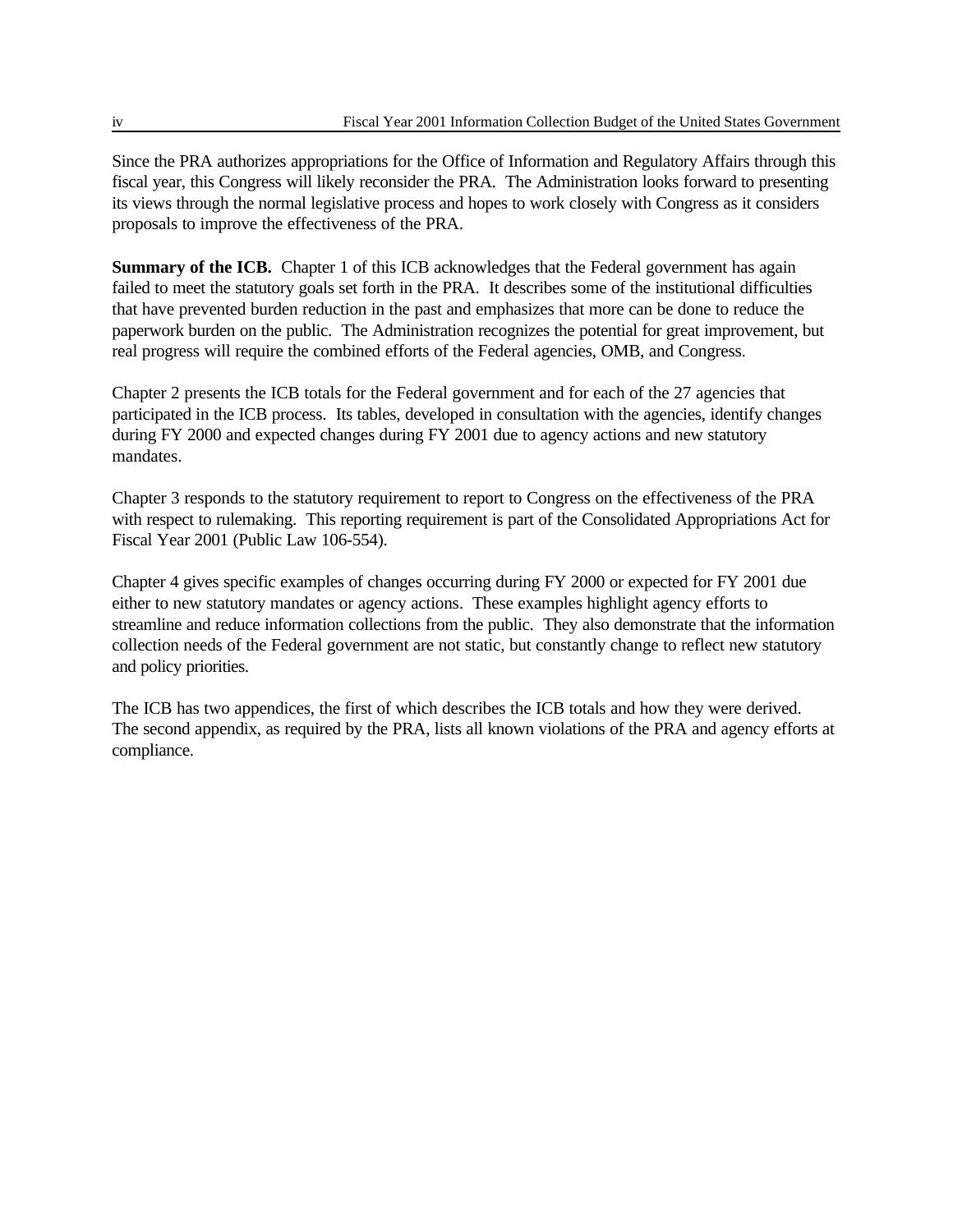### **Chapter 1. The Challenge of Meeting Paperwork Burden Reduction Goals**

The Paperwork Reduction Act of 1995 (PRA) directs the OMB Director to set "an annual governmentwide goal" for the reduction of information collection burdens — 10 percent each for FY 1996 and FY 1997, and 5 percent each for FY 1998–2001. The Federal government target for FY 2001 does not meet these burden reduction goals. As described in Appendix A, the aggregate of the individual agency goals for FY 2001 is an increase of 1.1 percent. As has been in the case for the last 20 years, with the exception of the first goal established for FY 1981–1982, the Federal government has not minimized burden imposed on the public to the extent envisioned by the PRA and its predecessor statutes.

It has become an aphorism that we live in an information age. The corollary is that the government continues to collect more and more information rather than less. Whether it is in pursuit of national security, the economic well-being of the nation, tax collection, or the protection of public health and safety or the environment, the inevitable response of the Federal government is to collect information to assist in carrying out its responsibilities.

This response must be tempered. For example, while information technology has given the Federal government the ability to manage more and more information, it has not automatically led to improvements in information collections or burden reduction. It makes no sense to collect electronically information that should not be collected on paper. Nor can making a plain paper form electronic be a substitute for the comprehensive review required by the PRA. The purpose of that review is to ensure that the information collected by the government is the minimum necessary and that it imposes the minimum burden on the public.

The government is making progress, but much more work needs to be done. In the Information Collection Budget that follows, OMB documents examples of agencies working to update and improve their information collection activities. As the Federal government moves closer and closer to fully electronic interactions with the public, each information collection must be scrutinized to ensure the practical utility of that information and to minimize the burden on the public. The Administration will continue this work to reduce the burden the Federal government imposes on its citizens in fulfilling its need for information.

#### **Annual Paperwork Burden Reduction Goals**

In 12 of the past 20 years, the PRA and its predecessor statutes have set annual paperwork burden reduction goals—either 5 or 10 percent annually. These goals have served as a catalyst for agencies to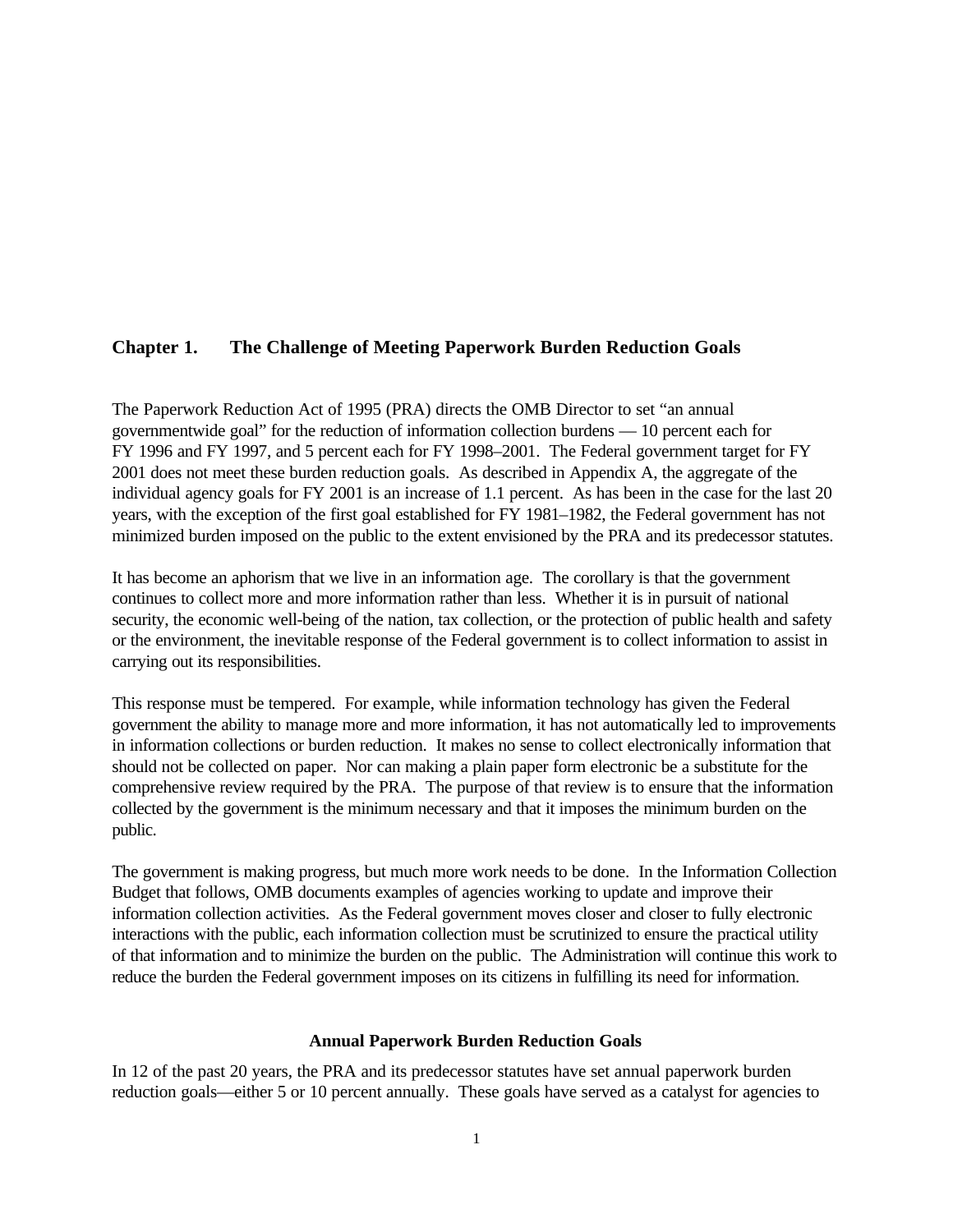Statutory Year PRA Goal ICB Target FY 1981 –4.0% –15% FY 1982  $-12.8\%$ FY 1983 –10% –8.4% FY 1984  $-6.5\%$  $FY 1985 -3.3%$ FY 1986  $-5\%$   $-3.11\%$ FY 1987 –5% –1.73% FY 1988  $-5\%$   $-3.51\%$ FY 1989  $-5\%$   $-0.75\%$  $FY 1990 - 0.93\%$  $FY 1991 - 0.13\%$  $FY 1992 - +0.65\%$  $FY 1993 \t - 40.27\%$ FY 1994 —  $+0.54\%$ <br>FY 1995 —  $+0.61\%$ FY 1995  $-$  +0.61% FY 1996  $-10\%$   $-0.77\%$ FY 1997  $-10\%$   $-1.83\%$ FY 1998  $-5\%$   $+0.96\%$ 

† Targets for FY 1996–FY 1998 included expected burden changes due to adjustments. Targets for all other years are expected program changes.

FY 1999  $-5\%$   $+2.6\%$ FY 2000  $-5\%$   $+2.5\%$ FY 2001  $-5\%$  +1.1% reduce paperwork burdens, and have been implemented through the process by which OMB, in consultation with the agencies, develops the annual Information Collection Budget.<sup>1</sup>

President Carter initiated this process with his 1979 Executive Order which required each agency to establish an annual information collection budget. In the Paperwork Reduction Act of 1980, Congress codified the Information Collection Budget process initiated by President Carter, requiring OMB to send Congress each year a report that included "an analysis by agency ... describing the estimated reporting hours required of persons" by Federal collections of information and a "summary of accomplishments and planned initiatives to reduce burdens" of these collections.2 The Act implements these statutory goals by instructing the OMB Director to establish specific governmentwide paperwork burden reduction goals each year.

With this statutory authority, OMB developed, and continues to use, the annual Information Collection Budget as a tool for eliminating needless reporting requirements, minimizing duplication, streamlining forms, and facilitating comprehensive executive review of agency information collection efforts. However, since the 1980 PRA took effect, the aggregate of the agencies' annual goals has met the statutorily set governmentwide goal only once — for FY 1981–1982. (See table 2.1.)

**Agency Annual Goals Fail to Reach the Governmentwide Goal.** In developing changes to the PRA in 1995, the Congress and the Executive Branch realized that the impetus for information collection burden reduction has to come from those agencies and programs most familiar with the information collections themselves. Thus, the 1995 PRA gave the direct responsibility for managing its information resources to each

agency's Chief Information Officer (CIO). OMB and the CIOs together establish "annual agency goals" to reduce paperwork burden on the public to the "maximum practicable" extent "in each agency." However, these reductions in paperwork burden must be consistent with the agency ability to carry out its statutory and program responsibilities. The 1995 PRA specifically charges OMB with the responsibility of weighing the burden of an information collection on the public against the practical utility it will have for the agency.

Given the importance of collecting information to the implementation of agency programs, any changes to data collections require thorough evaluation of their effects. In the past, these evaluations have indicated a need for more, not less, information to carry out a given agency responsibility. In a number of years, for

| Table 2.1                    |
|------------------------------|
| <b>Past Paperwork Burden</b> |
| <b>Reduction Goals</b>       |
|                              |

<sup>&</sup>lt;sup>1</sup> See, generally, the FY 1998 Information Collection Budget of the United States Government, Chapter 2, "Historical Origins of the Information Collection Budget."

<sup>2 44</sup> U.S.C. 3514(a)(3) & (4) (1980 PRA). See S. Rpt. 96-930, p. 54. 44 U.S.C. 3514(a) (1995 PRA).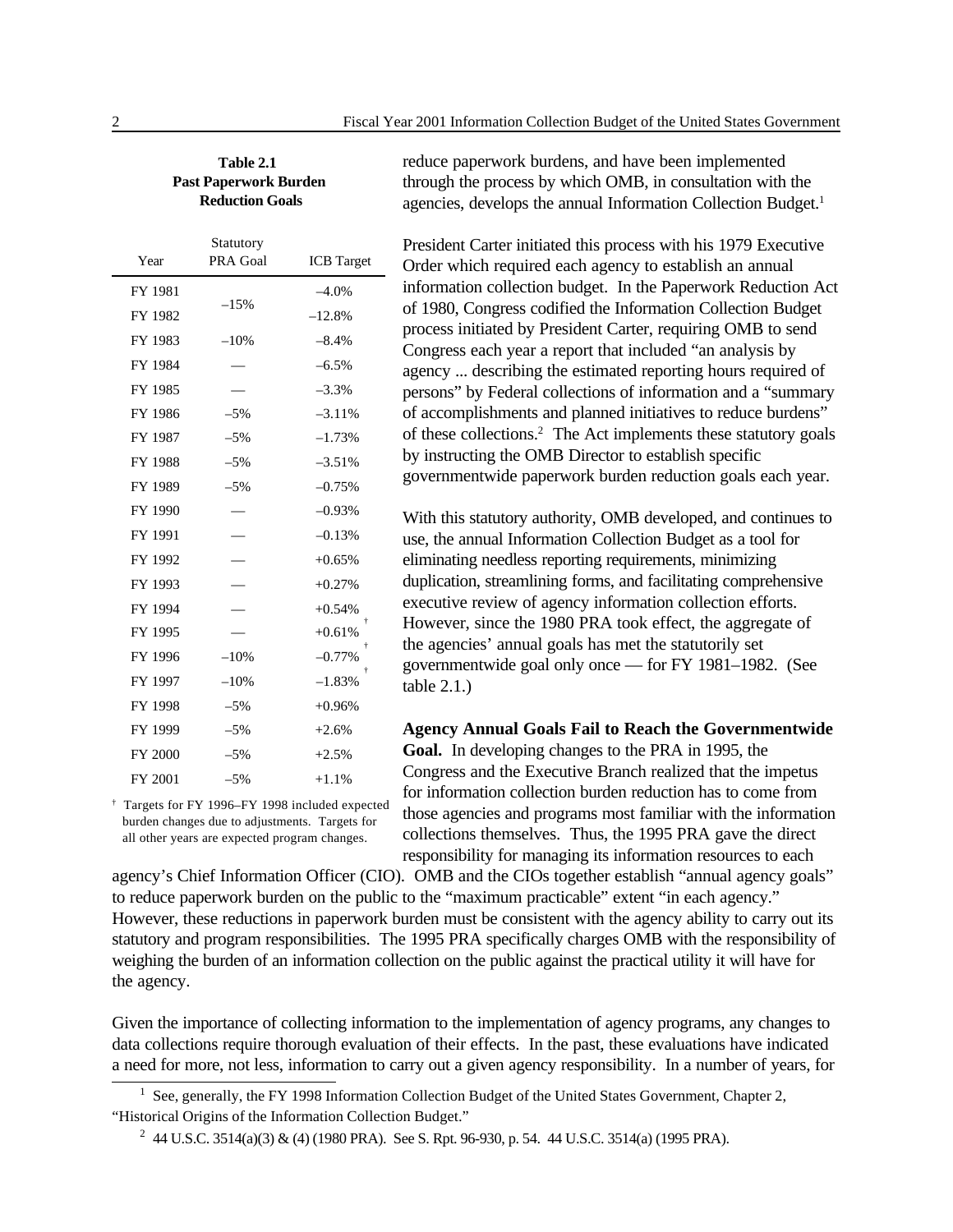example, agencies (both individually and as an aggregate whole) have increased their collection of information in order to carry out their statutory and program responsibilities. Thus, the aggregate of the agencies' annual goals — the sum of the "maximum practicable" reductions that the agencies can achieve — may not, and as a general matter does not, total to the "governmentwide goal."

#### **Balancing Burden Reduction Against Agency Needs and Performance of Government**

**Missions.** The 1995 PRA in its core paperwork-review provisions recognizes that, for a burden reduction target to be "practicable," the target must be consistent with the ability of agencies to carry out their statutory and program responsibilities. While an underlying goal of the 1995 PRA is to minimize Federal paperwork burden on the public<sup>3</sup> it also affirms the importance of information to the successful completion of agency missions and charges OMB with the responsibility of weighing the burdens of information collection on the public against the practical utility it will have for the agency. Specifically, the 1995 PRA provides that "[b]efore approving a proposed collection of information, the [OMB] Director shall determine whether the collection of information by the agency is necessary for the proper performance of the functions of the agency, including whether the information shall have practical utility."4

The 1995 PRA directs OMB to evaluate an agency's need for information as balanced against the various statutory criteria included in the 1995 PRA. If an information collection that an agency submits for OMB review meets the practical utility, burden, and other PRA criteria for approval, OMB will approve it in accordance with the PRA, notwithstanding the effect of this approval on burden reduction targets. OMB does not have the authority under the 1995 PRA to disapprove the collection of information simply because an approval would cause the agency to exceed the agency's paperwork burden reduction goal stated in the ICB or the Federal government to exceed the statutory goals.

The PRA's annual reduction goals are extremely ambitious. In fact, in retrospect, of course, it would have been virtually impossible for the Federal government to achieve all of the goals over the last 20 years. The goals do encourage agencies to target burden reduction. However, had the goals been achieved, the Federal government would be collecting only about 40% of the information it did in 1980. Given the continued expansion of Federal responsibilities and the growth of the nation over the last 20 years, these goals in the aggregate are well beyond what is reasonably achievable.

#### **Agencies Collect More, Not Less, Information**

**The Federal Need for Information.** Burden reduction cannot be planned in a vacuum. Developing a strategy to reduce burden on the public requires a knowledge of the missions that Congress has given each agency and the agency's chosen means to carry out its mission. Only with a complete understanding of the agency's responsibilities can OMB and the agency CIOs establish and meet reasonable agency burden reduction targets.

The Federal Government affects the American people through taxes, spending, and regulation. These activities include spending on education, training, and health care, regulation of the environment, financial systems, and the workplace, and taxation of income, products, and estates. To carry out all of these responsibilities carefully and effectively, the Federal Government collects information. As noted above,

 $3\,$  44 U.S.C. 3501(1).

<sup>4 44</sup> U.S.C. 3508.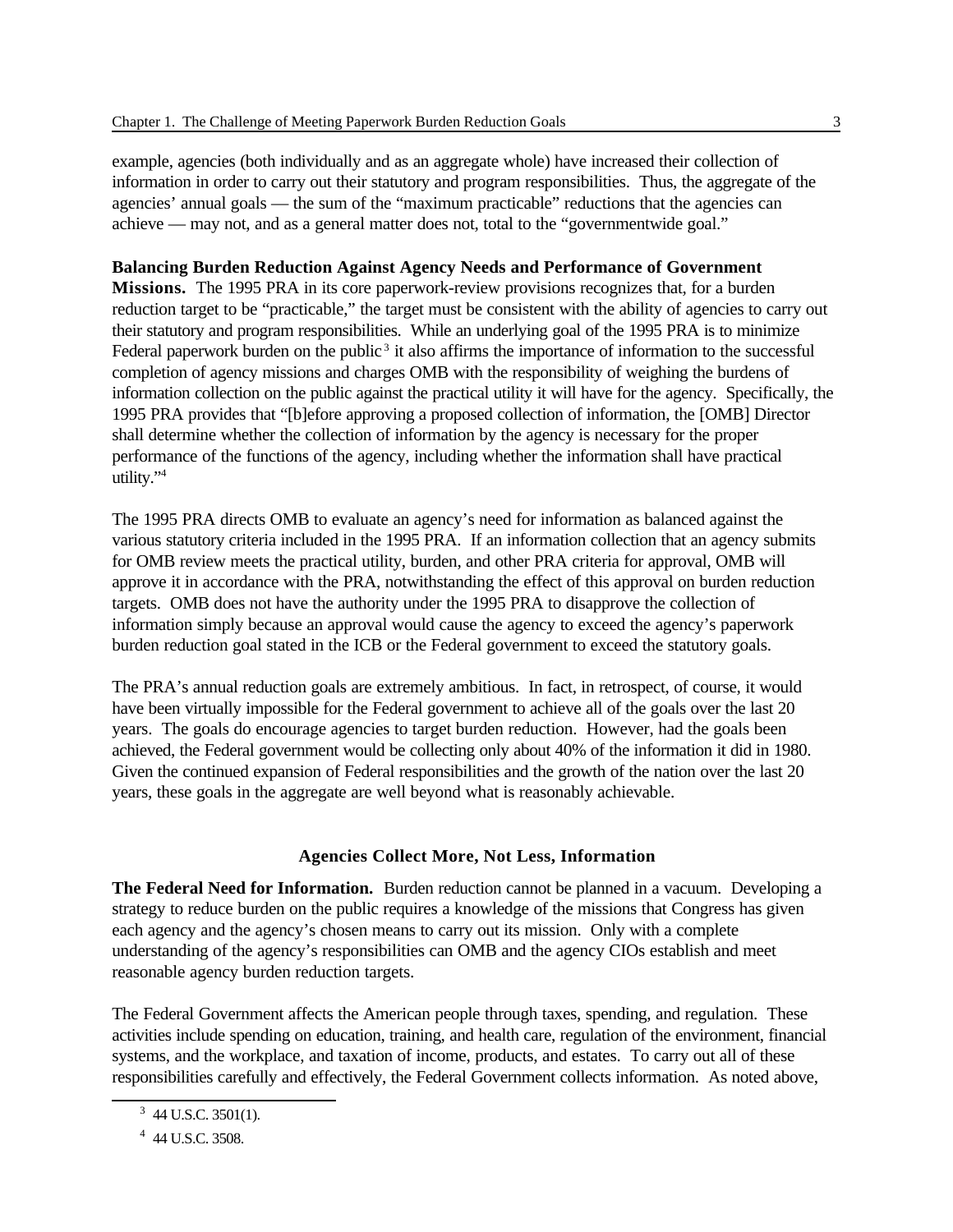Federal agencies must balance their reliance on information, and the associated burden imposed on the public, against the policy objectives they pursue to meet the needs of the American people.

To help understand the Federal Government's collection of information and the full range of Federal responsibilities supported by its information collections from the public, it is helpful to categorize these collections based on their intended use.

*Tax Collection.* The Treasury Department (specifically, the Internal Revenue Service (IRS), Customs Service, and the Bureau of Alcohol, Tobacco, and Firearms (ATF)) collects over \$1.6 trillion in individual and business income taxes, tariff duties, user fees, excise taxes, registration fees, license fees, and other assessments that fund the Federal programs that protect and support Americans. It is well known that the Federal Government collects information to verify compliance with the Internal Revenue Code and other statutes. The Federal tax system, in particular, involves a large amount of self-reporting and recordkeeping by individual and business taxpayers, which the IRS relies on to verify and collect the correct amount of income tax. As a whole, the Treasury Department is responsible for over 80 percent of all information collection and recordkeeping conducted or required by the Federal Government.

Treasury has been working diligently to ensure it collects only the information it needs, and Treasury is working continuously to simplify the tax forms where it can. But the complexity of the Tax Code means that Treasury's need for information is extremely large and net burden continues to increase.

The burden of the tax code grows each year for several reasons. It increases due to growth in the economy. Higher employment and more businesses means more taxpayers. Moreover, changes to the tax code, whether to raise or lower tax revenue, have tended to make tax compliance more complex and thus to impose more burden on the public. For example, a single tax relief measure, the Taxpayer Relief Act of 1997 imposed an additional 174 million hours of burden on the public annually according to Treasury.

Treasury is unable on its own to redesign the tax code to minimize burden. However, it has been making efforts to improve its administration of the tax laws to reduce the time the public spends working on taxes. For example, last year, Treasury transferred 2 million taxpayers from the 1040 to the simpler 1040A, which reduced overall burden by 2.4 million hours. Treasury also continues to work on electronic filing to make the public's task easier and less likely to result in errors.

*Other Regulatory and Compliance Reporting.* Tax forms are not the only type of regulatory and compliance reporting. Non-Treasury regulatory and compliance reporting constitutes roughly 70 percent of the remaining information collection activity of the Federal Government. The Federal Government collects information to verify compliance with Federal requirements by individuals, businesses, educational and nonprofit institutions, and State and local governments. The Federal Government also requires individuals, firms, and other entities to retain information or to disclose information to demonstrate compliance. This information can be collected through reporting requirements, distributed to third-parties through disclosure requirements, or simply maintained by respondents through recordkeeping requirements.

Occasionally, an agency will engage in a comprehensive review of a regulatory program. It is through these reviews that burden from these collections is most often reduced. Reductions, where they occur, tend to happen not by the elimination of existing programs but rather through a significant reexamination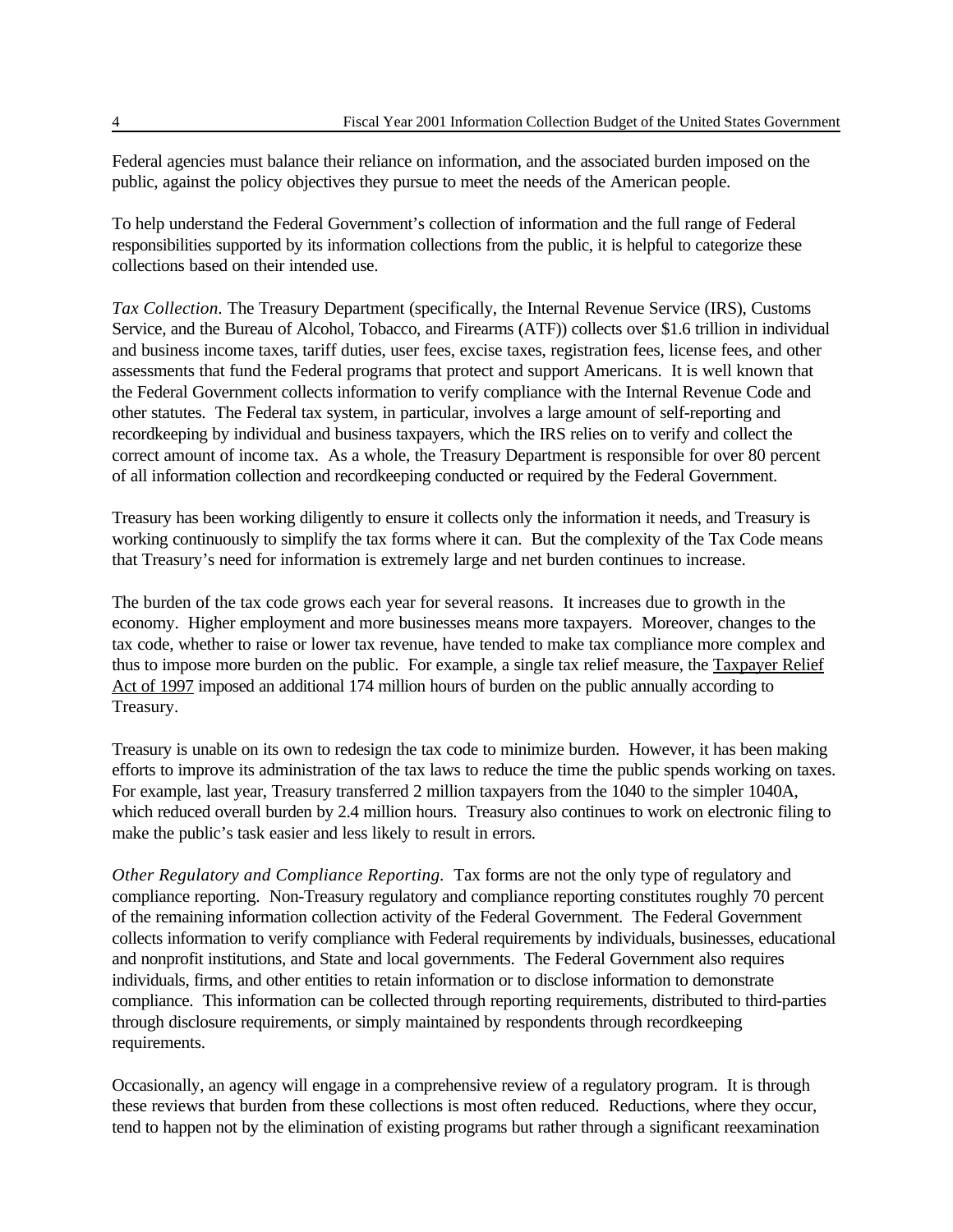of a program's function and implementation. For example, FTC maintained its requirement that makers and sellers of textiles provide content and country of origin information to consumers, but streamlined the requirements, reducing burden. While these efforts are sometimes the result of the periodic PRA review, they are more likely initiated because of pressure to improve the entire program and are generally more effective in this context. For this reason, any Administration regulatory reform efforts will have paperwork burden reduction as one of its goals.

The PRA processes help to ensure that unnecessary burden is not imposed on the public in the first place. In the meantime, however, the burden of these programs tend to grow as well, because these programs apply to entire categories of people or businesses, regardless of the number of respondents. Continued economic growth and population growth bring greater numbers into these programs, requiring more information. Agencies also continue to implement new programs, either by legislative mandate or to meet statutory program goals.

*Application for Benefits.* This category of information collection includes the administration of social welfare programs, management of entitlement programs (e.g., the Federal disability and retirement systems), grants and loans, contract procurement, and the request for a license or permit from the Federal government. In the aggregate, these reporting requirements constitute roughly 26 percent of the non-Treasury information collection activity of the Federal government.

As with regulatory or compliance reporting, agencies generally have limited scope to examine these programs strictly in the context of reducing burden. Some collections are required by statute to provide benefits, meaning that the total burden relies heavily on the number of qualified applicants. Some collections are necessary to the administrative functioning of an agency's program, such as with grant and procurement management.

The most common strategy for reducing the burden of these collections is through the redesign and streamlining of application forms. For example, a number of agencies that provide loans to the private sector, such as the Department of Agriculture and the Small Business Administration, have created "low doc," or lower documentation, forms for applicants requesting loans below a certain threshold. This reduces burden on smaller applicants without exposing the Federal government to significant additional risk.

*Program Management and Evaluation.* The Federal government collects information to help manage, evaluate, and plan Federal programs. This involves activities such as developing new program strategies, making decisions about program operations, and assessing the efficiency or effectiveness of existing programs. These activities constitute about three percent of the non-Treasury information collection activity of the Federal government.

With the increased emphasis on performance standards and customer service, as required by the Government Performance and Results Act of 1993 (GPRA), agencies are conducting a greater number of information collections of this type. In many cases, OMB, Congress, and the agency Inspector Generals, dismayed by a lack of data, are recommending even more surveys. Given this pressure, agencies must work to minimize the burden of these new surveys and to ensure that they do not duplicate existing surveys. One means of burden reduction, though technically demanding, uses statistical sampling methods to reduce the number of customers surveyed without sacrificing the accuracy of the results.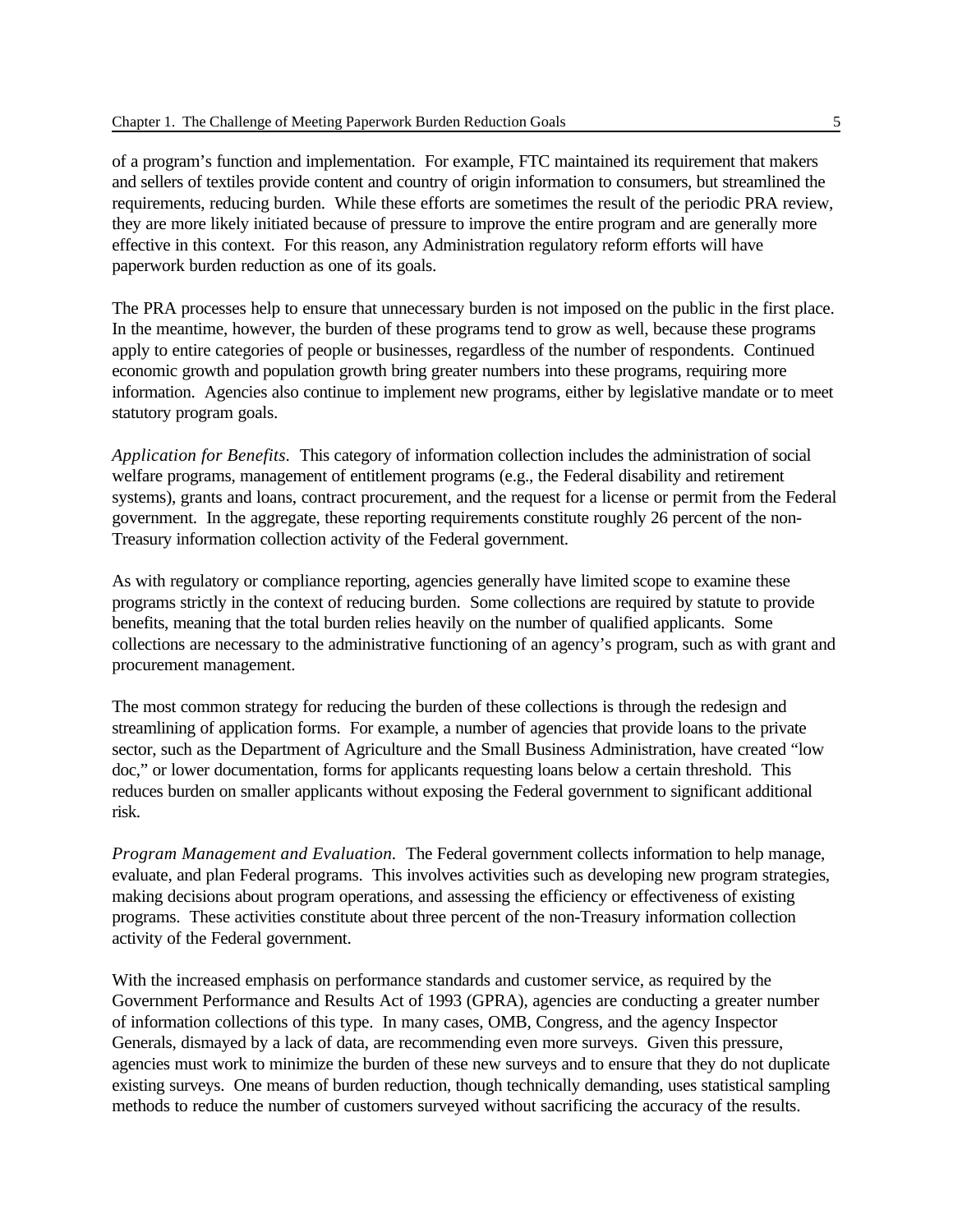*General Purpose Statistics.* While the most well-known and comprehensive Federal collection of statistical information may be the Decennial Census, there are many other such data collections. These constitute about one percent of the non-Treasury information collection activity of the Federal government. Most are mandated by statute, so the agencies work to minimize burden by improving their methodologies and paring down the information collections. One notable recent success was that the 2000 Decennial Census, despite the increase in population, imposed less burden on the public than the 1990 Decennial Census. The Department of Commerce and other statistical agencies, working with OMB, are continuously working to ensure that the burden of these regular collections is kept to a minimum without jeopardizing the reliability of the data.

*Research.* Collections of information involving research are those designed to test a hypothesis, permit conclusions to be drawn, and thereby develop or contribute to generalizable knowledge. These constitute substantially less than one percent of the information collection activity of the Federal government. These projects, once initiated, are rarely the target of burden reduction efforts since changing the collection in the middle jeopardizes the results. Instead, agencies work to minimize the burden of the collection when they design the research project

**Agency Barriers.** Each Federal agency is generally in the best position to identify potential targets in its programs for burden reduction, and burden reduction efforts work best when the entire agency works together towards that goal. But there are many reasons that agencies have not pursued burden reduction as vigorously as they could.

In general, agencies have many competing responsibilities. For the typical Federal agency, paperwork burden reduction is a secondary responsibility. Too often, agencies believe that the principles of the PRA conflict with their statutory missions and program responsibilities. Instead, agencies should understand that the PRA encourages sound management and balanced consideration of all factors and is entirely compatible with their need to perform their duties.

OMB continues to work with agencies to ensure that they understand the PRA and its purposes. The Information Technology Management Reform Act of 1996 (ITMRA), established the Chief Information Officer (CIO) and placed responsibility for the PRA with the CIO. The benefits of making burden reduction the responsibility of a single, high-level agency official, however, have not been realized. The CIO in most agencies is focused on his or her responsibilities for information technology investments. PRA burden reduction efforts remain under served and frequently lack the CIO's support. While this prioritization has reflected the need for the Federal government to keep up with the public's expectations for electronic service delivery, it means that the CIO focuses on burden reduction through automation. As noted above, however, these savings are often illusory without a significant reexamination of the program's fundamental business processes and information needs. OMB plans to continue instructing the CIOs on their role under the PRA and to reinforce their authority to bring about these fundamental changes.

OMB must also work with the CIOs to improve the quality of the ICB as a planning tool. Too often there is a fundamental disconnect between the process by which OMB approves information collections and the planning process behind the ICB. Agency program staff tend to pay attention to the principles of the PRA only when directly faced with the approval process. Instead of developing new policies with the PRA in mind, they remember the PRA at the end of the program planning process and only then involve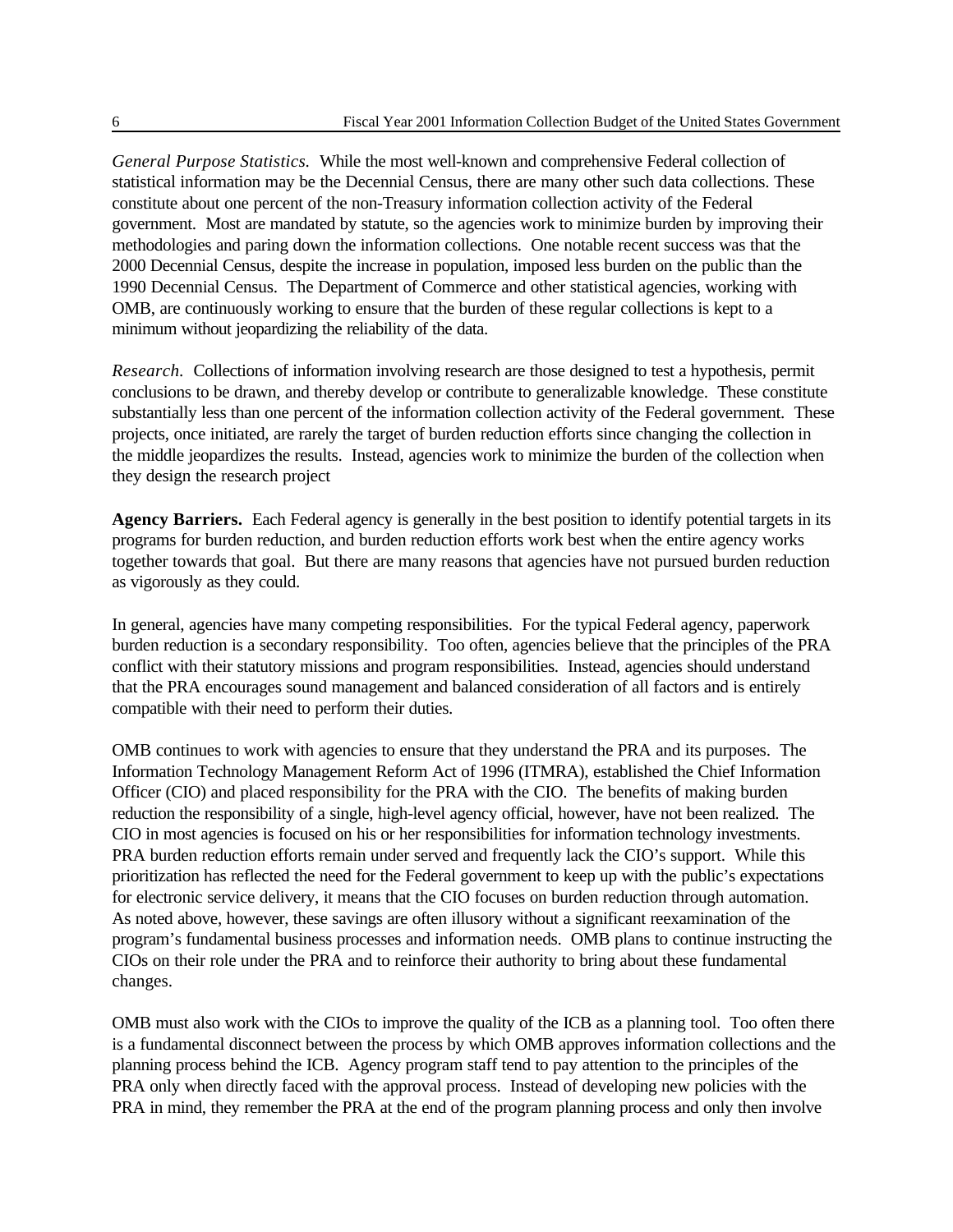the CIO's PRA staff. This limits the ability of the CIO to use the ICB process to manage information resources and plan burden reduction efforts.

OMB is only successful when the CIO is able to carry out the PRA responsibilities to reduce paperwork burden. In fact, the only time agencies seem to be able to reduce burden effectively is when the head of the agency decides to do so. Witness, for example, during the previous Administration, the only years for which the target for burden went down was immediately following passage of the PRA of 1995 and during the Administration's three year effort to reduce burden by 25%. Without that kind of leadership, the CIOs fail to engage program staff and must rely on repetitive reassurances that all that can be done has been.

OMB will improve its oversight of the CIOs and the agencies. Specifically, OMB plans to ensure that the heads of agencies include the PRA as an integral part of their management strategies, and to encourage CIOs to give the PRA paperwork clearance process more attention. OMB also plans to offer greater training and guidance to the CIO staff on proper PRA implementation. In addition, OMB will work with agencies to ensure that they do not make the same mistakes in reorganization that they did eight years ago when they eliminated the centralized expertise in the PRA.

OMB will also work harder to coordinate the review of information collections with its oversight responsibilities over other aspects of information resource management, such as IT planning, privacy, dissemination, and computer security. Too often, CIO staff responsible for information collections do not work closely enough with other CIO staff, and OMB should work to encourage that cooperation.

**Legislative Responsibilities.** In order to reduce the burden of information collections on the public, the Executive Branch needs the help of Congress. No session of Congress is complete without several hundred new statutes and a series of appropriations bills, complete with new programs and reports to Congress. These new legislative initiatives and amendments to existing laws typically require more, not less, data collection.

In FY 2001, agencies anticipate they will impose a net increase of 35 million burden hours due to the passage of new statutes. For example, the Gramm-Leach-Bliley Act (calling for disclosure of information by and to various financial and business institutions) will require 12 million hours of reporting burden, the Wireless Communications and Public Safety Act of 1999, 11 million hours, and the Safe Drinking Water Act (1996), 2 million hours. In FY 2000, changes to new statutes increased the Federal reporting burden by one percent (73 million hours), and in FY 1999, burden increased by 2.4 percent. The Taxpayer Relief Act of 1997 helped taxpayers financially, but is estimated to have increased reporting burden by 64 million hours in FY 1998, by 97 million hours in FY 1999, and 13 million hours in FY 2000. The Small Business Job Protection Act of 1996 increased reporting burden by 4.3 million hours in FY 1998. The Family Medical Leave Act has imposed over 645 thousand hours of reporting burden each year since it passed, in 1993.

A large number of similar legislative examples are described in chapter 4. These statutorily directed program increases vary from the large to the small, for a wide range of programs, for example, tax collection, transportation, drug enforcement, and environmental protection.

Legislation can reduce burden, too. For example, the Taxpayer Relief Act of 1997 eliminated the need for a form to report gains made on home sales, eliminating over 4 millions hours of burden. Short of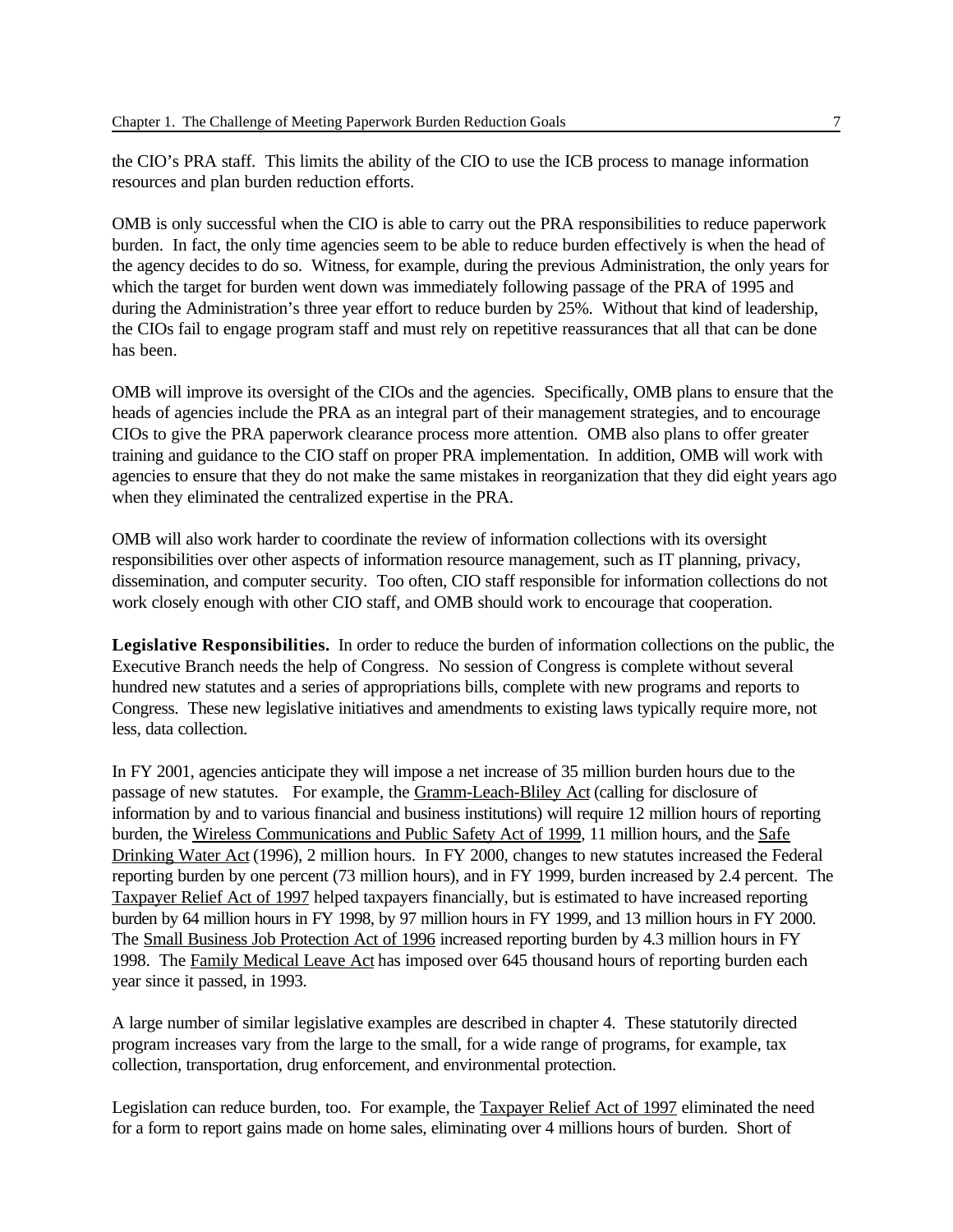eliminating programs, Congress can also achieve burden reduction with targeted reform. The Economic Development Administration Reform Act of 1998 gave DOC the authority it needed to streamline its application process and eliminate duplication. Agencies need to help Congress identify these kinds of legal impediments to burden reduction and work to eliminate them. OMB should ask agencies to identify statutory impediments to burden reduction and other technical fixes that can help improve agencies' information resources management, and recommend these changes to Congress.

Sometimes, however, Congressional desire to remedy a problem limits the ability of OMB and the agencies to adhere to the principles of the PRA. For example, the Livestock Reporting Act of 1999 precisely proscribed a series of new mandatory information collections and required implementation in a relatively short time frame. The statute requires up to 3 reports a day from livestock packers and importers. In total, a single packer may be required to submit over 10,000 individual pieces of information daily. Upon receiving the information, USDA has 1 hour to organize and aggregate the large quantities of data into reports that can be readily understood. USDA and OMB have no ability to ensure the practical utility of the information, including its usefulness in remedying the Congressionally-identified problem, and to balance it against the burden imposed on the industry. Nor is there any scope for burden reduction. OMB encourages Congress to refrain from specifying detailed information collections in statute and to preserve each agency's ability to explore all possible options to solve the problems Congress identifies. This would ensure that the agency and OMB have a full opportunity to evaluate each information collection as the PRA requires and balance the burden imposed on the public against the value of each piece of information.

In addition to passing laws that increase the level of Federal paperwork burden, Congress imposes its own reporting requirements on Federal agencies as well. The Consolidated Appropriations Act of 2001, for example, requires agencies to prepare and submit over 75 reports to Congress. This Act also included over 25 provisions requiring that private citizens and entities report information to Federal agencies. Even when Congress seeks to eliminate reporting requirements on Federal agencies, there has been a tendency to restore certain reporting requirements. The Federal Reports Elimination and Sunset Act of 1995 provided for the elimination of many statutory reporting requirements on May 15, 2000. But, during the 106th Congress, Congress reimposed over 250 of these reporting requirements.

In addition, Congress often does not have the information available to it to evaluate clearly the impact on paperwork burden of its actions. Unlike fiscal policy, where OMB and CBO evaluate bills for their budgetary impact, or Unfunded Mandates, where Congress has in place procedures to specifically consider the impacts on state and local governments, there is no specific consideration of paperwork burden during the legislative process. Even harmless sounding amendments can make a huge difference. Congress could develop its own expertise to evaluate potential information collection burdens and develop a means of encouraging an open debate on the relative benefits of new collections. OMB can help Congress more fully understand the impacts of their legislative proposals on burden. CIOs are already responsible under the PRA for evaluating the impact of legislation on information collections. OMB can request this specifically in its development of Administration positions and inform Congress as appropriate.

**Public Involvement.** A primary problem with the PRA in general is the lack of general understanding of the PRA and how it applies both to agency management and to the public in general. The public protection clause of the PRA (44 U.S.C. 3612) is extremely potent, granting a member of the public broad protections against an agency that has failed to comply with the PRA. Unfortunately, too many members of the public are reluctant to use to the PRA to protect themselves, partially because they do not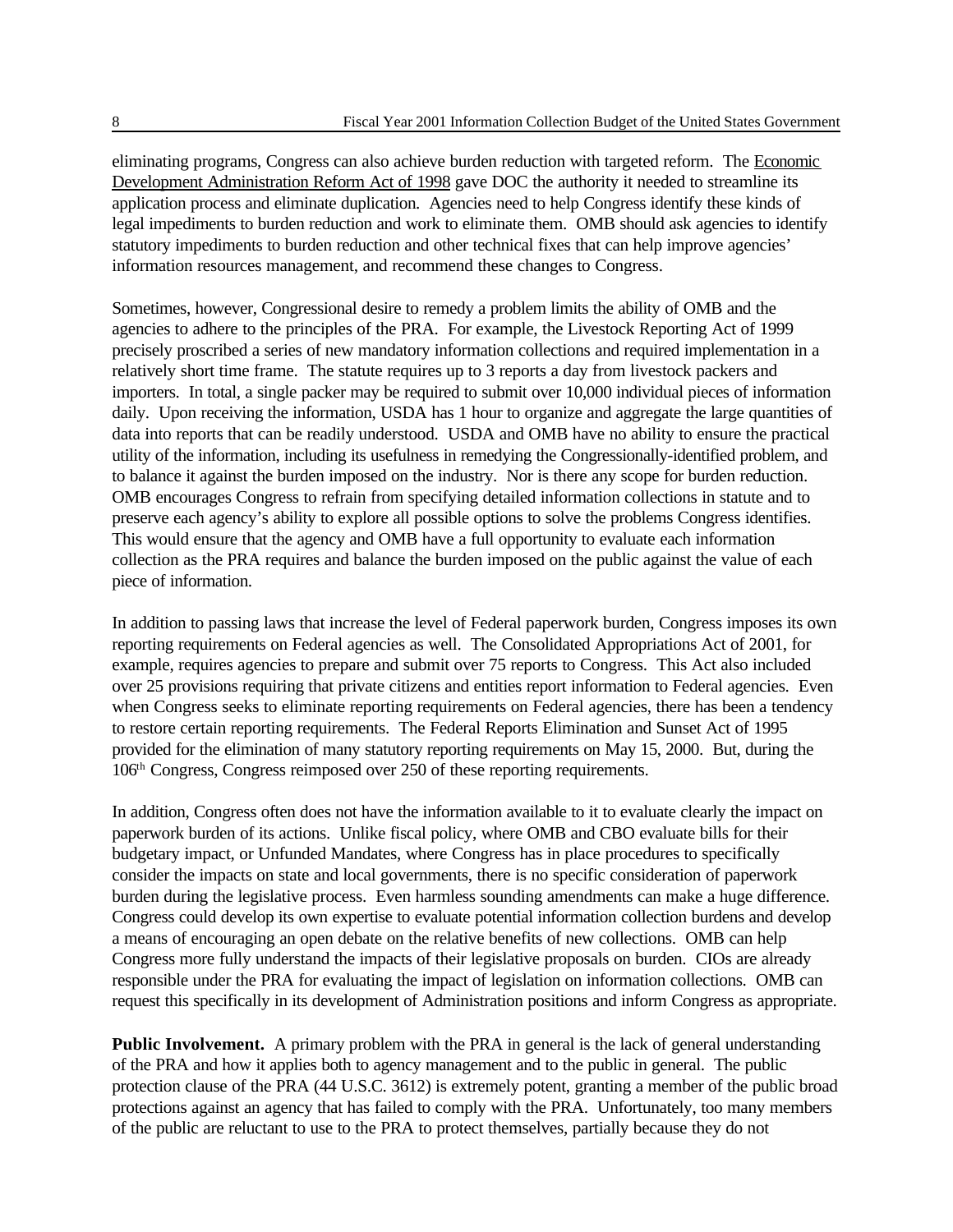understand the Act, partially because they are not confident that they will not be penalized for raising the issue. The public should avail itself of the rights that PRA provides, including the ability to ask OMB directly whether a person can be penalized for failing to comply with an information collection request.

The public is also reluctant to exercise the public protections when applying to the government for benefits. For example, between 1992 and 1997, the State Department had not obtained PRA approval for the form Americans use to apply for a passport. However, few people were willing to challenge the requirement to complete the form because they knew that refusing to do so would delay their getting a passport.

OMB relies on the public protection clause because it is the only statutory sanction against the agency for failing to comply with the PRA. When the public does not use it, OMB must rely on persuasion to bring about compliance. It is clear that this has not been enough.

The public also does not take full advantage of their ability to participate in the information collection process. For the vast majority of collections reviewed, neither the agency nor OMB have received comments. The addition in 1995 of an additional 60-day comment period to the approval process has not accomplished its stated goal of increasing public participation. It has increased the agency costs of compliance (both in time and money) without a corresponding improvement in Federal performance.

The public is the primary beneficiary of the PRA, and its failure to engage fully on the issue of information collections can be disheartening. While this failure does not negate the positive impact of the PRA, it does make reducing burden on the public more difficult. Better efforts to educate and communicate with the public are needed.

**OMB.** Numerous suggestions have been made over the years to improve implementation of the PRA and ensure continued efforts to reduce burden. While OMB is often the focal point of these suggestions, improvements will require a cooperative effort between OMB, the agencies, and Congress. In addition to the possibilities mentioned above, OMB is also considering improving its outreach.

OMB has made improvements in informing the public of violations of the PRA, including in the Information Collection Budget a list of violations for the previous year, and listing recent expirations on its website. OMB is working to develop a new information system that will be able to provide more information to the public about approved and expired information collection. As noted above, however, these efforts will only work if the public becomes more aware of their legal remedies under the PRA.

Towards that goal, OMB can increase its efforts to inform the public and agencies about the PRA and its principles and procedures. OMB's current regulations implementing the PRA are complex and difficult to read, and OMB has not issued final guidance to the public or the agencies. OMB can work to redraft its regulations to be easier to read and understand, and as necessary issue guidance explaining the PRA. OMB could also try other means of outreach to encourage greater public participation. OMB will explore these options and take action in the near future.

The obstacles to governmentwide burden reduction are high, perhaps in some cases insurmountable. But continued efforts by OMB, Federal agencies, and Congress can at least ensure that the information collection burden imposed on the public remains as small as possible.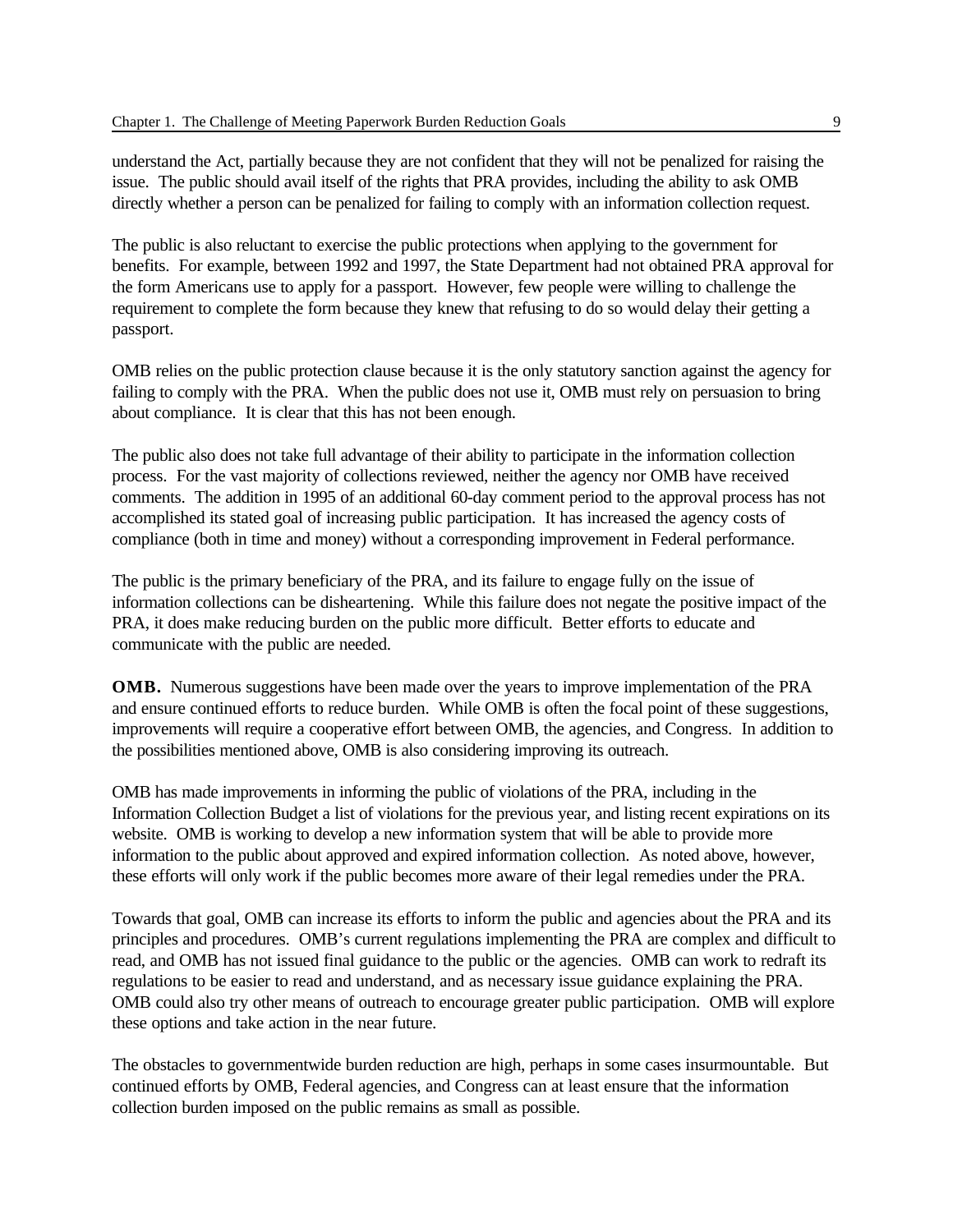10 Fiscal Year 2001 Information Collection Budget of the United States Government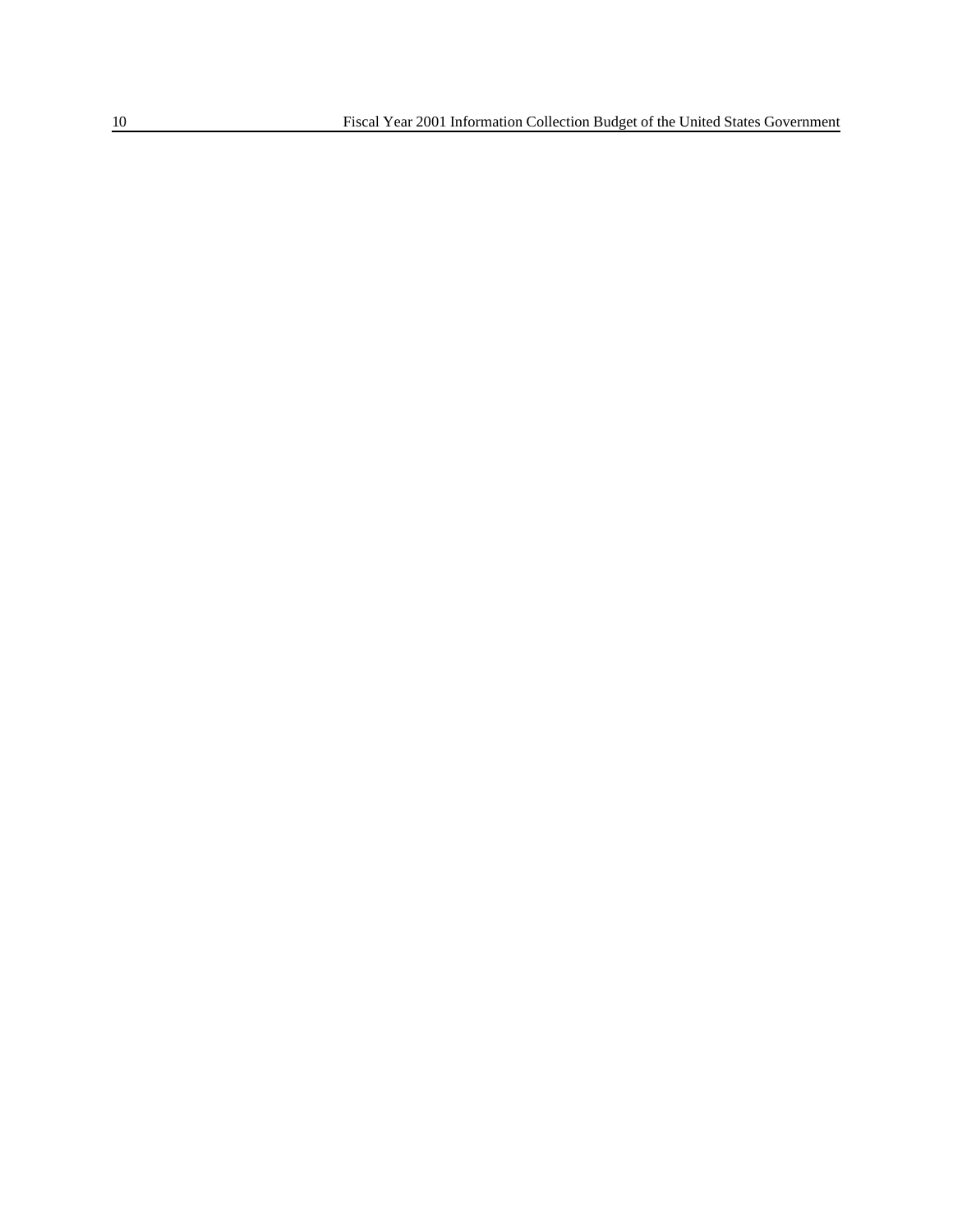# **Chapter 2. Information Collection Budget of the Federal Government for FY 2000 and FY 2001**

#### **Hours Needed for Information Collection Activities for FY 1999 and FY 2000**

The Information Collection Budget (ICB) reports the hours needed for Federal information collection activities and the changes from year-to-year. Table 1.1 shows the estimated number of hours the public spent on Federal information collections as the end of FY 1999.

The first column of the table shows the total hours needed by the 27 Federal agencies that impose the greatest burden. The second column shows the "Changes Due to Agency Action" for each agency in FY 2000. These are intentional changes to an agency's information collection activities that resulted from a specific agency action but were not directly related to a new statutory mandate.5 Examples of this kind of change would be creation of an electronic application system, streamlining or redesigning a form, or creating a new survey. The third column shows the change due to agency actions as a percentage of the burden for FY 1999 corrected for lapses in OMB approval.<sup>6</sup>

The fourth column show the "Changes Due to New Statutes" for each agency for FY 2000. These are changes to an agency's information collection activities resulting from or required by a recently-passed statute. For example, this would include applications for a new benefit or loan program established by statute or a new reporting requirement specifically detailed in statute. The fifth column shows the change due to new statutes as a percentage of the burden for FY 1999 corrected for lapses in OMB approval.

Table 1.1 does not show all of the factors which contributed to the change in total hours between FY 1999 and FY 2000. Table A.1 in appendix A has a more complete breakdown for FY 2000.

Over 80% of the Federal total is conducted by the Department of the Treasury (including all Federal tax and revenue reporting and recordkeeping imposed by the Internal Revenue Service and the Customs Service). Efforts to improve the efficiency of the tax collection system through increased use of information technology have been relatively successful and are continuing. However, IRS continues to impose greater and greater burden on the public as it works to implement the frequent and significant amendments to the tax code. As a result, the hours needed by the public to complete information

<sup>5 &</sup>quot;Changes Due to Agency Action" do not include changes due to a lapse of OMB approval, the expiration or reinstatement of a continuing information collection.

<sup>6</sup> See Appendix A for an explanation of the correction.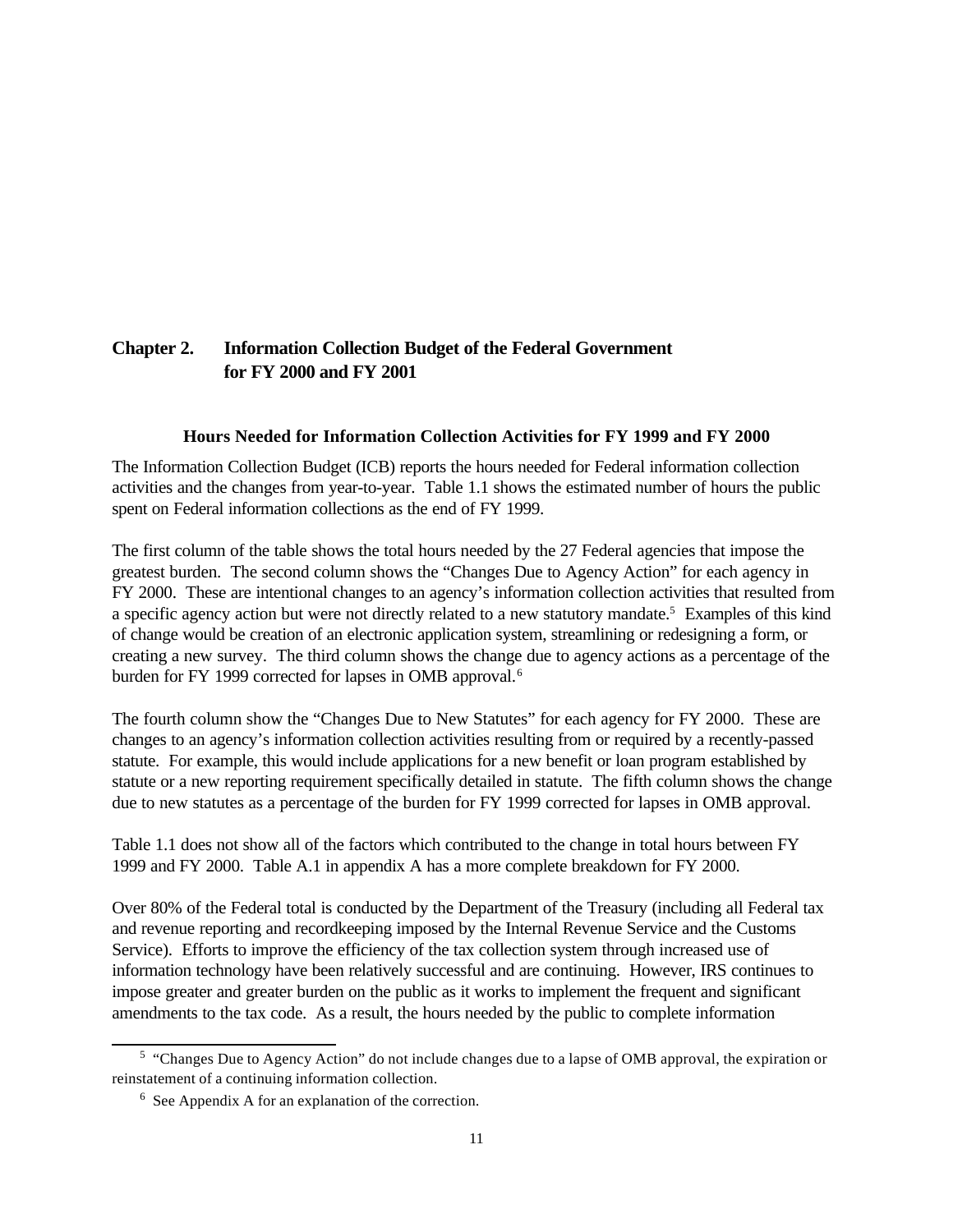collections by the Department of the Treasury increased by 123 million. In addition to paying \$2 trillion in taxes to the Treasury, taxpayers spend an estimated 6.2 billion hours to fill out IRS forms and other paperwork.

For FY 2000, agencies reported over 73 million hours of increase in paperwork burden due to new statutory mandates. Treasury had the largest statutory increases, 51.7 million hours, with the Department of Health and Human Services (HHS) and the Department of Labor (DOL) imposing over 10 million hours and 2 million hours respectively. Some statutes, such as the Mammography Quality Standards Reauthorization Act of 1998, affected one agency, HHS, causing 3.3 million hours of its statutory increase. Other statutes, like the Gramm-Leach-Bliley Act, changing disclosure requirements for financial services companies, require a number of agencies to take action. In this case, the Treasury, the

|                                  | FY 1999 Total<br>Hours<br>Needed | FY 2000 Changes Due<br>to Agency Action |          | FY 2000 Changes Due<br>to New Statutes |       |
|----------------------------------|----------------------------------|-----------------------------------------|----------|----------------------------------------|-------|
| <b>Departments</b>               |                                  |                                         |          |                                        |       |
| Agriculture                      | 67.68                            | 0.79                                    | 1.1%     | 0.13                                   | 0.2%  |
| Commerce*                        | 7.21                             | 0.31                                    | 4.2%     | 0.34                                   | 4.7%  |
| Defense                          | 111.73                           | 0.30                                    | 0.3%     | 0.04                                   | 0.0%  |
| Education                        | 42.07                            | (0.56)                                  | $-1.3%$  | 0.41                                   | 1.0%  |
| Energy                           | 4.48                             | 0.06                                    | 1.9%     | 0.00                                   | 0.0%  |
| Heath and Human<br>Services      | 164.35                           | 1.59                                    | 1.0%     | 10.35                                  | 6.3%  |
| Housing and Urban<br>Development | 19.75                            | (0.26)                                  | $-2.0%$  | 0.00                                   | 0.0%  |
| Interior                         | 4.36                             | 0.53                                    | 9.9%     | 0.05                                   | 1.0%  |
| Justice                          | 36.59                            | 0.56                                    | 1.6%     | 0.32                                   | 0.9%  |
| Labor                            | 195.95                           | (0.42)                                  | $-0.2%$  | 2.01                                   | 1.0%  |
| State                            | 28.85                            | 0.20                                    | 0.7%     | 0.01                                   | 0.0%  |
| Transportation                   | 140.00                           | (0.05)                                  | 0.0%     | 0.05                                   | 0.0%  |
| Treasury                         | 5,909.07                         | 71.60                                   | 1.2%     | 51.68                                  | 0.9%  |
| <b>Veterans Affairs</b>          | 5.27                             | (0.21)                                  | $-3.6%$  | 0.77                                   | 13.5% |
| <b>Agencies</b>                  |                                  |                                         |          |                                        |       |
| EPA                              | 118.91                           | 1.94                                    | 1.6%     | 0.95                                   | 0.8%  |
| <b>FAR</b>                       | 23.42                            | (0.11)                                  | $-0.5%$  | (0.00)                                 | 0.0%  |
| FCC                              | 32.49                            | (5.63)                                  | $-17.3%$ | 0.50                                   | 1.5%  |
| <b>FDIC</b>                      | 7.97                             | 0.01                                    | 0.1%     | 0.29                                   | 3.6%  |
| <b>FEMA</b>                      | 4.97                             | 0.02                                    | 0.5%     | 0.47                                   | 10.1% |
| FERC                             | 3.98                             | (1.64)                                  | $-42.9%$ | 0.00                                   | 0.0%  |
| <b>FTC</b>                       | 126.56                           | (4.91)                                  | $-3.9%$  | 4.03                                   | 3.2%  |
| NASA                             | 7.34                             | 0.20                                    | 2.7%     | 0.00                                   | 0.0%  |
| NSF                              | 4.74                             | 0.01                                    | 0.1%     | 0.00                                   | 0.0%  |
| <b>NRC</b>                       | 9.51                             | 0.05                                    | 0.5%     | 0.00                                   | 0.0%  |
| SEC                              | 76.56                            | 0.26                                    | 0.3%     | 0.74                                   | 1.0%  |
| SBA                              | 1.67                             | 0.01                                    | 0.4%     | 0.00                                   | 0.0%  |
| SSA                              | 21.22                            | 0.59                                    | 2.7%     | 0.02                                   | 0.1%  |

#### **Table 1.1: FY 2000 Information Collection Totals (millions of hours)**

\* The program changes for the Department of Commerce excludes the hours needed by periodic collections such as the Decennial Census. The hours needed for these activities are listed in appendix A.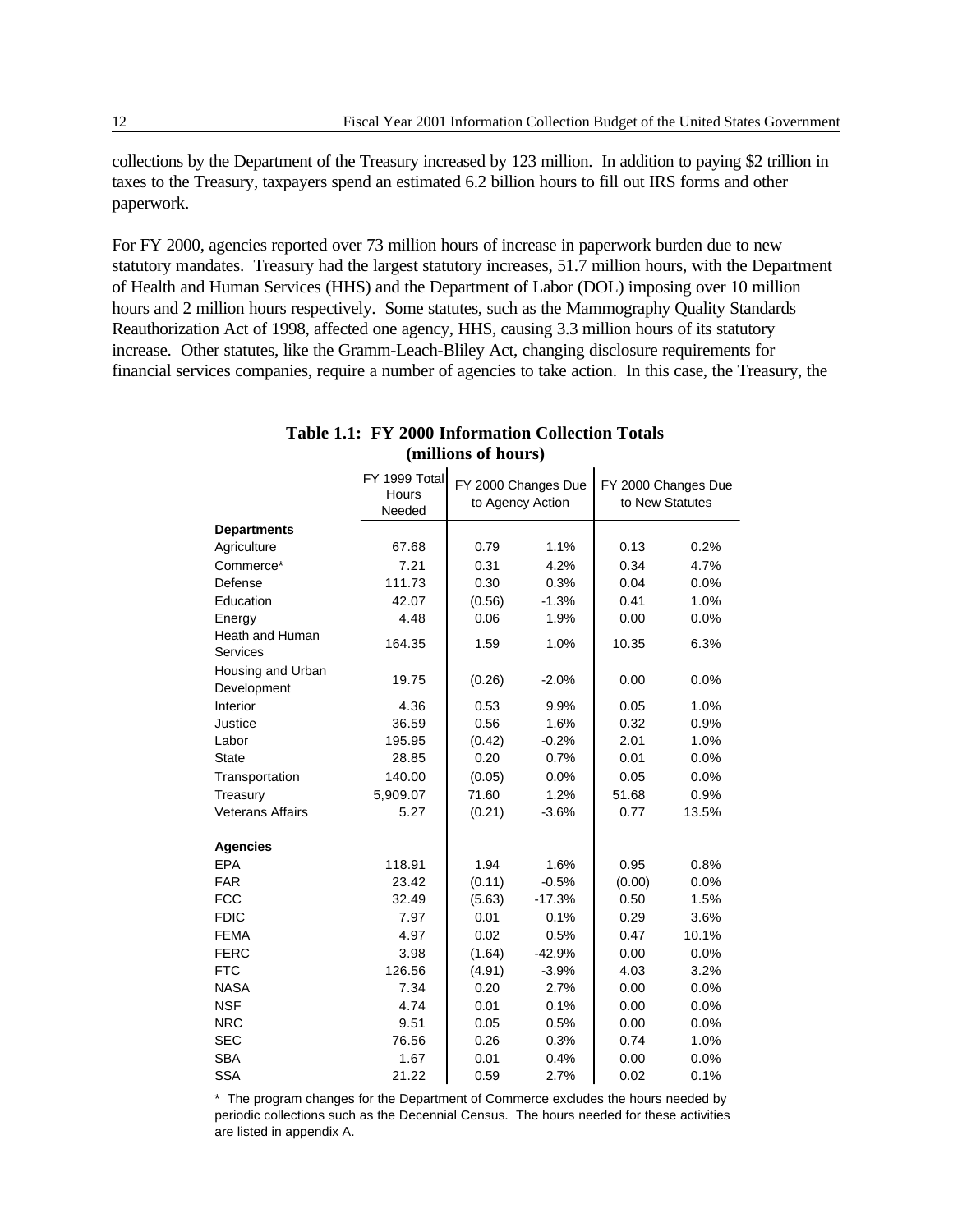Federal Deposit Insurance Corporation (FDIC), the Federal Trade Commission (FTC), and the Securities and Exchange Commission (SEC) attributed over 5.2 million hours of increased burden to this Act.

As seen in Table 1.1, agency Chief Information Officers (CIOs) reported a variety of changes in estimated hours needed due to agency actions between FY 1999 and FY 2000. Among the cabinet departments, the Department of Veterans Affairs reported the greatest percentage reduction due to agency actions (–3.6%). The Department of the Interior (+9.9%) and the Department of Commerce reported the greatest increases, (+9.9%) and (+4.2%). For the independent regulatory commissions, the Federal Energy Regulatory Commission (FERC) and the Federal Communications Commission (FCC) reported the greatest percentage reductions due to agency actions, (-42.9%) and (–17.3%).

#### **Agency Accomplishments in FY 2000**

Federal Agencies continue to collect large amounts of information from the public. However, under the Paperwork Reduction Act and other processes, some programs have been reexamined to find ways to either reduce the amount of information collect or improve the way they collect information. Some notable agency accomplishments are listed below.

Agencies are reducing information collection burden by revising existing regulations to eliminate unnecessary requirements or by completely changing the way they regulate.

- Environmental Protection Agency (EPA) amended its rules implementing the Resource Conservation and Recovery Act (RCRA) to reduce the number of Boiler and Industrial Furnaces that need to report and keep records, reducing burden on these facilities by over 130,000 hours.
- FCC reduced burden on local exchange carriers (LECs) by reducing the amount of information they need to provide in order to request a change in the access fees they charge to other telecommunications companies. This change reduced burden on LECs by over 1.7 million hours.
- FTC reduced burden on makers and sellers or textiles by streamlining requirements to disclose content and country of origin information to customers. This change reduced burden on this industry by 6 million hours.

Agencies are reducing burden by making their forms simpler to read and fill out and by making their programs easier to apply for.

- The Department of Agriculture (USDA) has created a "low-doc" loan application for their Farm Loan Program. This form, which can be used for loans under \$50,000 or for recurring operating loans, requires significantly less time and information than their regular loan application, reducing the burden on small farmers by over 16,000 hours.
- The Department of Labor (DOL) estimates that it reduced burden on the public by over 300,000 hours by streamlining and simplifying its Form 5500. This form is used by businesses to document their employee benefit plans.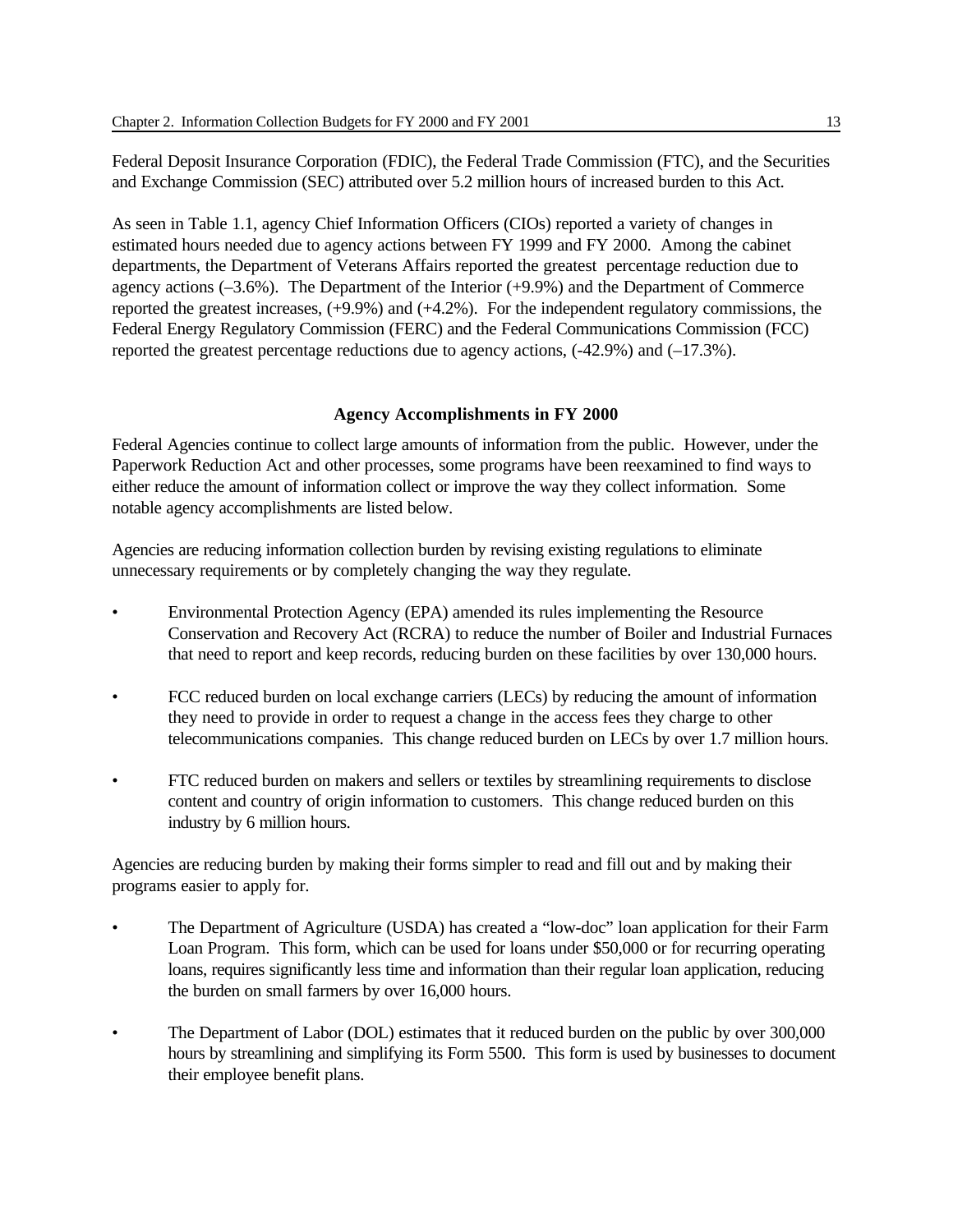• The Department of the Treasury's Internal Revenue Service transferred 2 million taxpayers from the 1040 to the simpler 1040A, which reduced the burden by 19.7 million hours for the 1040 and increased the burden by 17.3 million hours for the 1040A. The overall burden reduction was 2.4 million hours.

Agencies are changing the way they do business, incorporating information technology into their own work and allowing the public to their existing IT systems to communicate with the agencies' systems.

- USDA created an automated version of the form it uses to administer the Noninsured Crop Disaster Assistance Program, reducing the amount of time it takes the public to apply by almost 850,000 hours.
- DOL changed their rules to allow employers to distribute employee benefit plan disclsoures electronically, reducing burden by over 170,000 hours.

Chapter 3 has a more complete description of these and other significant changes in information collection activities for FY 2000 and FY 2001.

# **Expected Hours Needed for Information Collection Activities for FY 2001**

Table 1.2 presents the expected changes in FY 2001. The columns in this table are analogous to the columns in Table 1.1. Table A.2 in appendix A gives a more detailed breakdown of the projected changes in the next two years. As in years before, Treasury is responsible for over 80 percent of the information collection burden of the Federal Government.

The largest anticipated percentage decreases due to agency actions come from NASA (–17.7%) through continued streamlining of its procurement processes. The largest percentage increases due to agency actions in FY 2001 come from FDIC (+24.6%), due to its proposed rule on Fair Credit Reporting, and HHS (+13.6%), mostly due to its new regulation on shell eggs.

For FY 2001, agencies reported almost 35 millions hours increased burden due to new statutory mandates. FCC expects its burden to increase by a third (almost 11 million hours) due to implementation of the Wireless Communications and Public Safety Act of 1999. The Treasury Department expects an additional 12.8 million hours of burden due mostly to continued implementation of the Gramm-Leach-Bliley Act.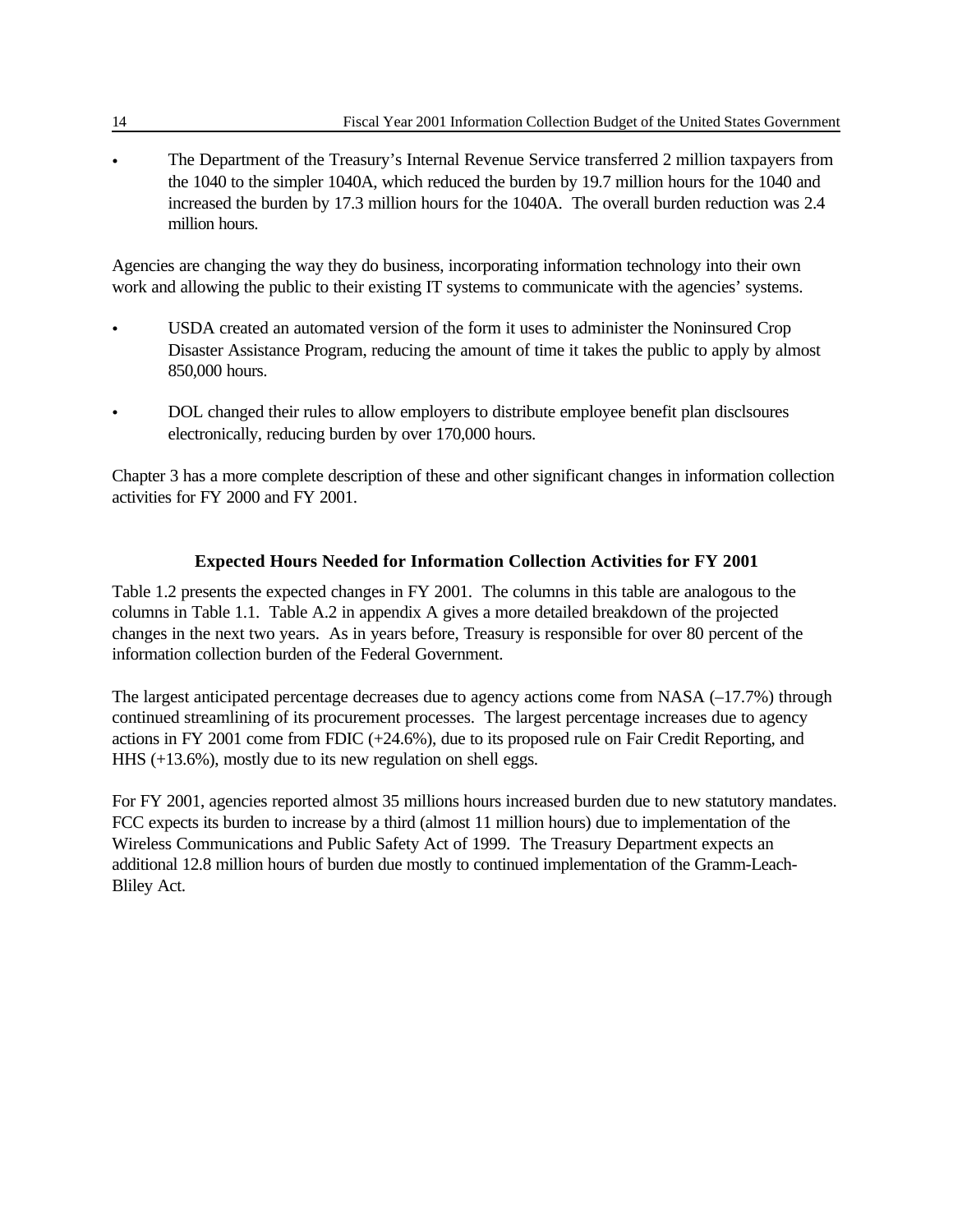|                                  |                                      | FY 2001 Expected      |          | FY 2001 Expected   |       |
|----------------------------------|--------------------------------------|-----------------------|----------|--------------------|-------|
|                                  | FY 2000 Total<br><b>Hours Needed</b> | Changes Due to Agency |          | Changes Due to New |       |
|                                  |                                      | Action                |          | <b>Statutes</b>    |       |
| <b>Departments</b>               |                                      |                       |          |                    |       |
| Agriculture                      | 75.19                                | 2.50                  | 2.9%     | 1.59               | 1.8%  |
| Commerce*                        | 7.99                                 | 0.53                  | 6.7%     | 0.02               | 0.3%  |
| Defense                          | 93.62                                | (0.24)                | $-0.3%$  | 0.10               | 0.1%  |
| Education                        | 41.98                                | (0.62)                | $-1.5%$  | 0.03               | 0.1%  |
| Energy                           | 2.92                                 | (0.06)                | $-1.4%$  | 0.00               | 0.0%  |
| Heath and Human<br>Services      | 173.71                               | 23.97                 | 13.7%    | 0.84               | 0.5%  |
| Housing and Urban<br>Development | 12.46                                | (0.04)                | $-0.2%$  | 0.02               | 0.1%  |
| Interior                         | 5.64                                 | (0.21)                | $-2.8%$  | 0.00               | 0.0%  |
| Justice                          | 36.82                                | 0.28                  | 0.8%     | 0.00               | 0.0%  |
| Labor                            | 181.59                               | 6.33                  | 3.5%     | 0.53               | 0.3%  |
| <b>State</b>                     | 29.19                                | 0.18                  | 0.6%     | 0.00               | 0.0%  |
| Transportation                   | 117.65                               | (1.86)                | $-1.6%$  | 2.34               | 2.0%  |
| Treasury                         | 6,156.80                             | 8.52                  | 0.1%     | 12.77              | 0.2%  |
| <b>Veterans Affairs</b>          | 5.98                                 | (0.16)                | $-2.5%$  | 0.03               | 0.4%  |
| <b>Agencies</b>                  |                                      |                       |          |                    |       |
| <b>EPA</b>                       | 128.75                               | 1.04                  | 0.8%     | 4.73               | 3.7%  |
| <b>FAR</b>                       | 23.30                                | 0.93                  | 4.0%     | 0.20               | 0.8%  |
| <b>FCC</b>                       | 29.01                                | (1.38)                | $-4.8%$  | 10.99              | 37.9% |
| <b>FDIC</b>                      | 8.27                                 | 2.04                  | 24.6%    | 0.08               | 0.9%  |
| <b>FEMA</b>                      | 5.14                                 | 0.01                  | 0.1%     | 0.08               | 1.2%  |
| <b>FERC</b>                      | 3.70                                 | (0.41)                | $-10.5%$ | 0.00               | 0.0%  |
| <b>FTC</b>                       | 73.76                                | 0.03                  | 0.0%     | 0.00               | 0.0%  |
| <b>NASA</b>                      | 7.19                                 | (1.27)                | $-17.7%$ | 0.00               | 0.0%  |
| <b>NSF</b>                       | 4.75                                 | 0.00                  | 0.0%     | 0.00               | 0.0%  |
| <b>NRC</b>                       | 9.52                                 | (0.94)                | $-9.9%$  | 0.00               | 0.0%  |
| <b>SEC</b>                       | 71.78                                | (0.30)                | $-0.4%$  | 0.00               | 0.0%  |
| <b>SBA</b>                       | 2.18                                 | (0.14)                | $-4.9%$  | 0.05               | 1.8%  |
| <b>SSA</b>                       | 22.27                                | 1.34                  | 5.8%     | 0.28               | 1.2%  |

## **Table 1.2: FY 2001 Information Collection Totals (millions of hours)**

\* The program changes for the Department of Commerce excludes the hours needed by periodic collections such as the Decennial Census. The hours needed for these activities are listed in appendix A.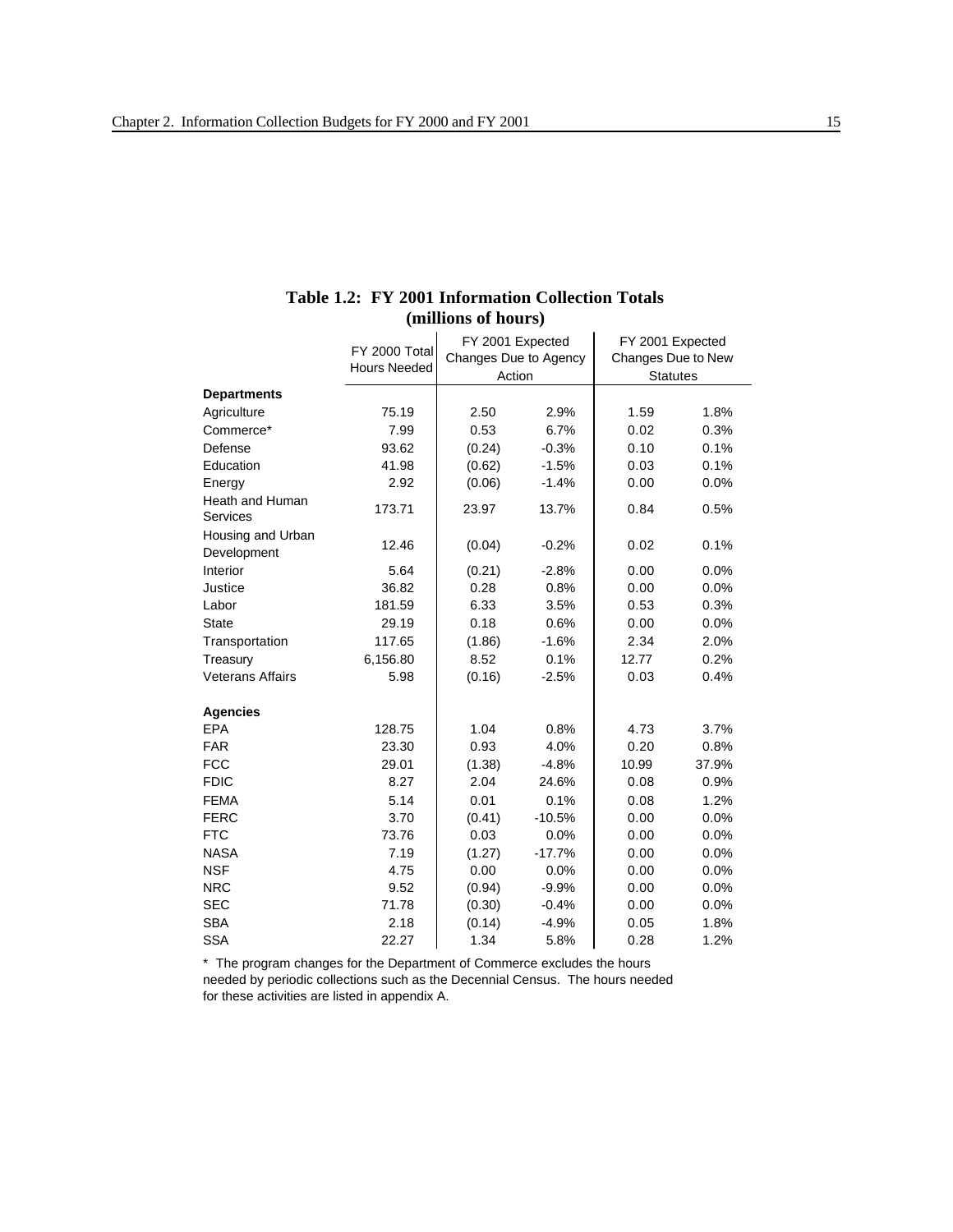16 Fiscal Year 2001 Information Collection Budget of the United States Government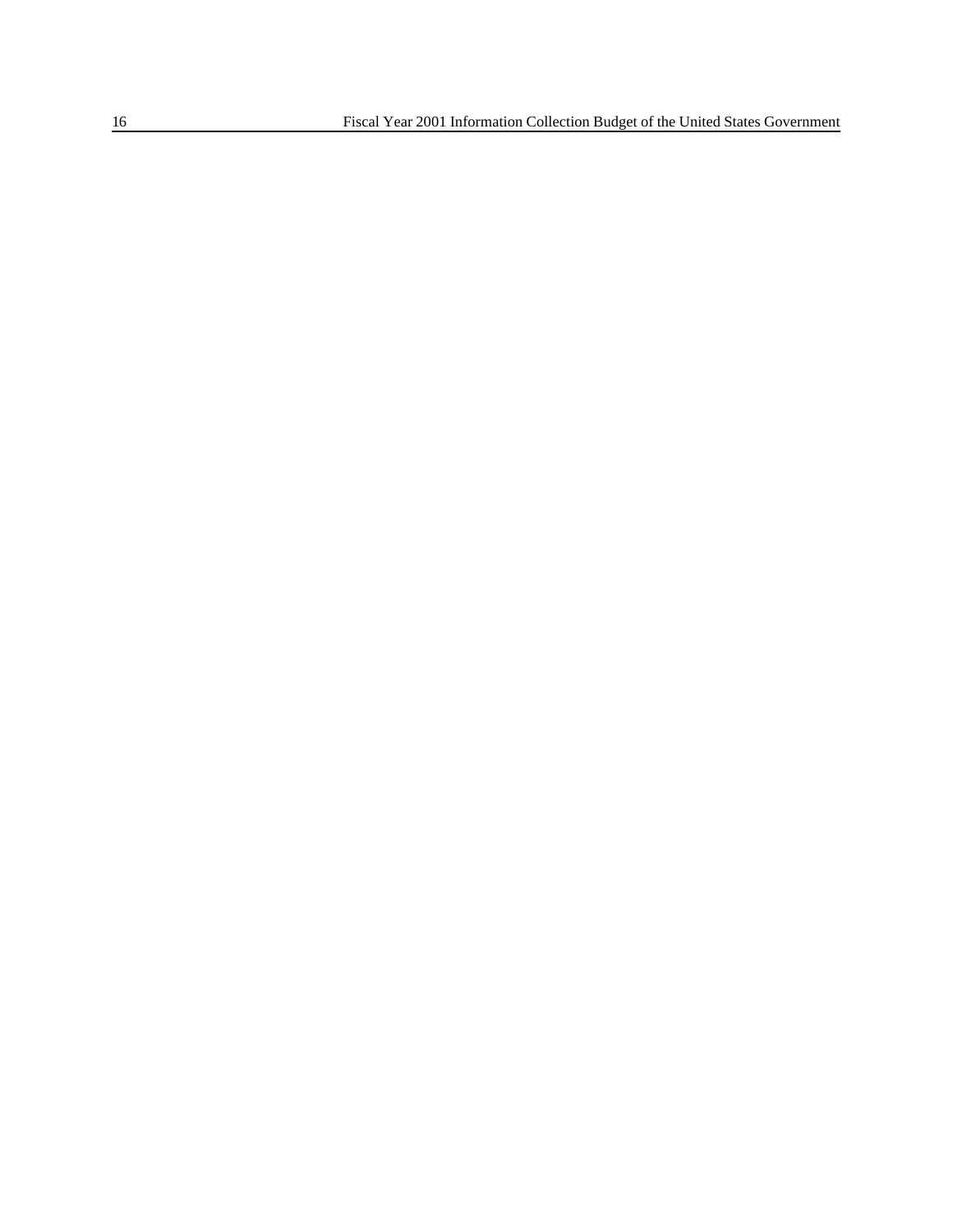# **Chapter 3. Report on Paperwork Burden Imposed by Agency Regulations**

Much of the paperwork burden imposed by the Federal Government results from the collection of information to ensure compliance with Federal regulatory requirements. To demonstrate compliance with these requirements, the Federal Government collects information from individuals, businesses, educational and nonprofit institutions, and State and local governments, and it sometimes requires that they retain information for a specified period of time or disclose information to third parties.

The public is most familiar with the information collections conducted by the Internal Revenue Service to verify taxpayers' compliance with their obligations under the Internal Revenue Code. In addition, the Federal Government requires individuals and companies to maintain records so that agency officials can enforce compliance with Government requirements. For example, employers often keep records of employees' medical histories, and airlines maintain passenger lists of travelers on international flights. The Federal Government also imposes disclosure requirements, such as the third-party disclosures that the Federal Trade Commission (FTC) requires businesses to make to their customers – under the Fair Packaging and Labeling Act and the Textile Fiber Products Identification Act – concerning the identity, manufacture or distribution, and the quantity of contents or servings of commodities.

Congress recognizes that the public's compliance with Federal regulations is costly. On December 21, 2000, Congress passed the Consolidated Appropriations Act (CAA), 2001, (P.L. 106-554). Section 518 of H.R. 5658 directed OMB to submit to Congress by July 1, 2001, a report that:

(1) evaluates, for each agency, the extent to which implementation of chapter [44] of title 31, United States Code, as amended by the Paperwork Reduction Act of 1995 (Public Law 104-13), has reduced burden imposed by rules issued by the agency, including the burden imposed by each major rule issued by the agency;

(2) includes a determination, based on such evaluation, of the need for additional procedures to ensure achievement of the purposes of that chapter, as set forth in section 3501 of title [44], United States Code, and evaluates the burden imposed by each major rule that imposes more than 10,000,000 hours of burden, and identifies specific reductions expected to be achieved in each of fiscal years 2001 and 2002 in the burden imposed by all rules issued by each agency that issued such a major rule.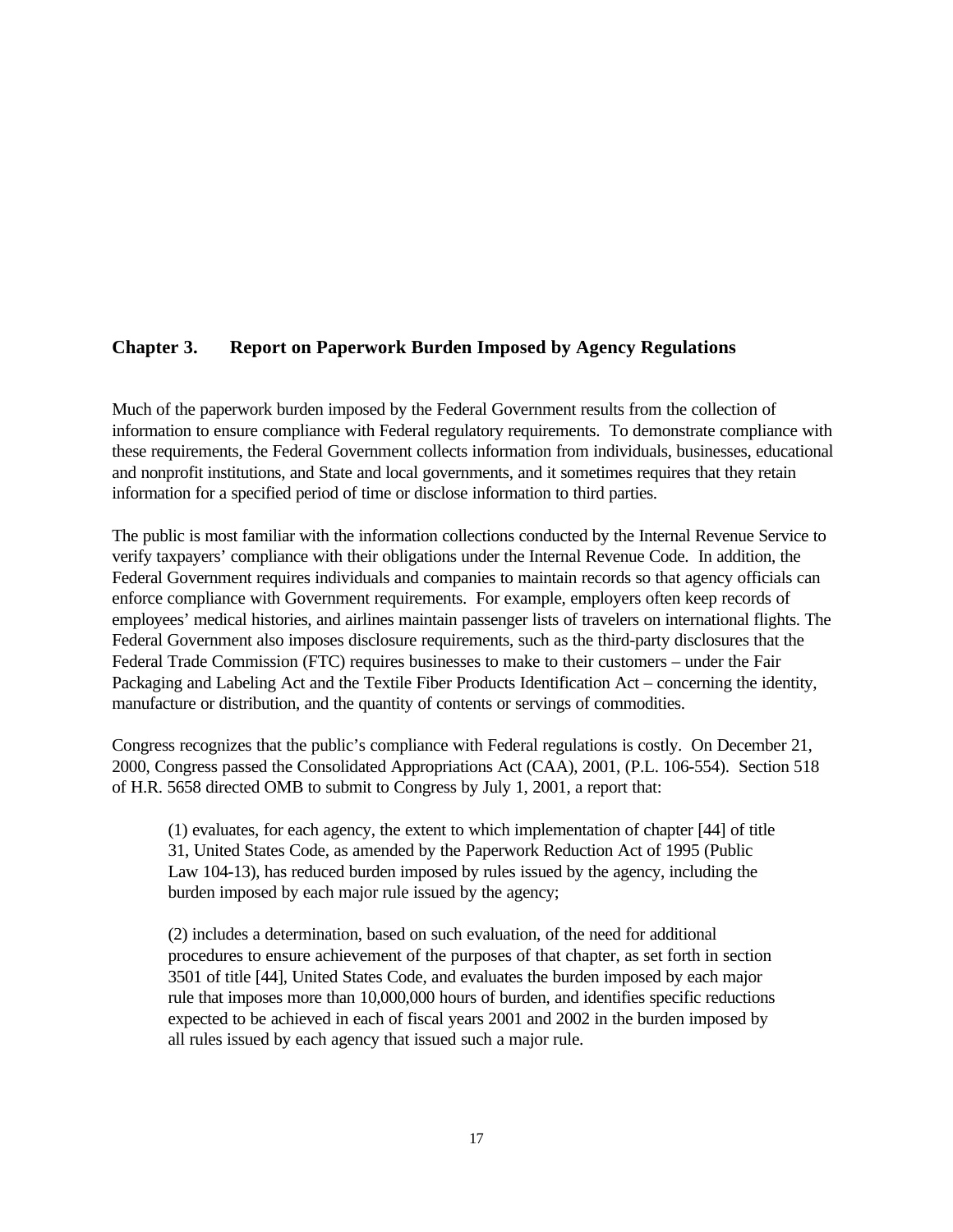As a result of this statutory requirement, OMB requested that agency chief information officers prepare and submit the following material:7

- A statement of how implementation of the Paperwork Reduction Act of 1995 (PRA) "has reduced burden imposed by rules issued by [your] agency, including the burden imposed by each major rules issued by [your] agency." Since the CAA language focused on the 1995 PRA, OMB instructed agencies to focus on rules issued since May 1995.
- Information on the "burden imposed by each major rule that imposes more than 10,000,000 hours of burden." Since the term "major" is now used only under the Congressional Review Act (CRA) (5 U.S.C. 800), OMB directed agencies to gather information on final rules, issued since March 29, 1996, that the Administrator of OIRA designated as "major" and that imposed a PRA burden of over 10,000,000 hours.
- A description of "specific reductions expected to be achieved in each of fiscal years 2001 and 2002 in the burden imposed by all rules..." promulgated by agencies that had issued one or more "major" rules that imposed over 10,000,000 hours of paperwork burden. Information for FY 2001 was already required as part of the Information Collection Budget (see Chapter 3), so OMB asked agencies only to provide additional information about expected paperwork burden reductions during FY 2002.

This chapter discusses how agency implementation of the PRA has reduced burden imposed by regulations, including major rules, as defined by the CRA. It also evaluates the burden imposed by major rules that impose more than 10,000,000 hours of paperwork burden. Since the Department of Labor (DOL) is the only agency that has issued a major rule that imposes more than 10,000,000 hours of paperwork burden, the chapter concludes with DOL's expected reductions in FY 2002 in the burden imposed by all DOL rules. Expected reductions in FY 2001 in the paperwork burden imposed by all rules issued by DOL are addressed in Chapter 3.

## **How Implementation of the PRA has Reduced Burden Imposed by Regulations**

Federal regulations enables agencies to provide the public with a variety services and protections. The PRA, among other statutes, requires agencies to acknowledge that providing these services and protections often requires the expenditure of time and money by individuals and businesses who must comply with Federal regulations. Accordingly, agencies should seek to ease regulatory compliance burden in a number of ways, including streamlining and automating regulatory processes. Below are some examples of what agency CIOs have reported as their paperwork burden reduction activities related to regulations since the enactment of the 1995 PRA.

Department of Commerce. The Department of Commerce (DOC) has strived to make regulatory requirements clearer and reduce duplication. A regulatory change to the patent rules by the Patent and Trademark Office (PTO) in FY 1997 resulted in a reduction of approximately 500,000 hours. The number of patent filings have continued to increase over the years, offsetting the reduced burden hours. DOC has also reduced overall burden by providing electronic collection options. The Census Bureau's Shippers Export Declarations/Automated Export System is an example of where they have reduced burden (by over 200,000 hours). DOC plans to continue to pursue burden reduction in rulemaking and by

<sup>7</sup> OMB Memorandum for Chief Information Officers (February 9, 2001).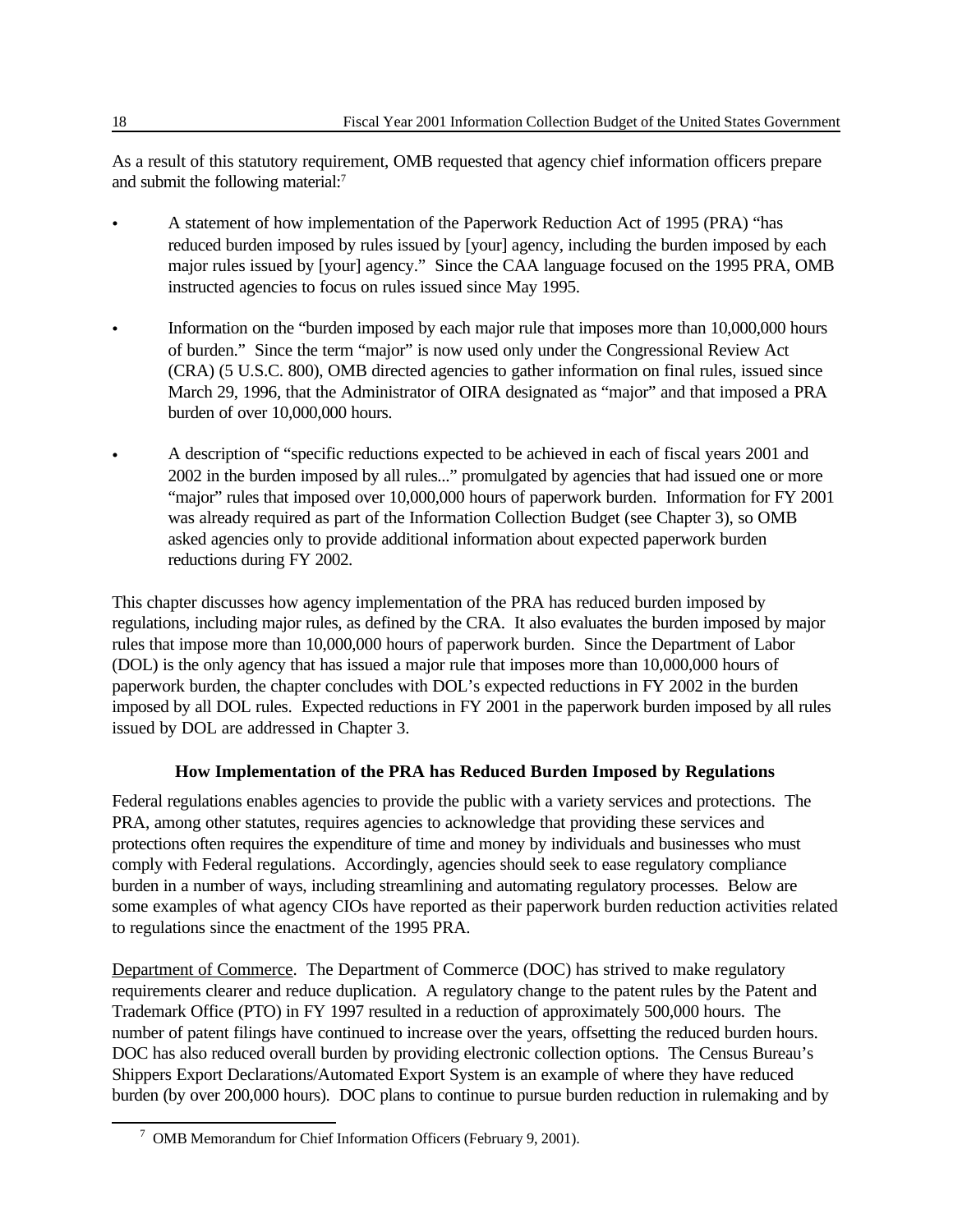implementing electronic collection options through its Government Paperwork Elimination Act (GPEA) initiatives.

Department of Education. The Department of Education (ED) currently has only one collection that exceeds the 10 million hour threshold, the Federal Family Education Loan Program. The burden associated with this regulation has been substantially reduced since 1995. For example, in 1999, ED removed two provisions and reduced the burden associated with four others by allowing computerization of records and electronic processing. ED also published a final rule in 2001 that would reduce the burden associated the State plan for the State Vocational Rehabilitation Services Program authorized under title I of the Rehabilitation Act of 1973, as amended (OMB Control No. 1820-0500) by almost 500,000 hours. Under the rule, all State plan requirements based solely on the regulations would be deleted and thus reduce paperwork burden by enabling States to focus their resources on the provision of vocational rehabilitation services to applicants and individuals eligible for services. If these regulations become effective in their present form, the State plan requirements will be those required solely by title I of the Rehabilitation Act.

Department of Energy. The Department of Energy's current information collection burden is approximately 2.9 million hours annually, a reduction of 36 percent since Fiscal Year 1997. This reduction has resulted from the elimination of regulatory reporting requirements, reductions in the number of respondents, and improvements in the use of information technology.

Department of Health and Human Services. As early as 1994, the Food and Drug Administration (FDA) began preparing to automate its most far-reaching business requirements by developing systems, infrastructure, technology security, and necessary administrative functions to support electronic submissions, reviews and dissemination. The following table identifies some of the reductions that FDA has accomplished.

| <b>Title</b>                                                                                                                                                  | <b>Fiscal</b><br>Year | <b>How Reduction Achieved</b>                                                                                                                                      | Decrease in<br><b>Burden Hours</b> |
|---------------------------------------------------------------------------------------------------------------------------------------------------------------|-----------------------|--------------------------------------------------------------------------------------------------------------------------------------------------------------------|------------------------------------|
| Medical Devices, Medical<br>Device Reporting, Certification<br>(OMB No. 0910-0059)                                                                            | 1998                  | This requirement of MDR certification was<br>eliminated by a provision in the FDA<br>Modernization Act of 1997 (FDAMA), which took<br>effect on February 19, 1998. | 193,810                            |
| Premarket Approval of Medical<br>Devices (OMB No. 0910-0231)                                                                                                  | 1999                  | Reduction in burden was achieved through<br>implementation of FDAMA and CDRH<br>Reengineering Efforts.                                                             | 36.254                             |
| Regulations Restricting the Sale<br>and Distribution of Cigarettes<br>and Smokeless Tobacco to<br>Protect Children and<br>Adolescents (OMB No. 0910-<br>0312) | <b>2000</b>           | FDA revoked its regulations governing access to<br>and promotion of nicotine-containing cigarettes<br>and smokeless tobacco to children and<br>adolescents.        | 205,401                            |

While increased statutory requirements have resulted in several new data collection activities, the Health Resources and Services Administration (HRSA) reduced its inventory of burden hours by 32 percent since FY 1995. Decreases in burden have been achieved due to increases in system automation,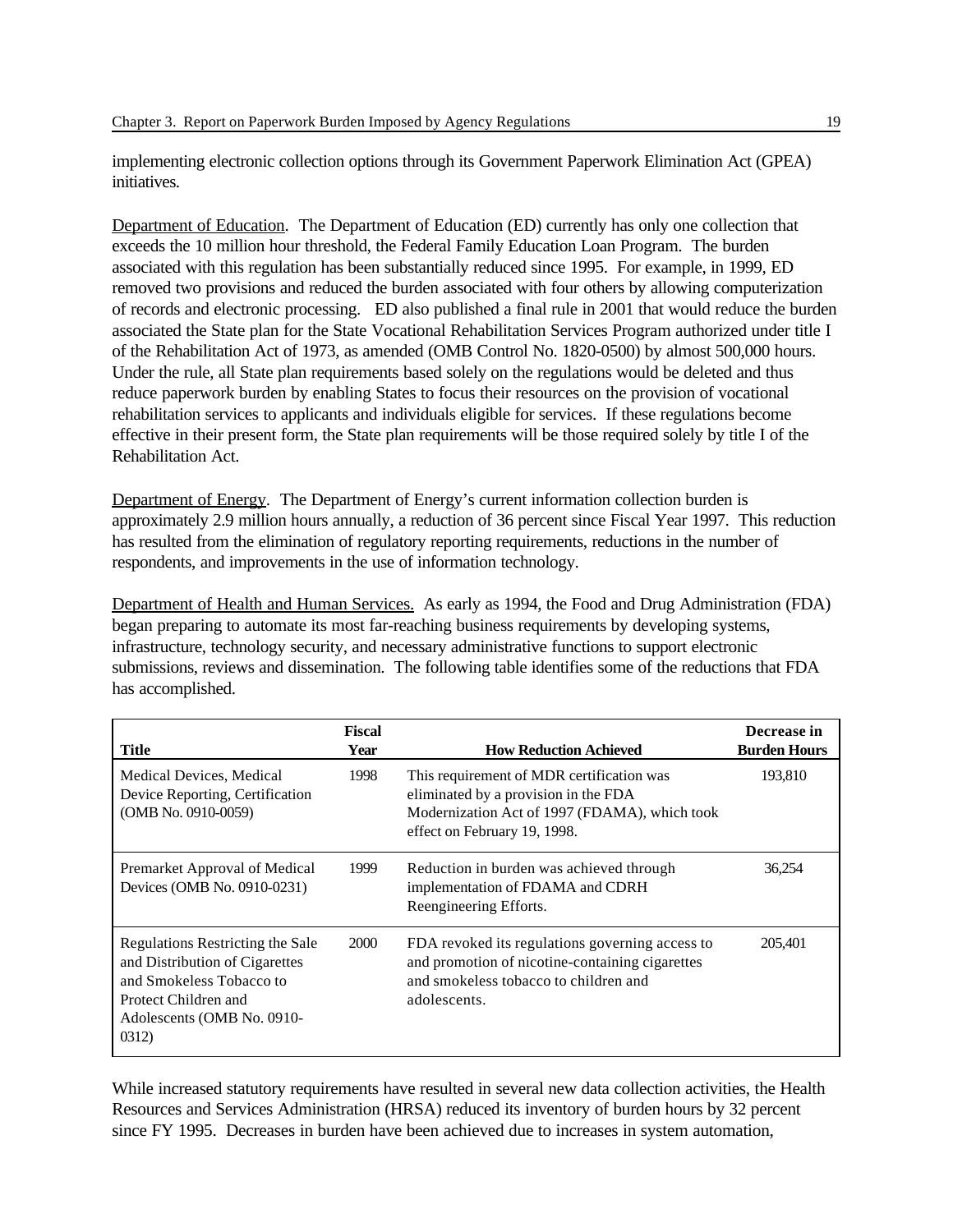electronic submission, recordkeeping and reporting, and form consolidation. Additional burden decreases were obtained when HRSA implemented a new centralized agency level grants system.

Legislative changes were made to P.L. 105-393, which changed the way HRSA Competing Training Grants programs are implemented. Under the new statute, the grant programs were consolidated into several categories for application submission, and the statutory reporting requirements from the previous law are no longer required. The information in the application is used to determine the eligibility of applicants for awards, to calculate the amount of each award, and to judge the relative merit of the applications. The burden estimate was decreased by 176,875 hours.

Department of Housing and Urban Development. The Department of Housing and Urban Development (HUD) has reported more than a 40 percent overall burden reduction since FY 1995. As an example, the rule implementing amendments to the U.S. Housing Act of 1937 caused by the Quality Housing and Work Responsibility Act of 1998 provided for the complete merger of the Section 8 Tenant-Based Certificate and Voucher Programs (OMB Control No. 2577-0169), leading to a four percent reduction of 26,528 hours in public burden. Other successes include the implementation of the Quality Housing and Work Responsibility Act of 1998 (P.L.105-276). This allowed a significant revision to the reporting requirements under OMB Control No. 2577-0083 and resulted in a reduction in public burden of 161,131 hours annually.

Department of the Interior. The Department of the Interior's (DOI) Office of Regulatory Affairs tracks and reviews all regulatory activities undertaken by DOI offices or bureaus. One of the tasks of this office is to review each proposed rule to ensure its compliance with the PRA. This has led to a reduction in the burden imposed by DOI regulations in two ways: (1) new rules are more carefully considered for their potential information collection burdens at the design stage, and (2) existing rules are periodically reviewed and screened to identify information collections, including third-party collections, not previously identified and, where feasible, revised to reduce such burdens. The amount of burden reduction resulting from these activities has varied among the bureaus. In the primary regulatory bureaus – the Bureau of Land Management (BLM), the Minerals Management Service (MMS), and the Office of Surface Mining Reclamation and Enforcement (OSM) – only modest real reductions in paperwork burdens have been feasible. These bureaus' regulations are modeled closely on existing laws, such as the OCS Lands Act, that have been subject to considerable debate within Congress and have been amended to fine tune their provisions. Key sections of these laws, which provide for protection of the environment, public safety, and collection of revenues, call for a collection of information. Accordingly, the primary PRA goal of the regulatory bureaus has become to collect this needed information as efficiently as possible, which limits opportunity for major reduction in burden. The Bureau of Indian Affairs (BIA), however, has been able to reduce its burden substantially. The BIA has managed this by rewriting its regulations to consolidate forms and eliminate redundant information collections.

Department of Justice. About 46% of the Department of Justice's (DOJ) information collections belong to the Immigration and Naturalization Service (INS), and these collections account for more than 88% of the Department's total burden hours. The implementation of new immigration and naturalization legislation and the required monitoring of law enforcement grant funding by the Office of Community Oriented Policing Services and the Office of Justice Programs has resulted in an increase in the burden imposed by the Department. Serious attempts have been made by the Department to reduce the reporting burden imposed on the public through various efforts to re-engineer and streamline the required mission-related processes, with the result being that the burden hours increased less than would have been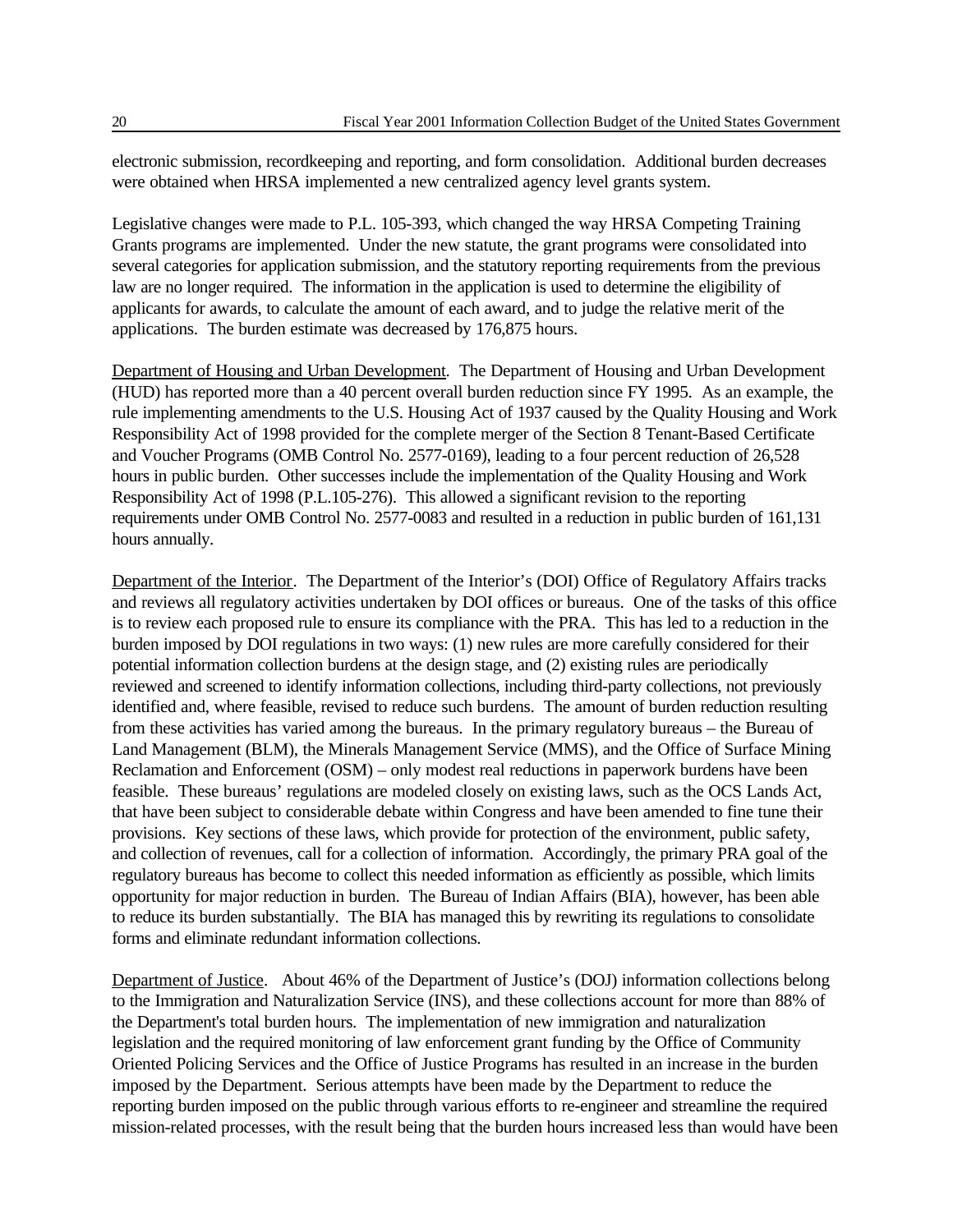expected due to statutory changes. The Department remains fully committed to supporting the precepts of the PRA as well as the Government Paperwork Elimination Act by designing new forms and filing requirements to minimize the paperwork burden on the public, utilizing electronic collection and dissemination of information, and redesigning and consolidating existing forms to eliminate redundancy.

Department of Labor. At the Department of Labor (DOL), enactment of the 1995 PRA has resulted in a more detailed paperwork burden analysis during the rulemaking process. The Department has also worked closely with industry and labor organizations in the rulemaking process for both new and existing rules to limit the burden imposed by its rules by ensuring maximum utility and flexibility. For example, the Occupational Safety and Health Administration (OSHA) participated in an OMB-sponsored roundtable discussion with stakeholders in April 2000 to explore strategies for reducing burden through Phase II of its Standards Improvement Project. Below are specific examples of how DOL has implemented the 1995 PRA to reduce paperwork burden imposed by rules.

- *Mandatory Safety Standards for Underground Coal Mines:* On June 30, 1997, DOL reduced the paperwork burden associated with these regulations by reducing the frequency of reporting. Mine operators were no longer required to report biannually on hazardous conditions. Instead, mine operators are now only required to certify that an examination of hazardous conditions is conducted and to report only when a hazardous condition is found. This revision resulted in a decrease of 7,523 burden hours.
- *41 CFR Parts 60-1, Government Contractors, Affirmative Action:* On August 19, 1997, DOL revised the regulations relating to record retention, compliance monitoring, maintenance of nonsegregated facilities, and other aspects of enforcement. These revisions reduced the compliance burdens of covered contractors, and improved the efficiency of administering and enforcing Executive Order 11246, as amended. Specifically, DOL estimated that eliminating the written certification regarding non-segregated facilities would reduce compliance burdens by roughly 850,000 hours.
- *41 CFR Part 60-2, Government Contractors, Affirmative Action:* On November 13, 2000, DOL issued a final rule revising and restructuring the regulations that establish the requirements for affirmative action programs, as well as related sections in 41 CFR Part 60-1. The rule refocuses the regulatory emphasis from the development of a document that complies with highly prescriptive standards, to a performance-based standard that effectively implements an affirmative action program into the overall management plan of the contractor. The rule also helps to fulfill the Department's goal of increasing the number of Federal contractors brought into compliance. A means to fulfill that goal is for DOL to more effectively monitor the pay practices of Federal contractors. The final rule of 60-1 and 60-2 resulted in an approximate 1.8 millionburden hour net reduction.
- *Health Insurance Portability and Accountability Act Regulations:* On April 8, 1997, DOL issued interim final regulations implementing the Health Insurance Portability and Accountability Act (HIPAA) of 1996 (P.L. 104-191) jointly with the Departments of Health and Human Services and Treasury. In developing these interim final rules, the Departments were committed to reducing HIPAA's burdens on the regulated community, while ensuring that workers and their families received the protections that Congress gave them. For example, the interim final rules help minimize the administrative burdens for employers and plan sponsors associated with the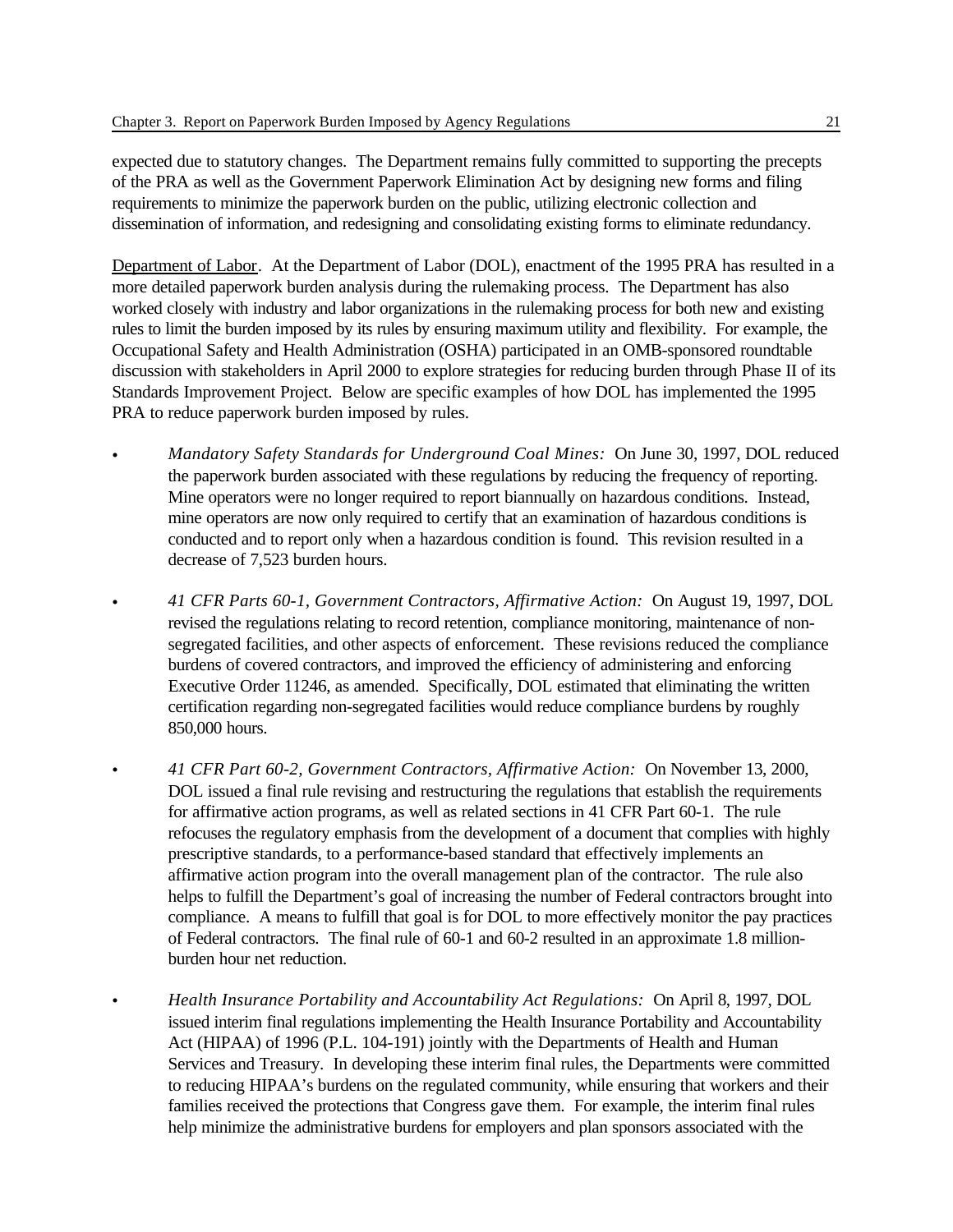certification of creditable coverage requirements in several ways, including transitional relief for obtaining dependent information and the reduction of unnecessary duplication of certificates. In addition, the rules allow paperless, telephone transmission of information, if all parties agree. Each of these innovations serves to reduce the final cost of compliance, making it easier for regulated entities to implement HIPAA's requirements.

- *Employee Retirement Income Security Act Regulation:* On January 28, 1999, DOL published a proposed regulation concerning the use of electronic technologies for disclosures under Employee Retirement Income Security Act of 1974 (ERISA) that clarifies the circumstances under which disclosures made through electronic media will be considered to satisfy existing disclosure requirements. Although this was a proposed rule, the ability of respondents to reduce their burdens through the use of electronic media was projected to take effect immediately due to the inclusion of a good faith reliance provision in the proposal pending the issuance of final rules. Burden reductions are achieved by distributing information electronically. At the time of publication, it was estimated that the rule would reduce the burden of the Summary Plan Description (OMB Control No. 1210-0039) by 238,562 hours and \$3,039,000 over a two-year period, and the burden of the Summary Annual Report (OMB Control No. 1210-0040) by 560,043 hours and \$16,351,000.
- *Form 5500:* On April 19, 2000, DOL issued a final regulation conforming the Pension Benefits and Welfare Administration's (PWBA) annual reporting and disclosure requirements to the recently revised Form 5500, the annual report on financial conditions and operations filed by pension and welfare benefit plans. DOL, IRS, and PBGC completed an extensive review of the form and instructions to streamline and simplify it, eliminating unnecessary elements, and addressing elements known to generate confusion or errors. The review was intended to reduce reporting burden for employee benefit plans, and support the implementation of a new and more efficient processing system for the approximately 1.2 million returns filed annually. The form revisions were adopted concurrent with the implementation of a new computerized ERISA Filing Acceptance System (EFAST) to simplify and expedite the receipt and processing of the Form 5500 by relying on computer scannable forms and electronic filing technologies. The revision resulted in a reduction of 313,850 hours and \$40,540,000 in the burden imposed by PWBA's components of the Form 5500.
- *Steel Erection Standard:* DOL also strives to reduce burden hours and costs when promulgating new standards. For example, on January 18, 2001, DOL issued the final rule for the Steel Erection standard reducing burden hours from the proposed standard (from 79,228 to 33,921 hours) resulting in a total savings of 45,307 burden hours (OMB Control No. 1218-0241). Part of this reduction was achieved by removing the unnecessary requirement for certification of preshift visual crane inspections.

Department of Transportation. As a result of its implementation of the 1995 PRA, the Department of Transportation (DOT) has reduced the burden imposed on the public through rulemaking by identifying duplication of requirements for related drug and alcohol testing information collection programs. During this process, DOT also reviewed the burden imposed on small businesses for reporting procedures and amended the number of reports required to be submitted. This further reduced the burden imposed on small businesses. After this review, DOT issued a new rulemaking (49 CFR Part 40) for the Procedures for Transportation Workplace Drug and Alcohol Testing Programs, resulting in the elimination of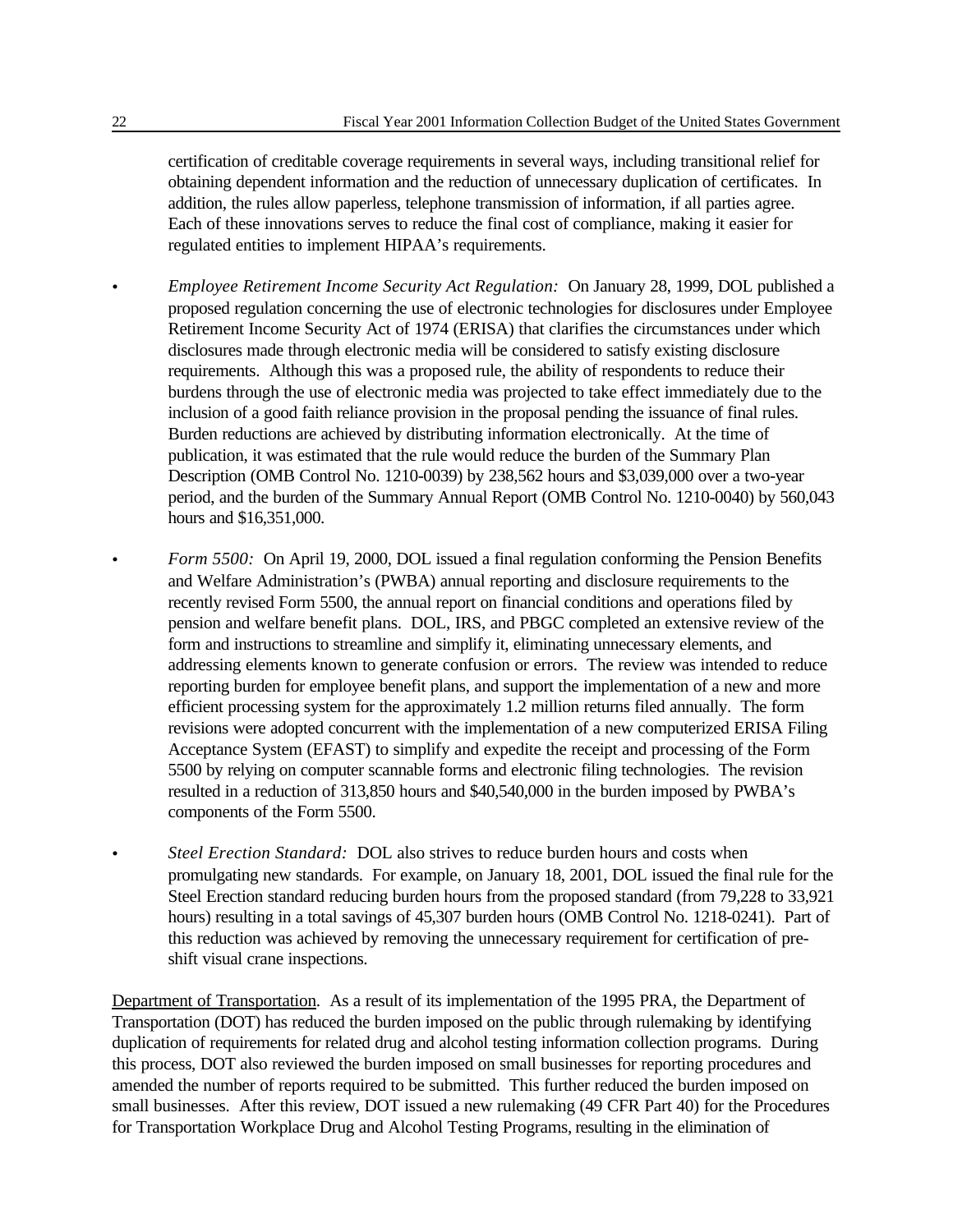substantial duplication and program burden reductions.

Department of the Treasury. The Internal Revenue Service (IRS) regularly issues regulations and guidance that reduce taxpayer burden in a variety of ways. For example, several items of recently published guidance have reduced paperwork requirements, made it easier for taxpayers to file returns and other information with the IRS, or made it easier for taxpayers to comply with tax laws and regulations. Examples of regulations and guidance that have reduced or will reduce taxpayer burden include the following:

- *• Tip Reporting, Notice 2000-21 and Announcements 2000-19 to 23:* IRS proposed expanded voluntary tip agreements for use in the food and beverage industry and the cosmetology and barbering industry. In addition, IRS proposed voluntary tip agreements for other industries where tipping is customary. These agreements make it easier for employers and employees to meet their tip reporting requirements.
- *• Participation in Annuity and Deferred Compensation Plans, Revenue Rulings 2000-33 and 35, and Announcement 2000-60:* IRS allowed for automatic enrollment of participants in 403(b) annuity plans, 457 governmental and tax exempt deferred compensation plans, and 401(k) prototype plans. This makes the participation process easier to initiate for both workers and employers.
- *• Retirement Plan Administration, Treasury Decision 8900:* IRS simplified retirement plan administration by allowing elimination of certain options by which participants' retirement benefits can be distributed, recognizing that participants can structure similar distribution options through an individual retirement account (IRA).
- *• Last Known Address (REG-104939-9):* This final regulation will permit the IRS to use the U.S. Postal Service National Change of Address database to update a taxpayer's last known address. This will help keep the IRS master file current as to last known address and will ease the burden on taxpayers to contact the IRS separately when they have a change of address.
- *• Qualified Intermediary Withholding Agreements (Revenue Procedure 2000-12):* This revenue procedure contains the Qualified Intermediary (QI) withholding agreement and guidance for entering into the agreement. The objective of the QI withholding agreement is to simplify withholding and reporting obligations for certain payments of income made to an account holder through one or more foreign intermediaries.
- *• U.S.-U.K. Income Tax Treaty (Revenue Procedure 2000-13):* This revenue procedure provides guidance on the application of Articles 10(2) and 23 of the U.S.-U.K. Income Tax Treaty after the repeal of the U.K. Advance Corporation Tax (ACT) and reduction of U.K. shareholder tax credit. Specifically, it deals with procedures for claiming treaty refunds under the Treaty after April 5, 1999 when the reduction in ACT rates caused withholding tax allowed under the Treaty to equal the ACT refund due under the Treaty. A simplified procedure was put in place to allow individuals to claim the Treaty benefits without first filing refund claims with Inland Revenue.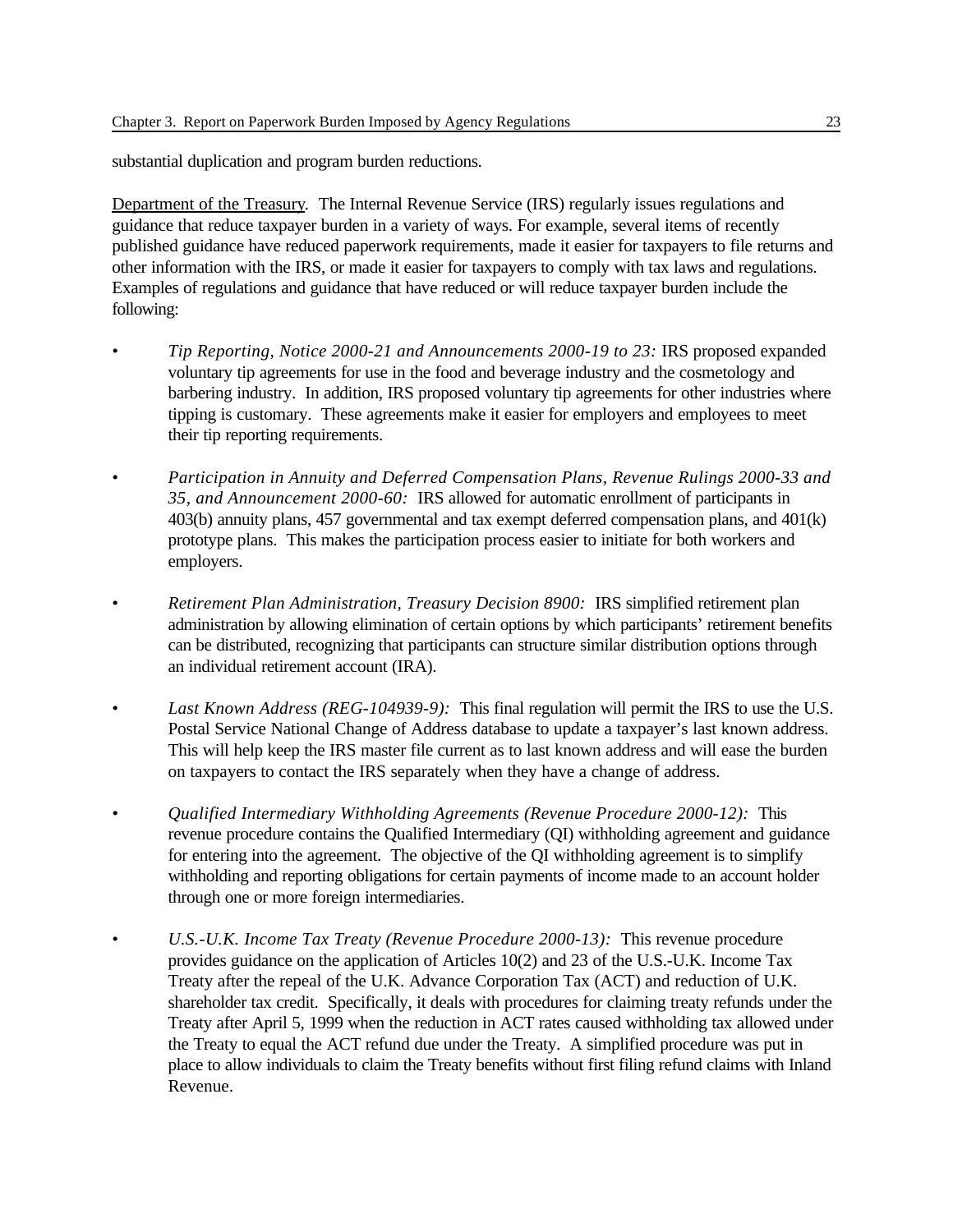- *Excise Tax (Treasury Decision 8879):* This regulation removed the requirement that vehicle manufacturers and their dealers must be registered by the IRS in order for the manufacturer to make an excise tax-free sale to its dealer for the dealer's resale.
- *• REMIC Certificates (Treasury Decision 8888):* This regulation removes the requirement on Real Estate Mortgage Investment Conduit (REMIC) issuers to place certain information related to OID accrual on the face of each certificate for a REMIC regular interest. The IRS now derives the information from other sources.

Environmental Protection Agency. Two key examples Environmental Protection Agency (EPA) reductions were a 4.6 million hour decrease in the Office of Water's Discharge Monitoring Report and a 1.6 million hour reduction in the Office of Solid Waste's Land Disposal Restrictions program. The Discharge Monitoring reduction was achieved by allowing reduced reporting for those facilities that had a proven good compliance record. The Land Disposal Restrictions program reduction was achieved by allowing a one-time notification for shipments of hazardous waste. Another notable effort is the ongoing burden reduction streamlining effort of the Resource Conservation and Recovery Act (RCRA) program by EPA's Office of Solid Waste (OSW). OSW is assessing which RCRA requirements can be cut back, streamlined, or eliminated for their anticipated rulemakings and is considering the following questions.

- Is the requirement duplicative of other requirements?
- Have states or EPA Regional Offices told EPA that they rely heavily on and really used the information?
- Are alternative mechanisms available to obtain the information, either through reporting requirements in other environmental statutes or through market mechanisms?
- If it is a repetitive requirement for information, can it be made less frequent or even a one-time report?

Some of the burden reduction ideas OSW has considered for proposed rulemaking include:

- Reducing the number of reports required;
- Reducing frequency for self-inspections at hazardous waste facilities;
- Revising personnel training requirements;
- Reducing Land Disposal Restriction requirements; and
- Using electronic reporting and recordkeeping.

Several cross-Agency initiatives have been launched that have potential for significant burden reduction. These projects have generally helped to steer the Agency toward ways of collecting and managing information from the public and States which will be more efficient over the long-term. Most notable among these is the *National Environmental Information Exchange Network (Network)*. The *Network*  is a partnership program with the States, aimed at developing more efficient environmental data exchanges. It includes efforts to move toward electronic reporting, use of specific data standards, and a centralized data exchange network. Six data standards were finalized by November 2000, and EPA plans to propose a rule, the Cross-Media Electronic Reporting and Recordkeeping Rule (CROMERRR), to simplify the transfer of data to the Agency as well as remove obstacles to electronic reporting.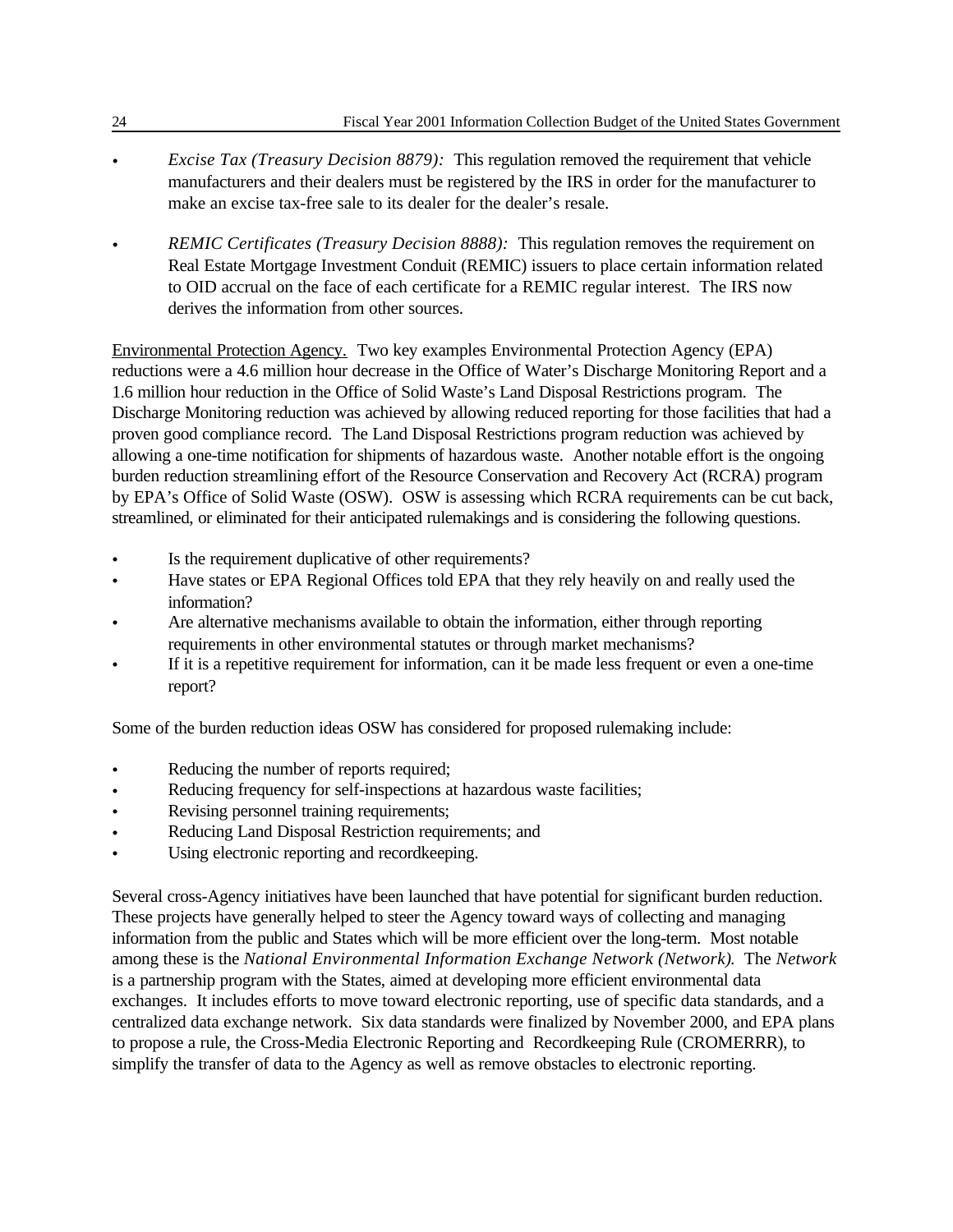Federal Deposit Insurance Corporation. Since the 1995 PRA revisions took effect, the Federal Deposit Insurance Corporation (FDIC) has achieved a number of burden reductions in information collections contained in rules, including the following:

| <b>OMB</b><br>Control No. | <b>Regulation</b>                                        | <b>Burden Hour Reduction</b> |
|---------------------------|----------------------------------------------------------|------------------------------|
| 3064-0030                 | 12 CFR 335 – Securities of Nonmember Insured Banks       | 53,056 hours                 |
| 3064-0046                 | 12 CFR 338 - Fair Housing (implementing FRB Rule C)      | 91,172 hours                 |
| 3064-0087                 | 12 CFR 326 – Minimum Security Devices and Procedures     | 1,200 hours                  |
| 3064-0092                 | 12 CFR 345 - Community Reinvestment                      | 75,586 hours                 |
| 3064-0103                 | 12 CFR $323 -$ Appraisals                                | 65,735 hours                 |
| 3064-0111                 | 12 CFR 362 – Activities of Insured State Banks           | 60,268 hours                 |
| 3064-0113                 | 12 CFR 363 – Annual Independent Audits and Reporting     | 36,010 hours                 |
| 3064-0120                 | 12 CFR 339 – Loans in Areas Having Special Flood Hazards | 27,488 hours                 |
| 3064-0082                 | 12 CFR 226 -- Regulation $Z -$ Truth in Lending          | 1,023,100 hours              |
| 3064-0083                 | 12 CFR 213 -- Regulation M – Consumer Lending            | 3,724 hours                  |
| 3064-0084                 | 12 CFR 205 -- Regulation E - Electronic Fund Transfers   | 156,520 hours                |
| 3064-0085                 | 12 CFR 338 -- Regulation B - Fair Housing                | 55,900 hours                 |
|                           | <b>Total Burden Reduction:</b>                           | 1,649,759 hours              |

Federal Energy Regulatory Commission. The Federal Energy Regulatory Commission (FERC) has initiated several programs to streamline its regulations and, where possible, advance the use of information technology to reduce the burden and costs associated with complying with its requirements. Examples of these initiatives are identified below:

- *RM96-1-000 (Order No. 587, issued October 25, 1995 and subsequent orders):* FERC issued a rulemaking to revise its regulations to require interstate natural gas pipelines to follow standardized procedures for critical business practices: nominations; allocations, balancing and measure; invoicing; capacity release; and standardized mechanisms for electronic communication between the pipelines and those entities with which they do business. These regulations incorporated by reference, standards submitted by the Gas Industry Standards Board (GISB), a consensus standards' organization open to all members of the gas industry. Full implementation of GISB standards and business practices has resulted in the elimination of 1.7 million hours from the Commission's inventory.
- *RM99-8-000 (Order No. 617, issued August 7, 2000):* FERC issued a final rule amending its records' retention regulations for public utilities and licensees, natural gas companies and oil pipeline companies. The issuance of this rule resulted from comments received during a PRA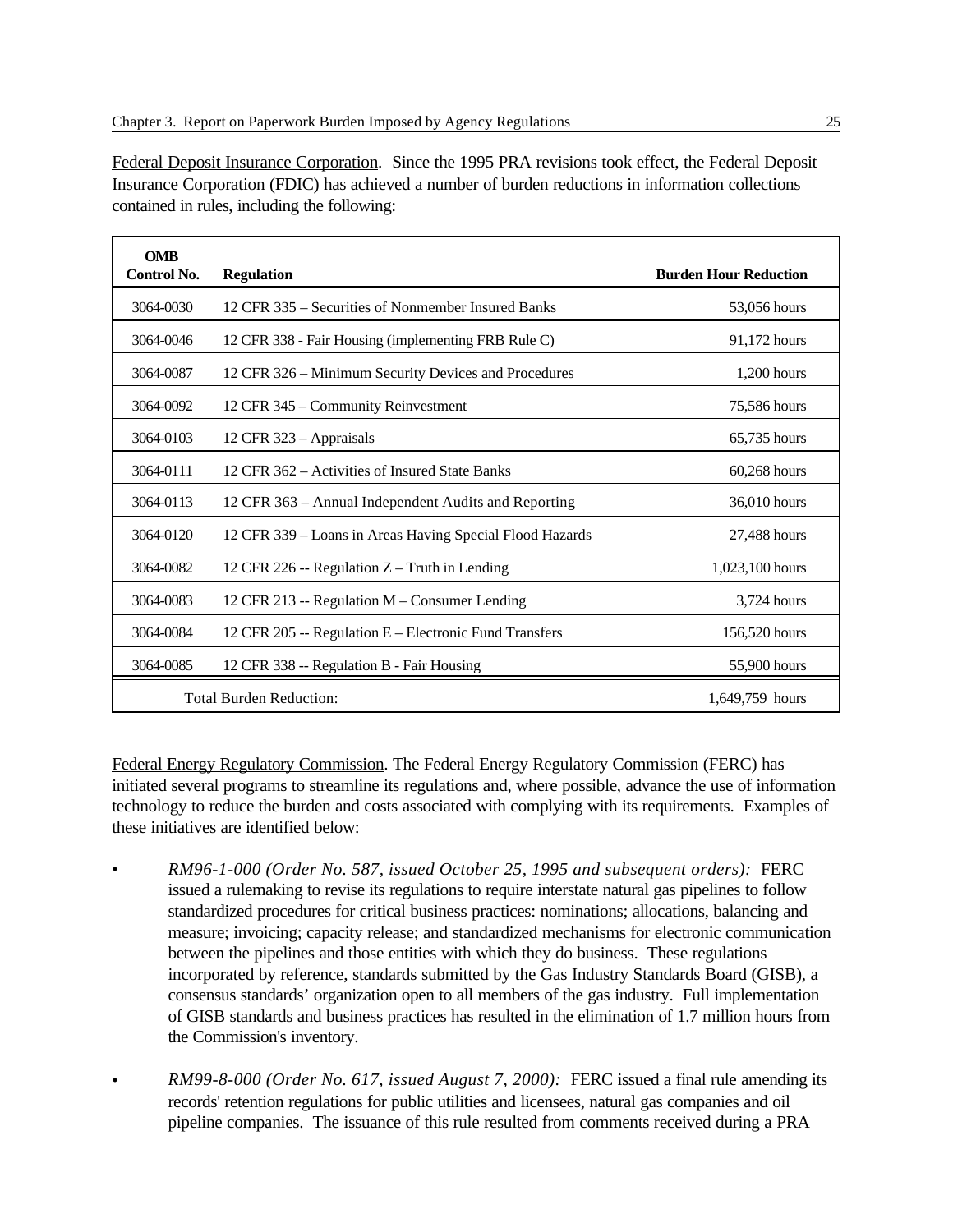recertification process that produced a systematic review by Commission staff and technical conferences with industry. The changes to FERC's regulations included a revision of general instructions and shortening the various retention periods to reduce or eliminate burdensome and unnecessary requirements. In addition, to adapt to the rapidly changing technological advances in storage media, the Commission authorized companies in an Accounting Issuance that each jurisdictional company be given the flexibility to select its own storage media. The only stipulations placed by the Commission were that the storage media selected must have a life expectancy of at least equal to the applicable retention period unless there is a quality transfer from one media to another with no loss of data and implementation of internal control procedures to assure the reliability of and ready access to data stored on machine readable media. The Commission anticipates a reduction of 679,800 hours with the implementation of these regulations.

Nuclear Regulatory Commission. The NRC has undertaken a number of initiatives to reduce unnecessary burden to the public. Although some of the initiatives target specific NRC regulations to be rewritten, others address general changes in the way the NRC conducts business and have resulted in information collection burden reductions, e.g., the move towards performance-based and risk-informed rulemakings. Some of these performance-based or risk-informed rulemakings have required an initial implementation burden, usually for the license applicant or licensee to perform an analysis to ensure that the facility can be operated safely under reduced oversight.

- *Domestic Licensing of Production and Utilization Facilities, 10 CFR Part 50:* The 1997 clearance extension renewal eliminated or reduced various reporting and recordkeeping requirements that are no longer needed. It also incorporated the burden reduction for plants converting to standard technical specifications, which reduces the need to submit license amendment requests. NRC is also issuing fewer generic letter requests that require responses from licensees. The renewal reduced licensee burden by 607,682 hours (a 272,958 hour programmatic reduction and a 334,724 hour reduction based on a reduction in the number of licensees).
- *Revision of NRC'S Acquisition Regulation (NRCAR), 48 CFR 20:* The Federal Acquisition Regulation (FAR) was revised to increase the simplified acquisition threshold to \$100,000. Contracts awarded between the values of \$50,000 and \$99,000 are now being awarded using simplified acquisition procedures stated under FAR Part 13. Therefore, NRC revised 48 CFR Part 20, the NRC's acquisition regulation, to meet the requirements of the Federal Acquisition Streamlining Act, the Federal Acquisition Reform Act, and the Information Technology Management Reform Act. The revised NRCAR has reduced the burden on small businesses by streamlining burdensome competitive proposal and task order proposal submittal requirements by using oral presentations with a minimum number of evaluation criteria during the source selection process. The reduction in burden is estimated to be 93,739 hours.
- *Revision to Medical Byproduct Licensing, 10 CFR Part 35:* 10 CFR 35 contains recordkeeping and reporting requirements for licensees authorized to administer byproduct material, or radiation therefrom, to humans for medical use to ensure that public health and safety is protected and that possession and use of byproduct material is in compliance with the license and regulatory requirements. The regulation has been revised in its entirety to be more performance-based and risk-informed, and thereby to reduce the information collection burden of compliance. Specifically, proposed changes include: (1) elimination of certain requirements for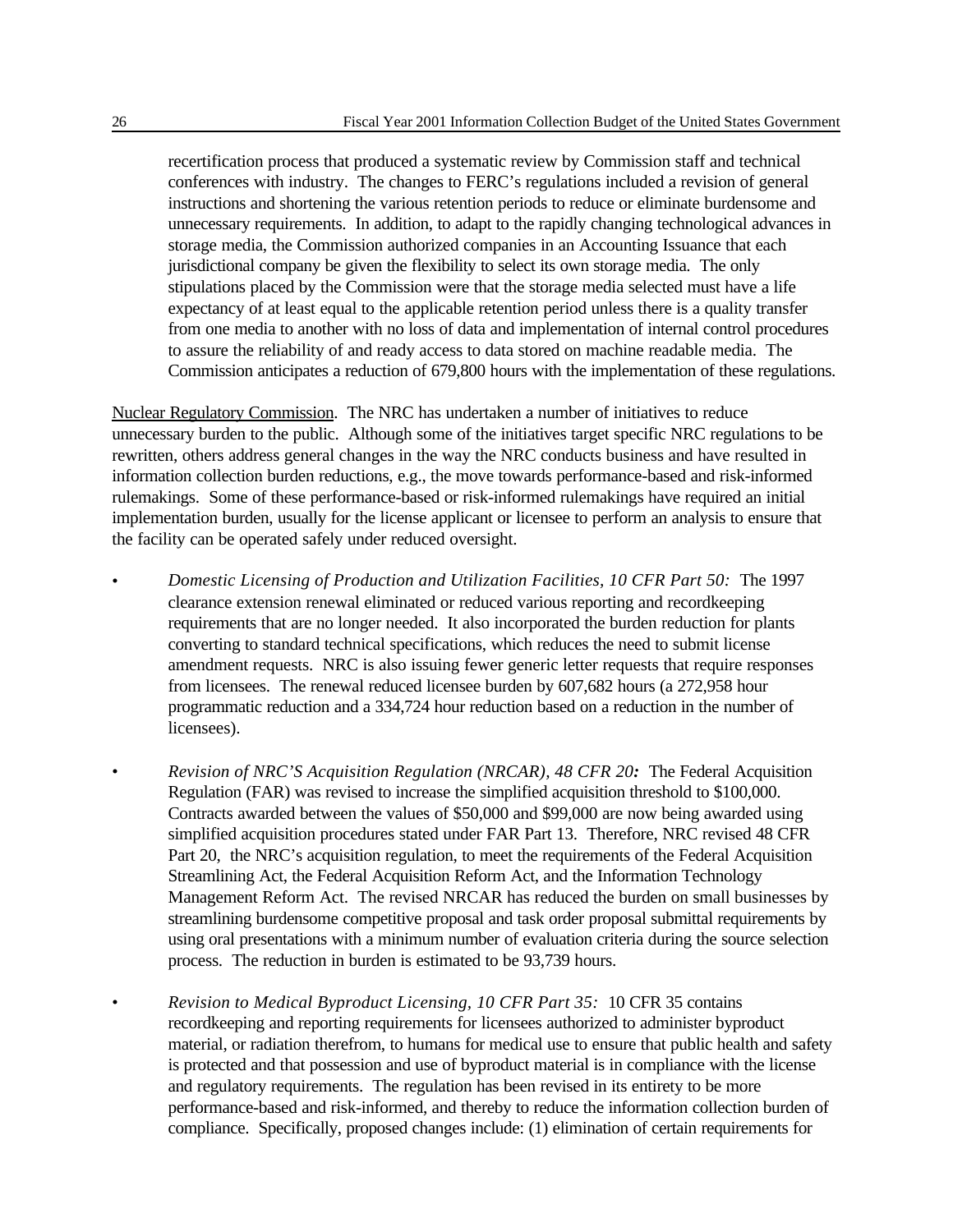quality management programs; (2) elimination of prescriptive requirements for radiation safety committees, and inclusion of requirements for interdepartmental/disciplinary coordination of the licensee's radiation protection program only for licensees with multiple modalities or multiple users; (3) allowing licensees to revise their radiation protection program without Commission approval under specified circumstances; and (4) elimination of prescriptive general technical requirements and their recordkeeping requirements. Because of significant changes made to the final rule, the information collection requirements must be resubmitted to OMB. The rule is expected to be published in the Federal Register by May 2001 with full implementation required within six months. NRC projects a burden reduction of 441,923 hours as a result of the comprehensive revision to eliminate prescriptive requirements.

Social Security Administration. In 1997, the Social Security Administration (SSA) achieved a significant burden reduction of almost 331,000 hours when it issued a final rule that changed SSA's process for obtaining earnings information from approximately 1.3 million beneficiary wage earners. Due to improvements both in employer reporting practices and in SSA's annual wage reporting process, SSA eliminated the need for the annual earnings test and no longer required beneficiary wage earnings to complete Forms SSA-777 and SSA-7770. SSA now obtains earnings reports from Form W-2 and selfemployment income tax returns. The process is also completely automated for the majority of wage earners.

#### **Burden Imposed by All Major Rules that Impose More Than 10,000,000 Hours of Burden**

Since the enactment of the Congressional Review Act in March 1996, the Department of Labor is the only agency to have issued a "major" rule (as defined by the Act) that imposes a PRA burden of 10,000,000 hours. DOL issued two such rules, which are discussed below.

*60-1 and 60-2 Government Contractors, Affirmative Action Requirements; Final Rule*: Issued on November 13, 2000, this final rule revises and restructures 41 CFR Part 60-2, that is, the regulations that establish the requirements for affirmative action programs as well as related sections in 41 CFR Part 60- 1. The rule refocuses the regulatory emphasis from the development of a document that complies with highly prescriptive standards, to a performance-based standard that effectively implements an affirmative action program into the overall management plan of the contractor. The rule also introduces a new tool, the Equal Opportunity Survey (EO Survey), which requires contractors to report aggregated compensation data. Contractors are encouraged to file the EO Survey electronically. In addition, the final rule revises and restructures the regulations relating to affirmative action programs as part of DOL's continuing efforts to meet the objectives of the Reinventing Government Initiative. These objectives include:

- Obtaining input from those most directly affected by the regulations;
- Reducing paperwork and compliance burdens wherever possible;
- More effectively focusing Government resources where most needed in order to administer the law most efficiently;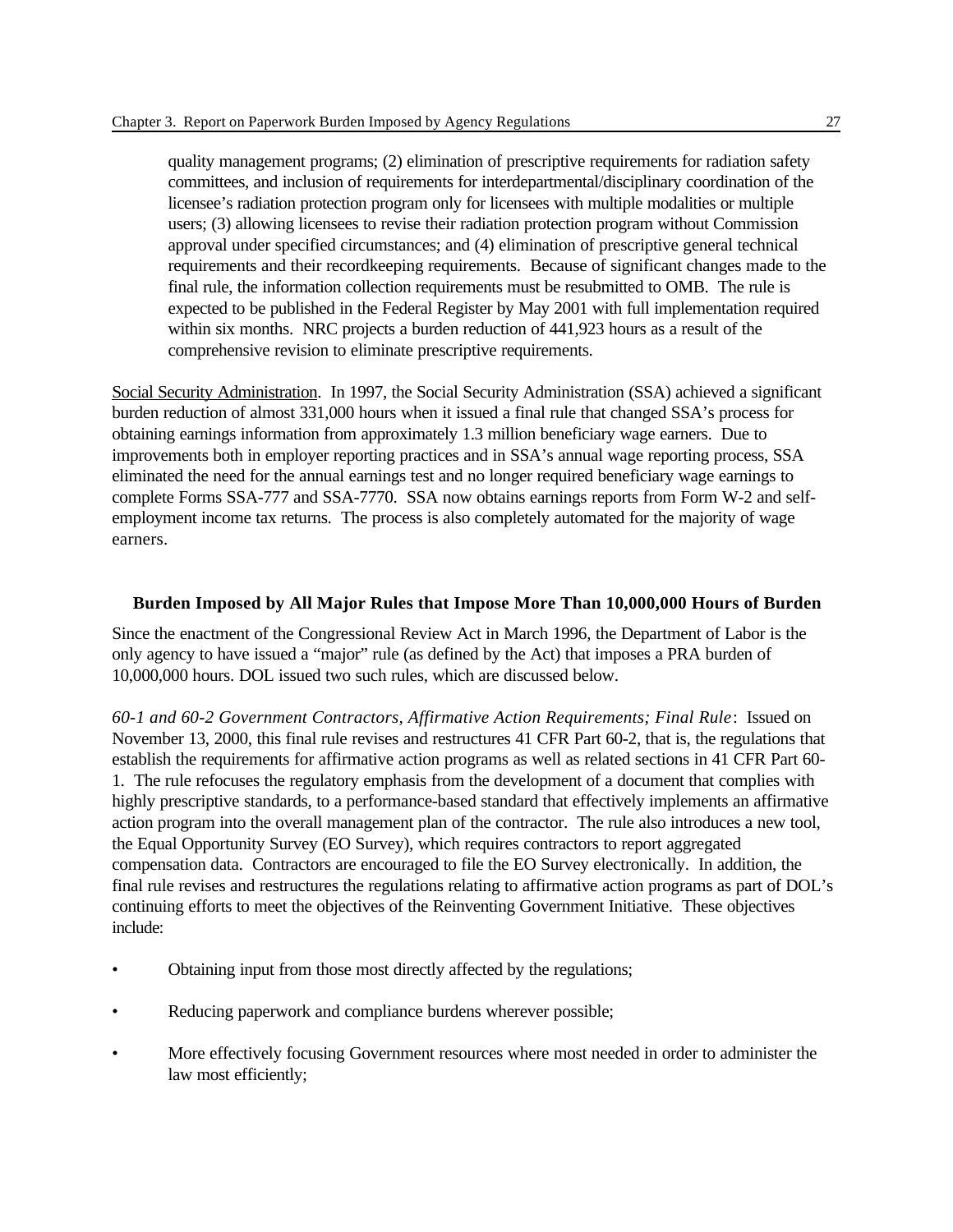- Making the regulations easier to understand by streamlining and simplifying them and writing them in plain language; and
- Updating the regulations to accommodate modern organizational structures and to take advantage of new technologies.

The rule revises regulations that contain information collection requirements that are currently approved under OMB Control No. 1215-0072. The rule codifies a new requirement, the EO Survey, which is approved under OMB Control No. 1215-0196. This rule resulted in the following burden changes.

| <b>OMB</b> Control No.  | <b>Previous</b> | <b>New</b> | <b>Difference</b> |  |
|-------------------------|-----------------|------------|-------------------|--|
| <b>Burden Hours:</b>    |                 |            |                   |  |
| 1215-0072               | 13,701,349      | 10,895,679 | (2,865,350)       |  |
| 1215-0196               | 0               | 1,050,000  | 1,050,000         |  |
| Net Burden Hours        | 13,701,349      | 11,945,679 | (1,815,350)       |  |
| <b>Burden Costs:</b>    |                 |            |                   |  |
| 1215-0072               | \$34,000        | \$24,000   | (\$10,000)        |  |
| 1215-0196               | \$0             | \$150,000  | \$150,000         |  |
| <b>Net Burden Costs</b> | \$34,000        | \$174,000  | \$140,000         |  |

Overall, there is a net paperwork burden savings of 1,815,350 hours and an additional burden cost of \$140,000.

On November 14, 2000, DOL also issued the final rule for OSHA's Ergonomic Program Standard, which was a major rule under the Congressional Review Act and would have imposed more than 10 million burden hours. On March 20, 2001, however, Congress enacted legislation (P.L. 107-005) overturning the ergonomics standard under the authority of the CRA.

## **Expected Reductions in FY 2002 in the Burden Imposed by All Rules Issued by Agencies that have Issued Major Rules that Impose More Than 10,000,000 Hours of Burden**

The Department of Labor is the only agency that has issued a "major" rule (as defined by the CRA) that imposes a PRA burden of 10,000,000 hours. This section discusses specific paperwork burden reductions DOL expects to achieve in fiscal year 2002 through rulemaking.

*30 CFR Part 70 Mandatory Health Standards for Underground Coal Mines:* If DOL finalizes its proposed rule for Plan Verification (RIN 1219-AB14), DOL projects a burden reduction of approximately 39,000 hours (OMB Control No. 1219-0011). This reduction will be achieved by revising current regulations moving the burden of respirable dust sampling from mine operators to DOL – the Federal government will provide the dust data cards and conduct the sampling procedures.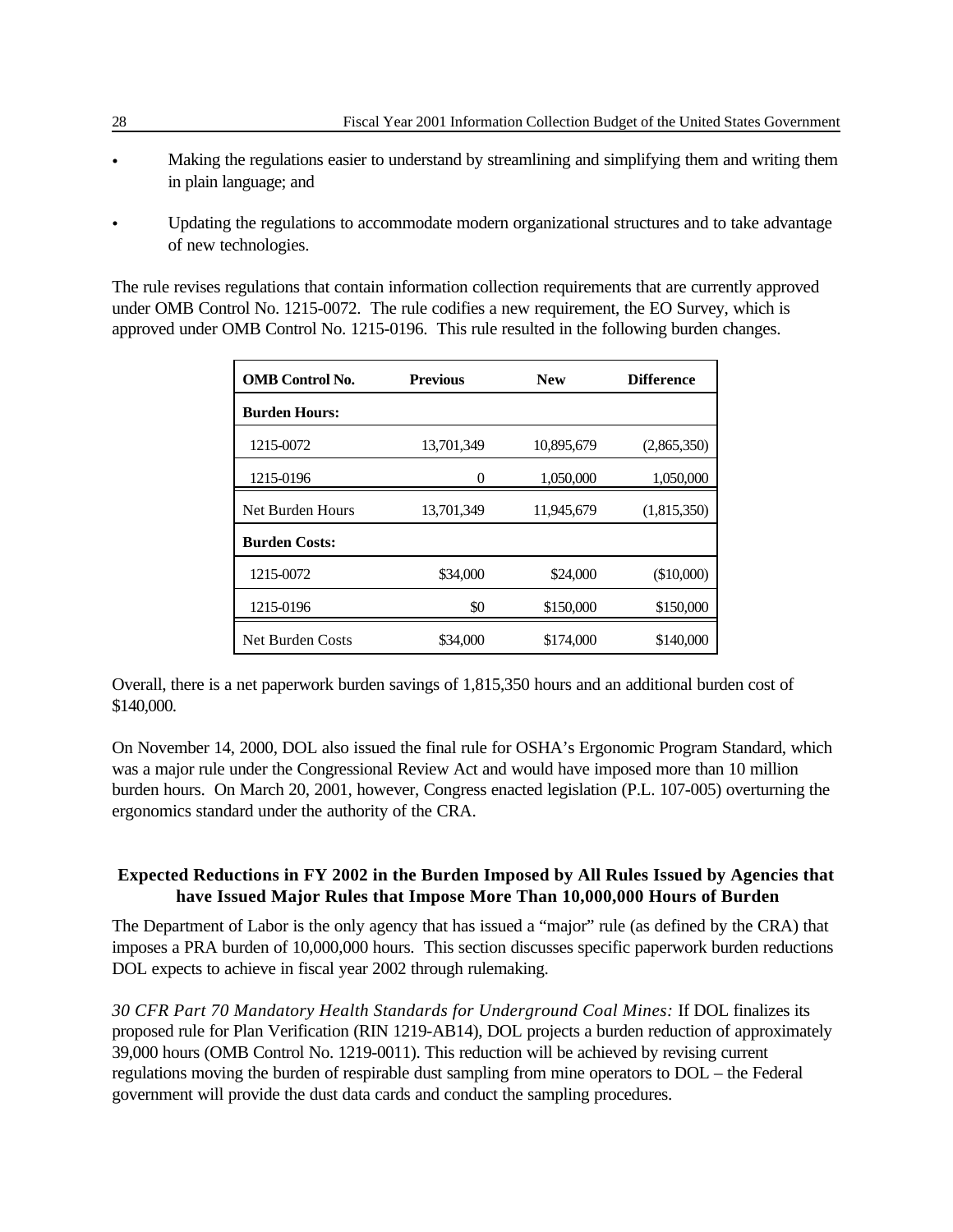*A Systemic Approach to Burden Reduction:* One of DOL's most ambitious efforts to reduce paperwork burden is OSHA's plans to present all ICRs to the its advisory committees to seek advice and assistance in identifying ways to reduce or eliminate paperwork burdens in its standards without adversely impacting worker safety or health. OSHA anticipates that this process – a commitment made in response to suggestions from the public at a roundtable held during OMB's Information Initiative, "Collecting Information in the Information Age" – will begin in 2001.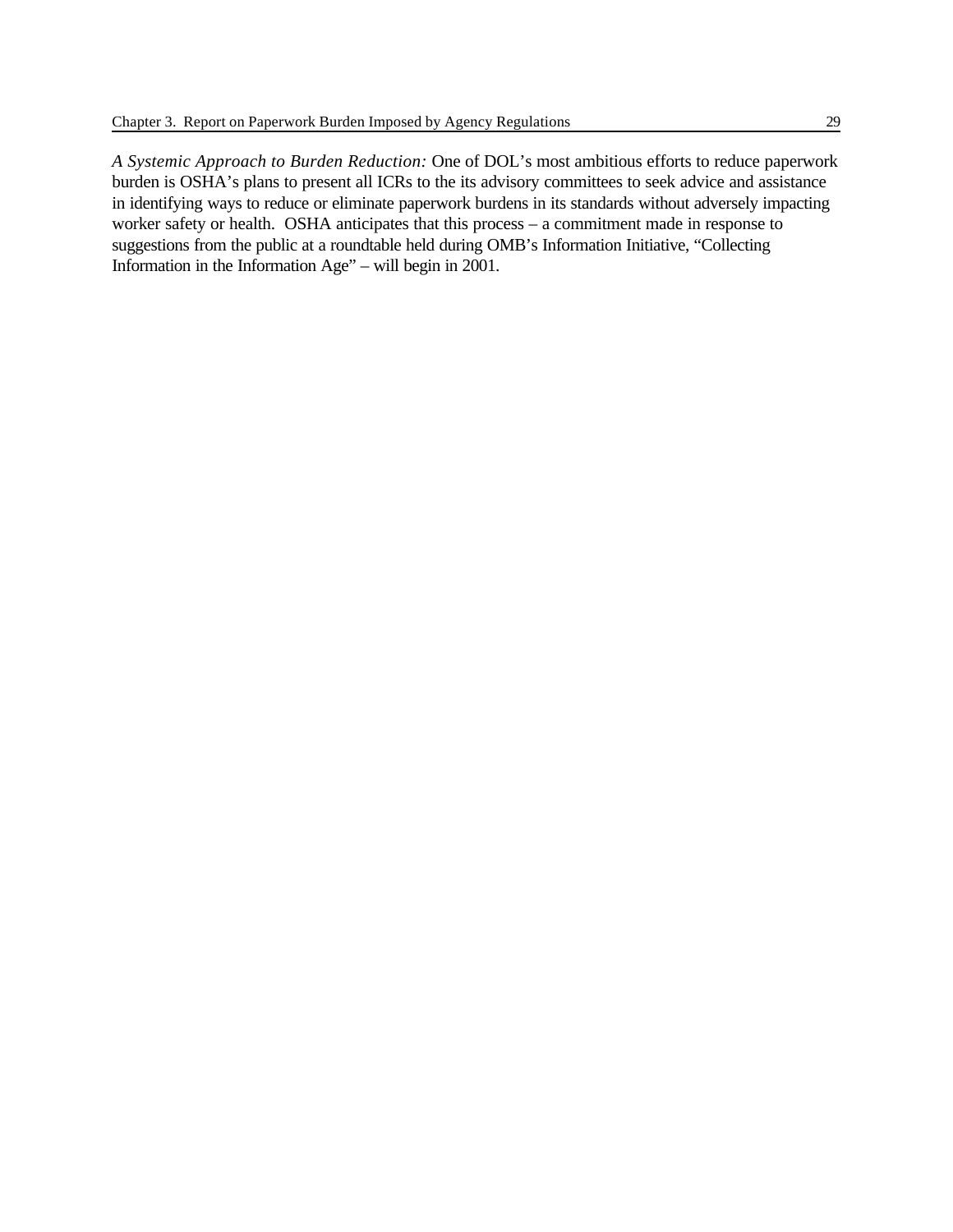30 Fiscal Year 2001 Information Collection Budget of the United States Government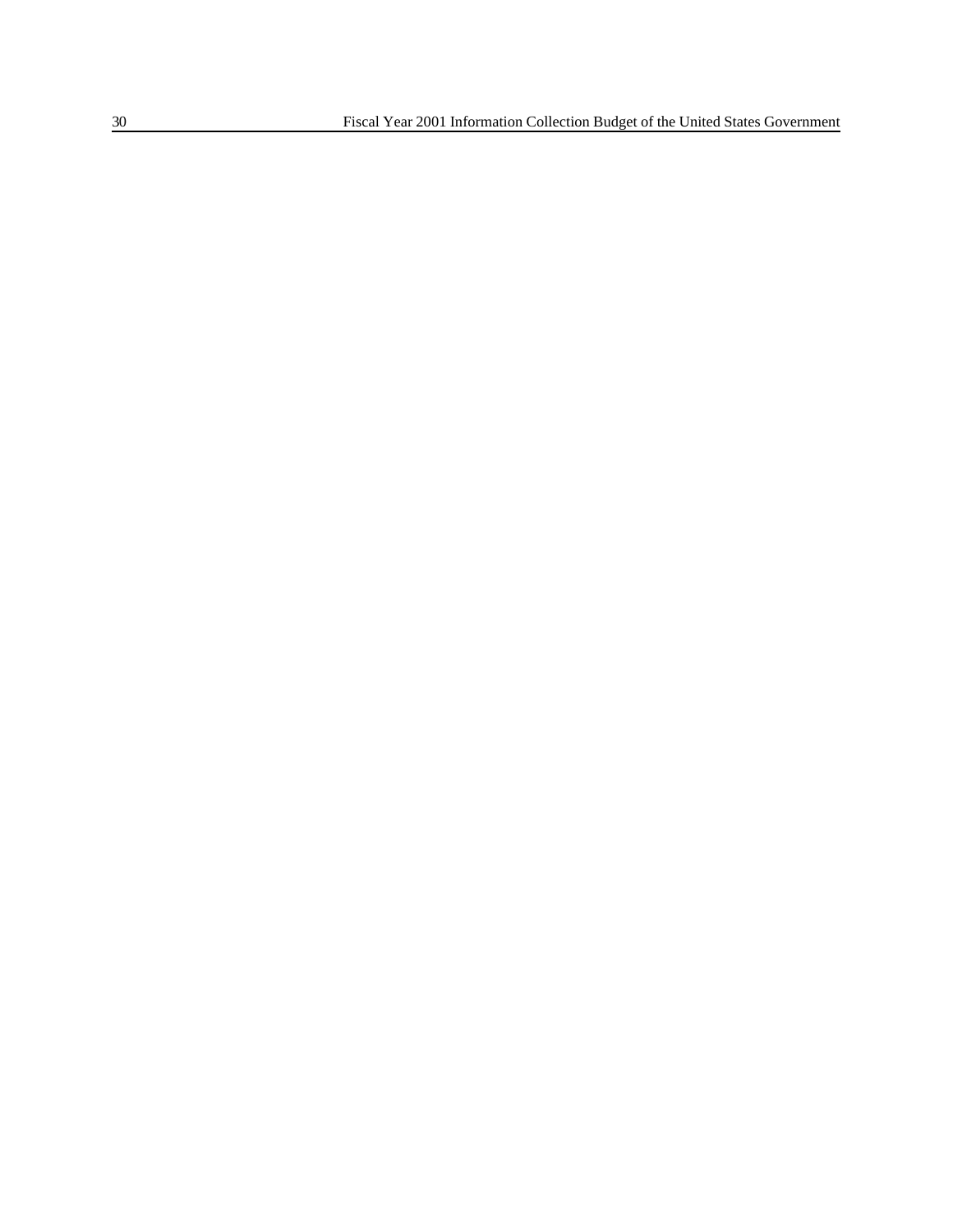# **Chapter 4. Significant Paperwork Reductions and Increases – FY 2000 & 2001**

The Paperwork Reduction Act of 1995 (PRA) requires the head of each agency, supported by his or her Chief Information Officer (CIO), to be responsible for the agency's information collection activities. This includes reducing the amount of paperwork required of the public. Agencies are to develop and coordinate initiatives that will produce meaningful improvements for the public. This chapter highlights the significant improvements agencies have made and where further improvement is needed.

The examples of significant burden reductions are organized into 6 categories:

- **Streamlining Regulations.** Revising existing regulations to eliminate unnecessary requirements.
- **Eliminating Redundancy.** Raising reporting thresholds to reduce the number of reports that need to be submitted, cutting the frequency of periodic reporting requirements, consolidating information collections, or working across agencies to share information.
- **Simplifying Forms.** Simplifying or streamlining forms to make them easier to read and fill out, and making programs easier to apply for.
- **Using Information Technology.** Using automated systems to speed and simplify the exchange of information between the government and the public and allowing respondents to use their own information technology to ease reporting burdens.
- **Statutory Reductions.** Reducing burden because of recently enacted statutes.
- **Other.** Any other agency efforts to reduce burden.

The examples of significant burden increases are organized into two categories:

- **Statutory Increases.** Increasing burden due to new statutory requirements.
- **Other.** Increasing burden due to other factors.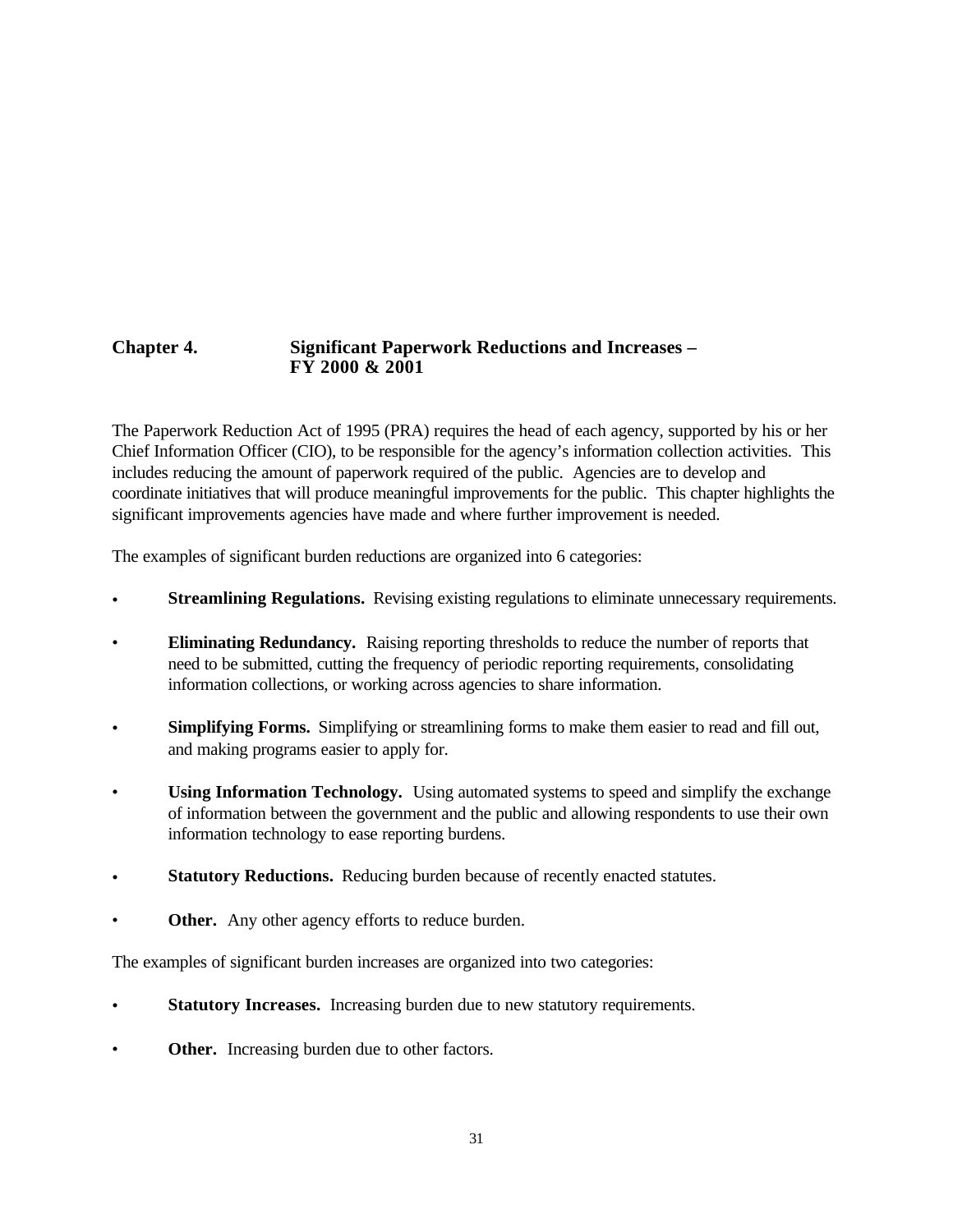Using these categories to illustrate the broad range of agency information collection activities and burden reduction efforts, this chapter serves several important goals. First, the examples highlight agency accomplishments in improving how information is collected and reducing burden on the public. Second, the examples provide a source of ideas and guidance on what agencies can do to reduce paperwork. Third, the examples identify areas where more work can be done to yield further benefits.

#### **FY 2000 Reductions**

### **Streamlining Regulations**

| Agency:                                  | <b>Environmental Protection Agency</b><br>2050-0073                                                                                                                                                                                                                                                  |
|------------------------------------------|------------------------------------------------------------------------------------------------------------------------------------------------------------------------------------------------------------------------------------------------------------------------------------------------------|
| <b>OMB</b> Control No.:<br><b>Title:</b> | New Resource Conservation and Recovery Act (RCRA) Reporting and                                                                                                                                                                                                                                      |
|                                          | Recordkeeping Requirements for Boilers and Industrial Furnaces Burning Hazardous<br>Waste (Rule Revision)                                                                                                                                                                                            |
| <b>Purpose of the Collection:</b>        | EPA is excluding certain hazardous waste combustors from RCRA requirements in<br>order to promote beneficial energy recovery. EPA is also simplifying analytical<br>criteria and eliminating regulatory duplication.                                                                                 |
| <b>How Reduction Achieved:</b>           | A new exclusion will reduce the number of affected facilities. For the remaining<br>boilers and industrial furnaces, EPA eliminated duplicative requirements under the<br>Clean Air Act (OMB Control No. 2060-0349).                                                                                 |
| <b>Change in Burden:</b>                 | $-131,228$ hours                                                                                                                                                                                                                                                                                     |
| Agency:                                  | <b>Department of the Interior</b>                                                                                                                                                                                                                                                                    |
| <b>OMB</b> Control No.:                  | 1076-0136                                                                                                                                                                                                                                                                                            |
| <b>Title:</b>                            | Indian Self-Determination and Education Assistance Act Programs                                                                                                                                                                                                                                      |
| <b>Purpose of the Collection:</b>        | To facilitate tribal control of certain federal programs that affect tribes.                                                                                                                                                                                                                         |
| <b>How Reduction Achieved:</b>           | Under new regulations, tribes can contract several programs under one contract,                                                                                                                                                                                                                      |
|                                          | reducing information needs.                                                                                                                                                                                                                                                                          |
| <b>Change in burden:</b>                 | $-60,470$ hours                                                                                                                                                                                                                                                                                      |
| Agency:                                  | <b>Nuclear Regulatory Commission</b>                                                                                                                                                                                                                                                                 |
| <b>OMB Control No.:</b>                  | 3150-0104 and 3150-0011                                                                                                                                                                                                                                                                              |
| Title:                                   | NRC Form 366, Licensee Event Report; and 10 CFR Part 50, Domestic Licensing of<br>Production and Utilization Facilities                                                                                                                                                                              |
| <b>Purpose of the Collection:</b>        | Licensees must report events of safety significance by telephone within one to eight<br>hours of the event and submit a full written report within 30 days. This information<br>allows NRC to protect the health and safety of the public and notify other power<br>reactor licensees, as necessary. |
| <b>How Reduction Achieved:</b>           | 10 CFR 50.72 and 50.73 have been amended to reduce or eliminate unnecessary<br>reporting burden associated with events of little or no safety significance.                                                                                                                                          |
| <b>Change in Burden:</b>                 | 10 CFR Part 50 (50.72): There will be an annual burden reduction of 270 hours after<br>the implementation burden (20,800 hours) is complete. NRC Form 366 (50.73): -13,500<br>hours                                                                                                                  |
| Agency:                                  | <b>Federal Communication Commission</b>                                                                                                                                                                                                                                                              |
| <b>OMB</b> Control No.:                  | 3060-0395, 3060-0511, 3060-0512, 3060-0513                                                                                                                                                                                                                                                           |
| <b>Title:</b>                            | USOA Report, Access Charge Report, Annual Summary Report and Joint Cost<br>Report.                                                                                                                                                                                                                   |
| <b>Purpose of the Collection:</b>        | The Automated Reporting Management Information System (ARMIS) facilitates the<br>timely and efficient analysis of revenue requirements, rate of return and price caps,                                                                                                                               |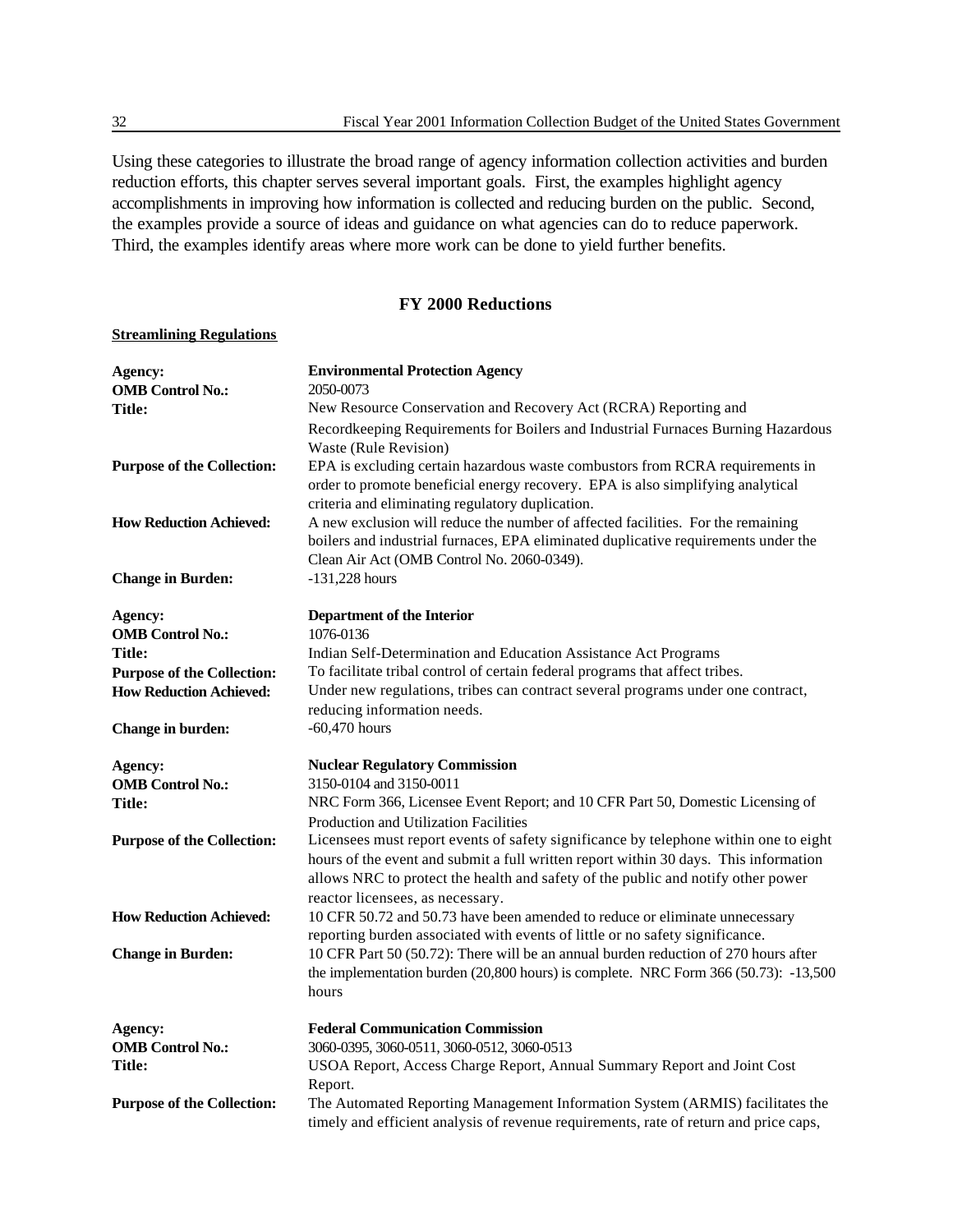| <b>How Reduction Achieved:</b>                                                    | jurisdictional separations, and universal service fund, and provides an improved<br>basis for auditing and other oversight functions.<br>The Commission reduced filing burden on mid-sized LECs, eliminated the requirement<br>that carriers report data pertaining to inside wire and payphone investment, and<br>eliminated or revised other reporting requirements.                                                                           |
|-----------------------------------------------------------------------------------|--------------------------------------------------------------------------------------------------------------------------------------------------------------------------------------------------------------------------------------------------------------------------------------------------------------------------------------------------------------------------------------------------------------------------------------------------|
| <b>Change in Burden:</b>                                                          | $-125,841$ hours                                                                                                                                                                                                                                                                                                                                                                                                                                 |
| Agency:<br><b>OMB Control No.:</b>                                                | <b>Federal Communication Commission</b><br>3060-0760                                                                                                                                                                                                                                                                                                                                                                                             |
| Title:<br><b>Purpose of the Collection:</b>                                       | Access Charge Reform B CC Docket No. 96-262<br>The pricing flexibility framework is designed to grant greater flexibility to price cap<br>LECs as competition develops, while ensuring that: 1) price cap LECs do not use<br>pricing flexibility to deter efficient entry or engage in exclusionary pricing behavior;<br>and 2) price cap LECs do not increase rates to unreasonable levels for customers that<br>lack competitive alternatives. |
| <b>How Reduction Achieved:</b><br><b>Change in Burden:</b>                        | The Commission reduced burden by simplifying how showings are demonstrated and<br>by reducing the number of required showings per filing area.<br>$-1,738,597$ hours                                                                                                                                                                                                                                                                             |
| Agency:<br><b>OMB</b> Control No.:                                                | <b>Federal Communication Commission</b><br>3060-0854                                                                                                                                                                                                                                                                                                                                                                                             |
| Title:<br><b>Purpose of the Collection:</b>                                       | Truth-in-Billing Format B CC Docket No. 98-170<br>The information collection is designed to reduce telecommunications fraud by<br>making telephone bills easier for consumers to read and understand, and thereby,<br>making fraud easier to detect and report.                                                                                                                                                                                  |
| <b>How Reduction Achieved:</b>                                                    | The reduction in burden results from the modification of the Commission's<br>requirements regarding highlighting information on telephone bills.                                                                                                                                                                                                                                                                                                 |
| <b>Change in Burden:</b>                                                          | $-226,220$ hours                                                                                                                                                                                                                                                                                                                                                                                                                                 |
| Agency:<br><b>OMB</b> Control No.:<br><b>Title:</b>                               | <b>Federal Energy Regulatory Commission</b><br>1902-0060<br>Gas Pipeline Certificates: Construction, Acquisition and Abandonment, FERC-537<br>(RM98-17-000)                                                                                                                                                                                                                                                                                      |
| <b>Purpose of the Collection:</b>                                                 | Information collected is necessary to certify interstate pipelines engaged in the<br>transportation or sale of natural gas, the construction, acquisition, and operation of<br>facilities to be used in those activities, and to authorize the abandonment of facilities<br>and services or to authorize certain NGPA transportation.                                                                                                            |
| <b>How Reduction Achieved:</b>                                                    | The reduction in burden is a result of raising the reporting threshold for filings by<br>pipelines, providing pipelines with greater flexibility in filing, and further expediting<br>the certification process.                                                                                                                                                                                                                                 |
| <b>Change in Burden:</b>                                                          | $-12,600$ hours                                                                                                                                                                                                                                                                                                                                                                                                                                  |
| Agency:<br><b>OMB</b> Control No.:<br>Title:<br><b>Purpose of the Collection:</b> | <b>Federal Trade Commission</b><br>3084-0101<br>Rules and Regulations Under the Textile Fiber Products Identification Act of 1939<br>The rules impose disclosure and recordkeeping requirements on manufacturers or<br>other sellers of textile fiber products. Content and country of origin disclosures<br>enable potential purchasers, both consumers and businesses, to make informed<br>buying decisions in the marketplace.                |
| <b>How Reduction Achieved:</b>                                                    | Reduction is due to streamlining in the disclosure requirements by, for example,<br>eliminating unnecessary words on labels.                                                                                                                                                                                                                                                                                                                     |
| <b>Change in Burden:</b>                                                          | $-6,000,000$ hours                                                                                                                                                                                                                                                                                                                                                                                                                               |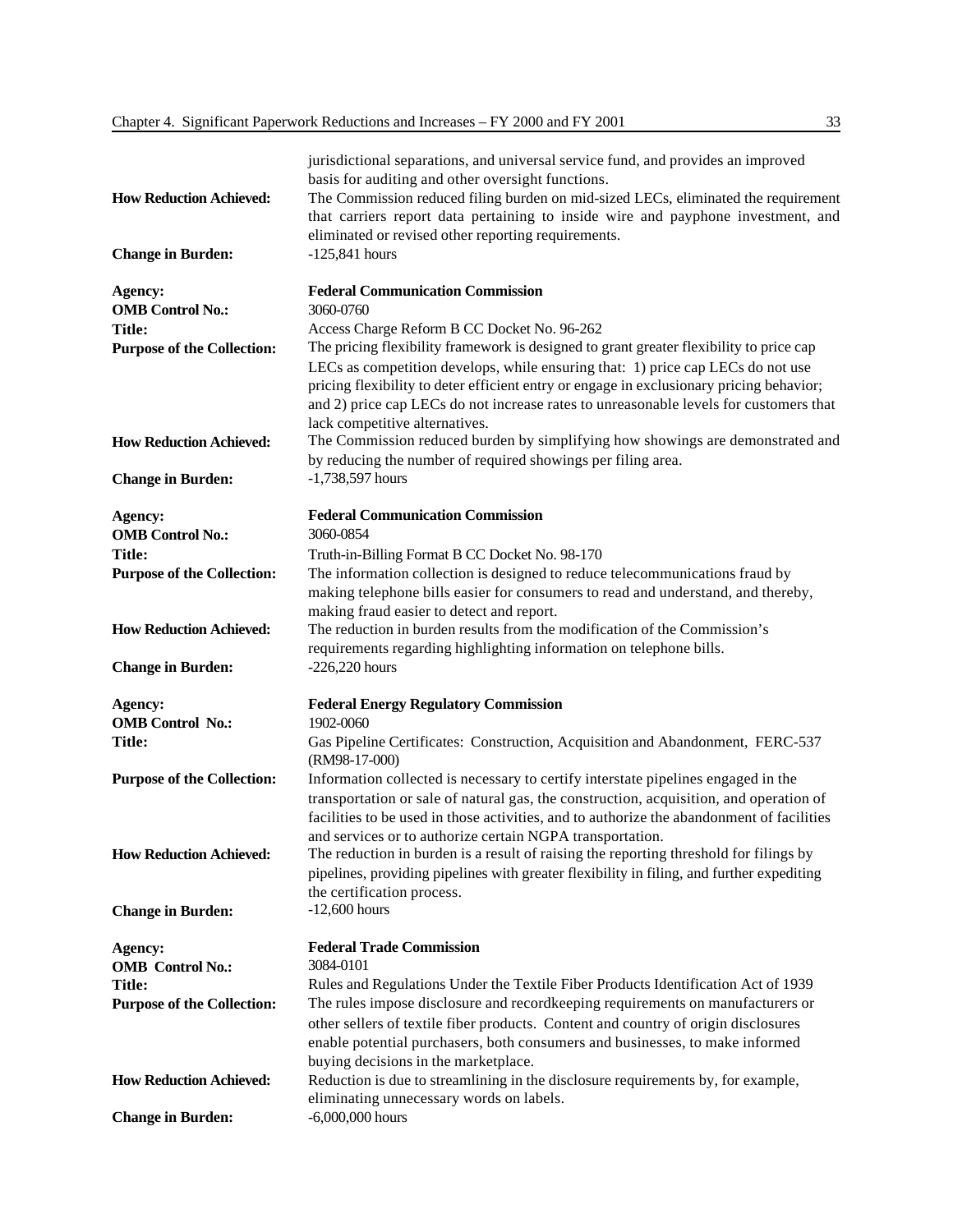| Agency:<br><b>OMB</b> Control No.: | <b>Department of Agriculture</b><br>0560-0178                                                                                                                                                                                                                                                                                                                                                               |
|------------------------------------|-------------------------------------------------------------------------------------------------------------------------------------------------------------------------------------------------------------------------------------------------------------------------------------------------------------------------------------------------------------------------------------------------------------|
| Title:                             | Receiving and Processing Applications                                                                                                                                                                                                                                                                                                                                                                       |
| <b>Purpose of the Collection:</b>  | The information collection is used to support an applicant's request for a farm<br>operating, farm ownership, or emergency loan under the Farm Service Agency's<br>(FSA) Farm Loan Program.                                                                                                                                                                                                                 |
| <b>How Reduction Achieved:</b>     | FSA is implementing a low-documentation (lo-doc) application for applicant's<br>requesting an operating loan less than \$50,000 or a recurring annual operating loan.<br>The Agency is eliminating information collected from these applicants as the<br>potential risk associated is significantly less than that for operating loans greater<br>than \$50,000, farm ownership loans, and emergency loans. |
| <b>Change in Burden:</b>           | $-16,640$ hours                                                                                                                                                                                                                                                                                                                                                                                             |
| Agency:                            | <b>Securities and Exchange Commission</b>                                                                                                                                                                                                                                                                                                                                                                   |
| <b>OMB Control No.:</b>            | 3235-0070                                                                                                                                                                                                                                                                                                                                                                                                   |
| <b>Title:</b>                      | Form 10-Q                                                                                                                                                                                                                                                                                                                                                                                                   |
| <b>Purpose of the Collection:</b>  | Form 10-Q is filed by issuers of securities to satisfy their quarterly reporting                                                                                                                                                                                                                                                                                                                            |
|                                    | obligations pursuant to Section 13 and Section 15(d) of the Securities Exchange Act                                                                                                                                                                                                                                                                                                                         |
|                                    | of 1934.                                                                                                                                                                                                                                                                                                                                                                                                    |
| <b>How Reduction Achieved:</b>     | Burden reduction is achieved by elimination of the Financial Data Schedule.<br>$-29,550$ hours                                                                                                                                                                                                                                                                                                              |
| <b>Change in Burden:</b>           |                                                                                                                                                                                                                                                                                                                                                                                                             |
| Agency:                            | <b>Federal Acquisition Regulation System</b>                                                                                                                                                                                                                                                                                                                                                                |
| <b>OMB Control No.:</b>            | 9000-0010                                                                                                                                                                                                                                                                                                                                                                                                   |
| <b>Title:</b>                      | Progress Payments                                                                                                                                                                                                                                                                                                                                                                                           |
| <b>Purpose of the Collection:</b>  | Certification and supporting information regarding progress payments to a contractor                                                                                                                                                                                                                                                                                                                        |
| <b>How Reduction Achieved:</b>     | during contract performance are required to ensure regulatory compliance.<br>The decrease results from increasing the contract dollar threshold for permitting                                                                                                                                                                                                                                              |
|                                    | progress payments and establishing a dollar threshold for progress payment<br>requests.                                                                                                                                                                                                                                                                                                                     |
| <b>Change in Burden:</b>           | $-156,816$ hours                                                                                                                                                                                                                                                                                                                                                                                            |
| <b>Eliminating Redundancy</b>      |                                                                                                                                                                                                                                                                                                                                                                                                             |
| Agency:                            | <b>Department of Transportation</b>                                                                                                                                                                                                                                                                                                                                                                         |
| <b>OMB</b> Control No.:            | 2125-0028                                                                                                                                                                                                                                                                                                                                                                                                   |
| <b>Title:</b>                      | Highway Performance Monitoring System (HPMS) Field Manual                                                                                                                                                                                                                                                                                                                                                   |
| <b>Purpose of the Collection:</b>  | This information collection is used by FHWA to develop and implement legislation                                                                                                                                                                                                                                                                                                                            |
|                                    | and by State Federal transportation officials to adequately plan, design and                                                                                                                                                                                                                                                                                                                                |
|                                    | administer effective, safe and efficient transportation systems.                                                                                                                                                                                                                                                                                                                                            |
| <b>How Reduction Achieved:</b>     | Reduction was achieved through a strategic reassessment of the requirements for                                                                                                                                                                                                                                                                                                                             |
|                                    | this manual and elimination and/or streamlining of approximately 20 percent of the                                                                                                                                                                                                                                                                                                                          |
|                                    | required data.                                                                                                                                                                                                                                                                                                                                                                                              |
| <b>Change in Burden:</b>           | $-18,720$ hours                                                                                                                                                                                                                                                                                                                                                                                             |
| Agency:                            | <b>Department of Agriculture</b>                                                                                                                                                                                                                                                                                                                                                                            |
| <b>OMB</b> Control No.:            | 0551-0027                                                                                                                                                                                                                                                                                                                                                                                                   |
| Title:                             | Market Access Program (MAP)                                                                                                                                                                                                                                                                                                                                                                                 |
| <b>Purpose of the Collection:</b>  | The information collected will be used by the Foreign Agriculture Service (FAS) to<br>manage, plan, evaluate, and account for government resources.                                                                                                                                                                                                                                                         |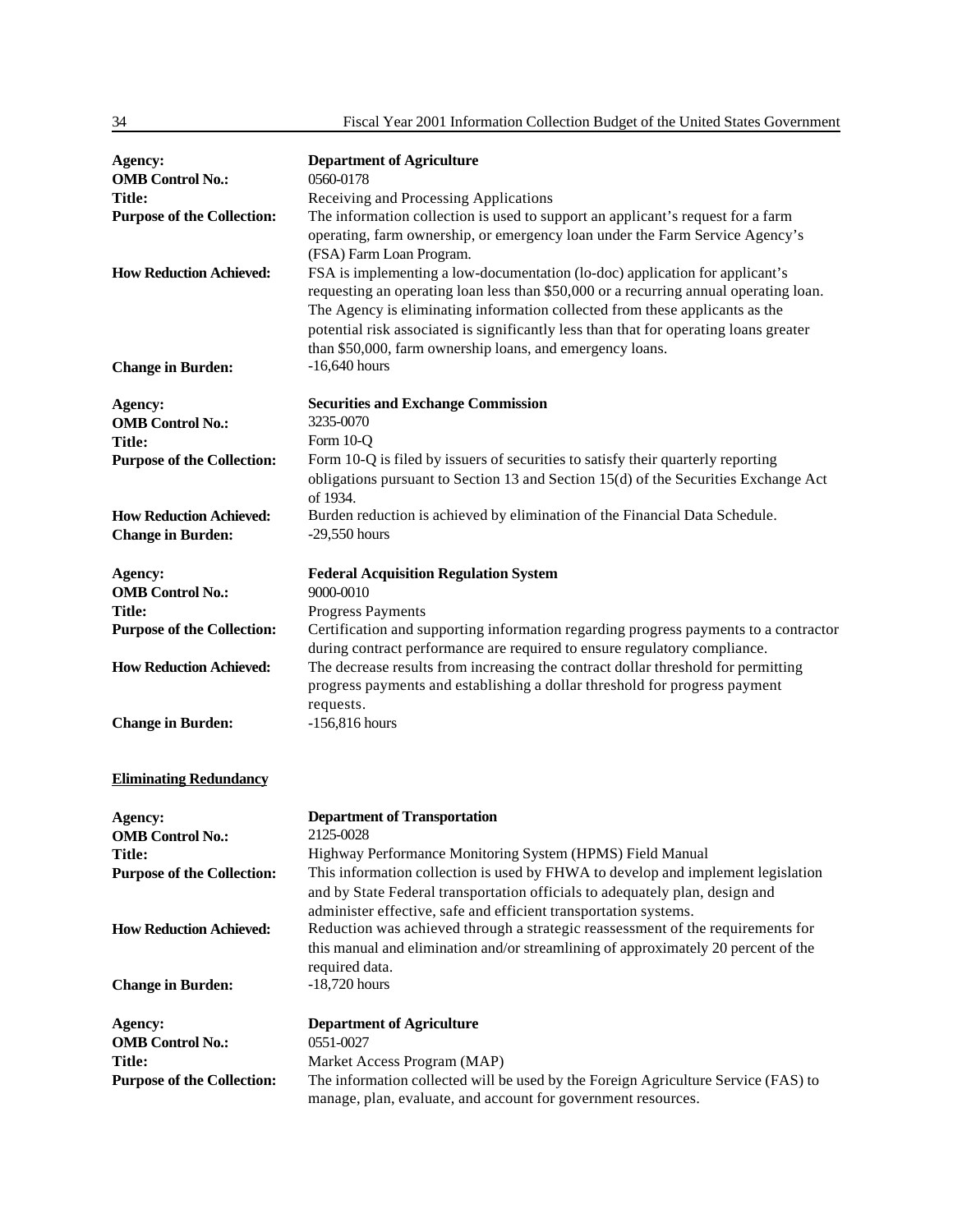| <b>How Reduction Achieved:</b>                      | Less detailed information is requested than in the past without compromising<br>program integrity. Applicants have the option of submitting their material<br>electronically over the Internet.                                                                                                                                 |
|-----------------------------------------------------|---------------------------------------------------------------------------------------------------------------------------------------------------------------------------------------------------------------------------------------------------------------------------------------------------------------------------------|
| <b>Change in Burden:</b>                            | $-15,630$ hours                                                                                                                                                                                                                                                                                                                 |
| Agency:<br><b>OMB</b> Control No.:<br><b>Title:</b> | <b>Department of Agriculture</b><br>0583-0109                                                                                                                                                                                                                                                                                   |
| <b>Purpose of the Collection:</b>                   | Performance Standards for the Production of Certain Meat and Poultry Products<br>The preparation of performance standards and process schedules is necessary for<br>food processing establishments to obtain approval to operate from the Food Safety                                                                           |
| <b>How Reduction Achieved:</b>                      | and Inspection Service (FSIS).<br>The reporting and recordkeeping requirements of this information collection were<br>redundant to the requirements of the Hazard Analysis and Critical Control Point                                                                                                                           |
| <b>Change in Burden:</b>                            | (HACCP) System which was fully implemented on January 25, 2000.<br>$-24,166$ hours                                                                                                                                                                                                                                              |
| <b>Simplifying Forms</b>                            |                                                                                                                                                                                                                                                                                                                                 |
| Agency:<br><b>OMB</b> Control No.:                  | Department of the Interior<br>1010-0140 (replaces 1010-0022)                                                                                                                                                                                                                                                                    |
| <b>Title:</b><br><b>Purpose of the Collection:</b>  | Report of Sales and Royalty Remittance (Form MMS-2014)<br>Form MMS-2014 is used to report oil and gas royalties, certain rents, and other lease-<br>related transactions to the Minerals Management Service (MMS).                                                                                                              |
| <b>How Reduction Achieved:</b>                      | MMS developed a new Form MMS-2014 that reduces the volume of lines reported<br>and processed, minimizes errors and related error correction workloads, simplifies<br>reporting, and lowers costs for both industry and RMP. This new form will replace<br>the existing Form MMS-2014, approved under OMB Control No. 1010-0022. |
| <b>Change in Burden:</b>                            | $-55,229$ hours                                                                                                                                                                                                                                                                                                                 |
| Agency:<br><b>OMB Control No.:</b><br><b>Title:</b> | <b>National Science Foundation</b><br>3145-0101<br>National Survey of Scientific and Engineering Research Facilities at Colleges and                                                                                                                                                                                            |
| <b>Purpose of Collection:</b>                       | Universities<br>This survey provides data on the status and the need for science and engineering<br>(S&E) research facilities at colleges and universities in the U.S. as directed by P.L. 99-<br>159.                                                                                                                          |
| <b>How Reduction Achieved:</b>                      | The number of questions was reduced from ten to two to significantly reduce<br>respondent burden while NSF redesigns the questionnaire for the 2003 administration<br>of the survey.                                                                                                                                            |
| <b>Change in Burden:</b>                            | $-10,702$ hours                                                                                                                                                                                                                                                                                                                 |
| Agency:<br><b>OMB Control No.:</b>                  | <b>Department of Commerce</b><br>0607-0782                                                                                                                                                                                                                                                                                      |
| <b>Title:</b>                                       | <b>Annual Capital Expenditures Survey</b>                                                                                                                                                                                                                                                                                       |
| <b>Purpose of the Collection:</b>                   | This survey collects data on fixed assets and depreciation, sales and receipts, and<br>capital expenditures for new and used structures and equipment.                                                                                                                                                                          |
| <b>How Reduction Achieved:</b>                      | The Census Bureau eliminated the collection of specific types of structures and<br>equipment data from employer businesses and eliminated the new (birth)<br>single-establishment business research.                                                                                                                            |
| <b>Change in Burden:</b>                            | $-40,000$ hours                                                                                                                                                                                                                                                                                                                 |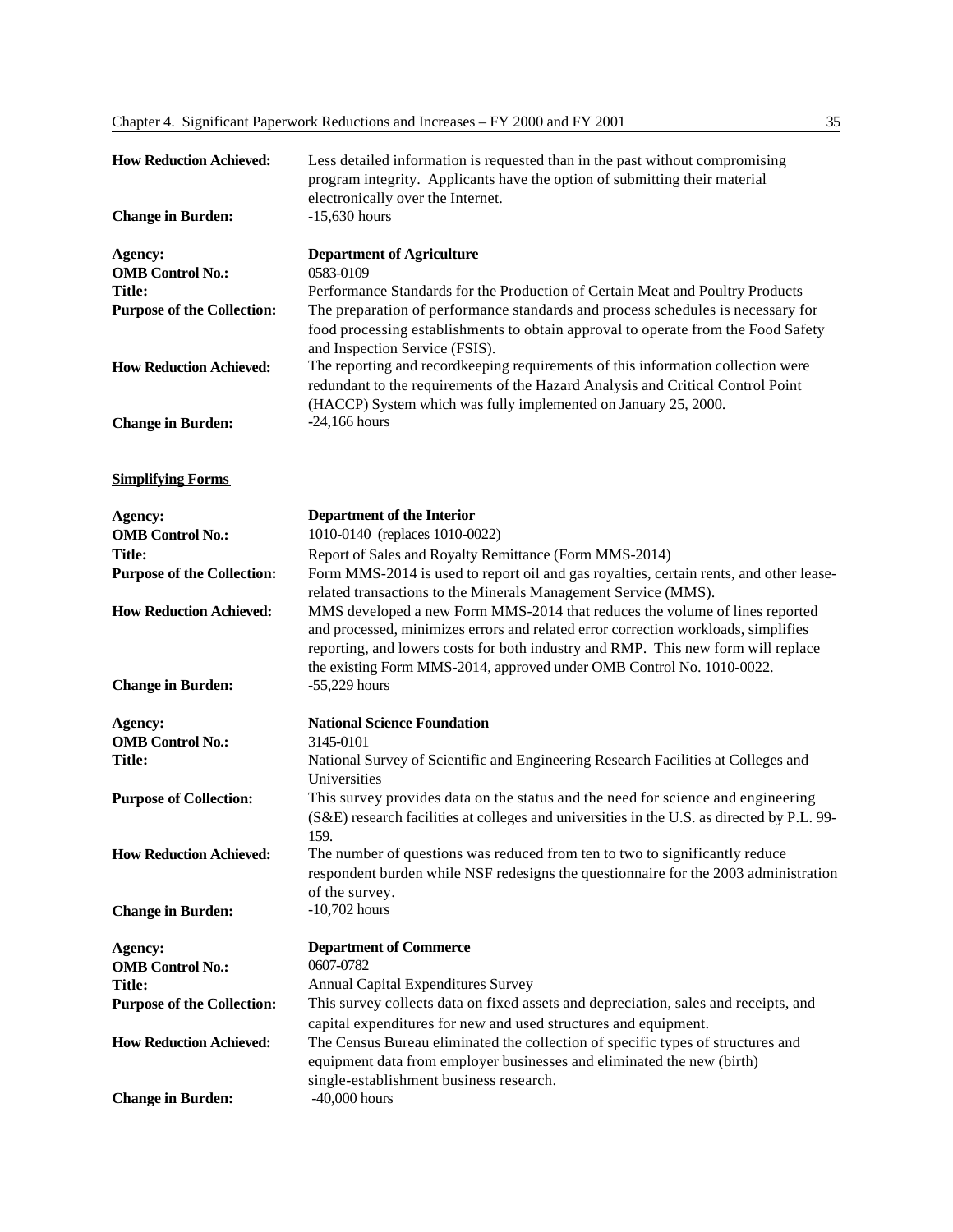| Agency:<br><b>OMB</b> Control No.: | <b>Department of Labor</b><br>1210-0016 and 1210-0110                                                                                                                                                                                                                                                                                                                                                                                                    |
|------------------------------------|----------------------------------------------------------------------------------------------------------------------------------------------------------------------------------------------------------------------------------------------------------------------------------------------------------------------------------------------------------------------------------------------------------------------------------------------------------|
| Title:                             | Form 5500 - Annual Report/Return of Employee Benefit Plan                                                                                                                                                                                                                                                                                                                                                                                                |
| <b>Purpose of the Collection:</b>  | The Form 5500 serves as a disclosure document for plan participants, as well as the<br>principal source of information and data available to the Department of Labor,<br>Internal Revenue Service, and Pension Benefit Guaranty Corporation in their<br>enforcement, research, and policy formulation programs. The Form 5500 is also the<br>primary source of data on employee benefit plans for federal agencies, Congress, and<br>the private sector. |
| <b>How Reduction Achieved:</b>     | The reduction results from streamlining and simplifying the form, eliminating<br>unnecessary elements, and addressing elements known to generate confusion or<br>errors.                                                                                                                                                                                                                                                                                 |
| <b>Change in Burden:</b>           | $-313,850$ hours                                                                                                                                                                                                                                                                                                                                                                                                                                         |
| Agency:                            | <b>Department of Agriculture</b>                                                                                                                                                                                                                                                                                                                                                                                                                         |
| <b>OMB</b> Control No.:            | 0560-0175                                                                                                                                                                                                                                                                                                                                                                                                                                                |
| <b>Title:</b>                      | Noninsured Crop Disaster Assistance Program                                                                                                                                                                                                                                                                                                                                                                                                              |
| <b>Purpose of the Collection:</b>  | The Noninsured Crop Disaster Assistance Program (NAP) provides eligible<br>producers of specific crops with protection from disasters comparable to the<br>catastrophic risk protection plan of crop insurance. In administering NAP, the Farm<br>Service Agency must collect applicant information to determine eligibility, ensure<br>compliance with program policies, and, during disaster situations, assess crop loss.                             |
| <b>How Reduction Achieved:</b>     | FSA revised the NAP Actual Production History and Approved Yield Record (Form<br>CCC-452) to make it available in an automated and manual form. The automation of<br>the form reduced the amount of time necessary to collect the information and<br>improved the accuracy of calculations involved in determining approved yields.                                                                                                                      |
| <b>Change in Burden:</b>           | $-846,000$ hours                                                                                                                                                                                                                                                                                                                                                                                                                                         |
| Agency:                            | <b>Department of Agriculture</b>                                                                                                                                                                                                                                                                                                                                                                                                                         |
| <b>OMB</b> Control No.:            | 0572-0031                                                                                                                                                                                                                                                                                                                                                                                                                                                |
| <b>Title:</b>                      | RUS Form 479, "Financial and Statistical Report for Telephone Borrowers"                                                                                                                                                                                                                                                                                                                                                                                 |
| <b>Purpose of the Collection:</b>  | This form provides RUS with (1) vital financial information needed to ensure the<br>maintenance of the security for the Government's loans, and (2) statistical data which<br>enables RUS to ensure the provision of quality telephone service as mandated by the<br>Rural Electrification Act of 1936, as amended (RE Act).                                                                                                                             |
| <b>How Reduction Achieved:</b>     | Approximately 50 percent of the fields on the form have been eliminated in response<br>to comments from the public.                                                                                                                                                                                                                                                                                                                                      |
| <b>Change in Burden:</b>           | $-4,119$ hours                                                                                                                                                                                                                                                                                                                                                                                                                                           |
| Agency:                            | <b>Department of Justice</b>                                                                                                                                                                                                                                                                                                                                                                                                                             |
| <b>OMB</b> Control No.:            | 1115-0053                                                                                                                                                                                                                                                                                                                                                                                                                                                |
| <b>Title:</b>                      | Application to Register Permanent Residence or Adjust Status, and Supplement A to<br>Form I-485; Form I-485 and I-485A                                                                                                                                                                                                                                                                                                                                   |
| <b>Purpose of the Collection:</b>  | This collection is used by persons in the United States to apply to adjust to<br>permanent resident status or register for permanent residence while in the United<br>States, and may also be used by certain persons to request a change in the date their<br>permanent residence began.                                                                                                                                                                |
| <b>How Reduction Achieved:</b>     | The benefits process was evaluated by the INS, and the instructions were revised to<br>provide for a more user-friendly, less burdensome collection.                                                                                                                                                                                                                                                                                                     |
| <b>Change in Burden:</b>           | $-40,663$ hours                                                                                                                                                                                                                                                                                                                                                                                                                                          |

36 Fiscal Year 2001 Information Collection Budget of the United States Government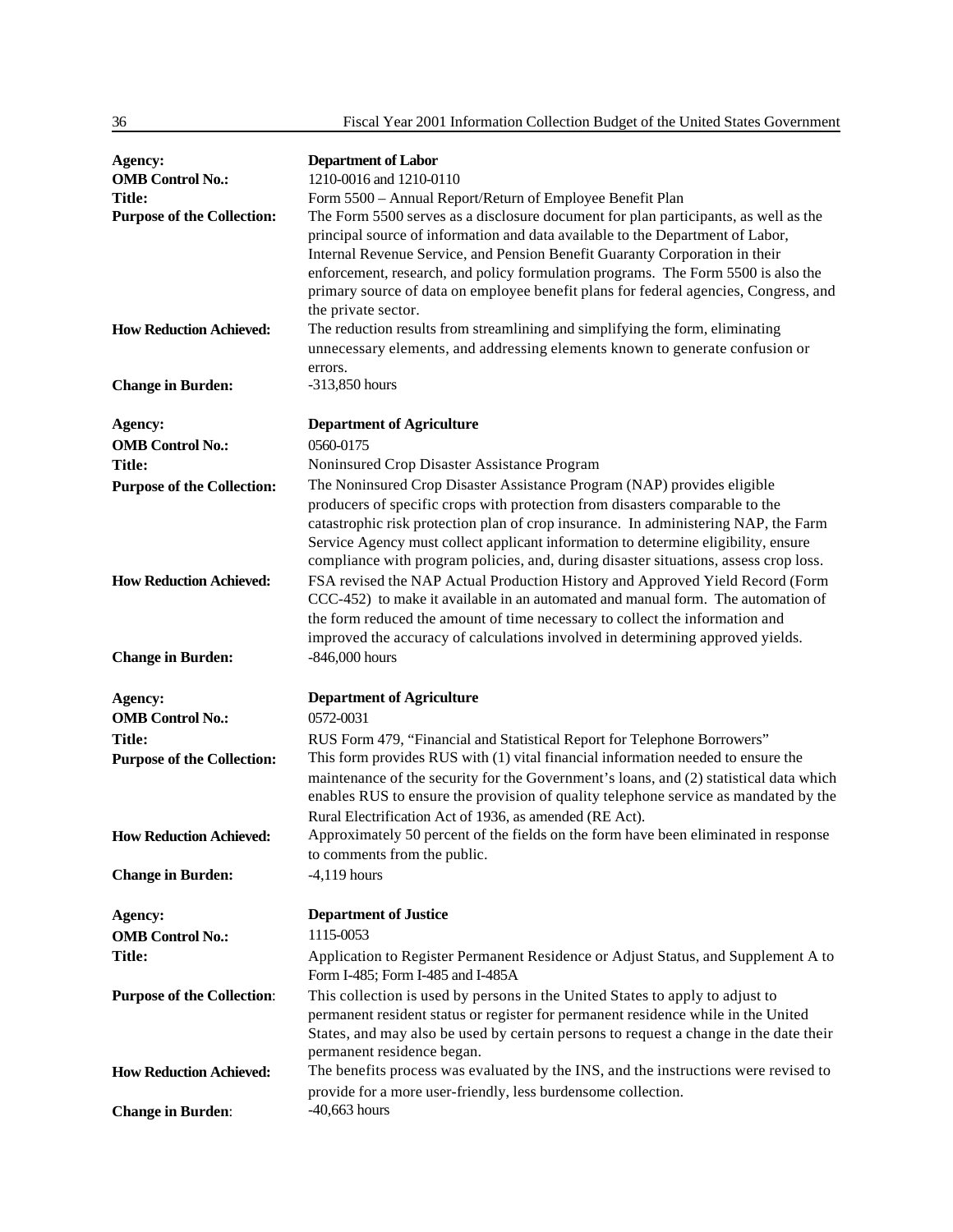# **Using Information Technology**

| Agency:                                            | <b>Department of Health and Human Services</b>                                                                                                                                                                                                                               |
|----------------------------------------------------|------------------------------------------------------------------------------------------------------------------------------------------------------------------------------------------------------------------------------------------------------------------------------|
| <b>OMB</b> Control No.:                            | 0915-0172                                                                                                                                                                                                                                                                    |
| <b>Title:</b><br><b>Purpose of the Collection:</b> | Maternal and Child Health Services Block Grant Annual Report<br>This collection helps States and jurisdictions set priorities and strategies for meeting<br>the needs of the maternal and child health population.                                                           |
| <b>How Reduction Achieved:</b>                     | Burden was reduced by devising a system allowing for electronic submission and<br>automatic calculation through the Title V Electronic Reporting Package.                                                                                                                    |
| <b>Change in Burden:</b>                           | $-11,709$ hours                                                                                                                                                                                                                                                              |
| Agency:                                            | <b>Department of Labor</b>                                                                                                                                                                                                                                                   |
| <b>OMB</b> Control No.:                            | 1210-0039                                                                                                                                                                                                                                                                    |
| <b>Title:</b>                                      | Summary Plan Description Requirements under the Employee Retirement Income<br>Security Act                                                                                                                                                                                   |
| <b>Purpose of the Collection:</b>                  | Statutory provisions and related regulations provide plan administrators with<br>guidance on information required to be furnished to participants and beneficiaries of<br>employee benefit plans so that they may be informed about the provisions of the                    |
| <b>How Reduction Achieved:</b>                     | plan and protected in their rights under the plan.<br>PWBA now considers disclosures made through electronic media to satisfy existing<br>disclosure requirements. Burden reductions reflect savings plan administrators may                                                 |
|                                                    | achieve by distributing information electronically.                                                                                                                                                                                                                          |
| <b>Change in Burden:</b>                           | $-170,516$ hours                                                                                                                                                                                                                                                             |
| Agency:<br><b>OMB</b> Control No.:                 | <b>Department of Agriculture</b><br>0584-0053                                                                                                                                                                                                                                |
| <b>Title:</b>                                      | Coupon Account and Destruction Report                                                                                                                                                                                                                                        |
| <b>Purpose of the Collection:</b>                  | The Food and Nutrition Service (FNS) uses the information collected to reconcile<br>food stamp coupons received as payment on recipient claims, mutilated or improperly<br>manufactured, old series coupons for exchange, and coupons returned for<br>miscellaneous reasons. |
| <b>How Reduction Achieved:</b>                     | FNS continues to work toward full implementation of Electronic Benefits Transfer<br>(EBT). Accordingly, there are fewer bulk storage points, issuance points and<br>certification offices that must submit the report and fewer food coupons to reconcile.                   |
| <b>Change in Burden:</b>                           | $-28,204$ hours                                                                                                                                                                                                                                                              |
| Agency:                                            | <b>Department of Agriculture</b>                                                                                                                                                                                                                                             |
| <b>OMB</b> Control No.:                            | 0584-0074                                                                                                                                                                                                                                                                    |
| <b>Title:</b>                                      | Worksheet for Food Stamp Program Quality Control Reviews                                                                                                                                                                                                                     |
| <b>Purpose of the Collection::</b>                 | In order to determine the accuracy of the food stamp benefits authorized by each<br>State agency, the Food and Nutrition Service (FNS) conducts quality control reviews<br>of a statistical sample of food stamp cases from each agency.                                     |
| <b>How Reduction Achieved:</b>                     | FNS automated the Worksheet for Food Stamp Program Quality Control Reviews,<br>which significantly reduced the amount of time it takes a State agency to compile the<br>necessary information for a quality control review.                                                  |
| <b>Change in Burden:</b>                           | $-54,105$ hours                                                                                                                                                                                                                                                              |
| Agency:                                            | <b>National Aeronautics and Space Administration</b>                                                                                                                                                                                                                         |
| <b>OMB</b> Control No.:                            | 2700-0087                                                                                                                                                                                                                                                                    |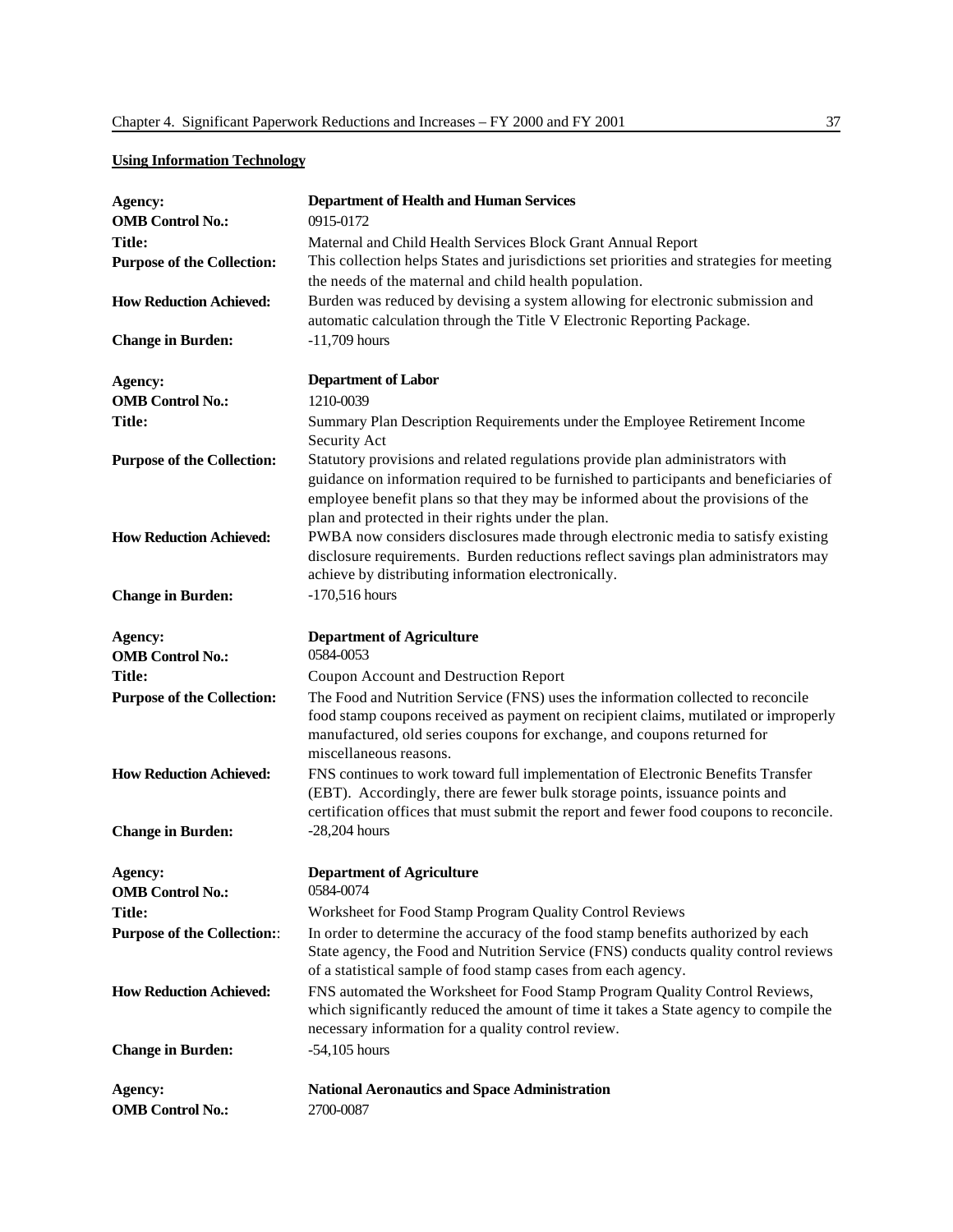| 38                                 | Fiscal Year 2001 Information Collection Budget of the United States Government                                                                                                                                                                                                                                                                          |
|------------------------------------|---------------------------------------------------------------------------------------------------------------------------------------------------------------------------------------------------------------------------------------------------------------------------------------------------------------------------------------------------------|
| <b>Title:</b>                      | NASA Acquisition Process, Bids and Proposals for Contracts with an Estimated<br>Value Less than \$500,000.                                                                                                                                                                                                                                              |
| <b>Purpose of the Collection:</b>  | The information collection allows NASA to evaluate bids and proposals for goods<br>and services in support of NASA's mission and in response to contractual<br>requirements.                                                                                                                                                                            |
| <b>How Reduction Achieved:</b>     | The NASA Acquisition Internet Service continues to reduce contractor efforts in<br>searching out and downloading contract opportunities, and allows for greater use of                                                                                                                                                                                  |
| <b>Change in Burden:</b>           | hi-tech IT methods in the submission of proposals/bids.<br>- 9,500 hours                                                                                                                                                                                                                                                                                |
| <b>Statutory Reductions</b>        |                                                                                                                                                                                                                                                                                                                                                         |
| Agency:<br><b>OMB</b> Control No.: | <b>Department of Health and Human Services</b><br>0915-0060                                                                                                                                                                                                                                                                                             |
| <b>Title:</b>                      | <b>HRSA</b> Competing Training Grant Application                                                                                                                                                                                                                                                                                                        |
| <b>Purpose of the Collection:</b>  | This application is used to determine the eligibility of applicants for awards, to<br>calculate the amount of each award, and to judge the relative merit of the<br>applications.                                                                                                                                                                       |
| <b>How Reduction Achieved:</b>     | Burden was reduced after amendments changed the way training grants programs<br>were implemented, allowing for the consolidation of grant programs into several<br>categories.                                                                                                                                                                          |
| <b>Change in Burden:</b>           | -19,886 hours                                                                                                                                                                                                                                                                                                                                           |
| <b>Statute Title and P.L. #:</b>   | Health Professions Education Partnerships Act of 1998, P.L. 105-392                                                                                                                                                                                                                                                                                     |
| Agency:                            | <b>Social Security Administration</b>                                                                                                                                                                                                                                                                                                                   |
| <b>OMB</b> Control No.:            | 0960-0369                                                                                                                                                                                                                                                                                                                                               |
| <b>Title:</b>                      | Annual Earnings Test--Direct Mail Follow-Up Program Notices, SSA-L9778, SSA-<br>L9779, SSA-L9781, SSA-L9784 and SSA-L9785                                                                                                                                                                                                                               |
| <b>Purpose of the Collection:</b>  | SSA uses the Annual Earnings Test notices to improve beneficiary reporting on work<br>and earnings during the year.                                                                                                                                                                                                                                     |
| <b>How Reduction Achieved:</b>     | The Senior Citizens' Freedom to Work Act of 2000 eliminated the earnings test at full<br>retirement age (currently age 65). Therefore, beneficiaries who are at full retirement<br>age and are currently working no longer need to complete the Annual Earnings Test<br>notices.                                                                        |
| <b>Change in Burden:</b>           | $-14,167$ hours                                                                                                                                                                                                                                                                                                                                         |
| <b>Statute Title and P.L.#:</b>    | The Senior Citizens' Freedom to Work Act of 2000, P.L. 106-182                                                                                                                                                                                                                                                                                          |
| Agency:                            | <b>Department of Agriculture</b>                                                                                                                                                                                                                                                                                                                        |
| <b>OMB Control No.:</b>            | 0584-0280                                                                                                                                                                                                                                                                                                                                               |
| Title:                             | Summer Food Service Program                                                                                                                                                                                                                                                                                                                             |
| <b>Purpose of the Collection:</b>  | The Food and Nutrition Service (FNS) collects information from State agencies,                                                                                                                                                                                                                                                                          |
|                                    | program sponsors, camps, and other participating organizations to document<br>participation in the Summer Food Service Program. The required reports and<br>recordkeeping supports payment to participants for meals served and accounts for<br>other costs incurred by these groups.                                                                   |
| <b>How Reduction Achieved:</b>     | FNS amended its regulations to account for provisions documented in three separate<br>pieces of legislation. The Healthy Meals for Healthy American Act of 1994, P.L. 103-<br>448, called for a reduction in administrative reporting requirements for organizations<br>that had previous experience in the Summer Food Service Program. The ; Personal |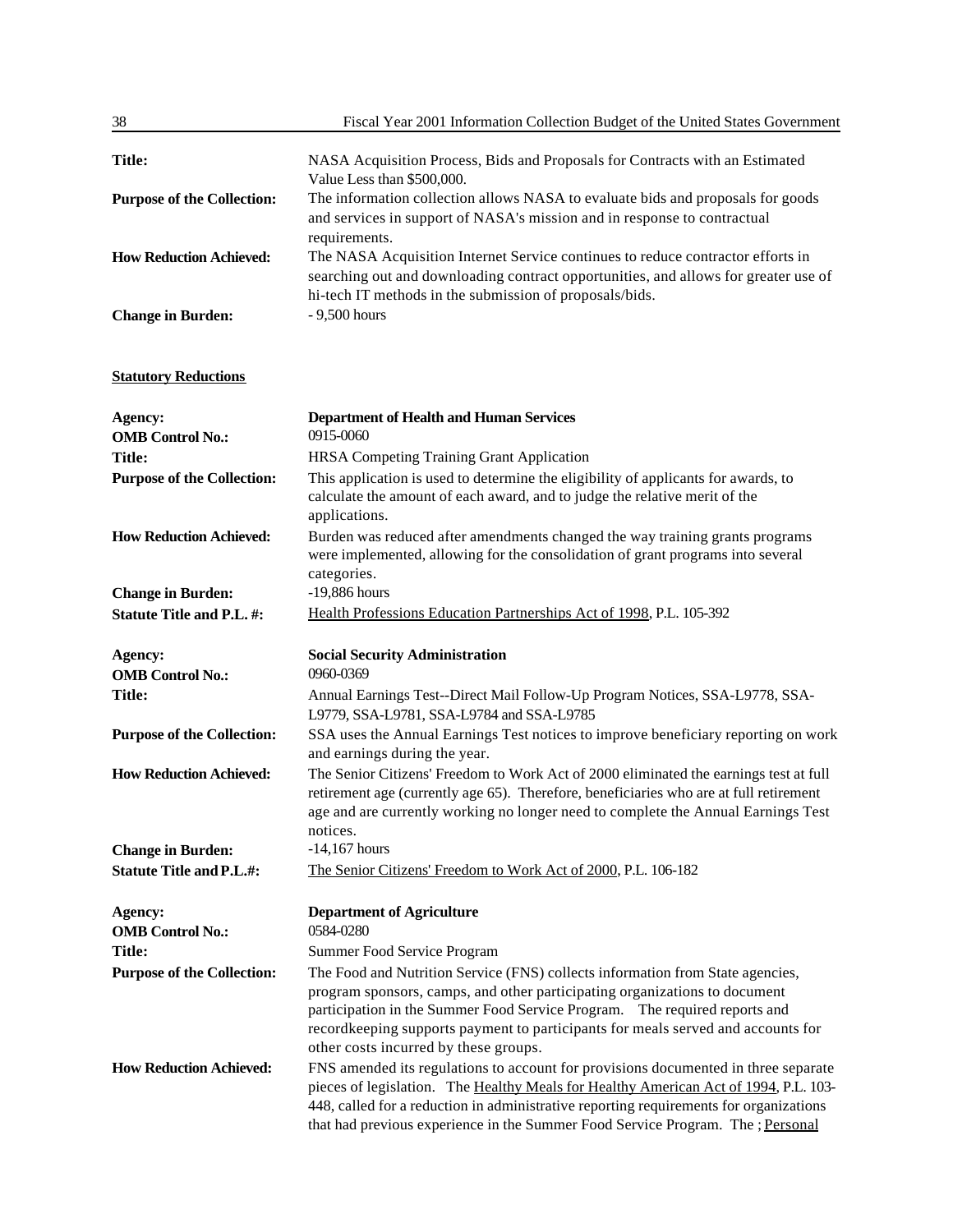| <b>Change in Burden:</b><br><b>Statute Title and P.L. #:</b> | Responsibility and Work Reconicliation Act of 1996, P.L. 104-193, prohibited FNS<br>from requiring an annual submission of a free and reduced price policy statement<br>after the initial submission, unless there is a substantive change. Finally, the William<br>F. Goodling Child Nutrition Reauthorization Act of 1998, P.L. 105-336, amended<br>existing statutes to require State agencies to use a single State/local agreement for all<br>programs operated by the same food authority under the administration of the State<br>agency. This legislation also called for State agencies to use a common<br>reimbursement form to claim meals served under the programs.<br>$-7,587$ hours<br>Healthy Meals for Healthy American Act of 1994, P.L. 103-448; Personal<br>Responsibility and Work Reconciliation Act of 1996, P.L. 104-193; William F.<br>Goodling Child Nutrition Reauthorization Act of 1998, P.L. 105-336 |
|--------------------------------------------------------------|------------------------------------------------------------------------------------------------------------------------------------------------------------------------------------------------------------------------------------------------------------------------------------------------------------------------------------------------------------------------------------------------------------------------------------------------------------------------------------------------------------------------------------------------------------------------------------------------------------------------------------------------------------------------------------------------------------------------------------------------------------------------------------------------------------------------------------------------------------------------------------------------------------------------------------|
| <b>Other</b>                                                 |                                                                                                                                                                                                                                                                                                                                                                                                                                                                                                                                                                                                                                                                                                                                                                                                                                                                                                                                    |
| Agency:<br><b>OMB</b> Control No.:                           | <b>Federal Communication Commission</b><br>3060-0212                                                                                                                                                                                                                                                                                                                                                                                                                                                                                                                                                                                                                                                                                                                                                                                                                                                                               |
| <b>Title:</b>                                                | Section 73.2080 Equal Employment Opportunity (EEO) Program                                                                                                                                                                                                                                                                                                                                                                                                                                                                                                                                                                                                                                                                                                                                                                                                                                                                         |
| <b>Purpose of the Collection:</b>                            | The data generated from this information collection is used by broadcasters in the<br>preparation of the FCC 395-B and FCC 396.                                                                                                                                                                                                                                                                                                                                                                                                                                                                                                                                                                                                                                                                                                                                                                                                    |
| <b>How Reduction Achieved:</b>                               | The Commission adopted requirement that broadcasters undertake two supplemental<br>recruitment measures, but now allows them to choose their own measures if they are<br>able to demonstrate success in achieving broad outreach to all segments of the<br>community. This choice in recruitment measures resulted in a decrease in the burden<br>for this collection.                                                                                                                                                                                                                                                                                                                                                                                                                                                                                                                                                             |
| <b>Change in Burden:</b>                                     | -324,992 hours                                                                                                                                                                                                                                                                                                                                                                                                                                                                                                                                                                                                                                                                                                                                                                                                                                                                                                                     |
| Agency:<br><b>OMB</b> Control No.:                           | <b>Department of Education</b><br>1850-0582                                                                                                                                                                                                                                                                                                                                                                                                                                                                                                                                                                                                                                                                                                                                                                                                                                                                                        |
| <b>Title:</b>                                                |                                                                                                                                                                                                                                                                                                                                                                                                                                                                                                                                                                                                                                                                                                                                                                                                                                                                                                                                    |
|                                                              | Integrated Postsecondary Education Data System (IPEDS)                                                                                                                                                                                                                                                                                                                                                                                                                                                                                                                                                                                                                                                                                                                                                                                                                                                                             |
| <b>Purpose of the Collection:</b>                            | IPDES is a system of surveys designed to collect basic data from approximately<br>10,000 postsecondary institutions in the United States. The IPDES provides<br>information on numbers of students enrolled, degrees completed, other awards<br>earned, dollars expended, staff employed at postsecondary institutions, and cost and<br>pricing information.                                                                                                                                                                                                                                                                                                                                                                                                                                                                                                                                                                       |
| <b>How Reduction Achieved:</b>                               | Burden has been reduced by revising surveys and moving from paper to a Web-<br>based data collection.                                                                                                                                                                                                                                                                                                                                                                                                                                                                                                                                                                                                                                                                                                                                                                                                                              |
| <b>Change in Burden:</b>                                     | $-56,856$ hours                                                                                                                                                                                                                                                                                                                                                                                                                                                                                                                                                                                                                                                                                                                                                                                                                                                                                                                    |
| Agency:                                                      | <b>Department of Treasury</b>                                                                                                                                                                                                                                                                                                                                                                                                                                                                                                                                                                                                                                                                                                                                                                                                                                                                                                      |
| <b>OMB</b> Control No.:                                      | 1545-0074                                                                                                                                                                                                                                                                                                                                                                                                                                                                                                                                                                                                                                                                                                                                                                                                                                                                                                                          |
| <b>Title:</b>                                                | 2000 Form 1040 and Schedules, U.S. Individual Income Tax Return                                                                                                                                                                                                                                                                                                                                                                                                                                                                                                                                                                                                                                                                                                                                                                                                                                                                    |
| <b>Purpose of the Collection:</b>                            | This form is used by individual taxpayers to report their taxable income and calculate<br>their correct tax liability.                                                                                                                                                                                                                                                                                                                                                                                                                                                                                                                                                                                                                                                                                                                                                                                                             |
| <b>How Reduction Achieved:</b>                               | Two million taxpayers, who filed Form 1040 in the past only because they received<br>capital gain distributions, are now able to file the simpler Form 1040A. Thus,<br>Treasury removed two million filers from Form 1040 and from the Capital Gain Tax<br>Worksheet in the instructions. Also, a checkbox was added to Form 1040 to allow<br>taxpayers to authorize the IRS to discuss the return with the paid preparer designated<br>on the form. A new line was added to Form 1040 due to the fact that non-refundable                                                                                                                                                                                                                                                                                                                                                                                                         |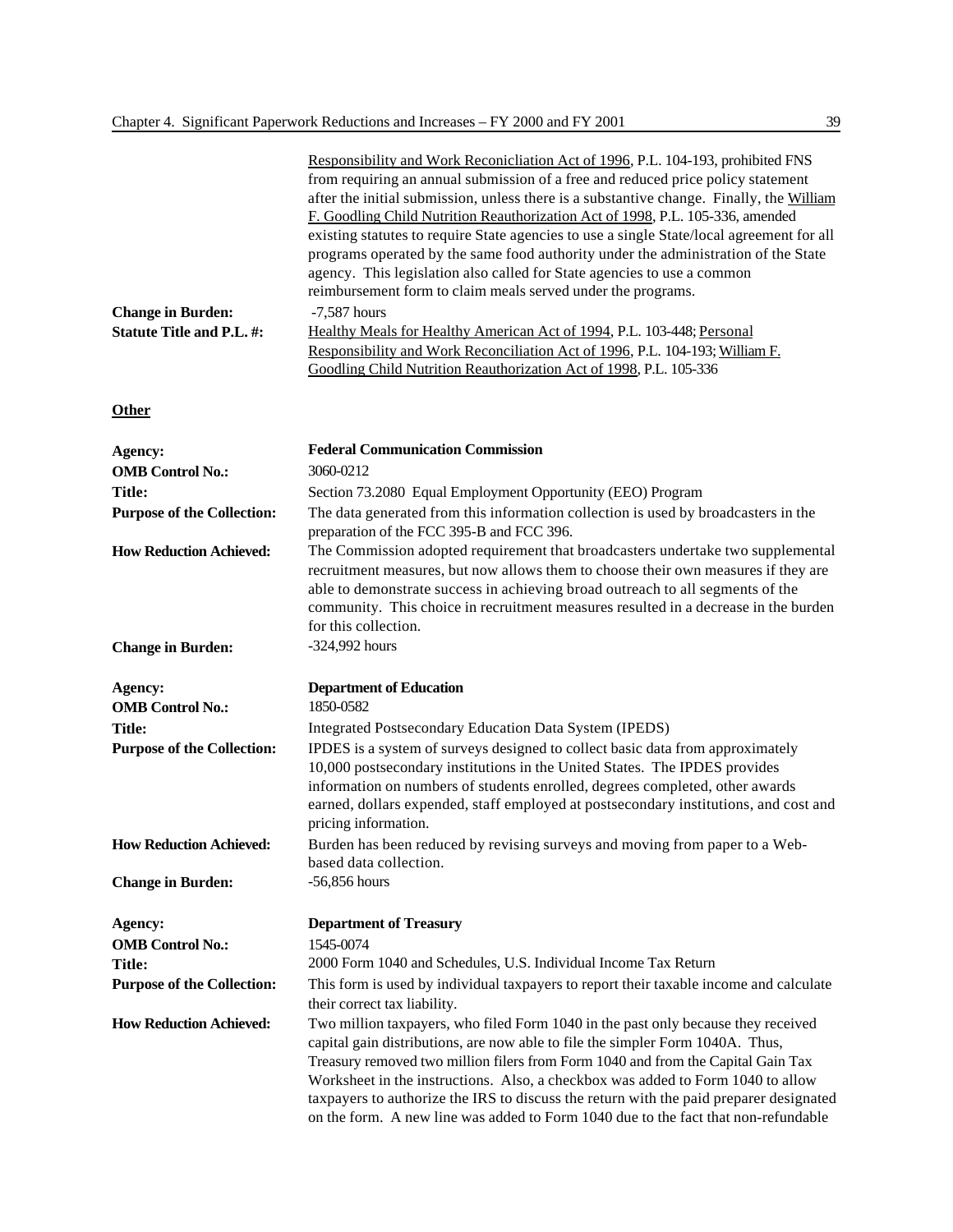personal credits are fully allowed against the total of the regular tax and the

| <b>Change in Burden:</b>          | alternative minimum tax minus any foreign tax credit.<br>$-13,277,146$ hours                                                                                                                                              |
|-----------------------------------|---------------------------------------------------------------------------------------------------------------------------------------------------------------------------------------------------------------------------|
| Agency:                           | <b>National Aeronautics and Space Administration</b>                                                                                                                                                                      |
| <b>OMB</b> Control No.:           | 2700-0087                                                                                                                                                                                                                 |
| Title:                            | NASA Acquisition Process, Bids and Proposals for Contracts with an Estimated<br>Value Less than \$500,000.                                                                                                                |
| <b>Purpose of the Collection:</b> | This information collection is used to evaluate bids and proposals submitted to<br>NASA for goods and services in support of NASA's mission and in response to<br>contractual requirements.                               |
| <b>How Reduction Achieved:</b>    | NASA's Consolidated Contracting Initiative created a process where NASA Centers<br>can make use of existing contracts at other Centers and at other agencies, thus<br>reducing the number of proposals and bids required. |
| <b>Change in Burden:</b>          | $-75.950$ hours                                                                                                                                                                                                           |

### **FY 2000 Increases**

### **Statutory Increases**

| Agency:                           | <b>Department of the Interior</b>                                                                                                                                                                                                                                                                                                                                                                                                     |
|-----------------------------------|---------------------------------------------------------------------------------------------------------------------------------------------------------------------------------------------------------------------------------------------------------------------------------------------------------------------------------------------------------------------------------------------------------------------------------------|
| <b>OMB</b> Control No.:           | 1004-0191                                                                                                                                                                                                                                                                                                                                                                                                                             |
| <b>Title:</b>                     | Alaska Veterans Native Allotment Regulations and Allotment Form                                                                                                                                                                                                                                                                                                                                                                       |
| <b>Purpose of the Collection:</b> | This information is collected to determine if applicants meet the requirements of the<br>law to obtain 160 acres of Federal land.                                                                                                                                                                                                                                                                                                     |
| <b>Why Increase Occurred:</b>     | New law requires the BLM to solicit information.                                                                                                                                                                                                                                                                                                                                                                                      |
| <b>Change in Burden:</b>          | $+20,496$ hours                                                                                                                                                                                                                                                                                                                                                                                                                       |
| <b>Statute Title and P.L.#:</b>   | Open Season For Certain Alaska Native Veterans for Allotments, P.L. 105-276                                                                                                                                                                                                                                                                                                                                                           |
| Agency:                           | <b>Department of the Interior</b>                                                                                                                                                                                                                                                                                                                                                                                                     |
| <b>OMB</b> Control No.:           | 1018-0106                                                                                                                                                                                                                                                                                                                                                                                                                             |
| <b>Title:</b>                     | National Boating Infrastructure Grant Program Survey                                                                                                                                                                                                                                                                                                                                                                                  |
| <b>Purpose of the Collection:</b> | The Department uses this information to help States determine what boat access                                                                                                                                                                                                                                                                                                                                                        |
|                                   | facilities are currently available and where additional facilities are needed.                                                                                                                                                                                                                                                                                                                                                        |
| <b>Why Increase Occurred:</b>     | New law requires the FWS to conduct a new survey.                                                                                                                                                                                                                                                                                                                                                                                     |
| <b>Change in Burden:</b>          | $+32,200$ hours                                                                                                                                                                                                                                                                                                                                                                                                                       |
| <b>Statute Title and P.L.#:</b>   | Sportfishing and Boating Safety Act of 1998, P.L. 105-178                                                                                                                                                                                                                                                                                                                                                                             |
| Agency:                           | <b>Federal Deposit Insurance Commission</b>                                                                                                                                                                                                                                                                                                                                                                                           |
| <b>OMB</b> Control No.:           | 3064-0136.                                                                                                                                                                                                                                                                                                                                                                                                                            |
| <b>Title:</b>                     | Privacy of Consumer Financial Information                                                                                                                                                                                                                                                                                                                                                                                             |
| <b>Purpose of the Collection:</b> | The elements of this information collection are required under section 504 of the<br>Gramm-Leach-Bliley Act. Section 504 requires FDIC to issue regulations as                                                                                                                                                                                                                                                                        |
|                                   | necessary to implement notice requirements and restrictions on a financial<br>institution's ability to disclose nonpublic personal information about consumers to<br>nonaffiliated third parties. Consumers will use the privacy notice information to<br>determine whether they want personal information disclosed to third parties that are<br>not affiliated with the institution. Further, consumers will use the opt-out notice |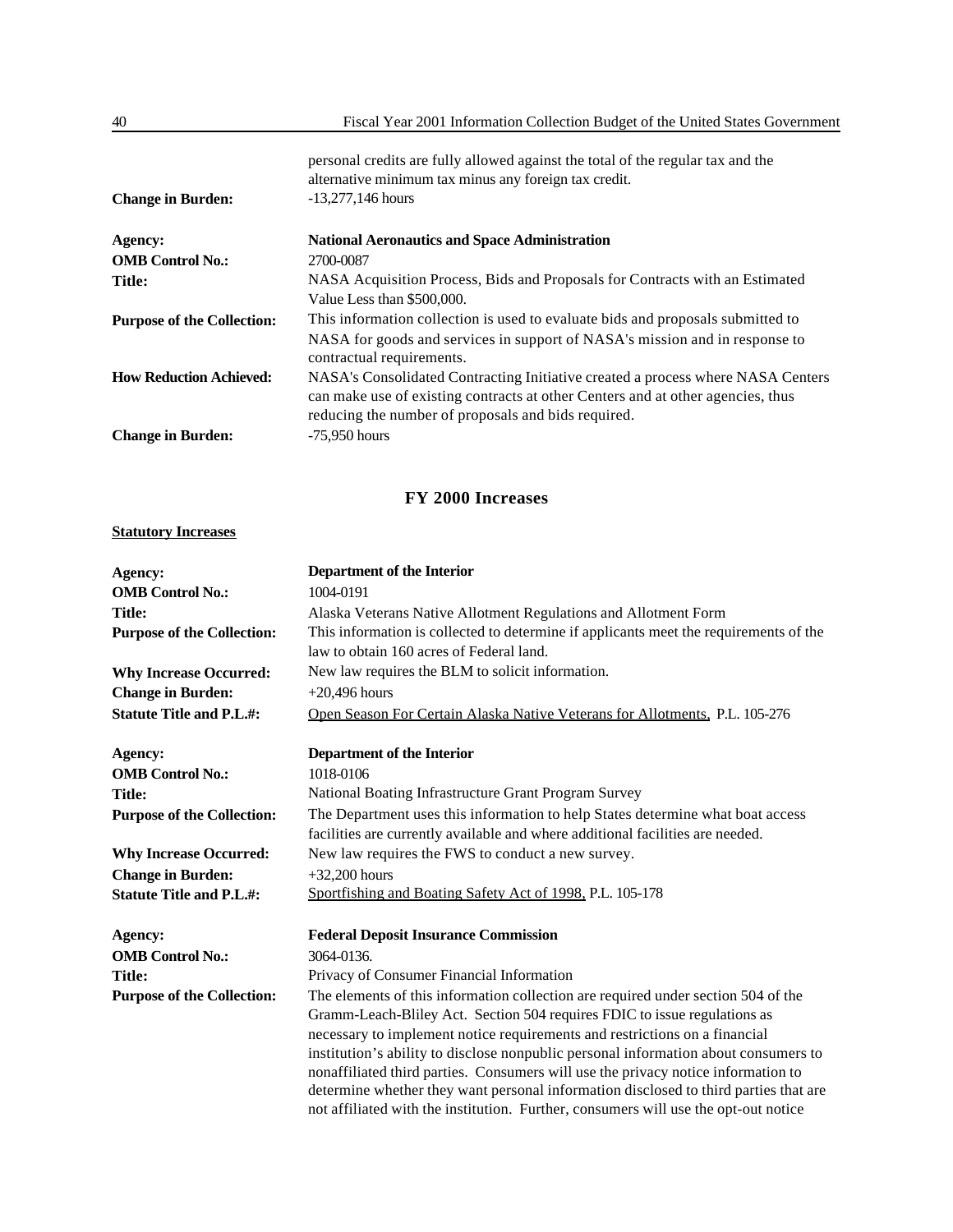|                                                              | mechanism to advise the bank of their wishes regarding disclosure of their personal                                                                                                                                                                                                         |
|--------------------------------------------------------------|---------------------------------------------------------------------------------------------------------------------------------------------------------------------------------------------------------------------------------------------------------------------------------------------|
|                                                              | information.<br>This is a new collection required by the Gramm-Leach-Bliley Act.                                                                                                                                                                                                            |
| <b>Why Increase Occurred:</b><br><b>Change in Burden:</b>    | $+259,380$ hours                                                                                                                                                                                                                                                                            |
| <b>Statute Title and P.L. #:</b>                             | Gramm-Leach-Bliley Act, P.L. 106-102                                                                                                                                                                                                                                                        |
|                                                              |                                                                                                                                                                                                                                                                                             |
| Agency:                                                      | <b>Federal Deposit Insurance Commission</b>                                                                                                                                                                                                                                                 |
| <b>OMB</b> Control No.:                                      | 3064-0139                                                                                                                                                                                                                                                                                   |
| <b>Title:</b>                                                | Community Reinvestment Act (CRA) Sunshine                                                                                                                                                                                                                                                   |
| <b>Purpose of the Collection:</b>                            | Section 711 of the Gramm-Leach-Bliley Act added a new section 48 to the FDI Act                                                                                                                                                                                                             |
|                                                              | entitled "CRA Sunshine Requirements". Section 711 requires the public disclosure of<br>CRA agreements between an insured depository institution and a non-governmental                                                                                                                      |
|                                                              | party. The parties must also file an annual report with the appropriate banking                                                                                                                                                                                                             |
|                                                              | agency concerning the disbursement, receipt and use of funds or other resources                                                                                                                                                                                                             |
|                                                              | under the agreement. The collection of information in CRA Sunshine implement                                                                                                                                                                                                                |
|                                                              | these statutorily mandated reporting and recordkeeping requirements.                                                                                                                                                                                                                        |
| <b>Why Increase Occurred:</b>                                | This is a new collection required by the Gramm-Leach-Bliley Act.                                                                                                                                                                                                                            |
| <b>Change in Burden:</b>                                     | $+28,500$ hours                                                                                                                                                                                                                                                                             |
| <b>Statute Title and P.L. #:</b>                             | Gramm-Leach-Bliley Act, P.L. 106-102                                                                                                                                                                                                                                                        |
| Agency:                                                      | <b>Department of Health and Human Services</b>                                                                                                                                                                                                                                              |
| <b>OMB</b> Control No.:                                      | 0910-0426                                                                                                                                                                                                                                                                                   |
| <b>Title:</b>                                                | Quality Mammography Standards: Lay Summaries for Patients                                                                                                                                                                                                                                   |
| <b>Purpose of the Collection:</b>                            | This collection insures patients are properly informed of the results of mammography                                                                                                                                                                                                        |
|                                                              | tests.                                                                                                                                                                                                                                                                                      |
| <b>Why Increase Occurred:</b>                                | In the initial Mammography regulation, the Mammography Quality Standards Act of<br>1992 (MQSA), facilities were required to issue lay summaries of only questionable<br>mammography examinations to the patient. The Mammography Quality Standards                                          |
|                                                              | Reauthorization Act (MQSRA) of 1998 Lay Summaries portion of the MQSRA now                                                                                                                                                                                                                  |
|                                                              | requires that facilities provide to each patient a summary of the mammography report                                                                                                                                                                                                        |
|                                                              | written in lay terms within 30 days of the mammographic examination.<br>$+3,332,000$ hours                                                                                                                                                                                                  |
| <b>Change in Burden:</b><br><b>Statute Title and P.L. #:</b> | Mammography Quality Standards Reauthorization Act of 1998. P.L. 105-248                                                                                                                                                                                                                     |
|                                                              |                                                                                                                                                                                                                                                                                             |
| Agency:                                                      | <b>Department of Health and Human Services</b>                                                                                                                                                                                                                                              |
| <b>OMB</b> Control No.:                                      | 0910-0435                                                                                                                                                                                                                                                                                   |
| <b>Title:</b>                                                | Prescription Drug Marketing Act Regulations                                                                                                                                                                                                                                                 |
| <b>Purpose of the Collection:</b>                            | This collection contains the reporting and recordkeeping requirements related to the                                                                                                                                                                                                        |
|                                                              | reimportation and wholesale distribution of prescription drugs.                                                                                                                                                                                                                             |
| <b>Why Increase Occurred:</b><br><b>Change in Burden:</b>    | A new FDA final rule was implemented.<br>$+3,361,996$ hours                                                                                                                                                                                                                                 |
| <b>Statute Title and P.L. #:</b>                             | Prescription Drug Marketing Act, P.L. 100-293                                                                                                                                                                                                                                               |
|                                                              |                                                                                                                                                                                                                                                                                             |
| Agency:                                                      | <b>Federal Communication Commission</b>                                                                                                                                                                                                                                                     |
| <b>OMB</b> Control No.:                                      | 3060-0937                                                                                                                                                                                                                                                                                   |
| Title:                                                       | Establishment of a Class A Television Service, MM Docket No. 00-10                                                                                                                                                                                                                          |
| <b>Purpose of the Collection:</b>                            | The information collections contained within this Report and Order will ensure that<br>the integrity of the TV spectrum is not compromised. It will also ensure that<br>unacceptable interference will not be caused to existing radio services and that<br>statutory requirements are met. |
|                                                              |                                                                                                                                                                                                                                                                                             |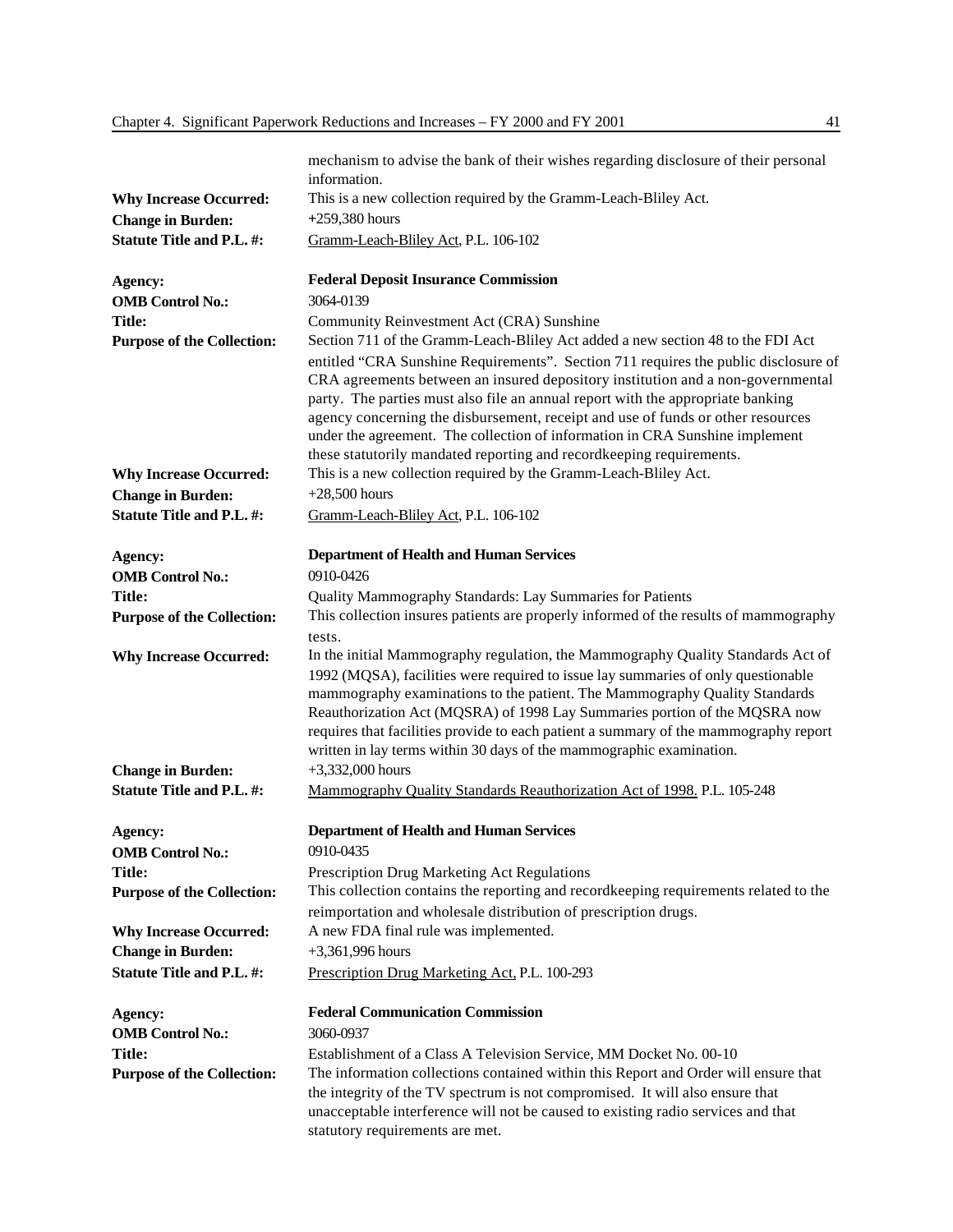| <b>Why Increase Occurred:</b><br><b>Change in Burden:</b> | This information collection resulted from the requirements of the CBPA.<br>$+396,251$ hours                                                                                                                                                                                                                                                                                                                                                                                                                                                                                                       |
|-----------------------------------------------------------|---------------------------------------------------------------------------------------------------------------------------------------------------------------------------------------------------------------------------------------------------------------------------------------------------------------------------------------------------------------------------------------------------------------------------------------------------------------------------------------------------------------------------------------------------------------------------------------------------|
| <b>Statute Title and P.L. #:</b>                          | The Community Broadcasters Protection Act of 1999, P.L. 106-113                                                                                                                                                                                                                                                                                                                                                                                                                                                                                                                                   |
| Agency:<br><b>OMB</b> Control No.:                        | <b>Department of State</b><br>1405-0124                                                                                                                                                                                                                                                                                                                                                                                                                                                                                                                                                           |
| <b>Title:</b>                                             | Irish Peace Process Cultural and Training Program (IPPCTP) Employer Information<br>Collection                                                                                                                                                                                                                                                                                                                                                                                                                                                                                                     |
| <b>Purpose of the Collection:</b>                         | This program matches employment opportunities for persons from the Republic of<br>Ireland and Northern Ireland and allows these persons to be tracked during their stay<br>in the United States. It will also provide for reporting on the work experience of the<br>individuals selected in this program.                                                                                                                                                                                                                                                                                        |
| <b>Why Increase Occurred:</b><br><b>Change in Burden:</b> | New legislation established this employment opportunity program.<br>$+12,400$ hours                                                                                                                                                                                                                                                                                                                                                                                                                                                                                                               |
| <b>Statute Title and P.L.:</b>                            | Irish Peace Process Cultural and Training Program Act, P.L. 105-319                                                                                                                                                                                                                                                                                                                                                                                                                                                                                                                               |
| Agency:<br><b>OMB Control No.:</b>                        | <b>Federal Emergency Management Agency</b><br>3067-0282                                                                                                                                                                                                                                                                                                                                                                                                                                                                                                                                           |
| <b>Title:</b>                                             | Proof of Loss – Cerro Grande Fire Assistance Act                                                                                                                                                                                                                                                                                                                                                                                                                                                                                                                                                  |
| <b>Purpose of the Collection:</b>                         | Congress required the Federal Emergency Management Agency to provide a means<br>for victims of the Cerro Grande, New Mexico fire in May 2000 to expeditiously obtain<br>redress from the United States for their fire-related losses. FEMA established a<br>process to receive, evaluate, determine and settle fire-related loss claims through<br>rulemaking (44 CFR, Part 295). Victims are required to complete the Proof of Loss,<br>provide a specific description and value of their losses. The information is used to<br>evaluate their claims and determine if compensation is due them. |
| <b>Why Increase Occurred:</b>                             | The information collection was designed to implement the Cerro Grande Fire<br>Assistance Act.                                                                                                                                                                                                                                                                                                                                                                                                                                                                                                     |
| <b>Change in Burden:</b>                                  | $+405,000$ hours                                                                                                                                                                                                                                                                                                                                                                                                                                                                                                                                                                                  |
| <b>Statute Title and P.L. #:</b>                          | Cerro Grande Fire Assistance Act (Consolidated Appropriations Act), P.L. 106-113                                                                                                                                                                                                                                                                                                                                                                                                                                                                                                                  |
| Agency:<br><b>OMB</b> Control No.:                        | <b>Social Security Administration</b><br>0960-0601                                                                                                                                                                                                                                                                                                                                                                                                                                                                                                                                                |
| <b>Title:</b>                                             | Qualified Medicare Beneficiary Demonstration Project                                                                                                                                                                                                                                                                                                                                                                                                                                                                                                                                              |
| <b>Purpose of the Collection:</b>                         | SSA is collecting information from its beneficiaries to determine their potential<br>Medicare Part B buy-in eligibility and to identify barriers to enrollment. SSA will<br>collect additional information to complete an application for Medicare Part B benefits<br>for those screened potentially eligible.                                                                                                                                                                                                                                                                                    |
| <b>Why Increase Occurred:</b>                             | Public Law 105-277 directs SSA to evaluate means to promote the Medicare buy-in<br>programs targeted to elderly and disabled individuals under titles XVIII and XIX of<br>the Social Security Act.                                                                                                                                                                                                                                                                                                                                                                                                |
| <b>Change in Burden:</b>                                  | $+24,499$ hours                                                                                                                                                                                                                                                                                                                                                                                                                                                                                                                                                                                   |
| <b>Statute Title and P.L.#:</b>                           | Omnibus Consolidated and Emergency Supplemental Appropriations Act of 1999,<br>P.L. 105-277; P.L. 106-113, Making Consolidated Appropriations for Fiscal Year<br>Ending September 30, 2000 and for Other Purposes                                                                                                                                                                                                                                                                                                                                                                                 |
| Agency:                                                   | <b>Federal Trade Commission</b>                                                                                                                                                                                                                                                                                                                                                                                                                                                                                                                                                                   |
| <b>OMB</b> Control No.:                                   | 3084-0121                                                                                                                                                                                                                                                                                                                                                                                                                                                                                                                                                                                         |
| <b>Title:</b>                                             | Gramm-Leach-Bliley Act, P.L. 106-102 (1999), codified at 15 U.S.C. 6801 et seq.                                                                                                                                                                                                                                                                                                                                                                                                                                                                                                                   |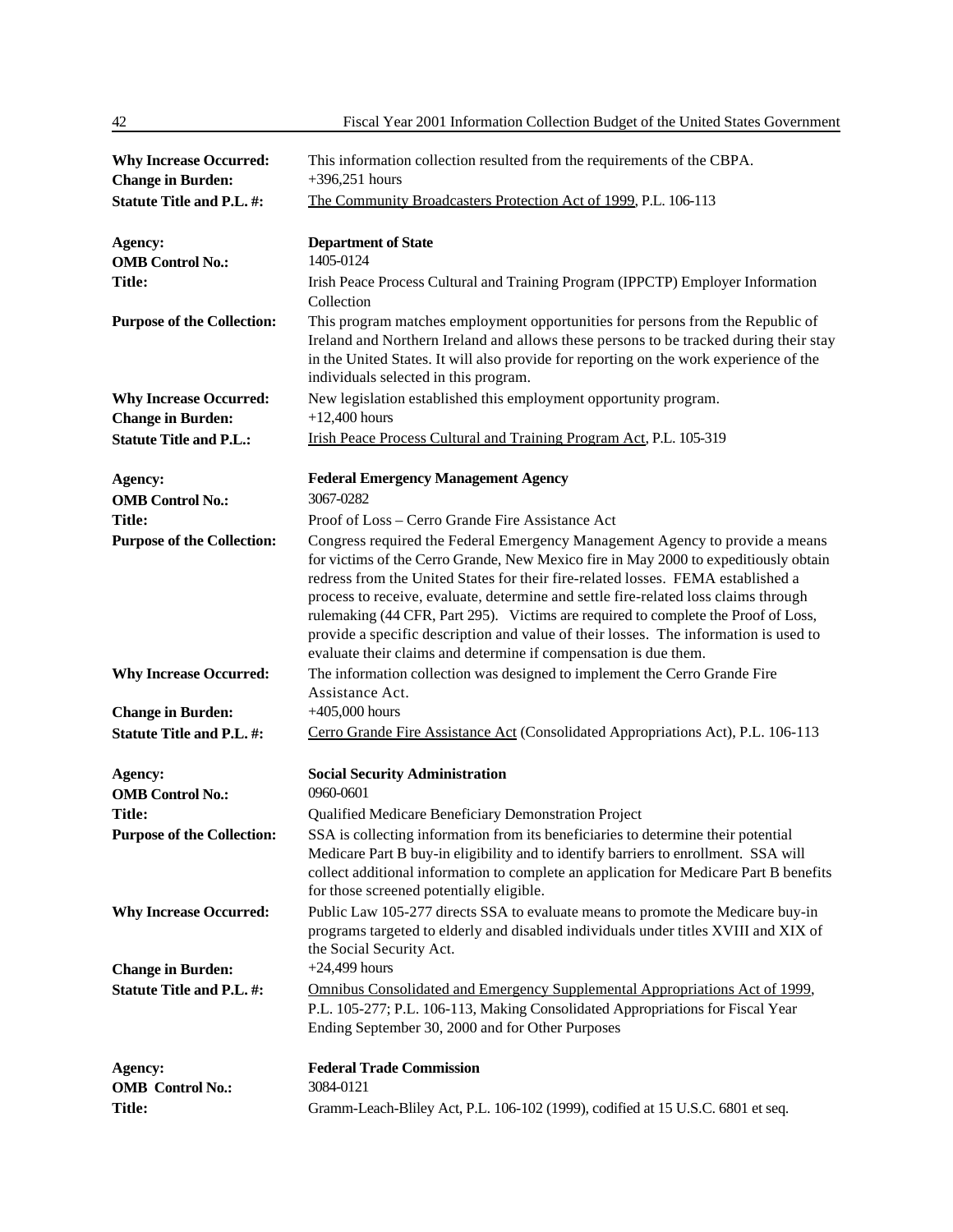Chapter 4. Significant Paperwork Reductions and Increases – FY 2000 and FY 2001 43

| <b>Purpose of the Collection:</b>                            | This information collection is designed to ensure that customers and consumers,<br>subject to certain exceptions, will have access to the privacy policies of the financial<br>institutions with which they conduct business.                                                                                                                                                                                                                                                                                                                    |
|--------------------------------------------------------------|--------------------------------------------------------------------------------------------------------------------------------------------------------------------------------------------------------------------------------------------------------------------------------------------------------------------------------------------------------------------------------------------------------------------------------------------------------------------------------------------------------------------------------------------------|
| <b>Why Increase Occurred:</b>                                | This was a new collection mandated by or designed to implement the Gramm-Leach-<br>Bliley Act.                                                                                                                                                                                                                                                                                                                                                                                                                                                   |
| <b>Change in Burden:</b><br><b>Statute Title and P.L. #:</b> | $+4,033,000$ hours<br>Gramm-Leach-Bliley Act, P.L. 106-102                                                                                                                                                                                                                                                                                                                                                                                                                                                                                       |
|                                                              |                                                                                                                                                                                                                                                                                                                                                                                                                                                                                                                                                  |
| Agency:<br><b>OMB Control No.:</b>                           | <b>Department of Commerce</b><br>0694-0091                                                                                                                                                                                                                                                                                                                                                                                                                                                                                                       |
| <b>Title:</b>                                                | Chemical Weapons Convention Declaration Forms, Inspections and Inspection<br>Reports                                                                                                                                                                                                                                                                                                                                                                                                                                                             |
| <b>Purpose of the Collection:</b>                            | The Chemical Weapons Convention (CWC) bans the development, production,<br>acquisition, stockpiling, retention, and direct or indirect transfer of chemical<br>weapons. Under the CWC, companies that produce, process, consume, utilize, or<br>transfer certain chemicals must file initial and annual declarations. This<br>information will be submitted to the Organization for the Prohibition of Chemical<br>Weapons (OPCW), the treaty's international body. The collection of this information<br>is required to comply with the treaty. |
| <b>Why Increase Occurred:</b>                                | This is a reinstatement of a previously used OMB control number.                                                                                                                                                                                                                                                                                                                                                                                                                                                                                 |
| <b>Change in Burden:</b>                                     | $+34,709$ hours                                                                                                                                                                                                                                                                                                                                                                                                                                                                                                                                  |
| <b>Statute Title and P.L.#:</b>                              | Chemical Weapons Convention Implementation Act of 1998, P.L. 15-277                                                                                                                                                                                                                                                                                                                                                                                                                                                                              |
| Agency:<br><b>OMB Control No.:</b>                           | <b>Department of Labor</b><br>1210-0113                                                                                                                                                                                                                                                                                                                                                                                                                                                                                                          |
| <b>Title:</b>                                                | National Medical Support Notice C Part B                                                                                                                                                                                                                                                                                                                                                                                                                                                                                                         |
| <b>Purpose of the Collection:</b>                            | The Child Support Performance and Incentive Act of 1998 mandated the                                                                                                                                                                                                                                                                                                                                                                                                                                                                             |
|                                                              | promulgation of regulations by the Department of Labor (PWBA) and the<br>Department of Health and Human Services to establish a model qualified medical<br>support order for use by State child support agencies and private employer-<br>sponsored health plans to facilitate the enrollment of children in health care<br>coverage.                                                                                                                                                                                                            |
| <b>Why Increase Occurred:</b>                                | The Departments published a proposed model notice that is intended to simplify and<br>standardize communications among States, parents, and group health plans under<br>ERISA and create a uniform form for the enforcement of child medical support orders<br>(64 FR 62054, November 15, 1999).                                                                                                                                                                                                                                                 |
| <b>Change in Burden:</b>                                     | $+785,000$ hours                                                                                                                                                                                                                                                                                                                                                                                                                                                                                                                                 |
| <b>Statute Title and P.L.#:</b>                              | Child Support Performance and Incentive Act of 1998, P.L. 105-200                                                                                                                                                                                                                                                                                                                                                                                                                                                                                |
| Agency:<br><b>OMB</b> Control No.:                           | <b>Department of Labor</b><br>1210-0114                                                                                                                                                                                                                                                                                                                                                                                                                                                                                                          |
| <b>Title:</b>                                                | Disclosures to Policyholders of Insurance Company General Accounts Which<br>Include Employee Benefit Plan Assets                                                                                                                                                                                                                                                                                                                                                                                                                                 |
| <b>Purpose of the Collection:</b>                            | This required disclosure permits fiduciaries to monitor contract compliance and<br>calculate the rate of return on invested assets where funds are managed in a "general<br>account" of an insurance company.                                                                                                                                                                                                                                                                                                                                    |
| <b>Why Increase Occurred:</b>                                | Section 1460 of the Small Business Job Protection Act of 1996 (Pub. L. 104-188)<br>amended the Employee Retirement Income Security Act by adding new section<br>$401(c)$ , which establishes certain requirements for insurance companies that offer and<br>maintain policies for private sector employee benefit plans where the assets are held                                                                                                                                                                                                |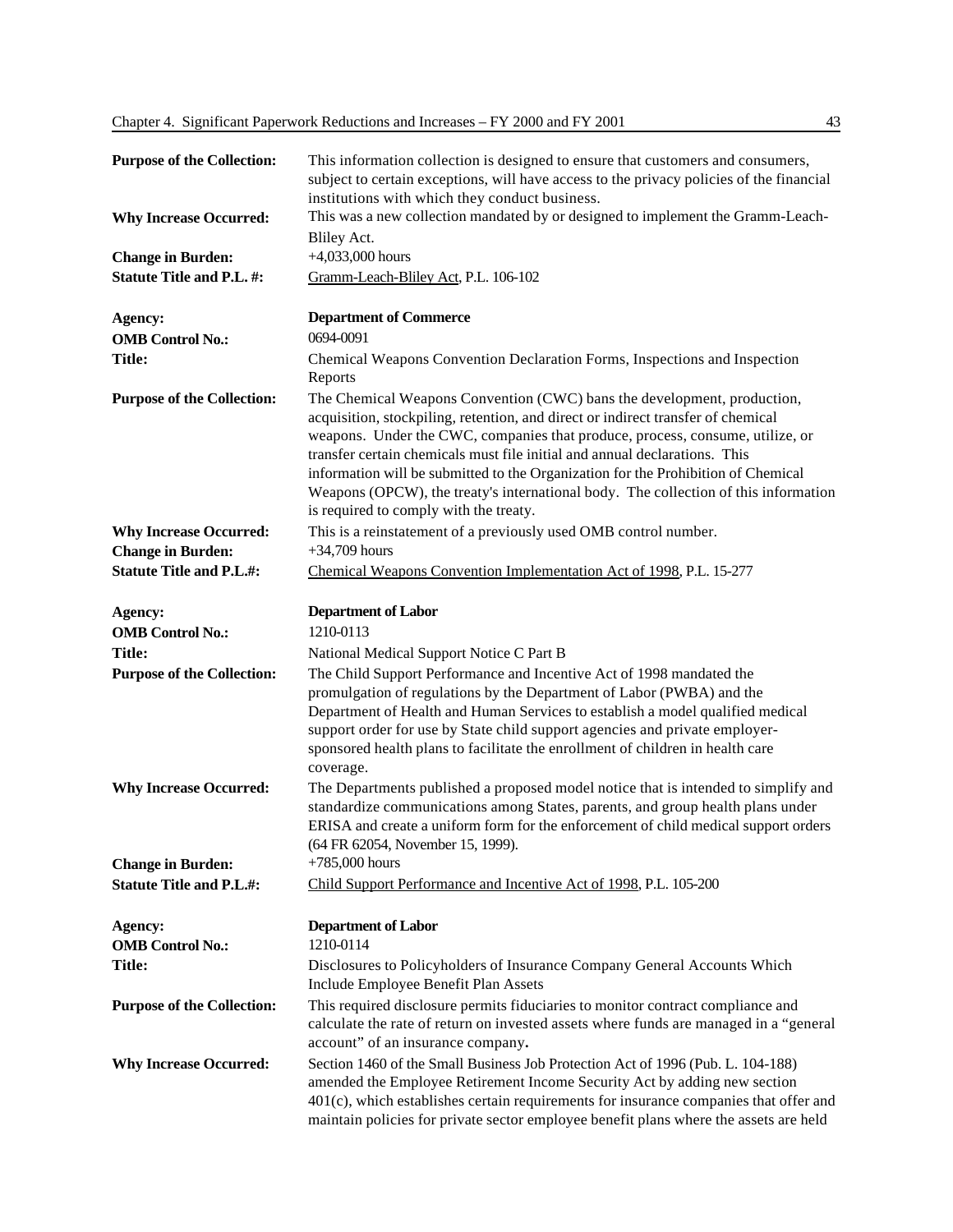|                                                             | in the insurer's general account. The regulation requires certain disclosures to be<br>provided at the outset of the contract and annually and other disclosures to be<br>provided upon request.<br>$+1,204,369$ hours                                                                                                                                                                                                                                                                                                                                                                                                                          |
|-------------------------------------------------------------|-------------------------------------------------------------------------------------------------------------------------------------------------------------------------------------------------------------------------------------------------------------------------------------------------------------------------------------------------------------------------------------------------------------------------------------------------------------------------------------------------------------------------------------------------------------------------------------------------------------------------------------------------|
| <b>Change in Burden:</b><br><b>Statute Title and P.L.#:</b> | Small Business Job Protection Act of 1996, P.L. 104-188                                                                                                                                                                                                                                                                                                                                                                                                                                                                                                                                                                                         |
|                                                             |                                                                                                                                                                                                                                                                                                                                                                                                                                                                                                                                                                                                                                                 |
| Agency:<br><b>OMB</b> Control No.:                          | <b>Securities and Exchange Commission</b><br>3235-0537                                                                                                                                                                                                                                                                                                                                                                                                                                                                                                                                                                                          |
| <b>Title:</b>                                               | <b>Regulation S-P</b>                                                                                                                                                                                                                                                                                                                                                                                                                                                                                                                                                                                                                           |
| <b>Purpose of the Collection:</b>                           | This information is used to prevent certain disclosures of non-public personal<br>information by investment advisers, brokers, dealers, and investment companies.                                                                                                                                                                                                                                                                                                                                                                                                                                                                               |
| <b>Why Increase Occurred:</b>                               | This is a new regulation required by Gramm-Leach-Bliley Act                                                                                                                                                                                                                                                                                                                                                                                                                                                                                                                                                                                     |
| <b>Change in Burden:</b>                                    | $+716,000$ hours                                                                                                                                                                                                                                                                                                                                                                                                                                                                                                                                                                                                                                |
| <b>Statute Title and P.L. #:</b>                            | Gramm-Leach-Bliley Act, P.L. 10b-102                                                                                                                                                                                                                                                                                                                                                                                                                                                                                                                                                                                                            |
| Agency:                                                     | <b>Department of Treasury</b>                                                                                                                                                                                                                                                                                                                                                                                                                                                                                                                                                                                                                   |
| <b>OMB</b> Control No.:                                     | 1545-1676                                                                                                                                                                                                                                                                                                                                                                                                                                                                                                                                                                                                                                       |
| <b>Title:</b>                                               | <b>Qualified Transportation Fringe Benefits</b>                                                                                                                                                                                                                                                                                                                                                                                                                                                                                                                                                                                                 |
| <b>Purpose of the Collection:</b>                           | This proposed regulation provides guidance to employers that provide qualified<br>transportation fringe benefits under Code section 132(f), including guidance to<br>employers that provide cash reimbursement for qualified transportation fringes and<br>employers that offer transportation fringes in lieu of compensation.                                                                                                                                                                                                                                                                                                                 |
| <b>Why Increase Occurred:</b>                               | This is a new regulation needed to implement and verify compliance with Code<br>section 132(f).                                                                                                                                                                                                                                                                                                                                                                                                                                                                                                                                                 |
| <b>Change in Burden:</b>                                    | $+12,968,728$ hours                                                                                                                                                                                                                                                                                                                                                                                                                                                                                                                                                                                                                             |
| <b>Statute Title and P.L.#:</b>                             | Taxpayer Relief Act of 1997, P.L. 105-34; Transportation Equity Act for the 21 <sup>st</sup><br>Century, P.L. 105-178                                                                                                                                                                                                                                                                                                                                                                                                                                                                                                                           |
| Agency:                                                     | <b>Department of Treasury</b>                                                                                                                                                                                                                                                                                                                                                                                                                                                                                                                                                                                                                   |
| <b>OMB</b> Control No.:                                     | 1557-0216                                                                                                                                                                                                                                                                                                                                                                                                                                                                                                                                                                                                                                       |
| <b>Title:</b>                                               | Privacy of Consumer Financial Information                                                                                                                                                                                                                                                                                                                                                                                                                                                                                                                                                                                                       |
| <b>Purpose of the Collection:</b>                           | The Gramm-Leach-Bliley Act prohibits a financial institution from disclosing<br>nonpublic personal information about a consumer to non-affiliated third parties<br>unless the institution satisfies various disclosure requirements. Consumers will use<br>the privacy notice information to determine whether they want personal information<br>disclosed to third parties that are not affiliated with the institution and to advise the<br>bank of their wishes regarding disclosure of their personal information. Institutions<br>will use the opt-out information to determine the wishes of their consumers and to act<br>appropriately. |
| <b>Why Increase Occurred:</b>                               | The Gramm-Leach-Bliley Act required the OCC to issue regulations to establish<br>notice requirements and restrictions on financial institutions' ability to disclose<br>nonpublic personal information about consumers to nonaffiliated third parties.                                                                                                                                                                                                                                                                                                                                                                                          |
| <b>Change in Burden:</b>                                    | $+108,000$ hours                                                                                                                                                                                                                                                                                                                                                                                                                                                                                                                                                                                                                                |
| <b>Statute Title and P.L.#:</b>                             | Gramm-Leach-Bliley Act, P.L. 106-102                                                                                                                                                                                                                                                                                                                                                                                                                                                                                                                                                                                                            |
| Agency:<br><b>OMB</b> Control No.:<br><b>Title:</b>         | <b>Department of Treasury</b><br>1512-0554<br>2000 Floor Stocks Tax Return (Cigarettes) and Recordkeeping Requirements, ATF F                                                                                                                                                                                                                                                                                                                                                                                                                                                                                                                   |
|                                                             | 500.28T                                                                                                                                                                                                                                                                                                                                                                                                                                                                                                                                                                                                                                         |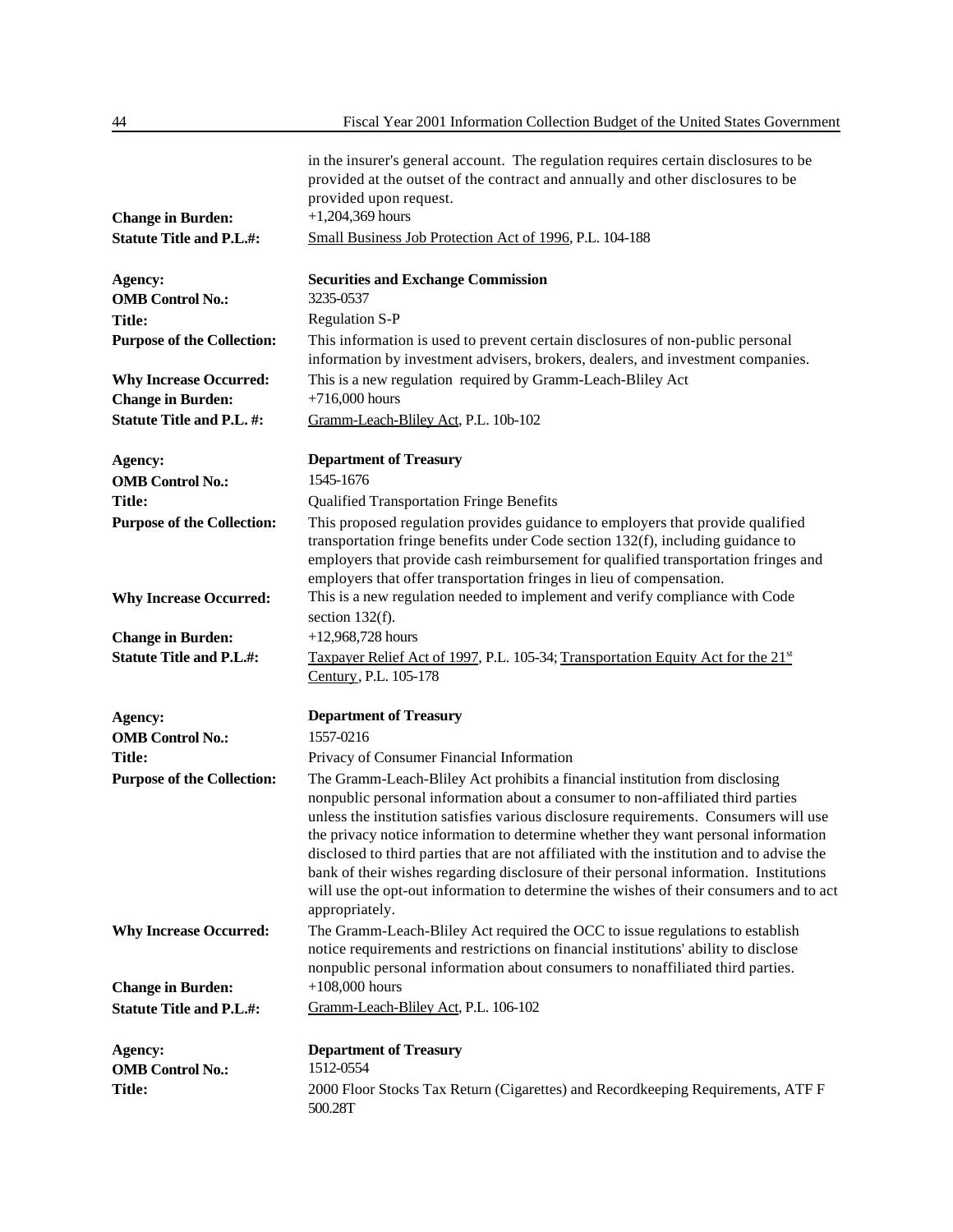| <b>Purpose of the Collection:</b> | Section 9302(j) of the Balanced Budget Act imposes a floor stocks tax on all<br>cigarettes. This floor stocks tax is to be computed on Federally tax paid or tax<br>determined on large and small cigarettes held for sale on January 1, 2000 and January<br>1, 2002.                                                                                                                    |
|-----------------------------------|------------------------------------------------------------------------------------------------------------------------------------------------------------------------------------------------------------------------------------------------------------------------------------------------------------------------------------------------------------------------------------------|
| <b>Why Increase Occurred:</b>     | The increase in burden is due to a final rule (27 CFR Part 296) which states that each<br>person will be required to make either a record of the physical inventory or a book or<br>a record inventory supported by the appropriate source records. The inventory must<br>separately account for any cigarettes held for sale that have been marked for export<br>from the United States |
| <b>Change in Burden:</b>          | $+1,514,500$ hours                                                                                                                                                                                                                                                                                                                                                                       |
| <b>Statute Title and P.L.#:</b>   | Balanced Budget Act of 1997, P.L. 105-33                                                                                                                                                                                                                                                                                                                                                 |

# **Other**

| Agency:                                  | Department of the Interior<br>1010-0057                                                                                                                                                                                                                                                                                                                                                                                                                                                             |
|------------------------------------------|-----------------------------------------------------------------------------------------------------------------------------------------------------------------------------------------------------------------------------------------------------------------------------------------------------------------------------------------------------------------------------------------------------------------------------------------------------------------------------------------------------|
| <b>OMB</b> Control No.:<br><b>Title:</b> | 30 CFR 250, Subpart C, Pollution Prevention and Control                                                                                                                                                                                                                                                                                                                                                                                                                                             |
| <b>Purpose of the Collection:</b>        | The Department uses this information to determine whether an Outer Continental<br>Shelf (OCS) facility will have a significant effect on the air quality in the Breton<br>National Wildlife Refuge/Wilderness Area (BWA).                                                                                                                                                                                                                                                                           |
| <b>Why Increase Occurred:</b>            | This information is needed to determine whether OCS activities may significantly<br>affect Breton National Wildlife Refuge/Wilderness Area air quality (Prevention of<br>Significant Deterioration Class I Area, as defined by Clean Air Act). Respondents<br>collect and report information on facilities, equipment, fuel usage, etc. MMS will use<br>this information to calculate air pollutant emissions that may significantly impact<br>onshore areas.                                       |
| <b>Change in Burden:</b>                 | $+40,880$ hours                                                                                                                                                                                                                                                                                                                                                                                                                                                                                     |
| Agency:                                  | Department of the Interior                                                                                                                                                                                                                                                                                                                                                                                                                                                                          |
| <b>OMB</b> Control No.:                  | 1010-0136                                                                                                                                                                                                                                                                                                                                                                                                                                                                                           |
| <b>Title:</b>                            | <b>Federal Oil Valuation</b>                                                                                                                                                                                                                                                                                                                                                                                                                                                                        |
| <b>Purpose of the Collection:</b>        | The Department uses this information to establish royalty valuation methods that<br>capture the true market value of crude oil produced from Federal leases, both onshore<br>and offshore.                                                                                                                                                                                                                                                                                                          |
| <b>Why Increase Occurred:</b>            | Previous oil valuation rules relied heavily on posted prices to determine royalty<br>value; however, the domestic crude oil market has moved away from posted prices to<br>set market value. MMS now requires respondents to use separate valuation<br>procedures for leases in three different geographical groupings— California and<br>Alaska, the Rocky Mountain Region, and all other locations- to reflect the different<br>crude oil market conditions and practices in each of these areas. |
| <b>Change in Burden:</b>                 | $+17,711$ hours                                                                                                                                                                                                                                                                                                                                                                                                                                                                                     |
| Agency:                                  | Department of the Interior                                                                                                                                                                                                                                                                                                                                                                                                                                                                          |
| <b>OMB</b> Control No.:                  | 1010-0137                                                                                                                                                                                                                                                                                                                                                                                                                                                                                           |
| <b>Title:</b>                            | Historical Well Data Cleanup (HWDC) Project                                                                                                                                                                                                                                                                                                                                                                                                                                                         |
| <b>Purpose of the Collection:</b>        | The Department uses this information to obtain missing data for well bores not<br>assigned American Petroleum Institute numbers, to identify other data missing from<br>the Minerals Management Service (MMS) records, to geologically map existing                                                                                                                                                                                                                                                 |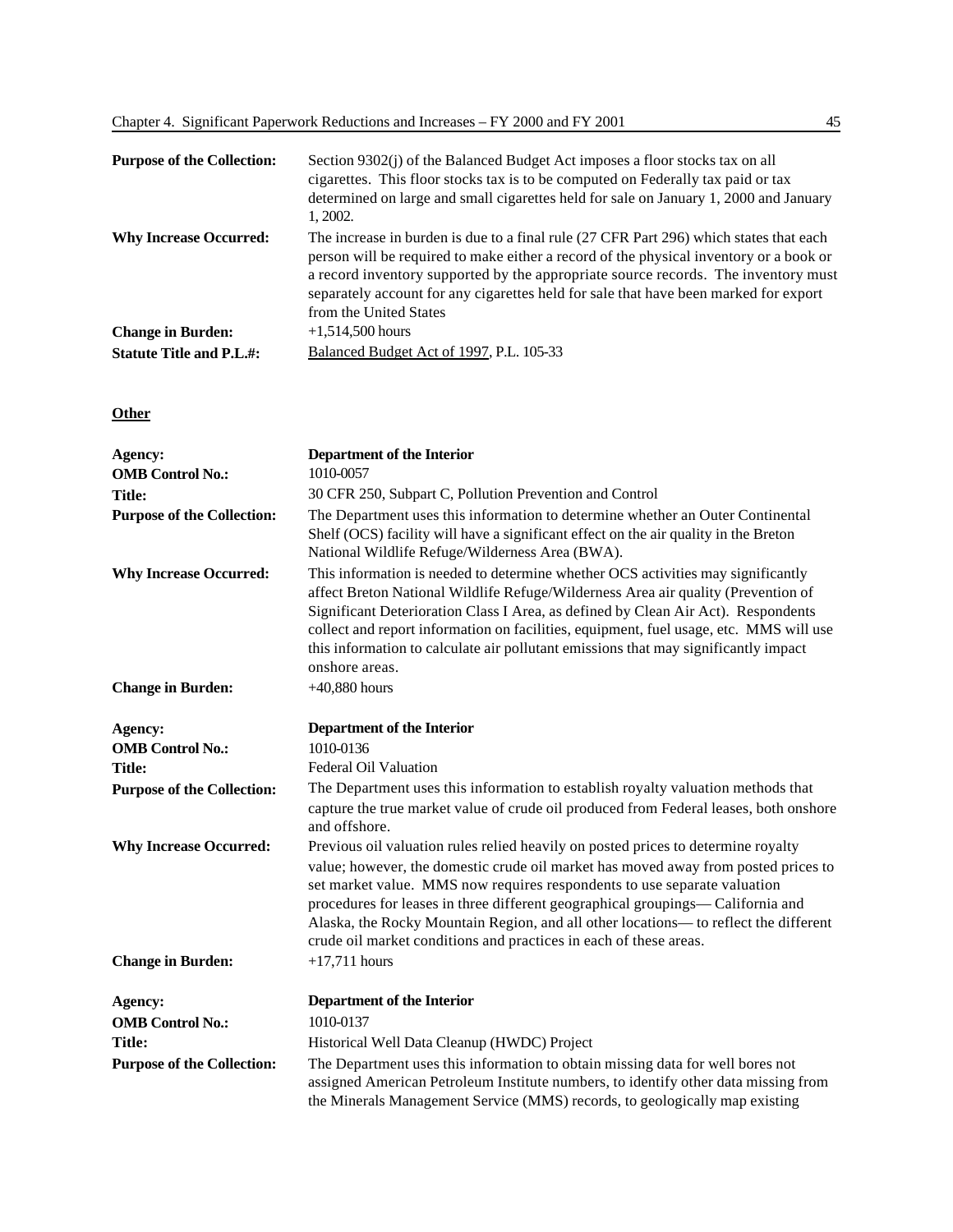|                                    | MMS data to the correct well bore/location, and to evaluate resources for lease sales                                                                                                                                                                                                                                                                                                                                                                                                                                                                                                                           |
|------------------------------------|-----------------------------------------------------------------------------------------------------------------------------------------------------------------------------------------------------------------------------------------------------------------------------------------------------------------------------------------------------------------------------------------------------------------------------------------------------------------------------------------------------------------------------------------------------------------------------------------------------------------|
|                                    | for fair market value.                                                                                                                                                                                                                                                                                                                                                                                                                                                                                                                                                                                          |
| <b>Why Increase Occurred:</b>      | This project is a one-time data collection effort over a period of three years to gather<br>missing data and information essential for MMS mission accomplishment.                                                                                                                                                                                                                                                                                                                                                                                                                                              |
| <b>Change in Burden:</b>           | $+90,000$ hours                                                                                                                                                                                                                                                                                                                                                                                                                                                                                                                                                                                                 |
| Agency:                            | <b>Environmental Protection Agency</b>                                                                                                                                                                                                                                                                                                                                                                                                                                                                                                                                                                          |
| <b>OMB</b> Control No.:            | 2070-0093                                                                                                                                                                                                                                                                                                                                                                                                                                                                                                                                                                                                       |
| <b>Title:</b>                      | Toxic Chemical Release Reporting, Recordkeeping, Supplier Notification, and<br>Petitions under Section 313 of the Emergency Planning and Community Right-to-<br>Know Act (EPCRA)                                                                                                                                                                                                                                                                                                                                                                                                                                |
| <b>Purpose of the Collection:</b>  | Certain facilities manufacturing, processing, or otherwise using any of over 600 listed<br>toxic chemicals and chemical categories in excess of applicable threshold quantities<br>must report on their environmental releases and transfers of and waste management<br>activities for such chemicals annually. Facilities must also provide information on<br>the quantities of the toxic chemicals in waste streams and the efforts made to reduce<br>or eliminate those quantities.                                                                                                                          |
| <b>Why Increase Occurred:</b>      | EPA lowered the reporting thresholds for certain persistent bioaccumulative toxic<br>(PBT) chemicals, added a category of dioxin and dioxin-like compounds to the list of<br>toxic chemicals, and established a 0.1 gram reporting threshold for the category. EPA<br>added certain other PBT chemicals to the list of toxic chemicals and established lower<br>reporting thresholds for these chemicals as well. Lowering the reporting thresholds<br>for PBT chemicals increases the amount of publicly available information on the<br>quantities of these chemicals released or otherwise managed as waste. |
| <b>Change in Burden:</b>           | $+1,485,411$ hours                                                                                                                                                                                                                                                                                                                                                                                                                                                                                                                                                                                              |
|                                    |                                                                                                                                                                                                                                                                                                                                                                                                                                                                                                                                                                                                                 |
| Agency:                            | <b>Environmental Protection Agency</b>                                                                                                                                                                                                                                                                                                                                                                                                                                                                                                                                                                          |
| <b>OMB Control No.:</b>            | 2040-0071                                                                                                                                                                                                                                                                                                                                                                                                                                                                                                                                                                                                       |
| <b>Title:</b>                      | Revision to the National Water Quality Inventory Reports (Clean Water Act Sections<br>305(b), 303(d), 314(a) and 106(e)) and Revisions to EPA's Regulations Implementing<br>Section 303(d)                                                                                                                                                                                                                                                                                                                                                                                                                      |
| <b>Purpose of the Collection:</b>  | States, territories, and authorized tribes identify and prioritize waters that are not<br>attaining water quality standards and submit a list of water-quality limited waters to<br>EPA for review and approval. States, territories and authorized tribes then develop<br>total maximum daily loads (TMDLs) of pollutants for water-quality limited waters that<br>are not expected to achieve water quality standards through other controls. TMDLs                                                                                                                                                           |
| <b>Why Increase Occurred:</b>      | are also submitted to EPA for review and approval.<br>Specific new activities include revising the methodology for collecting and<br>evaluating water quality data and information, providing the listing methodology in a<br>new format, establishing schedules for developing the TMDLs for listed waters, and<br>increasing public participation. Specific new activities for development of TMDLs<br>include preparation of implementation plans, tracking and follow-up on<br>implementation progress, and providing written response to public comments on the<br>TMDL <sub>s</sub> .                     |
| <b>Change in Burden:</b>           | +933,521 hours                                                                                                                                                                                                                                                                                                                                                                                                                                                                                                                                                                                                  |
| Agency:<br><b>OMB Control No.:</b> | <b>Department of Health and Human Services</b><br>0910-0442                                                                                                                                                                                                                                                                                                                                                                                                                                                                                                                                                     |
| <b>Title:</b>                      | Medical Devices; Device Tracking (Amended)                                                                                                                                                                                                                                                                                                                                                                                                                                                                                                                                                                      |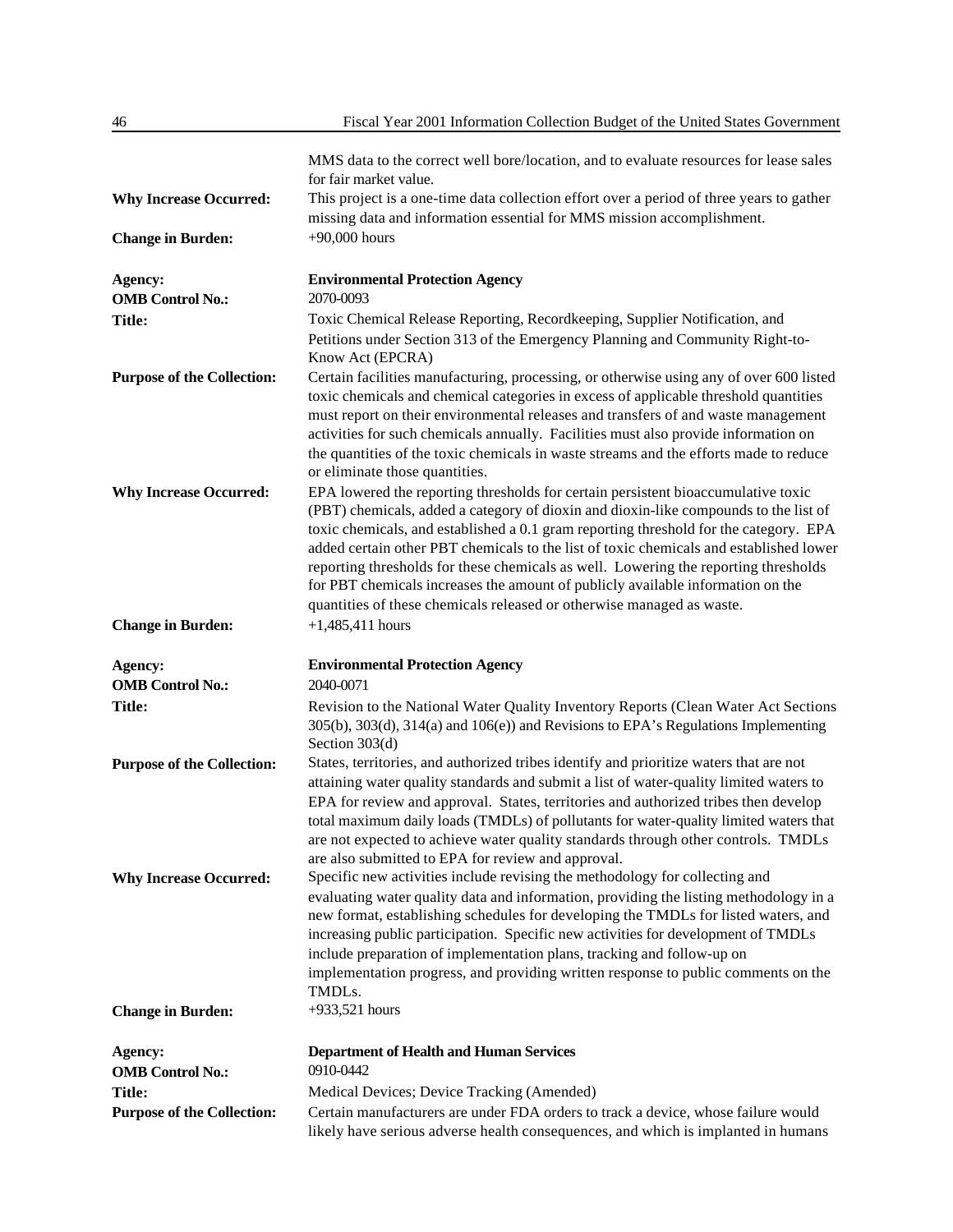| <b>Why Increase Occurred:</b>            | for more than 1 year, or is life-sustaining or life supporting and used outside a device<br>user facility. Under this information collection, these manufacturers are required to<br>collect and maintain current tracking information about the identity and location of<br>the device during distribution, and about the identity and location of patients<br>receiving the device, including certain physician information.<br>A new order from FDA was issued.                                                                                                                                 |
|------------------------------------------|----------------------------------------------------------------------------------------------------------------------------------------------------------------------------------------------------------------------------------------------------------------------------------------------------------------------------------------------------------------------------------------------------------------------------------------------------------------------------------------------------------------------------------------------------------------------------------------------------|
| <b>Change in Burden:</b>                 | $+2,790,693$ hours                                                                                                                                                                                                                                                                                                                                                                                                                                                                                                                                                                                 |
| Agency:<br><b>OMB</b> Control No.:       | <b>Federal Communication Commission</b><br>3060-0950                                                                                                                                                                                                                                                                                                                                                                                                                                                                                                                                               |
| <b>Title:</b>                            | Extending Wireless Telecommunications Services to Tribal Lands, WT Docket No.<br>99-266                                                                                                                                                                                                                                                                                                                                                                                                                                                                                                            |
| <b>Purpose of the Collection:</b>        | This information is used to implement bidding credits for federally-recognized tribal<br>areas that have a telephone service penetration rate below the seventy percentile rate<br>of that for the nation and to encourage the deployment of wireless services to tribal<br>lands.                                                                                                                                                                                                                                                                                                                 |
| <b>Why Increase Occurred:</b>            | The Commission requires that winning bidders seeking a bidding credit to serve a<br>qualifying tribal land within a particular market to complete the long-form application<br>(FCC Form 601). They are also required to certify that the recipient has constructed<br>and is operating a system capable of serving 75% of the population of those markets.                                                                                                                                                                                                                                        |
| <b>Change in Burden:</b>                 | $+768,800$ hours                                                                                                                                                                                                                                                                                                                                                                                                                                                                                                                                                                                   |
| Agency:                                  | <b>Federal Energy Regulatory Commission</b>                                                                                                                                                                                                                                                                                                                                                                                                                                                                                                                                                        |
| <b>OMB</b> Control No.:<br><b>Title:</b> | 1902-0128<br>Gas Pipeline Certificates: Environmental Impact Statement, FERC-577 (RM98-16-000)                                                                                                                                                                                                                                                                                                                                                                                                                                                                                                     |
| <b>Purpose of the Collection:</b>        | FERC-577 information is required by the Commission to ensure compliance with the<br>National Environmental Policy Act of 1969(NEPA). The data is used by the<br>Commission to examine the potential effects of a proposed interstate natural gas<br>pipeline construction project on soils, geology, water land use, recreation, aesthetics,<br>air and noise quality, vegetation, wildlife, cultural resources, and pipeline and LNG<br>safety.                                                                                                                                                   |
| <b>Why Increase Occurred:</b>            | FERC amended the Commission's regulations by adding certain early landowner<br>notification requirements that will ensure that landowners who may be affected by a<br>pipeline's proposal to construct natural gas pipeline facilities have sufficient<br>opportunity to participate in the Commission's certificate process. The new changes<br>also require pipelines to consult with the National Marine Fisheries Service and<br>apply erosion control, wetland, and waterbody construction/mitigation procedures to<br>activities conducted under pipeline blanket construction certificates. |
| <b>Change in Burden:</b>                 | $+19,544$ hours                                                                                                                                                                                                                                                                                                                                                                                                                                                                                                                                                                                    |
| Agency:<br><b>OMB Control No.:</b>       | <b>Federal Trade Commission</b><br>3084-0102                                                                                                                                                                                                                                                                                                                                                                                                                                                                                                                                                       |
| Title:                                   | Trade Regulation Rule Concerning Pay-Per-Call Services and Other Telephone-Billed<br>Purchases (APay-Per-Call Rule)                                                                                                                                                                                                                                                                                                                                                                                                                                                                                |
| <b>Purpose of the Collection:</b>        | The rule requires the disclosure of cost and other information regarding pay-per-call<br>services so that consumers know in advance what charges they can expect to incur.                                                                                                                                                                                                                                                                                                                                                                                                                         |
| Why increase occurred:                   | Proposed amendments were necessary to clarify or strengthen the rule's legal<br>requirements and ensure that it remains effective and consistent with the purposes of<br>the Telephone Disclosure and Dispute Resolution Act.                                                                                                                                                                                                                                                                                                                                                                      |
| <b>Change in Burden:</b>                 | $+1,500,000$ hours                                                                                                                                                                                                                                                                                                                                                                                                                                                                                                                                                                                 |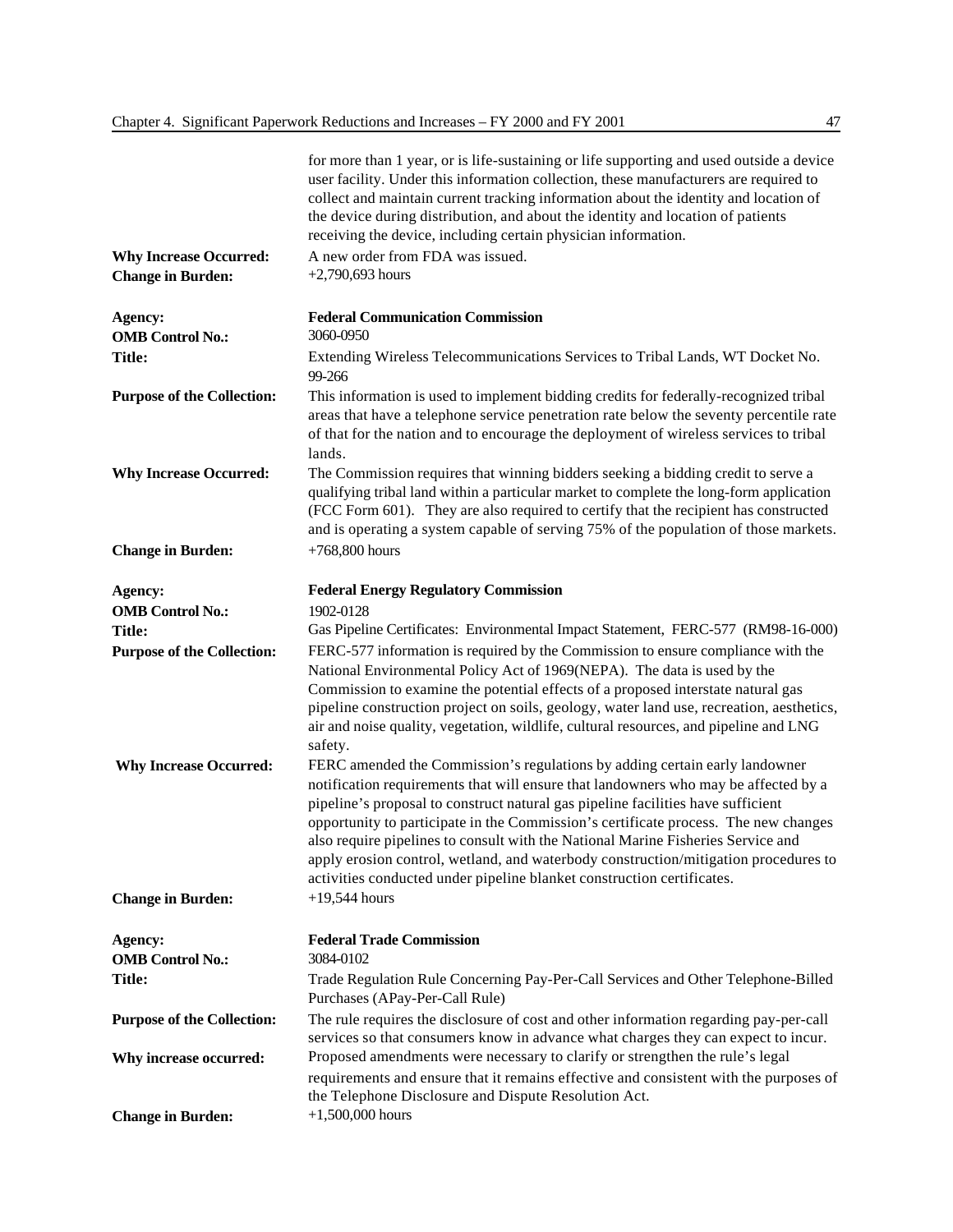| Agency:<br><b>OMB Control No.:</b>                        | <b>Department of Commerce</b><br>0607-0810                                                                                                                                                                                                                                                                                                                                                                                                                                                                                                                                      |
|-----------------------------------------------------------|---------------------------------------------------------------------------------------------------------------------------------------------------------------------------------------------------------------------------------------------------------------------------------------------------------------------------------------------------------------------------------------------------------------------------------------------------------------------------------------------------------------------------------------------------------------------------------|
| <b>Title:</b>                                             | <b>American Community Survey</b>                                                                                                                                                                                                                                                                                                                                                                                                                                                                                                                                                |
| <b>Purpose of the Collection:</b>                         | This survey collects the "long-form" demographic, social, economic, and housing<br>data traditionally collected in the decennial census on a continual basis throughout<br>the decade from a sample of households.                                                                                                                                                                                                                                                                                                                                                              |
| <b>Why Increase Occurred:</b><br><b>Change in Burden:</b> | The Department expanded the number of counties in which the ACS is conducted.<br>$+376,050$ hours                                                                                                                                                                                                                                                                                                                                                                                                                                                                               |
| Agency:                                                   | <b>Department of Commerce</b>                                                                                                                                                                                                                                                                                                                                                                                                                                                                                                                                                   |
| <b>OMB</b> Control No.:                                   | 0607-0856 and 0607-0858                                                                                                                                                                                                                                                                                                                                                                                                                                                                                                                                                         |
| Title:                                                    | Census 2000, Stateside and Puerto Rico Enumerations                                                                                                                                                                                                                                                                                                                                                                                                                                                                                                                             |
| <b>Purpose of the Collection:</b>                         | The Congressionally mandated decennial census collects basic housing and<br>demographic information from every household in the United States, Puerto Rico,<br>and the Island Areas.                                                                                                                                                                                                                                                                                                                                                                                            |
| <b>Why Increase Occurred:</b>                             | This collection is part of the Congressionally mandated decennial census. The<br>burden hours were newly imposed during FY 2000.                                                                                                                                                                                                                                                                                                                                                                                                                                                |
| <b>Change in Burden:</b>                                  | $+27,214,702$ hours                                                                                                                                                                                                                                                                                                                                                                                                                                                                                                                                                             |
| Agency:                                                   | <b>Department of Labor</b>                                                                                                                                                                                                                                                                                                                                                                                                                                                                                                                                                      |
| <b>OMB Control No.:</b>                                   | 1210-0040                                                                                                                                                                                                                                                                                                                                                                                                                                                                                                                                                                       |
| <b>Title:</b>                                             | <b>ERISA Summary Annual Report Requirement</b>                                                                                                                                                                                                                                                                                                                                                                                                                                                                                                                                  |
| <b>Purpose of the Collection:</b>                         | The reporting and disclosure requirements are intended to enhance the level of<br>security and accountability for small pension plan assets while keeping<br>administrative burdens and costs to a minimum by building on current<br>recordkeeping, disclosure, and bonding requirements.                                                                                                                                                                                                                                                                                       |
| <b>Why Increase Occurred:</b>                             | The regulation requires that in order for a pension plan with fewer than 100<br>participants to qualify for an exemption from the requirement to engage an<br>independent accountant, participants must be provided with enhanced information<br>under certain circumstances when plan assets are held by entities other than specific<br>financial institutions.                                                                                                                                                                                                               |
| <b>Change in Burden:</b>                                  | $+20,595$ hours                                                                                                                                                                                                                                                                                                                                                                                                                                                                                                                                                                 |
| Agency:<br><b>OMB</b> Control No.:                        | <b>Department of Labor</b><br>1210-0117                                                                                                                                                                                                                                                                                                                                                                                                                                                                                                                                         |
| Title:                                                    | Application for EFAST Electronic Signature and Codes for                                                                                                                                                                                                                                                                                                                                                                                                                                                                                                                        |
| <b>Purpose of the Collection:</b>                         | <b>EFAST Transmitters and Software Developers</b><br>EFAST-1 is the vehicle by which administrators' and transmitters' signatures and<br>declarations are transmitted to the Department so they can be provided with secure<br>codes for the filing and transmission of the Form 5500 Series. The electronic<br>signatures and other codes provide future verification of a filer's standing as a<br>qualified participant in the electronic filing program, and a means of contact for<br>information exchange and publication distribution between the filer, transmitter, or |
| <b>Why Increase Occurred:</b>                             | software developer and the Department.<br>In order to file electronically, employee benefit plan administrators, Form 5500 Series<br>transmitters, and entities developing software to complete and/or transmit the Form<br>5500 Series must submit an Application for EFAST Electronic Signature and Codes<br>for EFAST Transmitters and Software Developers (Form EFAST-1) to PWBA.<br>$+80,083$ hours                                                                                                                                                                        |
| <b>Change in Burden:</b>                                  |                                                                                                                                                                                                                                                                                                                                                                                                                                                                                                                                                                                 |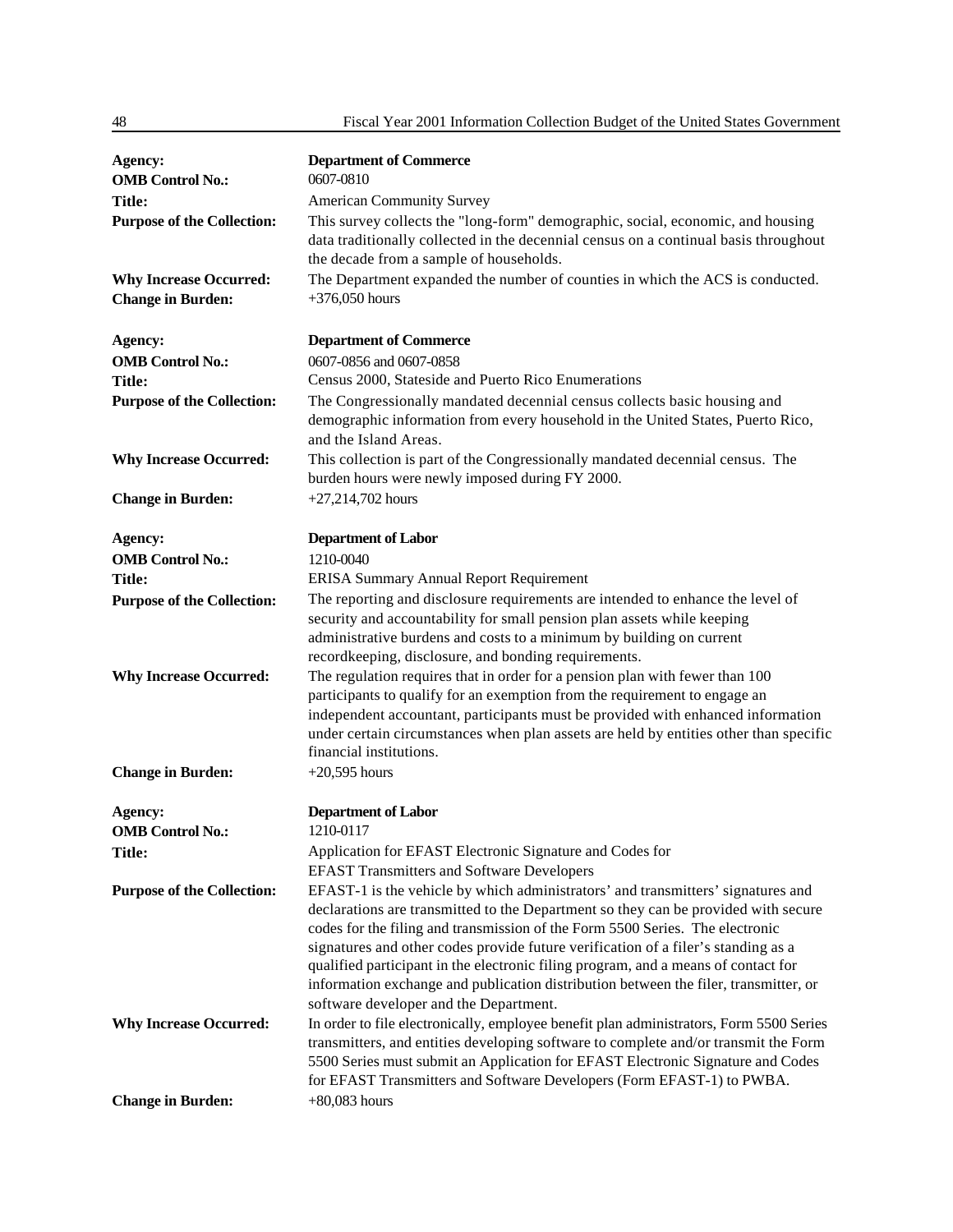| Agency:<br><b>OMB Control No.:</b>                        | <b>Department of Labor</b><br>1215-0196                                                                                                                                                                                                                                                                        |
|-----------------------------------------------------------|----------------------------------------------------------------------------------------------------------------------------------------------------------------------------------------------------------------------------------------------------------------------------------------------------------------|
| <b>Title:</b>                                             | <b>Equal Opportunity Survey</b>                                                                                                                                                                                                                                                                                |
| <b>Purpose of the Collection:</b>                         | To provide Government contractors an opportunity to report the results of their<br>affirmative efforts to employ and promote minorities and women in their workforce<br>and provide them a tool for self-analysis.                                                                                             |
| <b>Why Increase Occurred:</b><br><b>Change in Burden:</b> | This is a new collection.<br>$+84,000$ hours                                                                                                                                                                                                                                                                   |
| Agency:                                                   | <b>Department of Labor</b>                                                                                                                                                                                                                                                                                     |
| <b>OMB Control No.:</b>                                   | 1219-0131                                                                                                                                                                                                                                                                                                      |
| <b>Title:</b>                                             | Training Plans, New Miner Training, Newly-hired Experienced Miner Training                                                                                                                                                                                                                                     |
| <b>Purpose of the Collection:</b>                         | Mine operators develop and implement a written training plan, provide training,<br>record and certify training and maintain training certificates for miners trained in<br>health and safety.                                                                                                                  |
| <b>Why Increase Occurred:</b>                             | This final rule amended MSHA's existing health and safety training regulations (30m<br>CFR Part 48), establishing new training requirements in Part 46, to ensure that all<br>miners receive the required training, which would result in a decrease in accidents,<br>injuries, and fatalities.                |
| <b>Change in Burden:</b>                                  | $+253,393$ hours                                                                                                                                                                                                                                                                                               |
| Agency:                                                   | <b>Department of Education</b>                                                                                                                                                                                                                                                                                 |
| <b>OMB Control No.:</b>                                   | 1840-0744                                                                                                                                                                                                                                                                                                      |
| <b>Title:</b>                                             | Reference and Reporting Guide for Preparing State and Institutional Reports on                                                                                                                                                                                                                                 |
| <b>Purpose of the Collection:</b>                         | Teacher Quality and Preparation<br>These reports, required by the Higher Education Amendments of 1998, provide<br>information regarding accountability in teacher preparation and incentives for<br>improvements.                                                                                              |
| <b>Why Increase Occurred:</b>                             | The data collection increased from three topics to nine and a questionnaire was<br>added for the 1,250 institutions with teacher preparation programs. Institutions must<br>provide annual pass rates and three other data items.                                                                              |
| <b>Change in Burden:</b>                                  | $+127,624$ hours                                                                                                                                                                                                                                                                                               |
| Agency:<br><b>OMB Control No.:</b>                        | <b>Department of Agriculture</b><br>0579-0155                                                                                                                                                                                                                                                                  |
| Title:                                                    | Irradiation Phytosanitary Treatment of Fresh Fruits and Vegetables                                                                                                                                                                                                                                             |
| <b>Purpose of the Collection:</b>                         | The Animal and Plant Health Inspection Service (APHIS) established a new treatment<br>alternative, irradiation, for the importation of certain fresh fruits and vegetables into<br>the United States. Information is collected from importers to determine that proper<br>irradiation practices were followed. |
| <b>Why Increase Occurred:</b>                             | This is a new treatment alternative for ensuring that pest and disease entry into the<br>United States through imported fresh fruits and vegetables is minimized.<br>Implementation of the new program resulted in several new information collection<br>requirements.                                         |
| <b>Change in Burden:</b>                                  | $+10,305$ hours                                                                                                                                                                                                                                                                                                |
| Agency:                                                   | <b>Securities and Exchange Commission</b>                                                                                                                                                                                                                                                                      |
| <b>OMB</b> Control No.:                                   | 3235-0536                                                                                                                                                                                                                                                                                                      |
| <b>Title:</b>                                             | <b>Regulation FD</b>                                                                                                                                                                                                                                                                                           |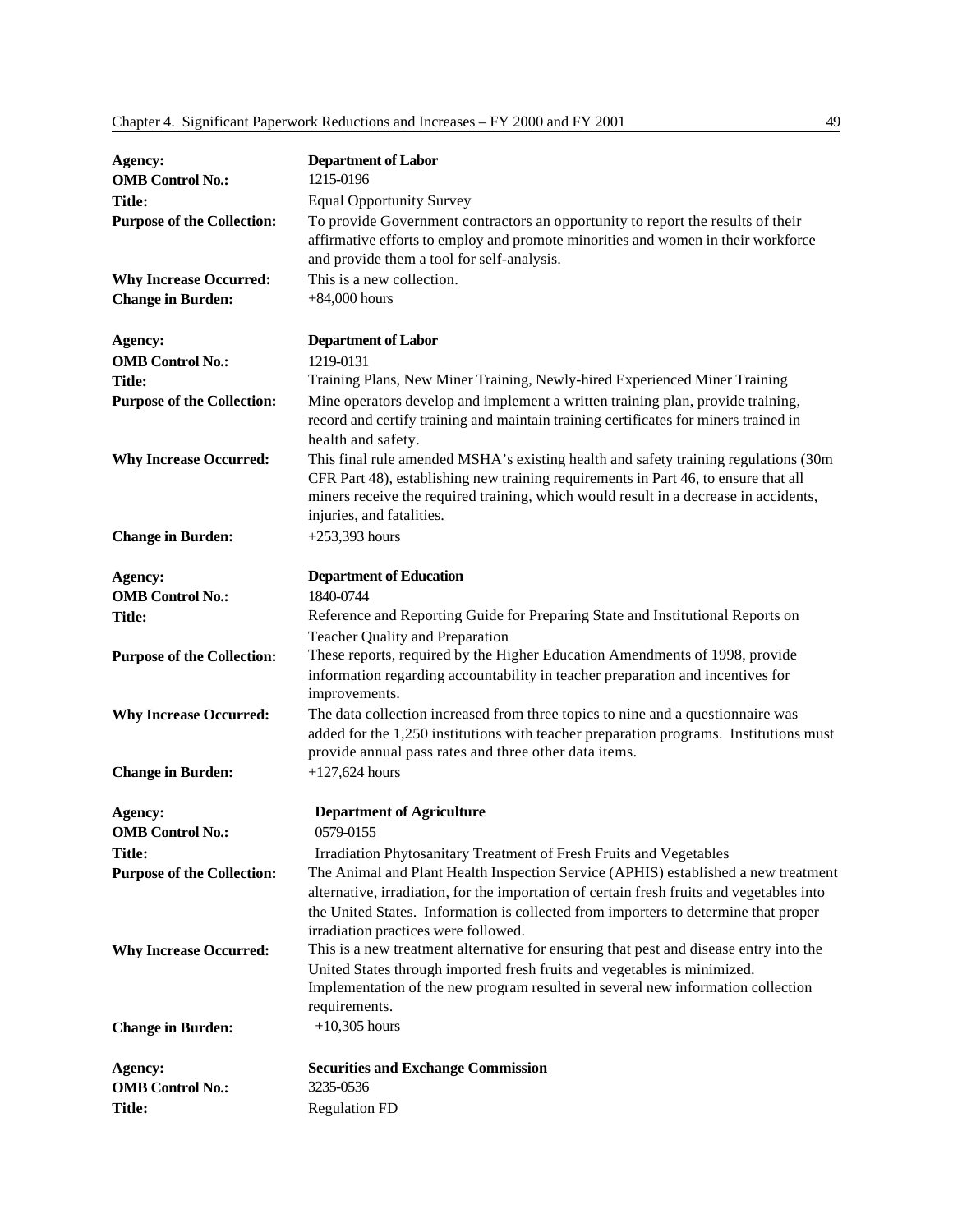| 50                                                 | Fiscal Year 2001 Information Collection Budget of the United States Government                                                                                                                                                                                                                                                                                                                                                                                                                                                                                                                                                                                                                                                                                                                                                            |
|----------------------------------------------------|-------------------------------------------------------------------------------------------------------------------------------------------------------------------------------------------------------------------------------------------------------------------------------------------------------------------------------------------------------------------------------------------------------------------------------------------------------------------------------------------------------------------------------------------------------------------------------------------------------------------------------------------------------------------------------------------------------------------------------------------------------------------------------------------------------------------------------------------|
| <b>Purpose of the Collection:</b>                  | Reg FD (Other Disclosure Materials) requires public disclosure of material<br>information from issuers of publicly traded securities so that investors have current<br>information upon which to base investment decisions.                                                                                                                                                                                                                                                                                                                                                                                                                                                                                                                                                                                                               |
| <b>Why Increase Occurred:</b>                      | This is a new collection.                                                                                                                                                                                                                                                                                                                                                                                                                                                                                                                                                                                                                                                                                                                                                                                                                 |
| <b>Change in Burden:</b>                           | $+75,000$ hours                                                                                                                                                                                                                                                                                                                                                                                                                                                                                                                                                                                                                                                                                                                                                                                                                           |
| Agency:<br><b>OMB</b> Control No.:                 | <b>Department of Treasury</b><br>1545-0085                                                                                                                                                                                                                                                                                                                                                                                                                                                                                                                                                                                                                                                                                                                                                                                                |
| <b>Title:</b>                                      | 2000 Form 1040A and Schedules, U.S. Individual Income Tax Return                                                                                                                                                                                                                                                                                                                                                                                                                                                                                                                                                                                                                                                                                                                                                                          |
| <b>Purpose of the Collection:</b>                  | This form is used by individual taxpayers to report their taxable income and calculate<br>their correct tax liability.                                                                                                                                                                                                                                                                                                                                                                                                                                                                                                                                                                                                                                                                                                                    |
| <b>Why Increase Occurred:</b>                      | The Department added a new line to report capital gain distributions from mutual<br>funds. This new line will allow an estimated 2 million taxpayers, who filed Form 1040<br>in the past only because they received capital gain distributions, to file the simpler<br>Form 1040A. These taxpayers will also complete a new Capital Gain Tax Worksheet<br>in the Form 1040A instructions. Also, a checkbox was added to Form 1040A to allow<br>taxpayers to authorize the IRS to discuss the return with the paid preparer designated<br>on the form. Additional changes were made in the instructions and we corrected<br>errors from a previous burden computation.                                                                                                                                                                     |
| <b>Change in Burden:</b>                           | $+29,293,753$ hours                                                                                                                                                                                                                                                                                                                                                                                                                                                                                                                                                                                                                                                                                                                                                                                                                       |
| Agency:                                            | <b>Department of Treasury</b>                                                                                                                                                                                                                                                                                                                                                                                                                                                                                                                                                                                                                                                                                                                                                                                                             |
| <b>OMB</b> Control No.:                            | 1545-1610                                                                                                                                                                                                                                                                                                                                                                                                                                                                                                                                                                                                                                                                                                                                                                                                                                 |
| Title:                                             | Form 5500 and Schedules, Annual Return/Report of Employee Benefit Plan.                                                                                                                                                                                                                                                                                                                                                                                                                                                                                                                                                                                                                                                                                                                                                                   |
| <b>Purpose of the Collection:</b>                  | In accordance with Code sections 6058 and 6039D and ERISA sections 104 and 4065,<br>a return/report must be filed every year for every pension benefit plan, welfare benefit<br>plan, fringe benefit plan, and certain Direct Filing Entities. The IRS uses the<br>information to determine if the plan appears to be operating properly as required<br>under the law, or whether the plan should be audited.                                                                                                                                                                                                                                                                                                                                                                                                                             |
| <b>Why Increase Occurred:</b>                      | Form 5500 and the related Forms 5500-C, 5500-R, and schedules are being replaced<br>with this new, streamlined Form 5500. The new form, which is the reason for this<br>burden increase, will be used by all filers. Small plans will have less extensive<br>reporting requirements. The goals of this initiative are to: (1) reduce annual<br>reporting burdens for all filers by reducing the total amount of information collected<br>by the Form 5500 series; (2) provide plans using simple tax qualification structures<br>and financial operations with correspondingly simple annual reporting requirements;<br>(3) restructure the annual reporting forms to make them more understandable and<br>easier to complete; and (4) reduce government and filer costs involved in filing,<br>receiving, and processing annual reports. |
| <b>Change in Burden:</b>                           | +4,938,719 hours                                                                                                                                                                                                                                                                                                                                                                                                                                                                                                                                                                                                                                                                                                                                                                                                                          |
| Agency:<br><b>OMB Control No.:</b>                 | <b>Federal Acquisition Regulation System</b><br>9000-0154                                                                                                                                                                                                                                                                                                                                                                                                                                                                                                                                                                                                                                                                                                                                                                                 |
| Title:                                             | Davis-Bacon Act--Price Adjustment (Actual Method)                                                                                                                                                                                                                                                                                                                                                                                                                                                                                                                                                                                                                                                                                                                                                                                         |
| <b>Purpose of the Collection:</b>                  | Government contracting officers use this information to establish the contract price<br>adjustment for a contract's construction requirements or to incorporate wage<br>determinations otherwise applied to the contract by operation of law.                                                                                                                                                                                                                                                                                                                                                                                                                                                                                                                                                                                             |
| Why increase occurred:<br><b>Change in Burden:</b> | This is a new collection.<br>$+81,000$ hours                                                                                                                                                                                                                                                                                                                                                                                                                                                                                                                                                                                                                                                                                                                                                                                              |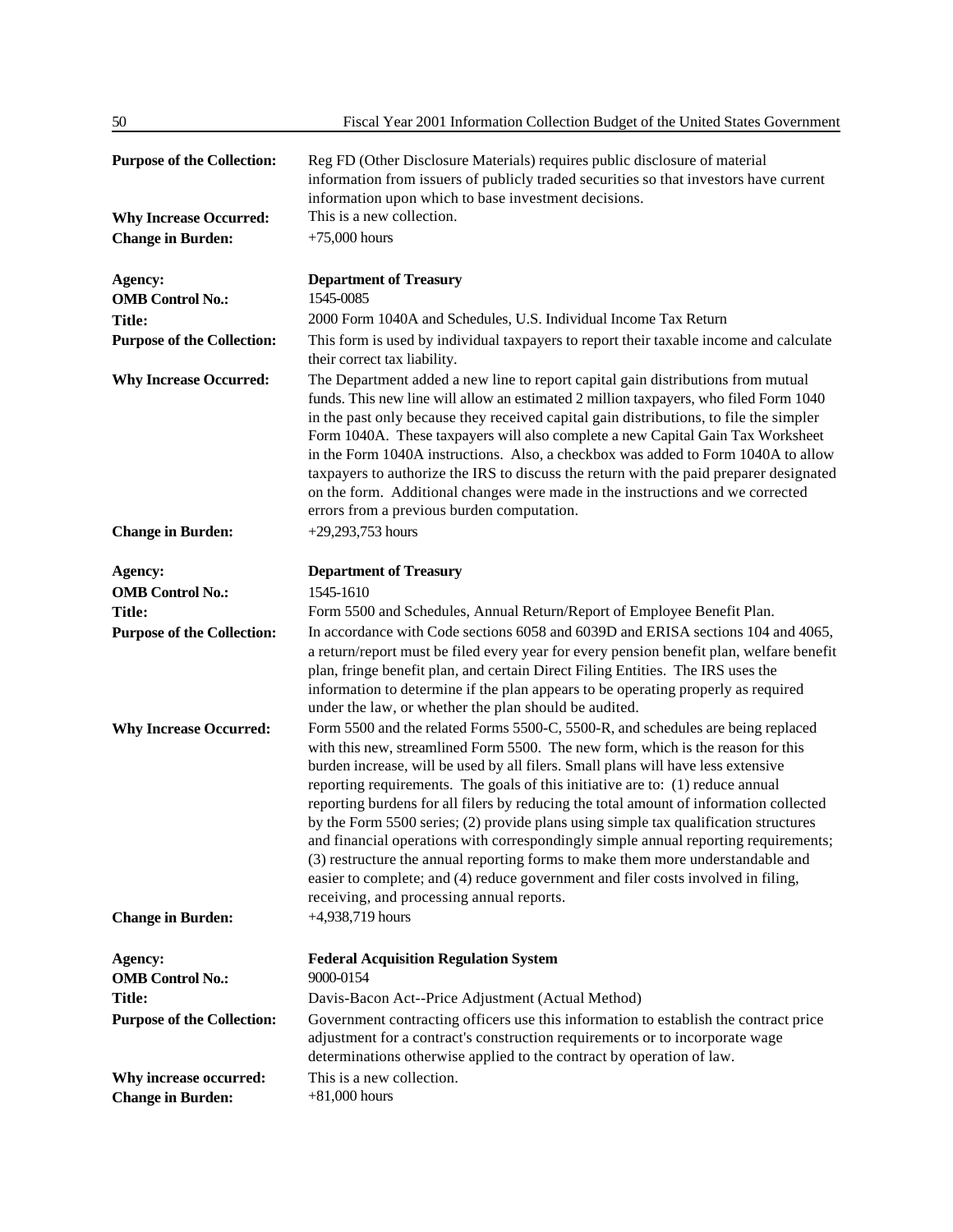### **FY 2001 Reductions**

#### **Streamlining Regulations**

| Agency:                           | Department of the Interior                                                              |
|-----------------------------------|-----------------------------------------------------------------------------------------|
| <b>OMB</b> Control No.:           | 1029-0117 (replaces #1029-0034)                                                         |
| <b>Title:</b>                     | Permit Applications - Minimum requirements for legal, financial, compliance and         |
|                                   | related information - 30 CFR 778                                                        |
| <b>Purpose of the Collection:</b> | Individuals who plan to conduct surface coal mining operations must submit to the       |
|                                   | regulatory authority all relevant information regarding ownership and control, their    |
|                                   | compliance status and history. The information is used to ensure all legal, financial   |
|                                   | and compliance requirements are satisfied prior to issuance or denial of a permit.      |
| <b>How Reduction Achieved:</b>    | The Office of Surface Mining is re-engineering the final rules on Ownership and         |
|                                   | Control, which impose less burden for this part.                                        |
| <b>Change in Burden:</b>          | $-8,039$ hours                                                                          |
| Agency:                           | <b>Nuclear Regulatory Commission</b>                                                    |
| <b>OMB</b> Control No.:           | 3150-0011                                                                               |
| Title:                            | 10 CFR Part 50, Domestic Licensing of Production and Utilization Facilities             |
| <b>Purpose of the Collection:</b> | 10 CFR Part 50 specifies technical information and data to be provided to the NRC or    |
|                                   | maintained by applicants and licensees of nuclear power plants, research, and test      |
|                                   | reactors so that the NRC may make determinations necessary to promote the health        |
|                                   | and safety of the public.                                                               |
| <b>How Reduction Achieved:</b>    | This burden reduction is attributable to the following two ongoing initiatives: 1) more |
|                                   | plants have converted to Standard Tech Specs which require fewer reports to be          |
|                                   | submitted to NRC and 2) the need for licensee response to Generic Communications        |
|                                   | has decreased hours because many regulatory issues are now being resolved               |
|                                   | through industry initiatives rather than by issuance of and response to Generic         |
|                                   | Letters.                                                                                |
| <b>Change in Burden:</b>          | $-426,660$ hours                                                                        |
| Agency:                           | <b>Federal Communication Commission</b>                                                 |
| <b>OMB</b> Control No.:           | 3060-0370, 3060-0470, 3060-0384, 3060-0511, 3060-0512, 3060-0513, 3060-0395, 3060-      |
|                                   | 0410 and 3060-0496                                                                      |
| Title:                            | FY 2000 Biennial Regulatory Review B Comprehensive Review of the Accounting             |
|                                   | Requirements and the Automated Reporting Management Information Systems                 |
|                                   | (ARMIS) Reporting Requirements for Incumbent Local Exchange Carriers (ILECs):           |
|                                   | Phase 2 and Phase 3, CC Docket No. 00-199.                                              |
| <b>Purpose of the Collection:</b> | The Commission is soliciting public comment from certain common carriers on             |
|                                   | various recordkeeping and reporting requirements.                                       |
| <b>How Reduction Achieved:</b>    | The Commission is considering regulatory changes that would reduce burden by            |
|                                   | eliminating one-fourth of the Class A accounts in Part 32 of its rules; eliminating     |
|                                   | certain inventory requirements; eliminating the threshold requirements in 47 CFR        |
|                                   | 32.2003(b) of the rules, and revising the Commission's affiliate transaction rules.     |
| <b>Change in Burden:</b>          | $-412,128$ hours                                                                        |
| Agency:                           | <b>Federal Communication Commission</b>                                                 |
| <b>OMB</b> Control No.:           | 3060-0298                                                                               |
| <b>Title:</b>                     | Part 61, Tariffs                                                                        |
| <b>Purpose of the Collection:</b> | Part 61 is designed to ensure that all tariffs filed by common carriers are formally    |
|                                   | sound, well organized, and provide the Commission and the public with sufficient        |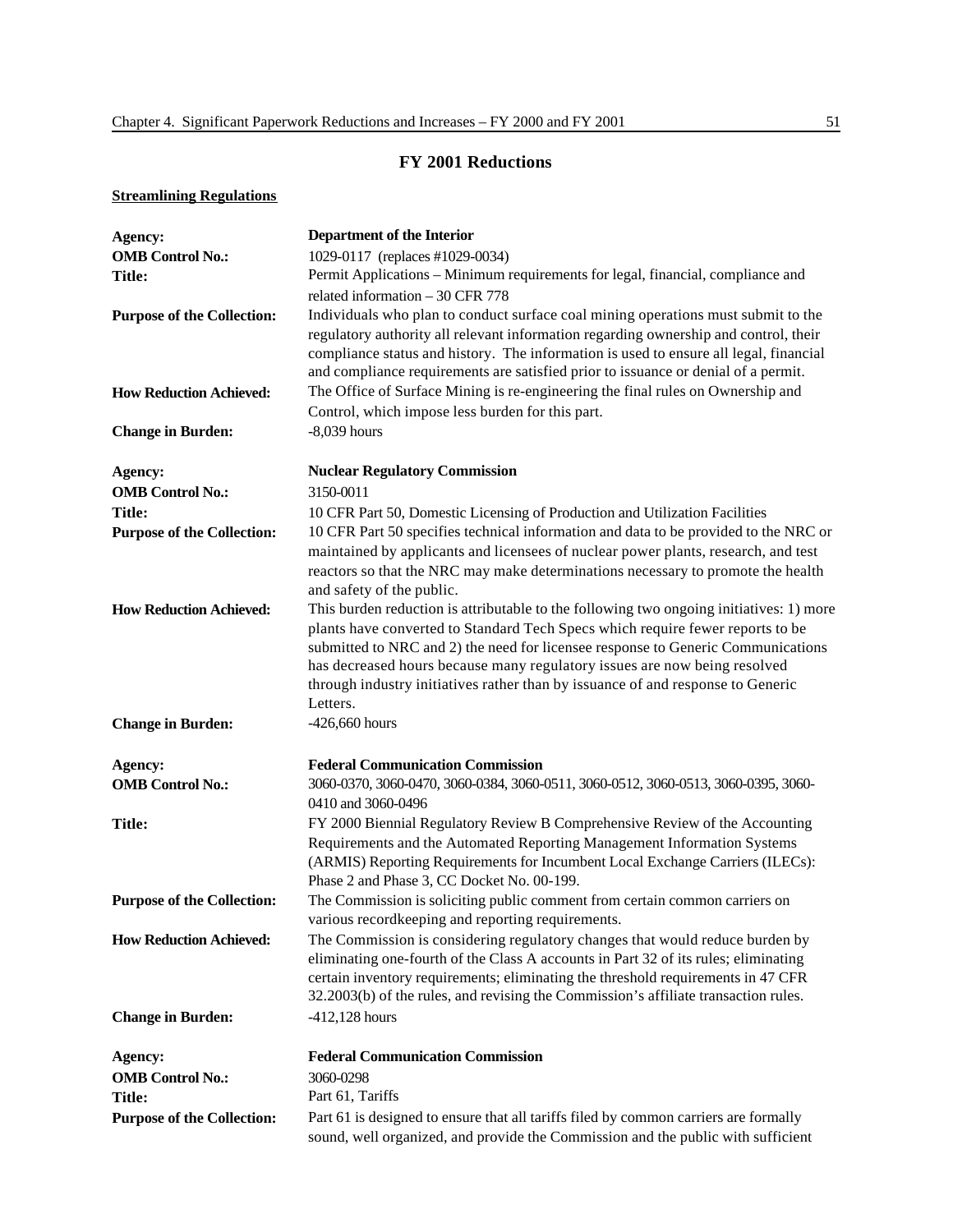| 52                                                         | Fiscal Year 2001 Information Collection Budget of the United States Government                                                                                                                                                                                                                                                                                                                                                                                                                  |
|------------------------------------------------------------|-------------------------------------------------------------------------------------------------------------------------------------------------------------------------------------------------------------------------------------------------------------------------------------------------------------------------------------------------------------------------------------------------------------------------------------------------------------------------------------------------|
| <b>How Reduction Achieved:</b>                             | information to determine the justness and reasonableness of the rates, terms, and<br>conditions in those tariffs.<br>The schedules containing the terms and conditions of these tariffs will no longer be<br>required to be filed with the Commission, which is required to determine whether<br>such schedules are just and reasonable. Moreover, the Commission's requirement<br>that all dominant incumbent local exchange carriers file interstate tariffs electronically                   |
| <b>Change in Burden:</b>                                   | contributes to the burden reduction.<br>$-553,555$ hours                                                                                                                                                                                                                                                                                                                                                                                                                                        |
| Agency:<br><b>OMB</b> Control No.:                         | <b>Department of Labor</b><br>1215-0072                                                                                                                                                                                                                                                                                                                                                                                                                                                         |
| Title:<br><b>Purpose of the Collection:</b>                | OFCCP Recordkeeping and Reporting Requirements: Supply and Service<br>The Department uses this information to enforce the Federal contractor's equal<br>opportunity and nondiscrimination contractual obligations.                                                                                                                                                                                                                                                                              |
| <b>How Reduction Achieved:</b><br><b>Change in Burden:</b> | The burden reduction results from simplifying and reducing regulatory requirements.<br>$-2,835,510$ hours                                                                                                                                                                                                                                                                                                                                                                                       |
| Agency:<br><b>OMB</b> Control No.:                         | <b>Department of Agriculture</b><br>0575-0033, 0573-0045, 0575-0046, 0575-0047, 0575-0100, 0575-0104, 0575-0118, 0575-<br>0155, 0575-NEW                                                                                                                                                                                                                                                                                                                                                        |
| <b>Title:</b><br><b>Purpose of the Collection:</b>         | Information Collections related to the Rural Rental Housing Program<br>These collection of information ensure compliance with program regulations and<br>protects the integrity and use of federal funds.                                                                                                                                                                                                                                                                                       |
| <b>How Reduction Achieved:</b>                             | The new regulation will encompass all collection requirements for the Rural Rental<br>Housing Program. The creation of this comprehensive regulation will reduce the<br>burden associated with the previous 8 collections by streamlining efforts that will<br>involve an increased use of information technology and a reduction in the number of<br>forms that must be completed (22 to 17).                                                                                                  |
| <b>Change in Burden:</b>                                   | $-541,010$ hours                                                                                                                                                                                                                                                                                                                                                                                                                                                                                |
| Agency:<br><b>OMB</b> Control No.:                         | <b>Department of Agriculture</b><br>0583-0082                                                                                                                                                                                                                                                                                                                                                                                                                                                   |
| <b>Title:</b><br><b>Purpose of the Collection:</b>         | Application for Inspection, Sanitation, Accredited Laboratories<br>The Food Safety Inspection Service (FSIS) requires meat, poultry, and egg product<br>establishments and FSIS accredited non-Federal analytical laboratories to maintain<br>certain paperwork and records. FSIS uses this collected information to ensure that all<br>meat and poultry establishments produce safe, wholesome, and unadulterated<br>products, and that non-Federal laboratories comply with FSIS regulations. |
| <b>How Reduction Achieved:</b>                             | With the publication of its sanitation performance standards regulations, FSIS<br>eliminated the need for information collection requirements regarding sanitation<br>procedures. These regulations converted FSIS' command and control sanitation<br>regulations into less prescriptive performance standards. Although establishments<br>must continue to be maintained in a sanitary manner, FSIS no longer prescribes the<br>methods and paperwork that establishments are to follow.       |
| <b>Change in Burden:</b>                                   | $-17,419$ hours                                                                                                                                                                                                                                                                                                                                                                                                                                                                                 |
| Agency:<br><b>OMB</b> Control No.:<br><b>Title:</b>        | <b>Securities and Exchange Commission</b><br>3235-0225<br>Rule 17f-4 under the Investment Company Act of 1940, Deposits of Securities in<br>Securities Depositories                                                                                                                                                                                                                                                                                                                             |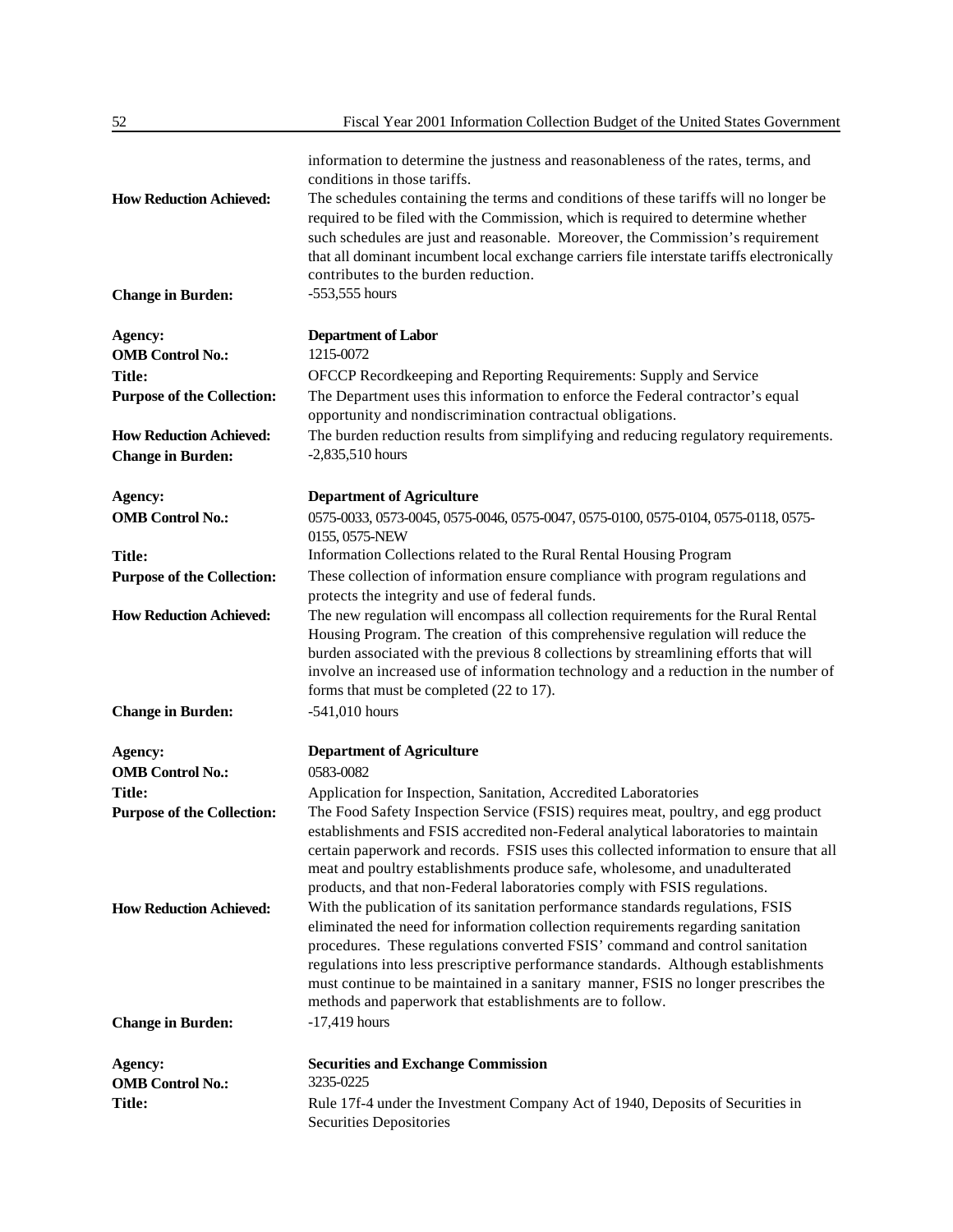| <b>Purpose of the Collection:</b>                  | Rule 17f-4 specifies the conditions under which a registered management investment<br>company or its custodian may place the company's securities in a securities<br>depository. The rule includes certain recordkeeping and reporting requirements that<br>are intended to provide evidence of securities transactions, protect the safety of<br>assets held in depository arrangements, and facilitate the review and approval of<br>these arrangements. |
|----------------------------------------------------|------------------------------------------------------------------------------------------------------------------------------------------------------------------------------------------------------------------------------------------------------------------------------------------------------------------------------------------------------------------------------------------------------------------------------------------------------------|
| <b>How Reduction Achieved:</b>                     | Amendments to Rule 17f-4 would reduce burden by updating and simplifying the<br>rule's compliance requirements to reflect changes in commercial law; expanding the<br>types of entities that may be used as securities depositories, and permitting<br>investment company officers to authorize depository arrangements.                                                                                                                                   |
| <b>Change in Burden:</b>                           | $-35,000$ hours                                                                                                                                                                                                                                                                                                                                                                                                                                            |
| Agency:<br><b>OMB</b> Control No.:                 | <b>National Aeronautics and Space Administration</b><br>2700-0088                                                                                                                                                                                                                                                                                                                                                                                          |
| <b>Title:</b>                                      | NASA Acquisition Process, Reports Required for Contracts with an Estimated Value<br>Less than \$500,000.                                                                                                                                                                                                                                                                                                                                                   |
| <b>Purpose of the Collection:</b>                  | NASA uses this information collection to monitor compliance for contracts in<br>support of NASA's mission and in response to contractual requirements.                                                                                                                                                                                                                                                                                                     |
| <b>How Reduction Achieved:</b>                     | Part 12 of the FAR encourages the use of commercial products in contracting. NASA<br>has increased the acquisition of commercial products, which results in more<br>fixed-price contracts rather than cost-type contracts. Fixed-price contracts require far<br>less reporting, thereby reducing the burden imposed on contractors.                                                                                                                        |
| <b>Change in Burden:</b>                           | -484,092 hours                                                                                                                                                                                                                                                                                                                                                                                                                                             |
| Agency:                                            | <b>Federal Acquisition Regulation System</b>                                                                                                                                                                                                                                                                                                                                                                                                               |
| <b>OMB</b> Control No.:                            | 9000-0002                                                                                                                                                                                                                                                                                                                                                                                                                                                  |
| <b>Title:</b><br><b>Purpose of the Collection:</b> | Solicitation Mailing List Application (SF 129)<br>Federal agencies use Standard Form 129, Solicitation Mailing List Application, as an<br>application form for prospective contractors to provide information needed to<br>establish and maintain a list of firms interested in selling to the Government.                                                                                                                                                 |
| <b>How Reduction Achieved:</b>                     | This burden reduction is possible because the SF 129 is no longer required by Part 15<br>of the Federal Acquisition Regulation. Part 14, however, maintains use of the SF 129.                                                                                                                                                                                                                                                                             |
| <b>Change in Burden:</b>                           | -99,760 hours                                                                                                                                                                                                                                                                                                                                                                                                                                              |
| <b>Eliminating Redundancy</b>                      |                                                                                                                                                                                                                                                                                                                                                                                                                                                            |
| Agency:                                            | <b>Department of Health and Human Services</b>                                                                                                                                                                                                                                                                                                                                                                                                             |
| <b>OMB</b> Control No.:                            | 0925-0001                                                                                                                                                                                                                                                                                                                                                                                                                                                  |
| <b>Title:</b>                                      | Research and Research Training Grant Applications and Related Forms                                                                                                                                                                                                                                                                                                                                                                                        |
| <b>Purpose of the Collection:</b>                  | This collection is used by applicants to obtain NIH funding under assistance<br>mechanisms.                                                                                                                                                                                                                                                                                                                                                                |
| <b>How Reduction Achieved:</b>                     | Burden is reduced by introducing modular grant application procedures to streamline<br>the application process, simplifying the reporting requirements for budget requests.                                                                                                                                                                                                                                                                                |
| <b>Change in Burden:</b>                           | -535,918 hours                                                                                                                                                                                                                                                                                                                                                                                                                                             |
| Agency:                                            | <b>Social Security Administration</b>                                                                                                                                                                                                                                                                                                                                                                                                                      |
| <b>OMB</b> Control No.:                            | 0960-0108                                                                                                                                                                                                                                                                                                                                                                                                                                                  |
| <b>Title:</b>                                      | Form SSA-3945, Report of Work Activity – Continuing Disability                                                                                                                                                                                                                                                                                                                                                                                             |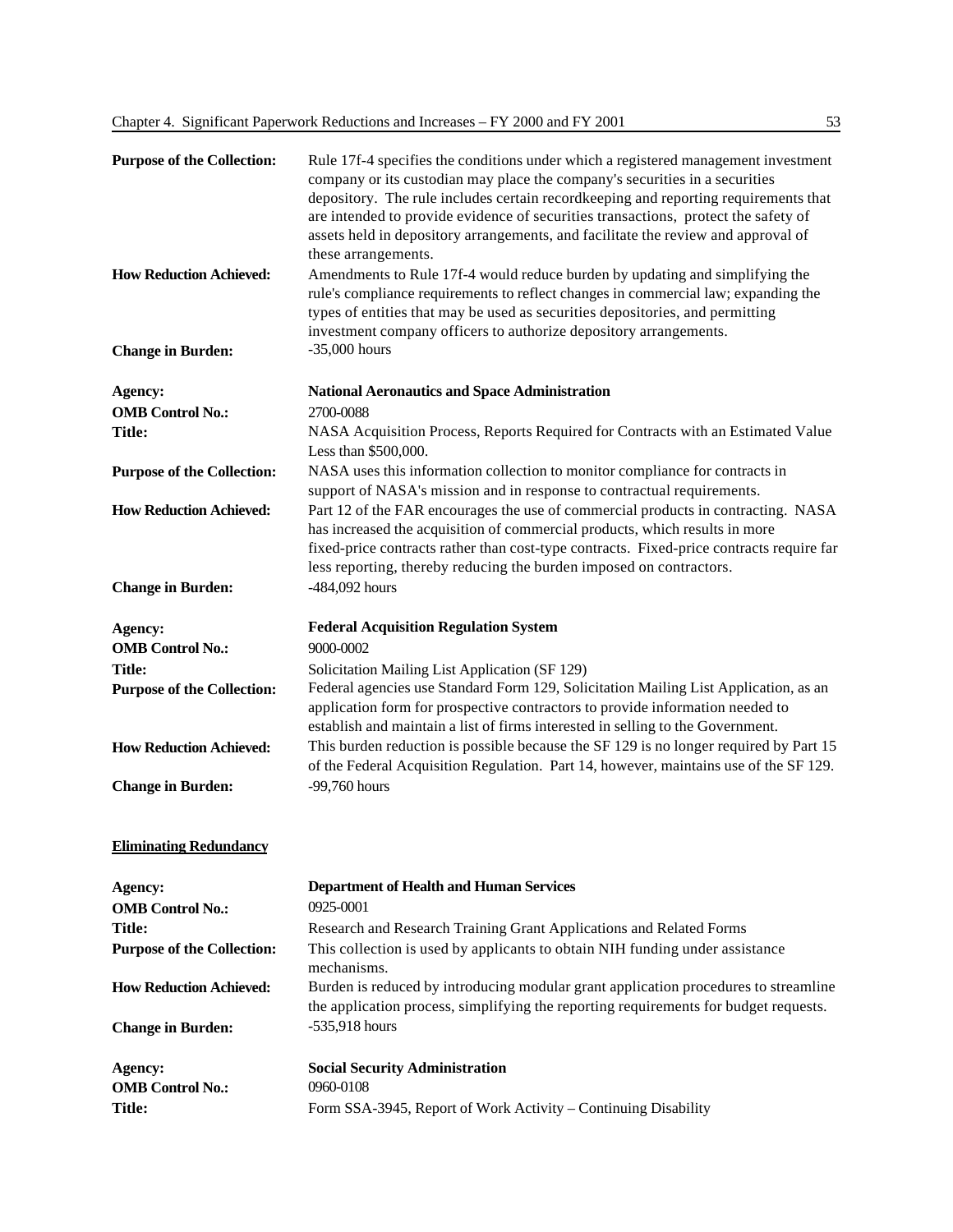| 54                                 | Fiscal Year 2001 Information Collection Budget of the United States Government                                                                                                                                                                                                                                                                                                                                                                                                         |
|------------------------------------|----------------------------------------------------------------------------------------------------------------------------------------------------------------------------------------------------------------------------------------------------------------------------------------------------------------------------------------------------------------------------------------------------------------------------------------------------------------------------------------|
| <b>Purpose of Collection:</b>      | The information collected by the SSA-3945 was used by SSA Program Service<br>Centers to contact beneficiaries to determine whether they have worked or been<br>employed after becoming disabled and if so, whether that work constituted<br>substantial gainful activity.                                                                                                                                                                                                              |
| <b>How Reduction Achieved:</b>     | SSA eliminated the SSA-3945 by consolidating it with the SSA-821-BK (OMB No.<br>0960-0059.) The SSA-821-BK is used to collect information on the work and earnings<br>of both Social Security and SSI disability applicants. The revised form SSA-821-BK<br>is easier for the public to understand, thereby eliminating the need for recontacts,<br>resulting in improved service to the customer. Combining the forms have reduced<br>the individual respondent burden by 30 minutes. |
| <b>Change in Burden:</b>           | $-105,000$ hours                                                                                                                                                                                                                                                                                                                                                                                                                                                                       |
| Agency:                            | <b>Department of Commerce</b>                                                                                                                                                                                                                                                                                                                                                                                                                                                          |
| <b>OMB</b> Control No.:            | 0608-0053                                                                                                                                                                                                                                                                                                                                                                                                                                                                              |
| <b>Title:</b>                      | Annual Survey of U.S. Direct Investment Abroad                                                                                                                                                                                                                                                                                                                                                                                                                                         |
| <b>Purpose of the Collection:</b>  | The Department uses this collection to obtain information on the operations of<br>nonbank U.S. multinational companies and their nonbank foreign affiliates.                                                                                                                                                                                                                                                                                                                           |
| How reduction achieved:            | BEA has proposed to raise exemption levels on both long and short forms for foreign<br>affiliates, and to require U.S. parent companies under a specified size to report only<br>selected items on the form that collects data on their operations.                                                                                                                                                                                                                                    |
| <b>Change in Burden:</b>           | $-10,600$ hours                                                                                                                                                                                                                                                                                                                                                                                                                                                                        |
| Agency:                            | <b>Department of Agriculture</b>                                                                                                                                                                                                                                                                                                                                                                                                                                                       |
| <b>OMB</b> Control No.:            | 0572-0119                                                                                                                                                                                                                                                                                                                                                                                                                                                                              |
| <b>Title:</b>                      | Guaranteed Loans, General                                                                                                                                                                                                                                                                                                                                                                                                                                                              |
| <b>Purpose of the Collection:</b>  | The information collection is used to support the Rural Utilities Service (RUS) in<br>determining eligibility for applicants seeking guaranteed loans.                                                                                                                                                                                                                                                                                                                                 |
| <b>How Reduction Achieved:</b>     | RUS is revising and rewriting the regulation governing the guaranteed loan program<br>which currently overlaps with guaranteed loan programs offered by other agencies in<br>USDA. The new regulation will be easier to understand and will reduce burden on<br>respondents.                                                                                                                                                                                                           |
| <b>Change in Burden:</b>           | $-62,501$ hours                                                                                                                                                                                                                                                                                                                                                                                                                                                                        |
| Agency:<br><b>OMB</b> Control No.: | <b>Department of Agriculture</b><br>0583-0089                                                                                                                                                                                                                                                                                                                                                                                                                                          |
| <b>Title:</b>                      | Processing Procedures and Quality Control Systems                                                                                                                                                                                                                                                                                                                                                                                                                                      |
| <b>Purpose of the Collection:</b>  | The information collection addresses reporting and recordkeeping requirements for<br>meat and poultry processors as it relates to processing operations and quality<br>control systems. The information is necessary to ensure that meat and poultry                                                                                                                                                                                                                                   |
| <b>How Reduction Achieved:</b>     | products are wholesome, unadulterated, and properly labeled and packaged.<br>The Food Safety Inspection Service modified its regulations to be more performance<br>standards based. Accordingly, previous command and control requirements have<br>been eliminated in light of full implementation of the Hazard Analysis and Critical<br>Control Point (HACCP) regulations to avoid redundancy.                                                                                       |
| <b>Change in Burden:</b>           | -743,906 hours                                                                                                                                                                                                                                                                                                                                                                                                                                                                         |
|                                    |                                                                                                                                                                                                                                                                                                                                                                                                                                                                                        |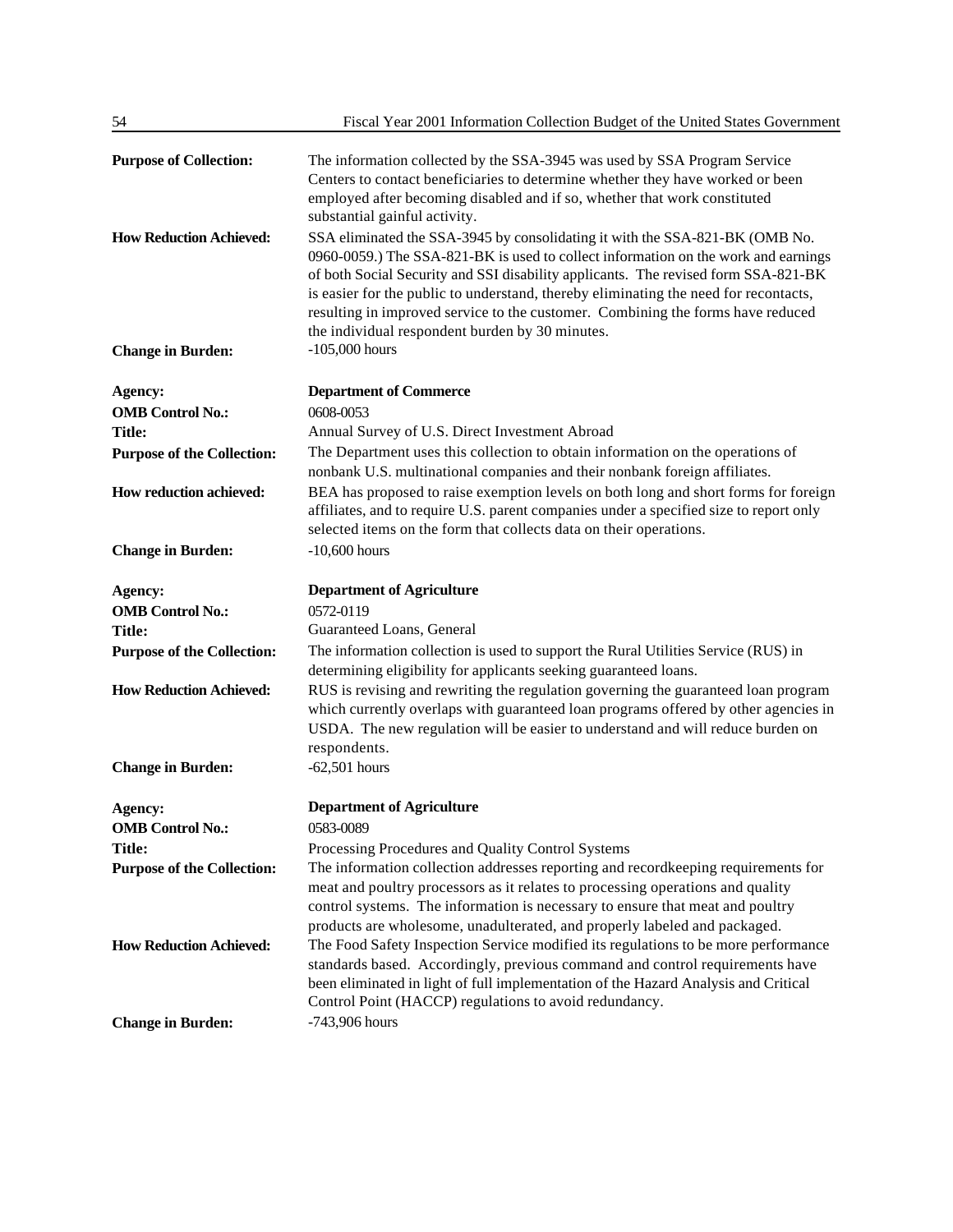# **Simplifying Forms**

| Agency:                            | Department of the Interior                                                                                                                                                                                                                                                                                                                                                                                                                                                                                                                                                                                               |
|------------------------------------|--------------------------------------------------------------------------------------------------------------------------------------------------------------------------------------------------------------------------------------------------------------------------------------------------------------------------------------------------------------------------------------------------------------------------------------------------------------------------------------------------------------------------------------------------------------------------------------------------------------------------|
| <b>OMB Control No.:</b>            | 1076-0101                                                                                                                                                                                                                                                                                                                                                                                                                                                                                                                                                                                                                |
| <b>Title:</b>                      | Higher Education Grant Program Application and Annual Report - 25 CFR 40 (Form<br>BIA-6237)                                                                                                                                                                                                                                                                                                                                                                                                                                                                                                                              |
| <b>Purpose of the Collection:</b>  | BIA uses this information to determine applicant eligibility for grants in post-<br>secondary institutions.                                                                                                                                                                                                                                                                                                                                                                                                                                                                                                              |
| <b>How Reduction Achieved:</b>     | BIA reduced the amount of information required from individual Indian applicants.                                                                                                                                                                                                                                                                                                                                                                                                                                                                                                                                        |
| <b>Change in Burden:</b>           | $-111,750$ hours                                                                                                                                                                                                                                                                                                                                                                                                                                                                                                                                                                                                         |
| Agency:                            | <b>Veterans Affairs</b>                                                                                                                                                                                                                                                                                                                                                                                                                                                                                                                                                                                                  |
| <b>OMB Control No.:</b>            | 2900-0001.                                                                                                                                                                                                                                                                                                                                                                                                                                                                                                                                                                                                               |
| Title:                             | Veteran's Application for Compensation and/or Pension, VA Form 21-526.                                                                                                                                                                                                                                                                                                                                                                                                                                                                                                                                                   |
| <b>Purpose of the Collection:</b>  | This form is used as an original application for veterans to apply for compensation<br>and/or pension benefits.                                                                                                                                                                                                                                                                                                                                                                                                                                                                                                          |
| <b>How Reduction was Achieved:</b> | The form was modified to incorporate plain English principles, thereby improving the                                                                                                                                                                                                                                                                                                                                                                                                                                                                                                                                     |
|                                    | quality of applications and the respondent burden.                                                                                                                                                                                                                                                                                                                                                                                                                                                                                                                                                                       |
| <b>Change in Burden:</b>           | -197,500 hours                                                                                                                                                                                                                                                                                                                                                                                                                                                                                                                                                                                                           |
| Agency:                            | <b>Department of Health and Human Services</b>                                                                                                                                                                                                                                                                                                                                                                                                                                                                                                                                                                           |
| <b>OMB</b> Control No.:            | 0938-0511                                                                                                                                                                                                                                                                                                                                                                                                                                                                                                                                                                                                                |
| <b>Title:</b>                      | Skilled Nursing Facility Prospective Payment Cost Report                                                                                                                                                                                                                                                                                                                                                                                                                                                                                                                                                                 |
| <b>Purpose of the Collection:</b>  | This collection was developed to gather data to determine the proper rates of<br>payment for hospices.                                                                                                                                                                                                                                                                                                                                                                                                                                                                                                                   |
| <b>How Reduction Achieved:</b>     | This form will be combined with another form, thereby reducing burden.                                                                                                                                                                                                                                                                                                                                                                                                                                                                                                                                                   |
| <b>Change in Burden:</b>           | -139,410 hours                                                                                                                                                                                                                                                                                                                                                                                                                                                                                                                                                                                                           |
| Agency:                            | <b>Department of Commerce</b>                                                                                                                                                                                                                                                                                                                                                                                                                                                                                                                                                                                            |
| <b>OMB</b> Control No.:            | 0607-0151                                                                                                                                                                                                                                                                                                                                                                                                                                                                                                                                                                                                                |
| <b>Title:</b>                      | Boundary & Annexation Survey (BAS)                                                                                                                                                                                                                                                                                                                                                                                                                                                                                                                                                                                       |
| <b>Purpose of the Collection:</b>  | This survey is used to collect and maintain information about the boundaries, names,<br>and governmental status of counties and equivalent entities, minor civil divisions,<br>municipalities, Federally recognized American Indian reservations, off-reservation<br>trust lands, and Alaska native Regional Corporations.                                                                                                                                                                                                                                                                                               |
| <b>How Reduction Achieved:</b>     | The substantial burden reduction that will occur in the 2001 BAS is reflective of the<br>change in the BAS universe and our efforts to minimize the amount of information<br>collected. In the two previous BAS surveys (1999 and 2000) Census surveyed 39,347<br>entities. In 2001 Census will survey approximately 12,000 entities. In order to reduce<br>the burden on those 12,000 entities, it will not send a full set of maps to every<br>participant. Additionally, respondent burden will be reduced by not having to<br>review maps that have previously been approved and have not had additional<br>changes. |
| <b>Change in Burden:</b>           | $-81,855$ hours                                                                                                                                                                                                                                                                                                                                                                                                                                                                                                                                                                                                          |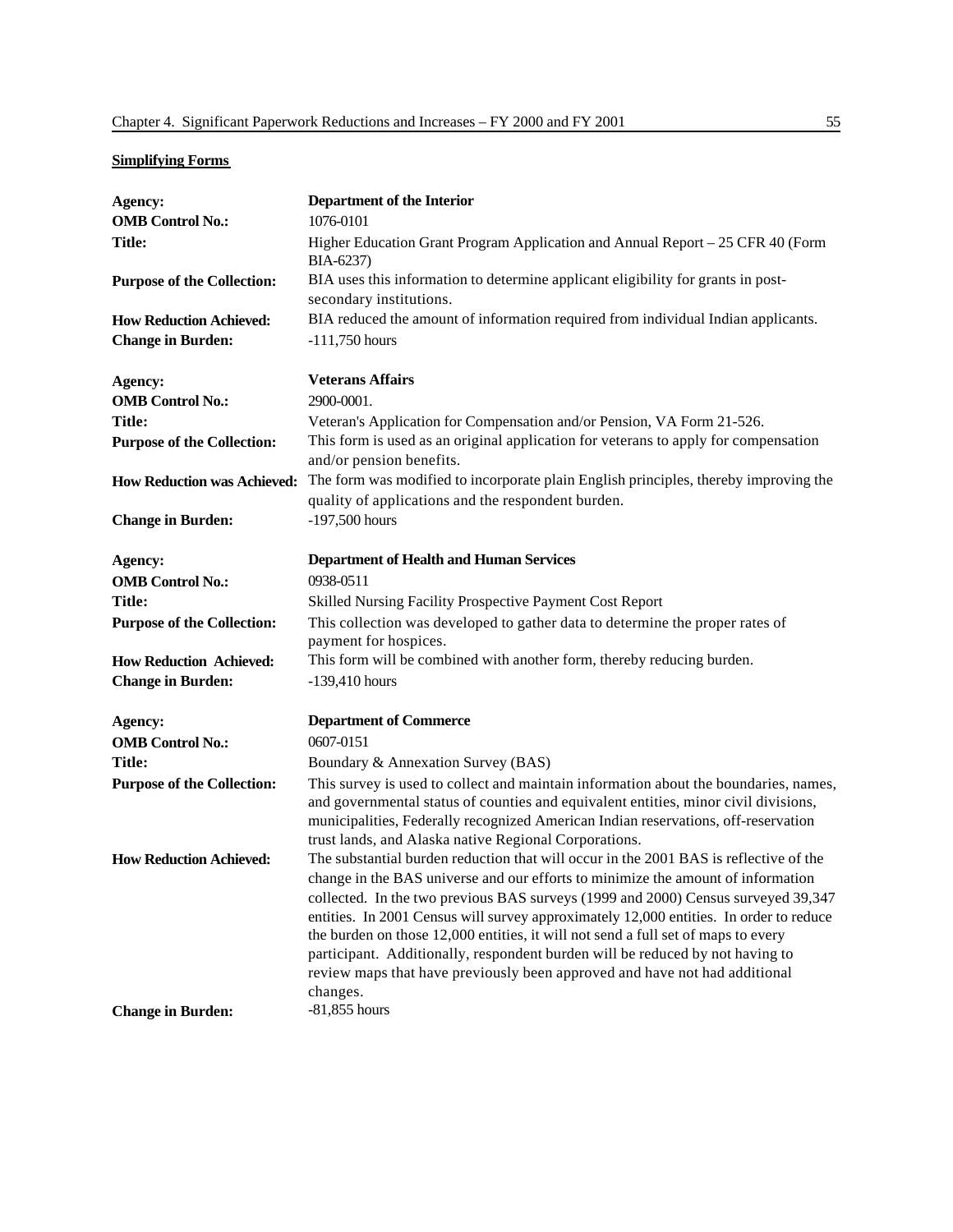# **Using Information Technology**

| Agency:<br><b>OMB</b> Control No.:                                  | <b>Department of Defense</b><br>0704-0400                                                                                                                                                                                                                                                                                                                                                                                  |
|---------------------------------------------------------------------|----------------------------------------------------------------------------------------------------------------------------------------------------------------------------------------------------------------------------------------------------------------------------------------------------------------------------------------------------------------------------------------------------------------------------|
| <b>Title:</b>                                                       |                                                                                                                                                                                                                                                                                                                                                                                                                            |
| <b>Purpose of Collection:</b>                                       | Central Contractor Registration (CCR)<br>The CCR system is a central repository of data pertinent to the acquisition and<br>payment processes. The centralization of this data eliminates the duplicative<br>information that was submitted by vendors on the Standard Form 129 and other<br>forms to many locations.                                                                                                      |
| <b>How Reduction Achieved:</b>                                      | The burden reduction was achieved through improvements of on-line data elements<br>to increase the ease of use.                                                                                                                                                                                                                                                                                                            |
| <b>Change in Burden:</b>                                            | $-150,000$ hours                                                                                                                                                                                                                                                                                                                                                                                                           |
| Agency:                                                             | <b>Department of Transportation</b>                                                                                                                                                                                                                                                                                                                                                                                        |
| <b>OMB</b> Control No.:                                             | 2125-0519                                                                                                                                                                                                                                                                                                                                                                                                                  |
| <b>Title:</b>                                                       | Developing and Recording Costs for Utility Adjustment                                                                                                                                                                                                                                                                                                                                                                      |
| <b>Purpose of the Collection:</b>                                   | This information collection allows for reimbursement to State Transportation<br>Departments for their costs to relocate utility facilities necessitated by the                                                                                                                                                                                                                                                             |
| <b>How Reduction Achieved:</b>                                      | construction of Federal-aid highway projects.<br>This reduction resulted from an increased use of electronic recording and transfer of<br>data.                                                                                                                                                                                                                                                                            |
| <b>Change in Burden:</b>                                            | $-108,000$ hours                                                                                                                                                                                                                                                                                                                                                                                                           |
| Agency:                                                             | <b>Department of Transportation</b>                                                                                                                                                                                                                                                                                                                                                                                        |
| <b>OMB</b> Control No.:                                             | 2125-0522                                                                                                                                                                                                                                                                                                                                                                                                                  |
| <b>Title:</b>                                                       | Utility Use and Occupancy Agreements                                                                                                                                                                                                                                                                                                                                                                                       |
| <b>Purpose of the Collection:</b><br><b>How Reduction Achieved:</b> | This information collection is required to assure Federal-aid highway projects are<br>being properly maintained and to establish the authority and responsibility of the<br>Federal Highway Administrator to prescribe policies and procedures for the use,<br>occupancy and maintenance of the rights-of-way of Federal-aid projects.<br>Burden reduction is attributable to an increased use of electronic recording and |
|                                                                     | transfer of data.                                                                                                                                                                                                                                                                                                                                                                                                          |
| <b>Change in Burden:</b>                                            | $-138,000$ hours                                                                                                                                                                                                                                                                                                                                                                                                           |
| Agency:<br><b>OMB</b> Control No.:                                  | <b>Department of Transportation</b><br>2130-0005                                                                                                                                                                                                                                                                                                                                                                           |
|                                                                     | Hours of Service Regulations                                                                                                                                                                                                                                                                                                                                                                                               |
| <b>Title:</b>                                                       |                                                                                                                                                                                                                                                                                                                                                                                                                            |
| <b>Purpose of the Collection:</b>                                   | This information collection is used to ensure that railroads comply with the hours of<br>service laws and that the railroad workers do not work excessive hours and thereby<br>jeopardize railroad safety.                                                                                                                                                                                                                 |
| <b>How Reduction Achieved:</b><br><b>Change in Burden:</b>          | Railroads will be equipped to keep their hours of service records electronically.<br>$-1,891,186$ hours                                                                                                                                                                                                                                                                                                                    |
| Agency:                                                             | <b>Department of Agriculture</b>                                                                                                                                                                                                                                                                                                                                                                                           |
| <b>OMB</b> Control No.:                                             | 0551-0035                                                                                                                                                                                                                                                                                                                                                                                                                  |
| <b>Title:</b>                                                       | Foreign Donations of Agricultural Commodities                                                                                                                                                                                                                                                                                                                                                                              |
| <b>Purpose of the Collection::</b>                                  | Reports submitted by cooperating sponsors are used by the Foreign Agriculture<br>Service (FAS) to document the transparent flow of commodities and generated<br>currencies from the initial receivable stage to final distribution or expenditure.                                                                                                                                                                         |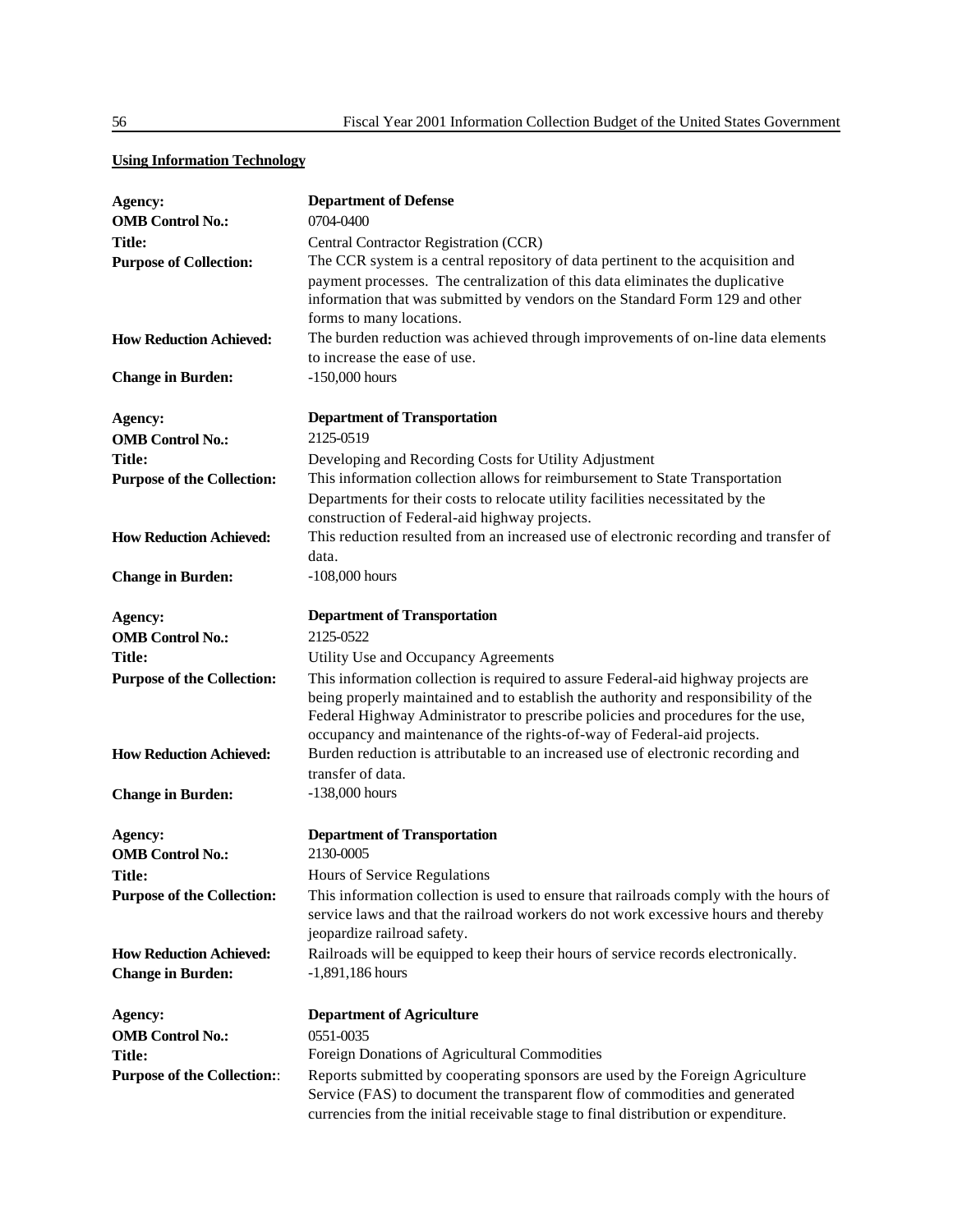|                                    | Information is necessary to satisfy statutory requirements and to assure that public<br>resources are being properly used.                                              |
|------------------------------------|-------------------------------------------------------------------------------------------------------------------------------------------------------------------------|
| <b>How Reduction Achieved:</b>     | FAS has encouraged, and respondents have taken advantage of, the use of the                                                                                             |
|                                    | Internet to conduct business. Electronic interaction has reduced the time it takes<br>respondents to provide information.                                               |
| <b>Change in Burden:</b>           | $-10,267$ hours                                                                                                                                                         |
| Agency:                            | <b>Department of Agriculture</b>                                                                                                                                        |
| <b>OMB</b> Control No.:            | 0584-0124                                                                                                                                                               |
| <b>Title:</b>                      | Food Stamp Program Identification Cards                                                                                                                                 |
| <b>Purpose of the Collection::</b> | The Food and Nutrition Service's (FNS) regulations require State agencies to issue<br>photo identification (ID) cards to all households participating in the Food Stamp |
|                                    | Program. Information collected to issue the photo ID cards and to maintain records<br>on their issuance.                                                                |
| <b>How Reduction Achieved:</b>     | As FNS continues to work toward full implementation of Electronic Benefits Transfer<br>(EBT), fewer photo ID cards will be necessary.                                   |
| <b>Change in Burden:</b>           | $-32,184$ hours                                                                                                                                                         |

### **Statutory Reductions**

| Agency:                           | <b>Environmental Protection Agency</b>                                                  |
|-----------------------------------|-----------------------------------------------------------------------------------------|
| <b>OMB</b> Control No.:           | 2050-0144                                                                               |
| Title:                            | Risk Management Program Requirements and Petitions to Modify the List of                |
|                                   | Regulated Substances under Section 112(r) of the Clean Air Act                          |
| <b>Purpose of the Collection:</b> | Under Section $112(r)$ of the Clean Air Act, as amended, sources must register,         |
|                                   | document risk management programs, and submit risk management plans to EPA.             |
|                                   | The Agency will use this information in making the decision to grant or deny a          |
|                                   | petition.                                                                               |
| <b>How Reduction Achieved:</b>    | The Chemical Safety Information, Site Security and Fuels Regulatory Relief Act          |
|                                   | $(P.L. 106-40)$ , removed from coverage under the Clean Air Act section $112(r)$        |
|                                   | flammable substances when used as fuel or held for sale as a fuel at a retail facility. |
|                                   | About 32,900 sources were exempted, thereby reducing burden. Also, implementing         |
|                                   | agencies also have a lower burden, since there was a reduction in regulated entities.   |
| <b>Change in Burden:</b>          | $-63,200$ hours                                                                         |
| Statute Title and P.L. #:         | Chemical Safety Information, Site Security and Fuels Regulatory Relief Act,             |
|                                   | P.L. 106-40                                                                             |

# **Other**

| Agency:                            | <b>Department of Agriculture</b>                                                                                                                                                                                                                       |
|------------------------------------|--------------------------------------------------------------------------------------------------------------------------------------------------------------------------------------------------------------------------------------------------------|
| <b>OMB</b> Control No.:            | 0560-0129                                                                                                                                                                                                                                              |
| Title:                             | Loan Deficiency Payments                                                                                                                                                                                                                               |
| <b>Purpose of the Collection::</b> | Information is collected by the Farm Service Agency (FSA) in order to determine                                                                                                                                                                        |
|                                    | eligibility for making loan deficiency payments (LDP). Additional information is<br>necessary once a loan is made to ensure compliance with the program's provisions.                                                                                  |
| <b>How Reduction Achieved:</b>     | Program procedures were amended to provide more flexibility for producers when<br>completing applications for loan deficiency payments. Also, the burden was further<br>reduced on producers when the agency eliminated the requirement that producers |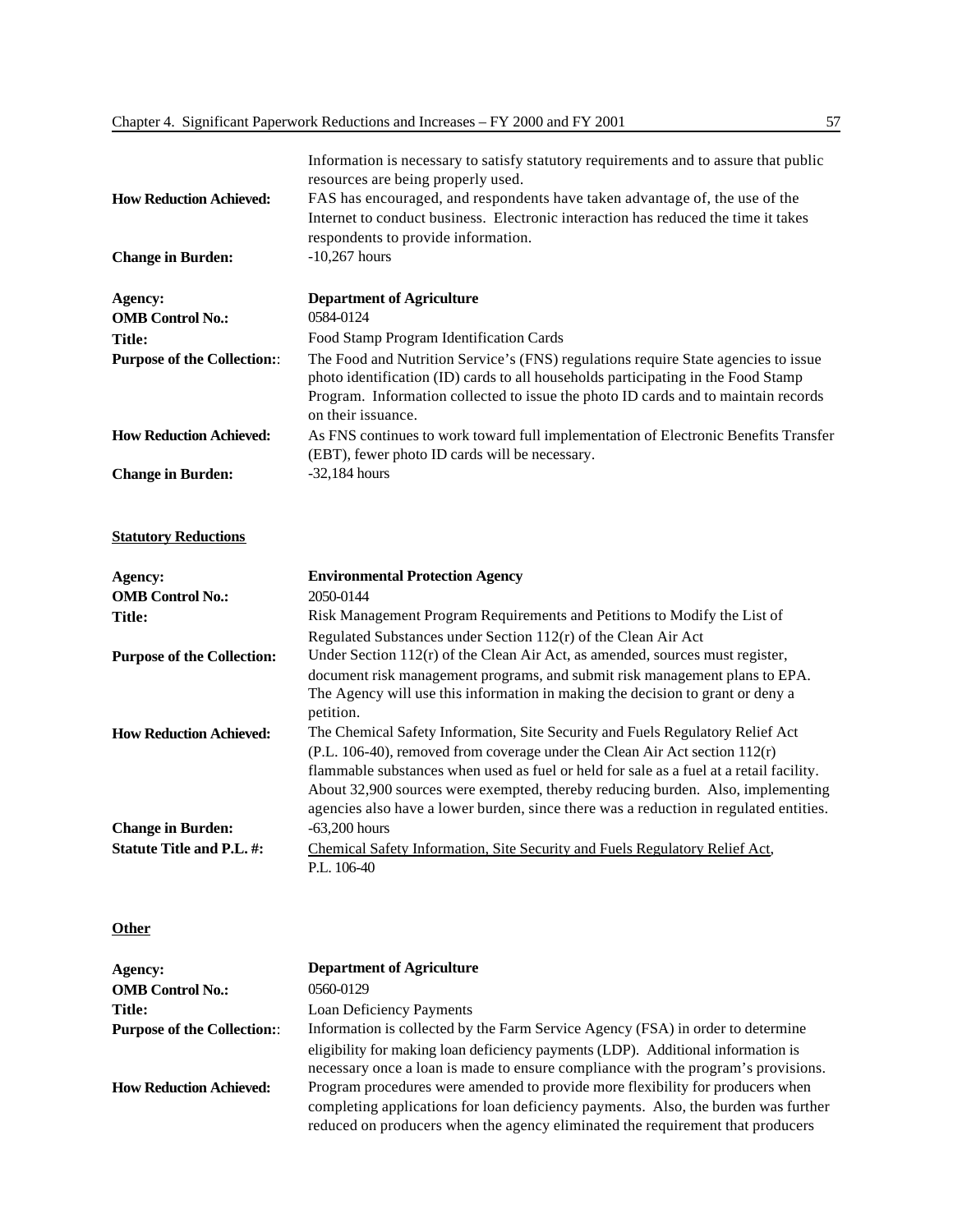|                                   | provide production evidence up front before being granted the payment. Now,<br>production evidence is required only for the subset of producers subject to a spot<br>check.                                                                                                                                                                                                                                                                                                                                                                                                         |
|-----------------------------------|-------------------------------------------------------------------------------------------------------------------------------------------------------------------------------------------------------------------------------------------------------------------------------------------------------------------------------------------------------------------------------------------------------------------------------------------------------------------------------------------------------------------------------------------------------------------------------------|
| <b>Change in Burden:</b>          | -750,000 hours                                                                                                                                                                                                                                                                                                                                                                                                                                                                                                                                                                      |
| Agency:                           | <b>National Aeronautics and Space Administration</b>                                                                                                                                                                                                                                                                                                                                                                                                                                                                                                                                |
| <b>OMB Control No.:</b>           | 2700-0049                                                                                                                                                                                                                                                                                                                                                                                                                                                                                                                                                                           |
| <b>Title:</b>                     | Financial Monitoring and Control (Grants)                                                                                                                                                                                                                                                                                                                                                                                                                                                                                                                                           |
| <b>Purpose of the Collection:</b> | The information is used to ensure proper accounting of Federal funds provided<br>under grants and cooperative agreements with institutions of higher education and<br>other non-profit organizations.                                                                                                                                                                                                                                                                                                                                                                               |
| <b>How Reduction Achieved:</b>    | Burden reduction is attributable to the use of improved electronic reporting systems<br>and other efficiencies in grant processing.                                                                                                                                                                                                                                                                                                                                                                                                                                                 |
| <b>Change in Burden:</b>          | $-10,065$ hours                                                                                                                                                                                                                                                                                                                                                                                                                                                                                                                                                                     |
|                                   |                                                                                                                                                                                                                                                                                                                                                                                                                                                                                                                                                                                     |
| Agency:                           | <b>National Aeronautics and Space Administration</b>                                                                                                                                                                                                                                                                                                                                                                                                                                                                                                                                |
| <b>OMB</b> Control No.:           | 2700-0088                                                                                                                                                                                                                                                                                                                                                                                                                                                                                                                                                                           |
| <b>Title:</b>                     | NASA Acquisition Process, Reports Required for Contracts with an Estimated Value<br>Less than \$500,000.                                                                                                                                                                                                                                                                                                                                                                                                                                                                            |
| <b>Purpose of the Collection:</b> | NASA uses this information to monitor compliance for contracts in support of<br>NASA's mission and in response to contractual requirements.                                                                                                                                                                                                                                                                                                                                                                                                                                         |
| <b>How Reduction Achieved:</b>    | 1. NASA's Consolidated Contracting Initiative created a process where NASA<br>Centers can make use of existing contracts at other Centers and at other agencies.<br>The reporting requirements for utilizing an existing contract replaces the need for a<br>new contractor to furnish a new set of reports for the contract, thus reducing the<br>overall burden on contractors.<br>2. NASA's increased use of Performance-Based contracts has also resulted in a<br>greater use of fixed-price contracts, thus reducing further the number and complexity<br>of reports required. |

### **FY 2001 Increases**

#### **Statutory Increases**

| Agency:                           | <b>Environmental Protection Agency</b>                                                                                                                                                                                                                                                                                                                 |
|-----------------------------------|--------------------------------------------------------------------------------------------------------------------------------------------------------------------------------------------------------------------------------------------------------------------------------------------------------------------------------------------------------|
| <b>OMB</b> Control No.:           | 2050-0172                                                                                                                                                                                                                                                                                                                                              |
| Title:                            | Distribution of Off-Site Consequence Analysis Information under Section $112(r)$ of<br>the Clean Air Act                                                                                                                                                                                                                                               |
| <b>Purpose of the Collection:</b> | This information collection implements regulations on the distribution of off-site<br>consequence analysis information to the public (Clean Air Act section $112(r)(H)(ii)$ ).                                                                                                                                                                         |
| <b>Why Increase Occurred:</b>     | This is a new collection. EPA and DOJ are required to collect information on the<br>public (name, address, signatures and certification) before they can give the off-site<br>consequence analysis information to the public. Also, the state and local agencies<br>are encouraged to provide off-site consequence analysis information to the public. |
| <b>Change in Burden:</b>          | $+99.518$ hours                                                                                                                                                                                                                                                                                                                                        |
| Statute Title and P.L. #:         | Chemical Safety Information, Site Security and Fuels Regulatory Relief Act,<br>P.L. 106-40                                                                                                                                                                                                                                                             |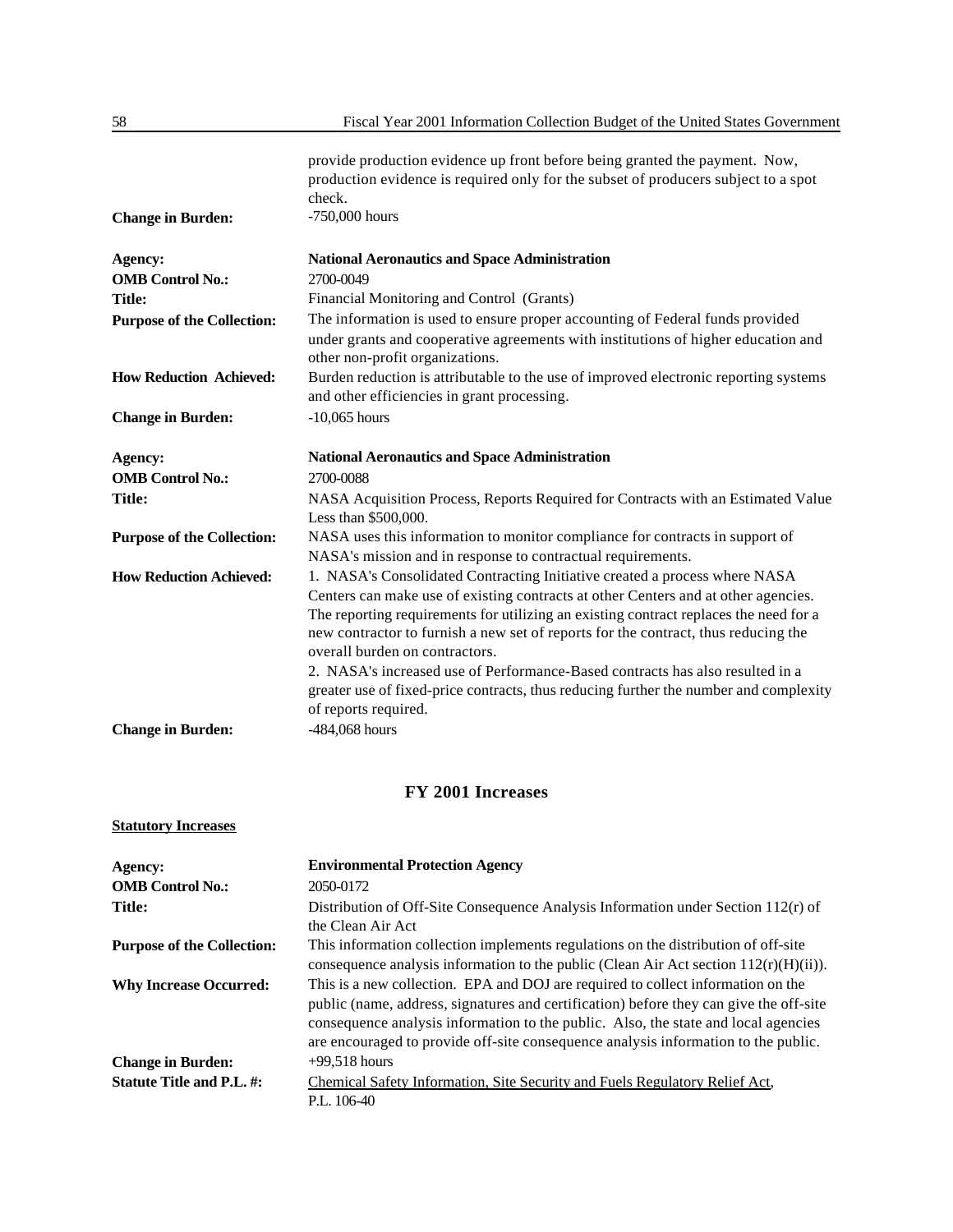| Agency:                                                      | <b>Environmental Protection Agency</b><br>2040-NEW                                                                                                            |
|--------------------------------------------------------------|---------------------------------------------------------------------------------------------------------------------------------------------------------------|
| <b>OMB</b> Control No.:                                      |                                                                                                                                                               |
| <b>Title:</b>                                                | Long Term 1 Enhanced Surface Water Treatment Rule (LT1ESWTR), Filter Backwash                                                                                 |
|                                                              | Rule (FBR), Groundwater Rule (GWR), Radon Rule, Arsenic Rule, and the Operator                                                                                |
|                                                              | Certification and Capacity Development Guidelines.                                                                                                            |
| <b>Purpose of the Collection:</b>                            | Information will be collected from public water systems (PWS) to ensure compliance                                                                            |
|                                                              | with drinking water standards; provide Public Right to Know data to notify the                                                                                |
|                                                              | public when PWS are out of compliance with the standards; and report to consumers                                                                             |
|                                                              | the overall quality of their drinking water supplies. Information will be collected from                                                                      |
|                                                              | States so that EPA can assess whether the States' operator certification and capacity<br>development programs are consistent with the promulgated guidelines. |
|                                                              | The radon and GWR are new regulations required by the SDWA Amendments of                                                                                      |
| <b>Why Increase Occurred:</b>                                | 1996. The arsenic rule, also required by the 1996 SDWA amendments, will lower the                                                                             |
|                                                              | existing arsenic standard. The LT1ESWTR and FBR regulations strengthen                                                                                        |
|                                                              | protection from pathogens such as Cryptosporidium.                                                                                                            |
|                                                              | $+2,004,902$ hours                                                                                                                                            |
| <b>Change in Burden:</b><br><b>Statute Title and P.L. #:</b> | Safe Drinking Water Act, P.L. 104-182                                                                                                                         |
|                                                              |                                                                                                                                                               |
| Agency:                                                      | <b>Federal Deposit Insurance Commission</b>                                                                                                                   |
| <b>OMB Control No.:</b>                                      | 3064-0140                                                                                                                                                     |
| Title:                                                       | <b>Insurance Sales Consumer Protections</b>                                                                                                                   |
| <b>Purpose of the Collection:</b>                            | Section 305 of the Gramm-Leach-Bliley Act requires the Office of the Comptroller of                                                                           |
|                                                              | the Currency, Board of Governors of the Federal Reserve System, Federal Deposit                                                                               |
|                                                              | Insurance Corporation, and Office of Thrift Supervision to prescribe joint consumer                                                                           |
|                                                              | protection regulations that apply to retail sales practices, solicitations, advertising,                                                                      |
|                                                              | and offers of any insurance product by a depository institution or on behalf of the                                                                           |
|                                                              | institution. Section 305 requires those performing such activities to disclose certain                                                                        |
|                                                              | information to consumers and to obtain consumer acknowledgments.                                                                                              |
| <b>Why Increase Occurred:</b>                                | This is a new collection required by the Gramm-Leach-Bliley Act.                                                                                              |
| <b>Change in Burden:</b>                                     | $+76,667$ hours                                                                                                                                               |
| <b>Statute Title and P.L. #:</b>                             | Gramm-Leach-Bliley Act, P.L. 106-102                                                                                                                          |
| Agency:                                                      | <b>Federal Communication Commission</b>                                                                                                                       |
| <b>OMB</b> Control No.:                                      | 3060-0937                                                                                                                                                     |
| <b>Title:</b>                                                | Establishment of a Class A Television Service, MM Docket No. 00-10                                                                                            |
| <b>Purpose of the Collection:</b>                            | The Commission adopted a Report and Order in MM Docket No. 00-10 on March 28,                                                                                 |
|                                                              | 2000 to establish a new Class A television service. The information collections                                                                               |
|                                                              | contained within this Report and Order will ensure that the integrity of the TV                                                                               |
|                                                              | spectrum is not compromised. It will also ensure that unacceptable interference will                                                                          |
|                                                              | not be caused to existing radio services and that statutory requirements are met.                                                                             |
|                                                              | These rules will ensure that the stations are operated in the public interest.                                                                                |
| <b>Why Increase Occurred:</b>                                | This information collection resulted from the requirements of the CBPA.                                                                                       |
| <b>Change in Burden:</b>                                     | $+396,251$ hours                                                                                                                                              |
| <b>Statute Title and P.L. #:</b>                             | The Community Broadcasters Protection Act of 1999, P.L. 106-113, 113 Stat.                                                                                    |
|                                                              | Appendix I at pp. 1501A-594 B 1501A-598 (1999)                                                                                                                |
|                                                              |                                                                                                                                                               |
| Agency:                                                      | <b>Federal Communication Commission</b>                                                                                                                       |
| <b>OMB Control No.:</b>                                      | 3060-0954                                                                                                                                                     |
| <b>Title:</b>                                                | Third Notice of Proposed Rulemaking (NPRM) and NPRM Regarding Implementation                                                                                  |
|                                                              | of the 911 Act                                                                                                                                                |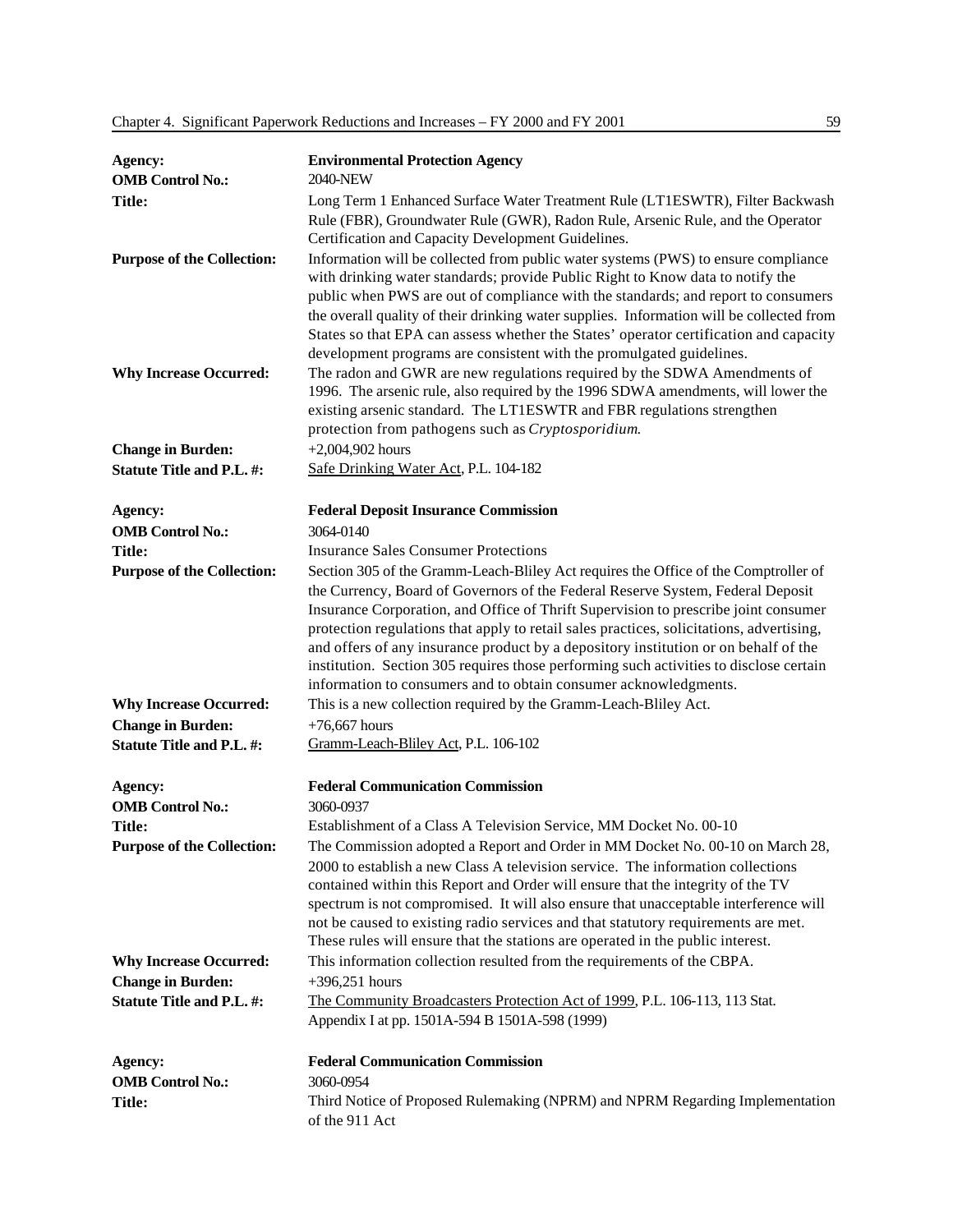| 60                                 | Fiscal Year 2001 Information Collection Budget of the United States Government                                                                                                                                                                                                                                                                                                                                                                                                                                                                                                                                                                                          |
|------------------------------------|-------------------------------------------------------------------------------------------------------------------------------------------------------------------------------------------------------------------------------------------------------------------------------------------------------------------------------------------------------------------------------------------------------------------------------------------------------------------------------------------------------------------------------------------------------------------------------------------------------------------------------------------------------------------------|
| <b>Purpose of the Collection:</b>  | The Commission sought comment on the appropriate means for providing reasonable<br>transition periods to allow wireline and wireless carriers the necessary time to convert<br>to the use of 911 as the universal emergency assistance number throughout the<br>United States. The establishment of transition periods will serve the pubic interest<br>by providing wireline and wireless carriers the necessary time to implement the<br>modifications to their networks to achieve universal usage of 911. The number of<br>entities involved is approximately 200,000 because it includes telecommunications<br>carriers, public safety and/or government entities. |
| <b>Why Increase Occurred:</b>      | This information collection resulted from the requirements of the 911 Act.                                                                                                                                                                                                                                                                                                                                                                                                                                                                                                                                                                                              |
| <b>Change in Burden:</b>           | $+10,982,470$ hours                                                                                                                                                                                                                                                                                                                                                                                                                                                                                                                                                                                                                                                     |
| <b>Statute Title and P.L. #:</b>   | The Wireless Communications and Public Safety Act of 1999, P.L. 106-81, 113 Stat.<br>1286 (1999)                                                                                                                                                                                                                                                                                                                                                                                                                                                                                                                                                                        |
| Agency:<br><b>OMB</b> Control No.: | <b>Department of Defense</b><br>0704-0415                                                                                                                                                                                                                                                                                                                                                                                                                                                                                                                                                                                                                               |
| <b>Title:</b>                      | Application for Department of Defense Common Access Card                                                                                                                                                                                                                                                                                                                                                                                                                                                                                                                                                                                                                |
| <b>Purpose of Collection:</b>      | The information collected will be used to: verify eligibility for the DoD Common<br>Access Card (CAC) for individuals either employed by or associated with the<br>Department; control access to facilities and systems; and provide population<br>demographic reports and mobilization dependent support. Respondents are<br>individuals not pre-enrolled in the Defense Enrollment Eligibility Reporting System<br>(DEERS), e.g., contractor personnel and eligible foreign nationals.                                                                                                                                                                                |
| <b>Change in Burden:</b>           | Established a new Department of Defense form, DD Form 1172-2, to verify eligibility<br>for the DoD Common Access Card (CAC). Part of a larger initiative to enhance<br>physical and information security to enable security services at multiple levels of<br>assurance.                                                                                                                                                                                                                                                                                                                                                                                                |
| <b>Change in Burden:</b>           | $+100,000$ hours                                                                                                                                                                                                                                                                                                                                                                                                                                                                                                                                                                                                                                                        |
| <b>Statute Title and P.L. #:</b>   | P.L. 106-65, Section 373, National Defense Authorization Act for Fiscal Year 2000.                                                                                                                                                                                                                                                                                                                                                                                                                                                                                                                                                                                      |
| Agency:<br><b>OMB</b> Control No.: | <b>Small Business Administration</b><br>3245-NEW                                                                                                                                                                                                                                                                                                                                                                                                                                                                                                                                                                                                                        |
| <b>Title:</b>                      | Office of Financial Assistance-Program for Investment in Microloans Act (PRIME)                                                                                                                                                                                                                                                                                                                                                                                                                                                                                                                                                                                         |
| <b>Purpose of the Program:</b>     | The PRIME grant program will provides training and technical assistance to<br>disadvantaged micro entrepreneurs and conducts research and development of the<br>best practices for training and technical assistance. In order to pursue the purposes<br>of PRIME Act, the Office of Financial Assistance is proposing to issue three Program<br>Announcements. These announcements will solicit competitive responses from the<br>"qualified organizations" to accomplish the legislative mandate.                                                                                                                                                                     |
| <b>Why Increase Occurred:</b>      | This is a new program.                                                                                                                                                                                                                                                                                                                                                                                                                                                                                                                                                                                                                                                  |
| <b>Change in Burden:</b>           | $+40,000$ hours                                                                                                                                                                                                                                                                                                                                                                                                                                                                                                                                                                                                                                                         |
| <b>Statute Title and P.L. #:</b>   | Title VII of the Gramm-Leach-Bliley Act, P.L. 106-102                                                                                                                                                                                                                                                                                                                                                                                                                                                                                                                                                                                                                   |
| Agency:<br><b>OMB</b> Control No.: | <b>Federal Emergency Management Agency</b><br>3067-NEW                                                                                                                                                                                                                                                                                                                                                                                                                                                                                                                                                                                                                  |
| Title:                             | Fire Grant Program                                                                                                                                                                                                                                                                                                                                                                                                                                                                                                                                                                                                                                                      |
| <b>Purpose of the Collection:</b>  | The collection of information will be used by fire service organizations to request<br>Federal grant assistance.                                                                                                                                                                                                                                                                                                                                                                                                                                                                                                                                                        |
| <b>Why Increased Occurred:</b>     | Congress provided \$100 million dollars to the Federal Emergency Management<br>Agency in FY 2001 for a new grants program that will be used to provide assistance<br>to fire departments and fire prevention organizations for the purpose of protecting                                                                                                                                                                                                                                                                                                                                                                                                                |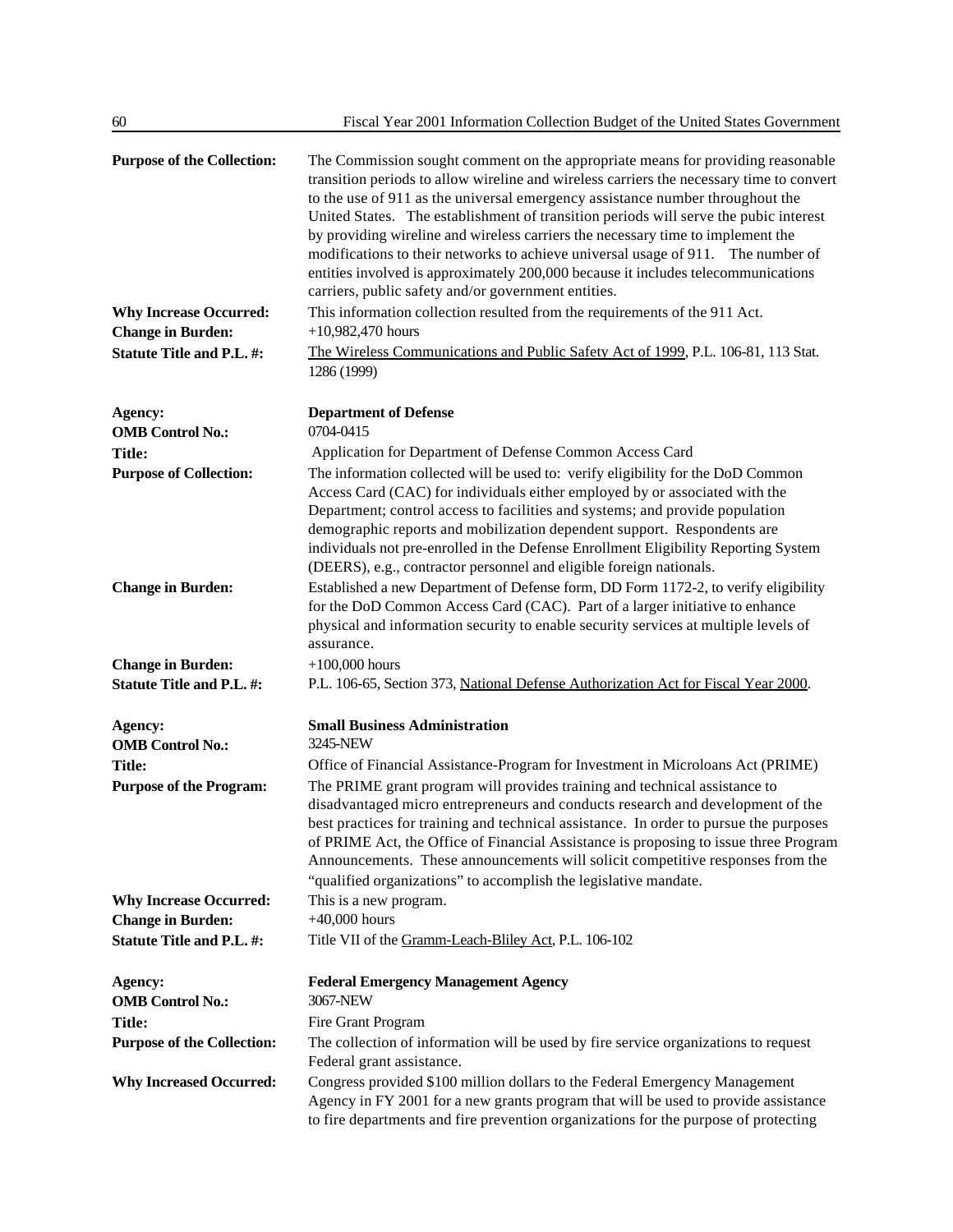| <b>Change in Burden:</b><br><b>Statute Title and P.L. #:</b> | the pubic and firefighting personnel against fire and fire-related hazards. Fire service<br>organizations will submit applications for funds that may be used to: train<br>firefighting personnel; establish wellness and fitness programs for firefighting<br>personnel; buy firefighting vehicles, including fire trucks buy firefighting equipment,<br>including equipment for communications and monitoring; buy personal protective<br>equipment; and fund fire prevention programs.<br>$+80,000$ hours<br>Firefighter Investment and Response Enhancement Act (Floyd D. Spence National<br>Defense Authorization Act, FY 2001) P.L. 106-398 |
|--------------------------------------------------------------|---------------------------------------------------------------------------------------------------------------------------------------------------------------------------------------------------------------------------------------------------------------------------------------------------------------------------------------------------------------------------------------------------------------------------------------------------------------------------------------------------------------------------------------------------------------------------------------------------------------------------------------------------|
| Agency:                                                      | <b>Social Security Administration</b>                                                                                                                                                                                                                                                                                                                                                                                                                                                                                                                                                                                                             |
| <b>OMB</b> Control No.:                                      | 0960-NEW                                                                                                                                                                                                                                                                                                                                                                                                                                                                                                                                                                                                                                          |
| Title:                                                       | Benefits Planning, Assistance and Outreach (BPAO) Projects                                                                                                                                                                                                                                                                                                                                                                                                                                                                                                                                                                                        |
| <b>Purpose of the Collection:</b>                            | The projects will collect data pertaining to BPAO activities. The purpose of collecting<br>this data is to determine the number of people receiving BPAO services so that SSA can<br>evaluate the program, and to ensure that those dollars appropriated for BPAO services<br>are being spent on SSA beneficiaries.                                                                                                                                                                                                                                                                                                                               |
| <b>Why Increase Occurred:</b>                                | Public Law 106-170, the Ticket to Work and Work Incentives Improvement Act of 1999,<br>stated that the Commissioner of SSA shall establish a community-based work incentives<br>planning and assistance program for the purpose of disseminating accurate information<br>to disabled beneficiaries on work incentives programs and issues related to such<br>programs. In response, SSA will award cooperative agreements to organizations that<br>will develop community-based benefits planning, assistance, and outreach projects in<br>every State and United States territory.                                                               |
| <b>Change in Burden:</b>                                     | $+125,000$ hours                                                                                                                                                                                                                                                                                                                                                                                                                                                                                                                                                                                                                                  |
| <b>Statute Title and P.L. #:</b>                             | Ticket to Work and Work Incentives Improvement Act of 1999, P.L. 106-170                                                                                                                                                                                                                                                                                                                                                                                                                                                                                                                                                                          |
|                                                              |                                                                                                                                                                                                                                                                                                                                                                                                                                                                                                                                                                                                                                                   |
|                                                              |                                                                                                                                                                                                                                                                                                                                                                                                                                                                                                                                                                                                                                                   |
| Agency:                                                      | <b>Social Security Administration</b>                                                                                                                                                                                                                                                                                                                                                                                                                                                                                                                                                                                                             |
| <b>OMB</b> Control No.                                       | 0960-NEW                                                                                                                                                                                                                                                                                                                                                                                                                                                                                                                                                                                                                                          |
| Title:                                                       | The Ticket to Work and Self-Sufficiency Program                                                                                                                                                                                                                                                                                                                                                                                                                                                                                                                                                                                                   |
| <b>Purpose of the Collection:</b>                            | The purpose of this program is to increase the number of service providers who give<br>assistance to Social Security disability beneficiaries and Supplemental Security<br>Income (SSI) recipients in obtaining the services necessary to find, enter and retain<br>employment. Expanded employment opportunities for these individuals also will<br>increase the likelihood that they will reduce their dependency on Social Security and<br>SSI cash benefits.                                                                                                                                                                                  |
| <b>Why Increase Occurred:</b>                                | This is a new provision in the law established by Section 101 of the Ticket to Work                                                                                                                                                                                                                                                                                                                                                                                                                                                                                                                                                               |
|                                                              | and Work Incentives Improvement Act of 1999.                                                                                                                                                                                                                                                                                                                                                                                                                                                                                                                                                                                                      |
| <b>Change in Burden:</b><br><b>Statute Title and P.L. #:</b> | $+199,233$ hours<br>Ticket to Work and Work Incentives Improvement Act of 1999, P.L. 106-170                                                                                                                                                                                                                                                                                                                                                                                                                                                                                                                                                      |
|                                                              |                                                                                                                                                                                                                                                                                                                                                                                                                                                                                                                                                                                                                                                   |
| Agency:                                                      | <b>Department of Transportation</b>                                                                                                                                                                                                                                                                                                                                                                                                                                                                                                                                                                                                               |
| <b>OMB</b> Control No.:                                      | 2120-NEW                                                                                                                                                                                                                                                                                                                                                                                                                                                                                                                                                                                                                                          |
| <b>Title:</b>                                                | <b>Certification of Screening Companies</b>                                                                                                                                                                                                                                                                                                                                                                                                                                                                                                                                                                                                       |
| <b>Purpose of the Collection:</b>                            | This information collection certifies companies providing security screening, and<br>improves the training and testing of security screeners through development of<br>uniform performance standards for security screening.                                                                                                                                                                                                                                                                                                                                                                                                                      |
| <b>Why Increase Occurred:</b>                                | A new regulation is being proposed.                                                                                                                                                                                                                                                                                                                                                                                                                                                                                                                                                                                                               |
| <b>Change in Burden:</b>                                     | $+173,577$ hours                                                                                                                                                                                                                                                                                                                                                                                                                                                                                                                                                                                                                                  |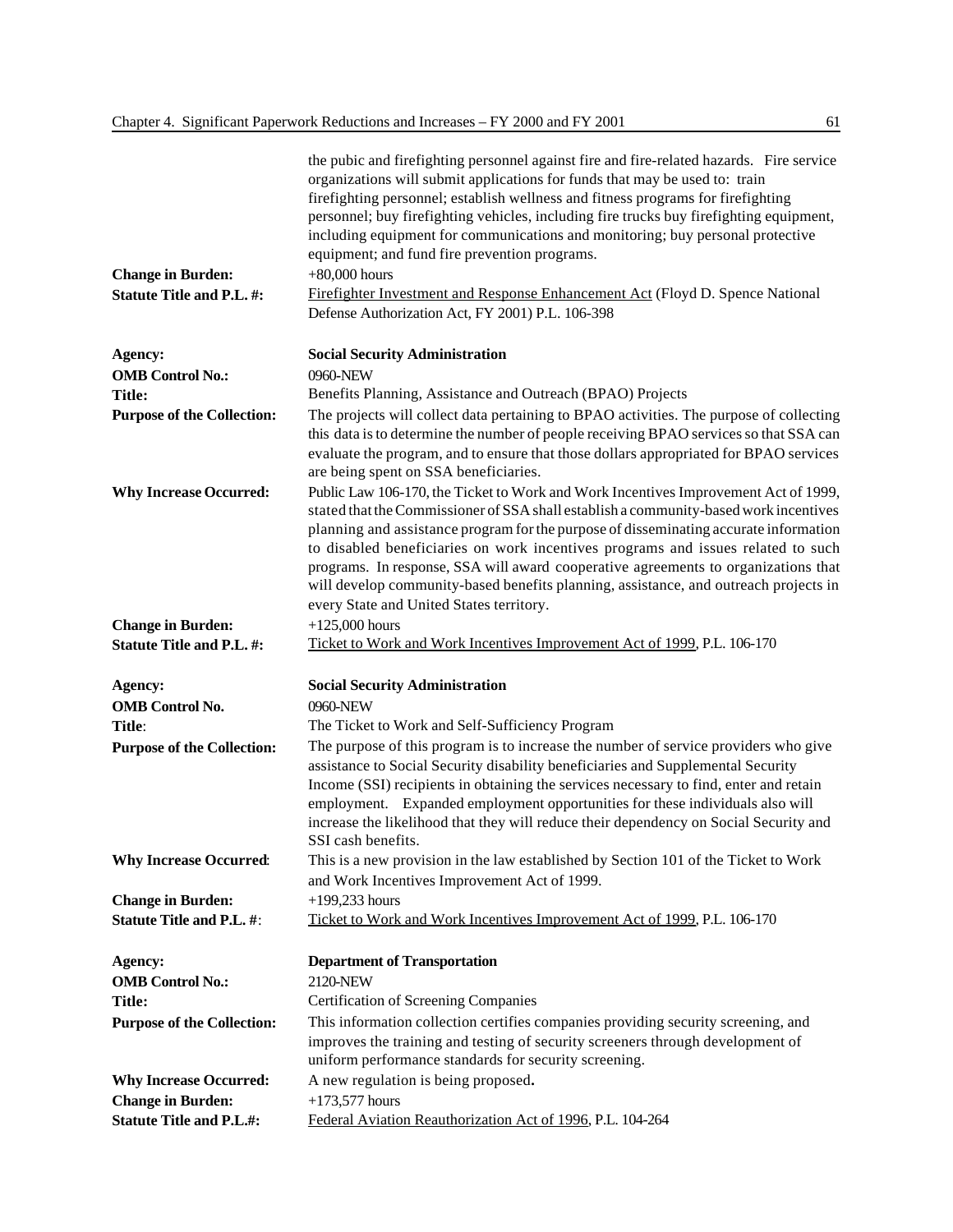| Agency:                            | <b>Department of Transportation</b><br>2126-0001                                                                                                                                                                                                                                                                                                                                                                                                                                                       |
|------------------------------------|--------------------------------------------------------------------------------------------------------------------------------------------------------------------------------------------------------------------------------------------------------------------------------------------------------------------------------------------------------------------------------------------------------------------------------------------------------------------------------------------------------|
| <b>OMB</b> Control No.:            |                                                                                                                                                                                                                                                                                                                                                                                                                                                                                                        |
| Title:                             | Driver's Record of Duty Status                                                                                                                                                                                                                                                                                                                                                                                                                                                                         |
| <b>Purpose of the Collection:</b>  | This information collection certifies that the drivers of commercial motor vehicles are<br>in compliance with the Federal hours of service regulations                                                                                                                                                                                                                                                                                                                                                 |
| <b>Why Increase Occurred:</b>      | The Motor Carrier Safety Improvement Act of 1999 directed the agency to regulate a                                                                                                                                                                                                                                                                                                                                                                                                                     |
|                                    | new segment of the economy (motor coach).                                                                                                                                                                                                                                                                                                                                                                                                                                                              |
| <b>Change in Burden:</b>           | $+137,250$ hours                                                                                                                                                                                                                                                                                                                                                                                                                                                                                       |
| <b>Statute Title and P.L.#:</b>    | Motor Carrier Safety Act of 1999, P.L. 106-159                                                                                                                                                                                                                                                                                                                                                                                                                                                         |
|                                    |                                                                                                                                                                                                                                                                                                                                                                                                                                                                                                        |
| Agency:                            | <b>Department of Transportation</b>                                                                                                                                                                                                                                                                                                                                                                                                                                                                    |
| <b>OMB Control No.:</b>            | 2126-0003                                                                                                                                                                                                                                                                                                                                                                                                                                                                                              |
| Title:                             | Inspection, Repair and Maintenance                                                                                                                                                                                                                                                                                                                                                                                                                                                                     |
| <b>Purpose of the Collection:</b>  | This information collection provides evidence of compliance with Federal regulation                                                                                                                                                                                                                                                                                                                                                                                                                    |
|                                    | requiring motor carriers to ensure that their employees maintain and operate the<br>carriers' commercial motor vehicle in a safe manner.                                                                                                                                                                                                                                                                                                                                                               |
| <b>Why Increase Occurred:</b>      | The Motor Carrier Safety Improvement Act of 1999 requires that motor carriers                                                                                                                                                                                                                                                                                                                                                                                                                          |
|                                    | operating commercial motor vehicle designed or used to transport between 9 and 15<br>be subject to the same requirement imposed upon motor coach operations.                                                                                                                                                                                                                                                                                                                                           |
| <b>Change in Burden:</b>           | $+213,767$ hours                                                                                                                                                                                                                                                                                                                                                                                                                                                                                       |
| <b>Statute Title and P.L.#:</b>    | Motor Carrier Safety Act of 1999, P.L. 106-159                                                                                                                                                                                                                                                                                                                                                                                                                                                         |
|                                    |                                                                                                                                                                                                                                                                                                                                                                                                                                                                                                        |
| Agency:                            | <b>Department of Labor</b>                                                                                                                                                                                                                                                                                                                                                                                                                                                                             |
| <b>OMB</b> Control No.:            | 1210-NEW                                                                                                                                                                                                                                                                                                                                                                                                                                                                                               |
| <b>Title:</b>                      | Disclosures to Participants and Beneficiaries of ERISA Group Health Plans under the<br>Women's Health and Cancer Rights Act (WHCRA)                                                                                                                                                                                                                                                                                                                                                                    |
|                                    | Under WHCRA, group health plans and health insurance issuers must generally                                                                                                                                                                                                                                                                                                                                                                                                                            |
| <b>Purpose of the Collection:</b>  | provide coverage for reconstructive surgery if an individual who is receiving benefits<br>in connection with a mastectomy elects breast reconstruction. WHCRA includes<br>notice and disclosure provisions, which are expected to be implemented during FY<br>2001 by regulations published jointly by the Departments of Labor and Health and<br>Human Services. The notice and disclosure provisions are intended to make plan<br>participants aware of the new protections for mastectomy patients. |
| <b>Why Increase Occurred:</b>      | The regulation will include information collection provisions consistent with the                                                                                                                                                                                                                                                                                                                                                                                                                      |
|                                    | statute.                                                                                                                                                                                                                                                                                                                                                                                                                                                                                               |
| <b>Change in Burden:</b>           | $+355,588$ hours                                                                                                                                                                                                                                                                                                                                                                                                                                                                                       |
| <b>Statute Title and P.L.#:</b>    | Women's Health and Cancer Right Act of 1998, P.L. 105-277                                                                                                                                                                                                                                                                                                                                                                                                                                              |
| Agency:<br><b>OMB</b> Control No.: | <b>Department of Agriculture</b><br>0581-0191                                                                                                                                                                                                                                                                                                                                                                                                                                                          |
| Title:                             | The National Organic Program                                                                                                                                                                                                                                                                                                                                                                                                                                                                           |
| <b>Purpose of the Collection::</b> | Producers and handlers of organically produced agricultural products must apply for                                                                                                                                                                                                                                                                                                                                                                                                                    |
|                                    | certification to accredited USDA agents who will document adherence to the<br>standards as verified by on-site inspectors. This collection is also necessary for<br>certifying agents to obtain accreditation by sending documents to USDA that<br>demonstrate compliance with regulations as verified by on-site reviews.                                                                                                                                                                             |
| <b>Why Increase Occurred:</b>      | The Agriculture Marketing Service (AMS) is implementing a new program that will<br>help standardize the industry producing organic products.                                                                                                                                                                                                                                                                                                                                                           |
| <b>Change in Burden:</b>           | $+547,438$ hours                                                                                                                                                                                                                                                                                                                                                                                                                                                                                       |
| Statute Title and P.L. #:          | Organic Foods Production Act of 1990, P.L. 101-624                                                                                                                                                                                                                                                                                                                                                                                                                                                     |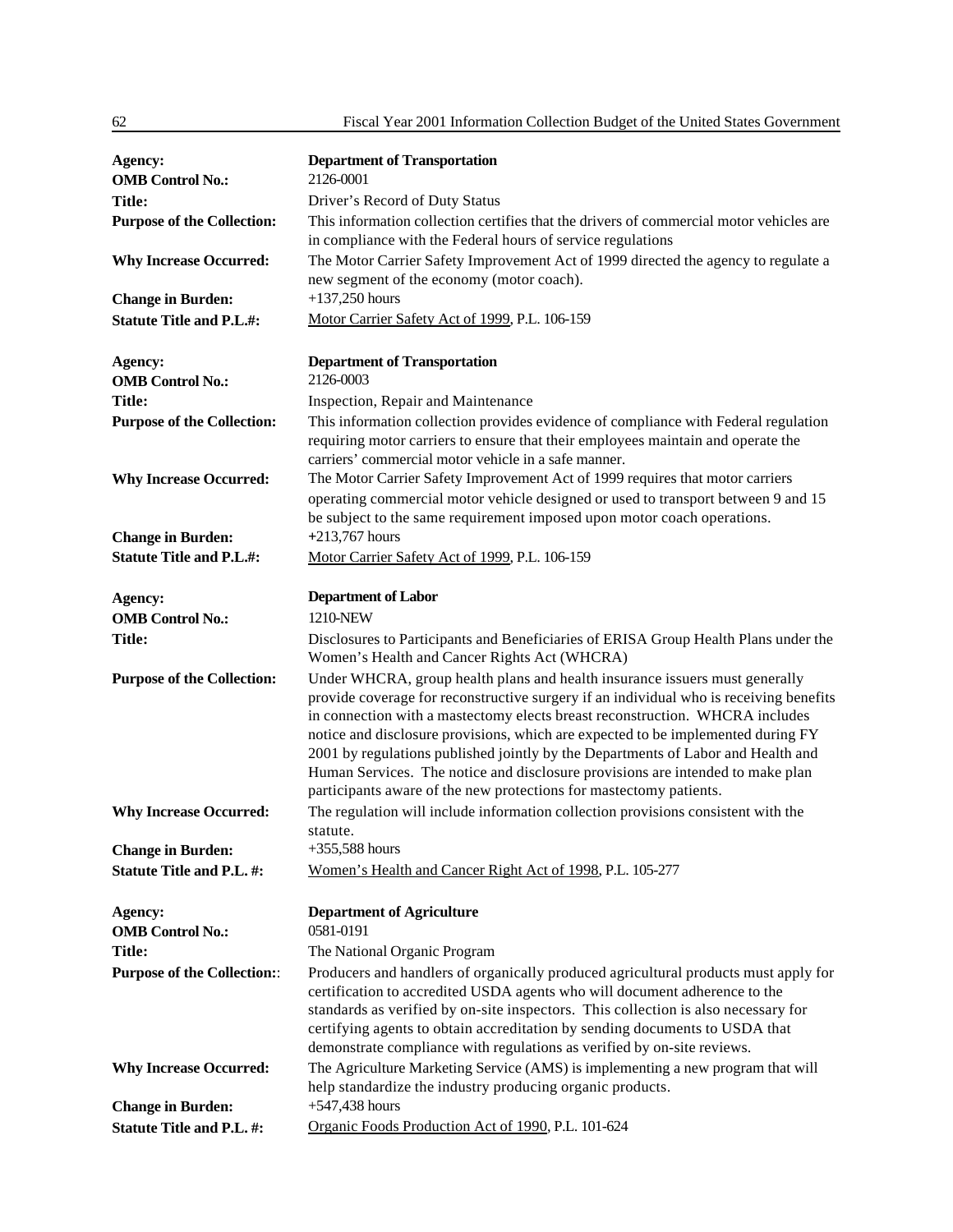|                                    | <b>Department of Agriculture</b>                                                                                                                                         |
|------------------------------------|--------------------------------------------------------------------------------------------------------------------------------------------------------------------------|
| Agency:<br><b>OMB</b> Control No.: | 0581-NEW                                                                                                                                                                 |
| Title:                             | Lamb Promotion and Research Act of 1985                                                                                                                                  |
| <b>Purpose of the Collection:</b>  | The Agricultural Marketing Service (AMS) will establish an industry-funded                                                                                               |
|                                    | promotion, research, and information program for lamb and lamb products.                                                                                                 |
|                                    | Information will be collected from industry organizations in order to administer the                                                                                     |
|                                    | marketing program.                                                                                                                                                       |
| <b>Why Increase Occurred:</b>      | This is a new program established by AMS in response to legislation.                                                                                                     |
| <b>Change in Burden:</b>           | $+62,493$ hours                                                                                                                                                          |
| <b>Statute Title and P.L. #:</b>   | Commodity Promotion, Research and Information Act of 1996, P.L. 104-127                                                                                                  |
|                                    |                                                                                                                                                                          |
| Agency:                            | <b>Department of Agriculture</b>                                                                                                                                         |
| <b>OMB</b> Control No.:            | 0584-0006                                                                                                                                                                |
| Title:                             | National School Lunch Program                                                                                                                                            |
| <b>Purpose of the Collection:</b>  | This information collection is necessary in order to determine the number of meals                                                                                       |
|                                    | served by school food authorities to children under the National School Lunch                                                                                            |
|                                    | Program.                                                                                                                                                                 |
| <b>Why Increase Occurred:</b>      | The burden associated with this program increased due to legislation which directed                                                                                      |
|                                    | the Food and Nutrition Service (FNS) to incorporate a reimbursement for after-school                                                                                     |
|                                    | snacks in the National School Lunch Program. This new requirement increased the                                                                                          |
|                                    | amount of information that school food authorities and State agencies had to report<br>in order to receive reimbursement.                                                |
| <b>Change in Burden:</b>           | $+437,708$ hours                                                                                                                                                         |
| <b>Statute Title and P.L. #:</b>   | William F. Goodling Child Nutrition Reauthorization Act of 1998, P.L. 105-336                                                                                            |
|                                    |                                                                                                                                                                          |
|                                    |                                                                                                                                                                          |
|                                    |                                                                                                                                                                          |
| Agency:<br><b>OMB Control No.:</b> | <b>Department of Agriculture</b><br>0584-0055                                                                                                                            |
| <b>Title:</b>                      | Child and Adult Care Food Program                                                                                                                                        |
|                                    |                                                                                                                                                                          |
| <b>Purpose of the Collection:</b>  | The information collected helps the Food and Nutrition Service (FNS) ensure that<br>participating institutions comply with the regulations and policies of the Child and |
|                                    | Adult Care Food Program.                                                                                                                                                 |
| <b>Why Increase Occurred:</b>      | Legislation directed FNS to make changes to existing regulations to improve program                                                                                      |
|                                    | operations and the monitory of the Child and Adult Care Food Program at State and                                                                                        |
|                                    | sponsor levels.                                                                                                                                                          |
| <b>Change in Burden:</b>           | $+515,171$ hours                                                                                                                                                         |
| <b>Statute Title and P.L. #:</b>   | Healthy Meals for Healthy American Act of 1994, P.L. 103-448; Personal                                                                                                   |
|                                    | Responsibility and Work Reconciliation Act of 1996, P.L. 104-193; William F.                                                                                             |
|                                    | Goodling Child Nutrition Reauthorization Act of 1998, P.L. 105-336                                                                                                       |
|                                    |                                                                                                                                                                          |
| Agency:                            | <b>Department of Treasury</b>                                                                                                                                            |
| <b>OMB</b> Control No.:            | 1557-0220                                                                                                                                                                |
| Title:                             | Consumer Protections for Depository Institution Sales of Insurance                                                                                                       |
| <b>Purpose of the Collection:</b>  | The Gramm-Leach-Bliley Act requires depository institutions to disclose certain                                                                                          |
|                                    | information to consumers that they will use to understand the risks of insurance                                                                                         |
|                                    | products or annuities and some of their rights. The agency will use the information<br>to determine that institutions and covered persons are complying with the         |
|                                    | requirements.                                                                                                                                                            |
| <b>Why Increase Occurred:</b>      | The Gramm-Leach-Bliley Act required the OCC to prescribe consumer protection                                                                                             |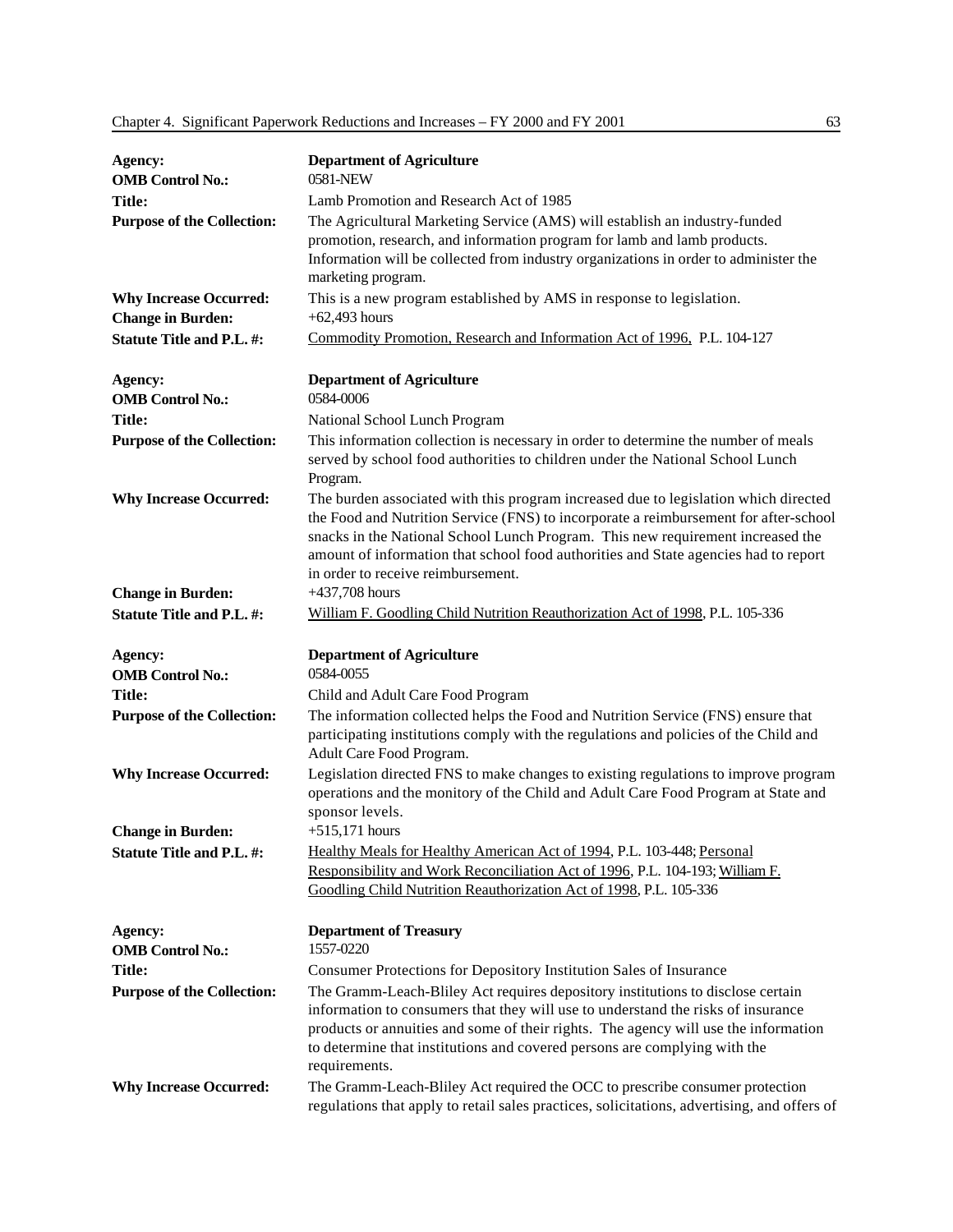any insurance product by a depository institution or by others performing these activities at an office of the institution or on behalf of the institution. **Change in Burden:**  $+19,490$  hours **Statute Title and P.L.#:** Gramm-Leach-Bliley Act, P.L. 106-102 **Agency: Department of Treasury OMB Control No.:** 1557-0222 Title: Fair Credit Reporting Regulations **Purpose of the Collection:** Consumers will use the notice information to determine whether they want personal information disclosed to companies in the institutions corporate family, and to advise the institution of their wishes regarding disclosure of their personal information. Institutions will use the information to determine the wishes of their consumers and to act appropriately. **Why Increase Occurred:** The Gramm-Leach-Bliley Act requires the agency to prescribe regulations as necessary to carry out the purposes of the Fair Credit Reporting Act. The rule implements the provisions of the Fair Credit Reporting Act that permit institutions to communicate consumer information to their affiliates without being considered consumer reporting agencies under that statute. **Change in Burden:**  $+7,855,921$  hours **Statute Title and P.L.#:** Gramm-Leach-Bliley Act P.L. 106-102 **Agency: Department of Treasury OMB Control No.:** 1550-NEW **Title:** Fair Credit **Purpose of the Collection:** This information is used to implement a statutory directive to permit savings associations and their affiliates to share customer information. **Why Increase Occurred:** The Gramm-Leach-Bliley Act requires OTS to implement new statutory provisions addressing disclosure by savings associations to customers of policies concerning sharing of customer information with affiliates. **Change in Burden:**  $+4,164,867$  hours **Statute Title and P.L. #:** Gramm-Leach-Bliley Act, P.L. 106-102 **Agency: Department of Treasury OMB Control No.:** 1550-0106 **Title:** Consumer Protection in Sales of Insurance **Purpose of the Collection:** To require savings associations and other persons selling, soliciting, advertising, or offering an insurance product or annuity to a consumer at an office of a savings association, or on behalf of a savings association, to disclose information required by statute**. Why Increase Occurred:** The Gramm-Leach-Bliley Act requires OTS to implement new statutory provisions addressing advertisements and consumer disclosures made in connection with the sale, soliciting, advertising, or offering of insurance products. **Change in Burden:**  $+47,286$  hours **Statute Title and P.L. #:** Gramm-Leach-Bliley Act, P.L. 106-102 **Agency: Federal Acquisition Regulation System OMB Control No.:** 9000-0006 **Title:** Subcontracting Plans/Subcontracting Report for Individual 52,219-9 **Purpose of the Collection:** Public Law 95-507 requires that contracts over specified thresholds contain a

subcontracting plan with goals for subcontracting with small and small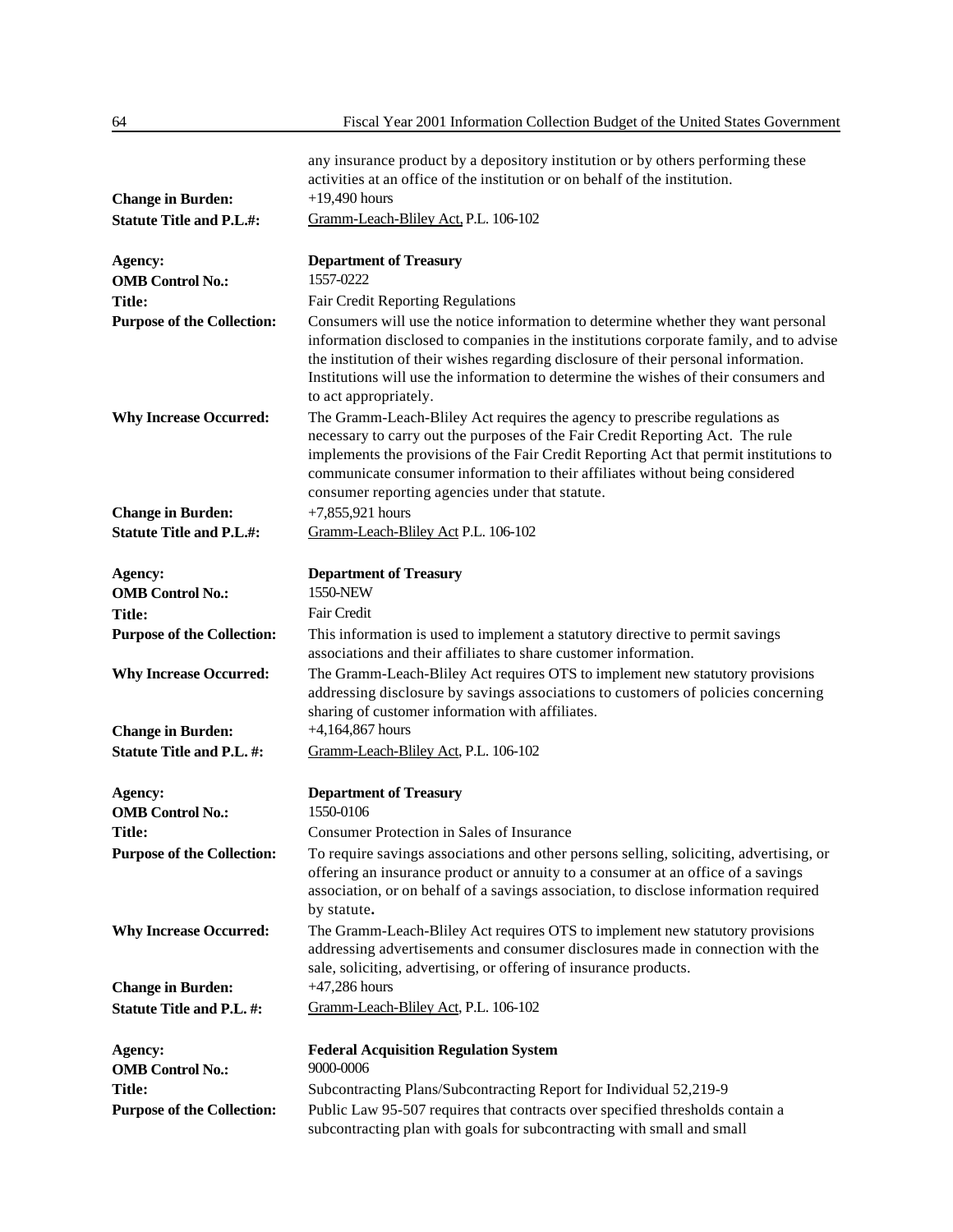|                           | disadvantaged firms. The SF-294 is used to monitor the contractor's performance<br>against the goals in its plan.                                                                                                                                                                                                                                                                                                                                                                                                                                                                          |
|---------------------------|--------------------------------------------------------------------------------------------------------------------------------------------------------------------------------------------------------------------------------------------------------------------------------------------------------------------------------------------------------------------------------------------------------------------------------------------------------------------------------------------------------------------------------------------------------------------------------------------|
| Why increase occurred:    | The FAR is being revised to comply with legislation concerning veterans and<br>service-disabled veterans. These FAR changes implement sections 501, 502, and<br>604(d) of the Veterans Entrepreneurship and Small Business Development Act of<br>1999 (Pub.L.106-50). Section 501 of Title V of the Act adds veteran-owned small<br>business concerns (VOSBs) subcontracting plan requirements. This addition will<br>require that contractors that have subcontracting plans develop a goal for<br>subcontracts to be awarded to VOSBs and report on the progress against those<br>goals. |
| <b>Change in Burden:</b>  | $+98,552$ hours                                                                                                                                                                                                                                                                                                                                                                                                                                                                                                                                                                            |
| Statute Title and P.L. #: | <u>Veterans Entrepreneurship and Small Business Development Act of 1999</u> , P.L. 106-50                                                                                                                                                                                                                                                                                                                                                                                                                                                                                                  |

#### **Other**

| Agency:<br><b>OMB</b> Control No.: | Department of the Interior<br>1004-0194 (replaces 1004-0176)                                                                                                                                                                                                                                                                                                                                                                                                                           |
|------------------------------------|----------------------------------------------------------------------------------------------------------------------------------------------------------------------------------------------------------------------------------------------------------------------------------------------------------------------------------------------------------------------------------------------------------------------------------------------------------------------------------------|
| <b>Title:</b>                      | Surface Management - 43 CFR Subpart 3809                                                                                                                                                                                                                                                                                                                                                                                                                                               |
| <b>Purpose of the Collection:</b>  | To support proposed regulations at 43 CFR Subpart 3809 to prevent the unnecessary<br>and undue degradation of public lands. The regulations establish procedures and<br>standards to ensure that operators and mining claimants meet their responsibilities<br>while exploring, mining, and reclaiming locatable minerals on public lands.                                                                                                                                             |
| <b>Why Increase Occurred:</b>      | This burden increase is attributable to increased environmental protection regulatory<br>requirements.                                                                                                                                                                                                                                                                                                                                                                                 |
| <b>Change in Burden:</b>           | $+180,724$ hours                                                                                                                                                                                                                                                                                                                                                                                                                                                                       |
| Agency:                            | <b>Environmental Protection Agency</b>                                                                                                                                                                                                                                                                                                                                                                                                                                                 |
| <b>OMB</b> Control No.:            | 2070-0093                                                                                                                                                                                                                                                                                                                                                                                                                                                                              |
| <b>Title:</b>                      | Toxic Chemical Release Reporting, Recordkeeping, Supplier Notification, and<br>Petitions under Section 313 of the Emergency Planning and Community Right-to-<br>Know Act (EPCRA) - Lead Rule                                                                                                                                                                                                                                                                                           |
| <b>Purpose of the Collection:</b>  | Certain facilities manufacturing, processing, or otherwise using any of over 600 listed<br>toxic chemicals and chemical categories in excess of applicable threshold quantities<br>must report on their environmental releases and transfers of and waste management<br>activities for such chemicals annually. Facilities must also provide information on<br>the quantities of the toxic chemicals in waste streams and the efforts made to reduce<br>or eliminate those quantities. |
| <b>Why Increase Occurred:</b>      | EPA expects to finalize a rule that will lower the reporting thresholds for lead and lead<br>compounds. Lowering reporting thresholds for chemicals increases the amount of<br>publicly available information on the quantities of these chemicals released or<br>otherwise managed as waste.                                                                                                                                                                                          |
| <b>Change in Burden:</b>           | $+1,161,894$ hours                                                                                                                                                                                                                                                                                                                                                                                                                                                                     |
| Agency:                            | <b>Department of Health and Human Services</b>                                                                                                                                                                                                                                                                                                                                                                                                                                         |
| <b>OMB</b> Control No.:            | 0910-0073                                                                                                                                                                                                                                                                                                                                                                                                                                                                              |
| <b>Title:</b>                      | Current Good Manufacturing Practice (CGMP) Quality Systems (QS)                                                                                                                                                                                                                                                                                                                                                                                                                        |
| <b>Purpose of the Collection:</b>  | Manufacturers must ensure that medical devices meet design specifications and that<br>design specifications are effectively transferred from research and development to<br>production. This collection assists FDA inspections of manufacturer compliance                                                                                                                                                                                                                             |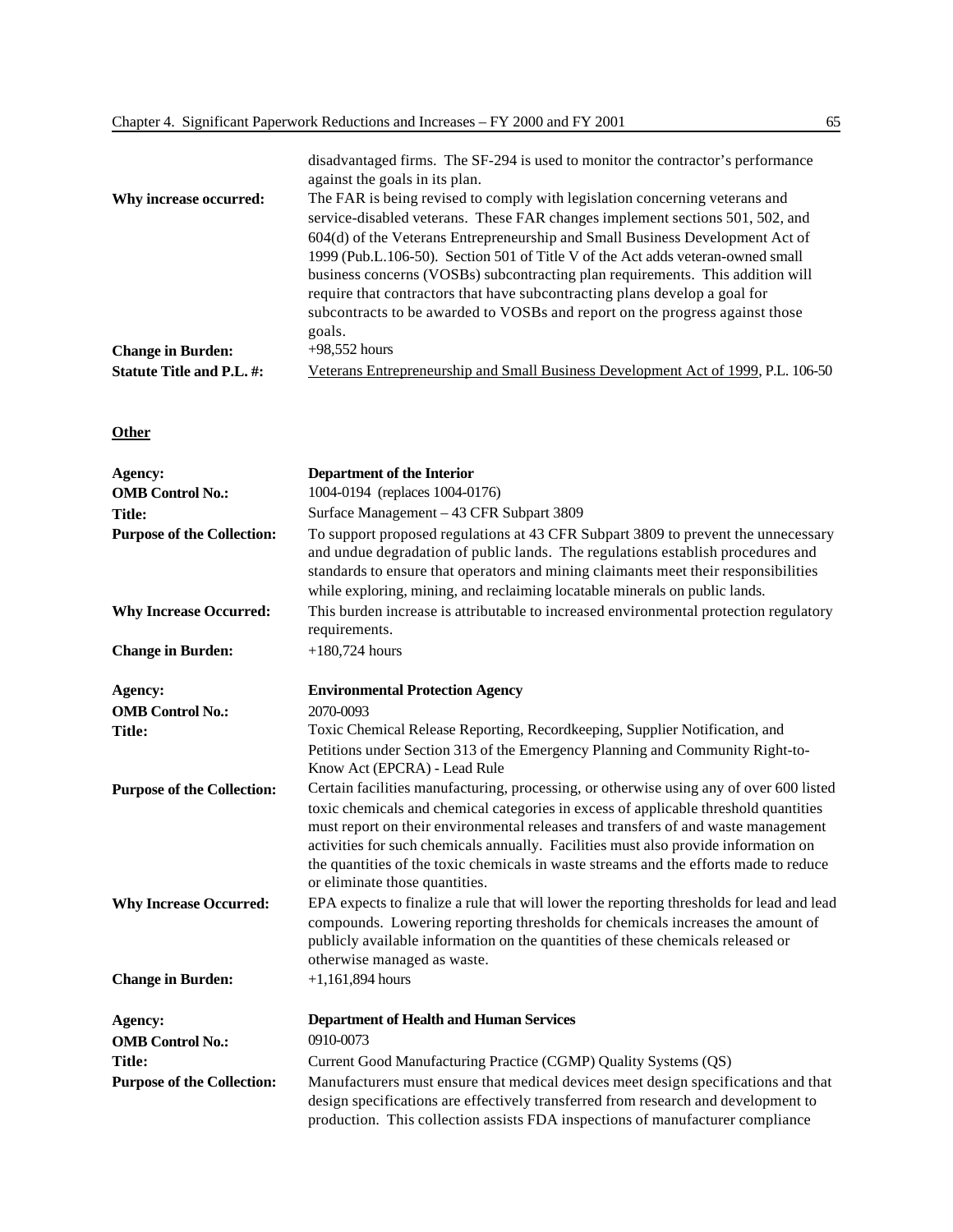|                                   | with quality system requirements encompassing design, production, installation, and                                                                                                                                                                                                                                                                                                                                                                       |
|-----------------------------------|-----------------------------------------------------------------------------------------------------------------------------------------------------------------------------------------------------------------------------------------------------------------------------------------------------------------------------------------------------------------------------------------------------------------------------------------------------------|
| <b>Why Increase Occurred:</b>     | servicing processes.<br>FDA revised previous requirements of the Current Good Manufacturing Practice                                                                                                                                                                                                                                                                                                                                                      |
| <b>Change in Burden:</b>          | (CGMP) Quality Systems (QS).<br>$+3,903,169$ hours                                                                                                                                                                                                                                                                                                                                                                                                        |
|                                   |                                                                                                                                                                                                                                                                                                                                                                                                                                                           |
| Agency:                           | <b>Department of State</b>                                                                                                                                                                                                                                                                                                                                                                                                                                |
| <b>OMB Control No.:</b>           | 1405-0126                                                                                                                                                                                                                                                                                                                                                                                                                                                 |
| <b>Title:</b>                     | Choice of Address and Agent for Immigrant Visa Applicants                                                                                                                                                                                                                                                                                                                                                                                                 |
| <b>Purpose of the Collection:</b> | This provides immigrant visa applicants the opportunity to identify an agent or<br>stable address for the Department to send communications. This helps prevent<br>incidents lost or unforwardable mail to an applicant, saving the applicant and U.S.<br>Government time and expense                                                                                                                                                                     |
| <b>Why Increase Occurred:</b>     | This is a new initiative to save the time and expense of corresponding with immigrant<br>visa applicants.                                                                                                                                                                                                                                                                                                                                                 |
| <b>Change in Burden:</b>          | $+175,000$ hours                                                                                                                                                                                                                                                                                                                                                                                                                                          |
| Agency:                           | <b>Department of Housing and Urban Development</b>                                                                                                                                                                                                                                                                                                                                                                                                        |
| <b>OMB Control No.:</b>           | 2577-0229                                                                                                                                                                                                                                                                                                                                                                                                                                                 |
| <b>Title:</b>                     | Resident Opportunities and Self-Sufficiency (ROSS) Grants to Support Housing<br>Apprenticeship Activities in the Construction Trades and Public Housing                                                                                                                                                                                                                                                                                                   |
|                                   | Operations.                                                                                                                                                                                                                                                                                                                                                                                                                                               |
| <b>Purpose of Collection:</b>     | The ROSS Program links public housing residents with supportive services, resident<br>empowerment activities, and assistance in becoming economically self-sufficient.<br>The Public Housing Apprentice Program will award grants to eligible housing<br>authorities to support employment and training opportunities for residents living in<br>public housing through apprenticeship activities and ensure bonafide employment<br>opportunities trades. |
| <b>Why Increase Occurred:</b>     | This is an application for grant funds for a new program.                                                                                                                                                                                                                                                                                                                                                                                                 |
| <b>Change in Burden:</b>          | $+24,000$ hours                                                                                                                                                                                                                                                                                                                                                                                                                                           |
| Agency:                           | <b>Department of Housing and Urban Development</b>                                                                                                                                                                                                                                                                                                                                                                                                        |
| <b>OMB Control No.:</b>           | 2502-0369                                                                                                                                                                                                                                                                                                                                                                                                                                                 |
| <b>Title:</b>                     | Uniform Physical Standards and Physical Inspection Requirements                                                                                                                                                                                                                                                                                                                                                                                           |
| <b>Purpose of Collection:</b>     | HUD has established a process for assessment of HUD-insured and assisted<br>properties to assure that they meet physical condition standards and undergo an<br>annual physical inspection.                                                                                                                                                                                                                                                                |
| <b>Why Increase Occurred:</b>     | HUD issued a final rule that contains information collection requirements relating to<br>assessing compliance with physical condition standards. The rule established<br>uniform physical inspection protocols allowing HUD to determine compliance with<br>the uniform conditions standards.                                                                                                                                                             |
| <b>Change in Burden:</b>          | $+123,900$ hours                                                                                                                                                                                                                                                                                                                                                                                                                                          |
| Agency:                           | <b>Department of Housing and Urban Development</b>                                                                                                                                                                                                                                                                                                                                                                                                        |
| <b>OMB Control No.:</b>           | 2577-NEW                                                                                                                                                                                                                                                                                                                                                                                                                                                  |
| <b>Title:</b>                     | Public Housing Assessment System Memorandum of Agreement (MOA) and<br><b>Improvement Plan</b>                                                                                                                                                                                                                                                                                                                                                             |
| <b>Purpose of Collection:</b>     | A Public Housing Agency (PHA) which is designated "troubled" or "substandard"<br>as a result of a management assessment conducted by HUD must enter into a<br>memorandum of agreement with HUD to outline planned improvements. Similarly, a                                                                                                                                                                                                              |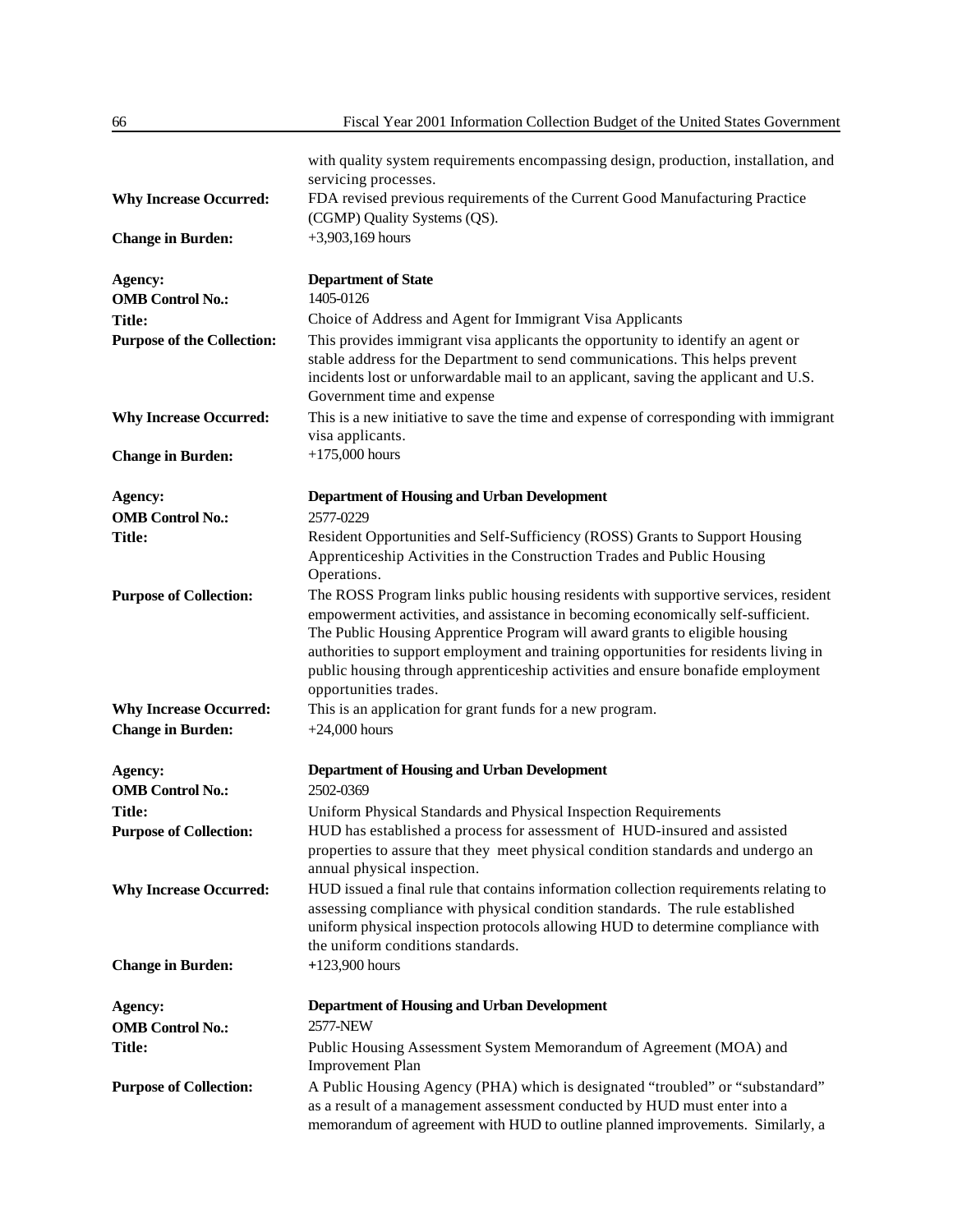|                                   | PHA which is a "standard performer," but receives a low management assessment                                                                                                                                                                                                                                                                                                                                                                                                                                                                                                                                                                                                                                                                                                                                                                                                                                                                                                                                  |
|-----------------------------------|----------------------------------------------------------------------------------------------------------------------------------------------------------------------------------------------------------------------------------------------------------------------------------------------------------------------------------------------------------------------------------------------------------------------------------------------------------------------------------------------------------------------------------------------------------------------------------------------------------------------------------------------------------------------------------------------------------------------------------------------------------------------------------------------------------------------------------------------------------------------------------------------------------------------------------------------------------------------------------------------------------------|
|                                   | score is required to submit an Improvement Plan.                                                                                                                                                                                                                                                                                                                                                                                                                                                                                                                                                                                                                                                                                                                                                                                                                                                                                                                                                               |
| <b>Why Increase Occurred:</b>     | This is a new requirement.                                                                                                                                                                                                                                                                                                                                                                                                                                                                                                                                                                                                                                                                                                                                                                                                                                                                                                                                                                                     |
| <b>Change in Burden:</b>          | $+34,026$ hours                                                                                                                                                                                                                                                                                                                                                                                                                                                                                                                                                                                                                                                                                                                                                                                                                                                                                                                                                                                                |
| Agency:                           | <b>Social Security Administration</b>                                                                                                                                                                                                                                                                                                                                                                                                                                                                                                                                                                                                                                                                                                                                                                                                                                                                                                                                                                          |
| <b>OMB</b> Control No.:           | 0960-0604                                                                                                                                                                                                                                                                                                                                                                                                                                                                                                                                                                                                                                                                                                                                                                                                                                                                                                                                                                                                      |
| <b>Title:</b>                     | Symptoms Report, SSA-3370                                                                                                                                                                                                                                                                                                                                                                                                                                                                                                                                                                                                                                                                                                                                                                                                                                                                                                                                                                                      |
| <b>Purpose of the Collection:</b> | Sections 232(d)(5)(A) and 1631(e)(1) of the Social Security Act, as amended, provide<br>that claimants have to furnish such medical and other evidence to prove that they are<br>disabled. The information collected through these forms is used by SSA to obtain<br>the types of data specified in the regulation and provides SSA with a means to record<br>information about the claimant's allegations and symptoms. Adult claimants are<br>measured on how symptoms affect their ability to function in a work setting, while a<br>child is assessed on how the symptoms limit their ability to function. This<br>information is used by the State Disability Determination Services adjudicators, and<br>Administrative Law Judges to assess the effects of symptoms on functionality for<br>determining disability under the Social Security Act.                                                                                                                                                       |
| <b>Why Increase Occurred:</b>     | SSA projects national implementation in Fiscal Year 2001 of form SSA-3370 that was<br>initially tested in limited areas. This information is currently collected using State<br>forms. When the Federal forms are implemented nationally, the State Disability<br>Determination Services will discontinue use of the State forms and there will be an<br>increase in the number of respondents using the Federal forms. Also, the Federal<br>forms will ask for additional information so that fewer recontacts to obtain missing<br>information are needed.                                                                                                                                                                                                                                                                                                                                                                                                                                                   |
|                                   |                                                                                                                                                                                                                                                                                                                                                                                                                                                                                                                                                                                                                                                                                                                                                                                                                                                                                                                                                                                                                |
| <b>Change in Burden:</b>          | $+583,333$ hours                                                                                                                                                                                                                                                                                                                                                                                                                                                                                                                                                                                                                                                                                                                                                                                                                                                                                                                                                                                               |
| Agency:                           | <b>Department of Commerce</b>                                                                                                                                                                                                                                                                                                                                                                                                                                                                                                                                                                                                                                                                                                                                                                                                                                                                                                                                                                                  |
| <b>OMB</b> Control No.:           | 0607-NEW                                                                                                                                                                                                                                                                                                                                                                                                                                                                                                                                                                                                                                                                                                                                                                                                                                                                                                                                                                                                       |
| Title:                            | 2002 Economic Census of Retail Trade, Accommodations & Food Services                                                                                                                                                                                                                                                                                                                                                                                                                                                                                                                                                                                                                                                                                                                                                                                                                                                                                                                                           |
| <b>Purpose of the Collection:</b> | The economic census is the primary source of facts about the structure and<br>functioning of the Nation's economy and features unique industry and geographic<br>detail. Economic census statistics serve as part of the framework for the national<br>accounts and provide essential information for government, business, and the<br>general public. Further, the census provides sampling frames and benchmarks for<br>current surveys of business which track short-term economic trends, serve as<br>economic indicators, and contribute critical source data for current estimates of the<br>gross domestic product. The economic census will produce basic statistics by kind<br>of business for number of establishments, receipts/revenue, payroll, and<br>employment. It also will yield a variety of subject statistics, including sources of<br>receipts or revenue, receipts by class of customer, and other industry-specific<br>measures, such as exported services or personnel by occupation. |
| <b>Why Increase Occurred:</b>     | This new collection is part of the quinquennial economic censuses required under<br>Title 13 of the United States Code. The burden hours will be newly imposed during<br>FY 2001.                                                                                                                                                                                                                                                                                                                                                                                                                                                                                                                                                                                                                                                                                                                                                                                                                              |
| <b>Change in Burden:</b>          | $+1,630,000$ hours                                                                                                                                                                                                                                                                                                                                                                                                                                                                                                                                                                                                                                                                                                                                                                                                                                                                                                                                                                                             |
| Agency:                           | <b>Department of Commerce</b>                                                                                                                                                                                                                                                                                                                                                                                                                                                                                                                                                                                                                                                                                                                                                                                                                                                                                                                                                                                  |
| <b>OMB</b> Control No.:           | 0607-NEW                                                                                                                                                                                                                                                                                                                                                                                                                                                                                                                                                                                                                                                                                                                                                                                                                                                                                                                                                                                                       |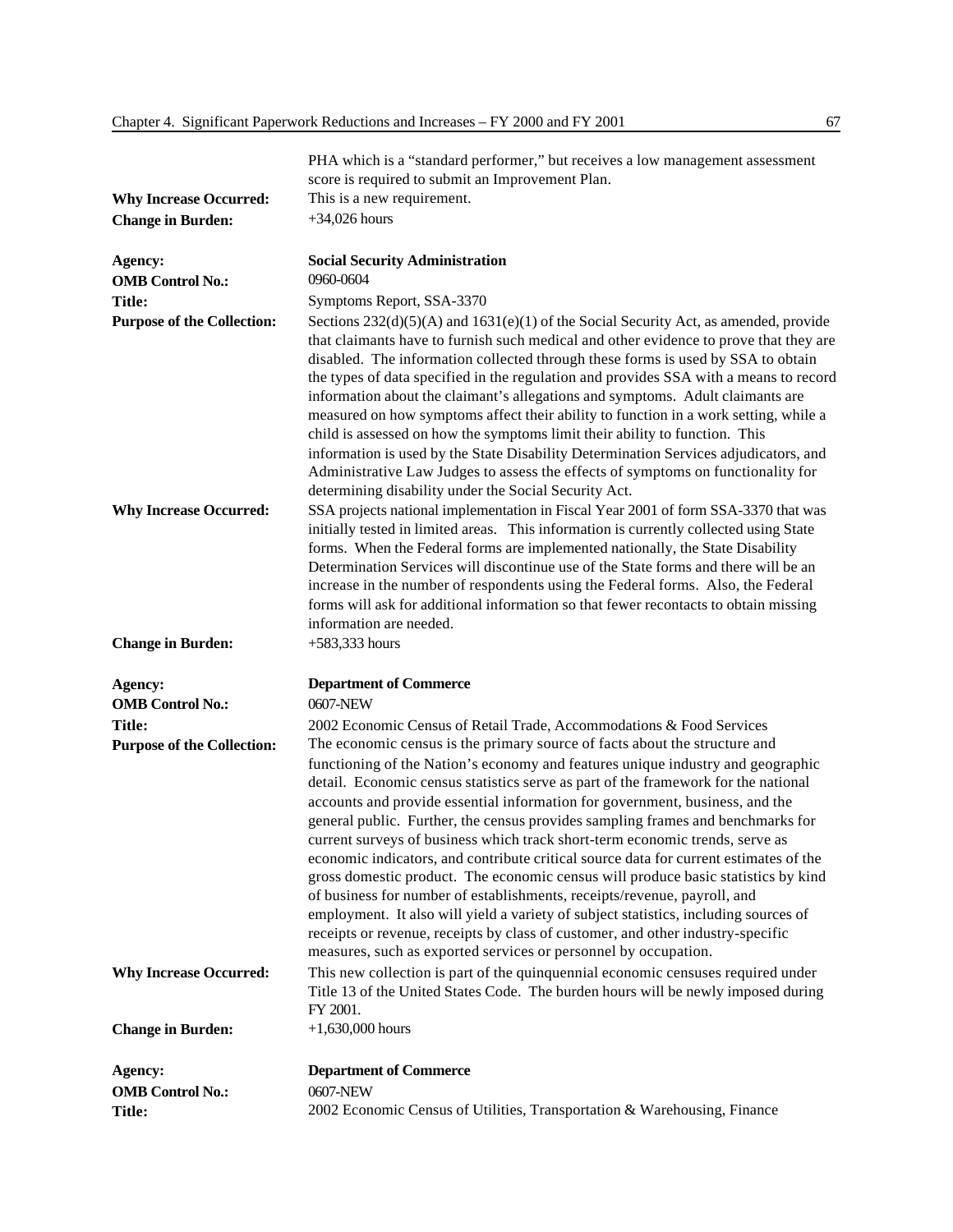| <b>Purpose of the Collection:</b>        | The economic census is the primary source of facts about the structure and<br>functioning of the Nation's economy and features unique industry and geographic<br>detail. Economic census statistics serve as part of the framework for the national<br>accounts and provide essential information for government, business, and the<br>general public. Further, the census provides sampling frames and benchmarks for<br>current surveys of business which track short-term economic trends, serve as<br>economic indicators, and contribute critical source data for current estimates of the<br>gross domestic product. The economic census will produce basic statistics by kind<br>of business for number of establishments, receipts/revenue, payroll, and<br>employment. It also will yield a variety of subject statistics, including sources of<br>receipts or revenue, receipts by class of customer, and other industry-specific<br>measures, such as exported services or personnel by occupation. |
|------------------------------------------|----------------------------------------------------------------------------------------------------------------------------------------------------------------------------------------------------------------------------------------------------------------------------------------------------------------------------------------------------------------------------------------------------------------------------------------------------------------------------------------------------------------------------------------------------------------------------------------------------------------------------------------------------------------------------------------------------------------------------------------------------------------------------------------------------------------------------------------------------------------------------------------------------------------------------------------------------------------------------------------------------------------|
| <b>Why Increase Occurred:</b>            | This new collection is part of the quinquennial economic censuses required under<br>Title 13 of the United States Code. The burden hours will be newly imposed during<br>FY 2001.                                                                                                                                                                                                                                                                                                                                                                                                                                                                                                                                                                                                                                                                                                                                                                                                                              |
| <b>Change in Burden:</b>                 | $+1,360,000$ hours                                                                                                                                                                                                                                                                                                                                                                                                                                                                                                                                                                                                                                                                                                                                                                                                                                                                                                                                                                                             |
| Agency:                                  | <b>Department of Energy</b>                                                                                                                                                                                                                                                                                                                                                                                                                                                                                                                                                                                                                                                                                                                                                                                                                                                                                                                                                                                    |
| <b>OMB Control No.:</b><br><b>Title:</b> | 1905-NEW<br>EIA-910, Monthly Natural Gas Marketer Survey                                                                                                                                                                                                                                                                                                                                                                                                                                                                                                                                                                                                                                                                                                                                                                                                                                                                                                                                                       |
| <b>Purpose of the Collection:</b>        | EIA's coverage of natural gas prices is declining in states with active customer                                                                                                                                                                                                                                                                                                                                                                                                                                                                                                                                                                                                                                                                                                                                                                                                                                                                                                                               |
|                                          | choice programs as customers choose to purchase gas from marketers rather than<br>their local distribution companies. This survey will collect information used by EIA<br>to improve natural gas price estimates. The proposed survey will collect state-level<br>monthly data for both the residential and commercial sectors. The data will be<br>collected in states with active customer choice programs for natural gas.                                                                                                                                                                                                                                                                                                                                                                                                                                                                                                                                                                                  |
| <b>How Increase Occurred:</b>            | This is a new collection.                                                                                                                                                                                                                                                                                                                                                                                                                                                                                                                                                                                                                                                                                                                                                                                                                                                                                                                                                                                      |
| <b>Change in Burden:</b>                 | $+16,000$ hours                                                                                                                                                                                                                                                                                                                                                                                                                                                                                                                                                                                                                                                                                                                                                                                                                                                                                                                                                                                                |
| Agency:                                  | <b>Department of Labor</b>                                                                                                                                                                                                                                                                                                                                                                                                                                                                                                                                                                                                                                                                                                                                                                                                                                                                                                                                                                                     |
| <b>OMB Control No.:</b>                  | 1205-NEW                                                                                                                                                                                                                                                                                                                                                                                                                                                                                                                                                                                                                                                                                                                                                                                                                                                                                                                                                                                                       |
| Title:                                   | O*NET Data Collection Program                                                                                                                                                                                                                                                                                                                                                                                                                                                                                                                                                                                                                                                                                                                                                                                                                                                                                                                                                                                  |
| <b>Purpose of the Collection:</b>        | The O*NET Data Collection Program is a new survey that will begin in<br>February/March 2001. It is planned as a continuing activity. The purpose of the<br>survey is to maintain a current database on the detailed characteristics of<br>occupations. Over 200 occupational specific attributes for 974 occupations as well as<br>thousands of task statements will be updated over the three years. In 2001,<br>information will be collected for about 300 occupations. While this survey is new, a<br>number of steps were taking to reduce the anticipated burden based on the<br>experience of a pretest survey in 1999/2000. The number of questionnaires were<br>reduced from 5 to 4, resulting in a 20% reduction.                                                                                                                                                                                                                                                                                    |
| <b>Why Increase Occurred:</b>            | This is a new collection.                                                                                                                                                                                                                                                                                                                                                                                                                                                                                                                                                                                                                                                                                                                                                                                                                                                                                                                                                                                      |
| <b>Change in Burden:</b>                 | $+23,305$ hours                                                                                                                                                                                                                                                                                                                                                                                                                                                                                                                                                                                                                                                                                                                                                                                                                                                                                                                                                                                                |
| Agency:                                  | <b>Department of Labor</b><br>1210-0039                                                                                                                                                                                                                                                                                                                                                                                                                                                                                                                                                                                                                                                                                                                                                                                                                                                                                                                                                                        |
| <b>OMB Control No.:</b><br><b>Title:</b> | Summary Plan Description under ERI SA                                                                                                                                                                                                                                                                                                                                                                                                                                                                                                                                                                                                                                                                                                                                                                                                                                                                                                                                                                          |
| <b>Purpose of the Collection:</b>        | Statutory provisions and related regulations provide plan administrators with<br>guidance on information required to be furnished to participants and beneficiaries of<br>employee benefit plans so that they may be informed about the provisions of the<br>plan and protected in their rights under the plan.                                                                                                                                                                                                                                                                                                                                                                                                                                                                                                                                                                                                                                                                                                |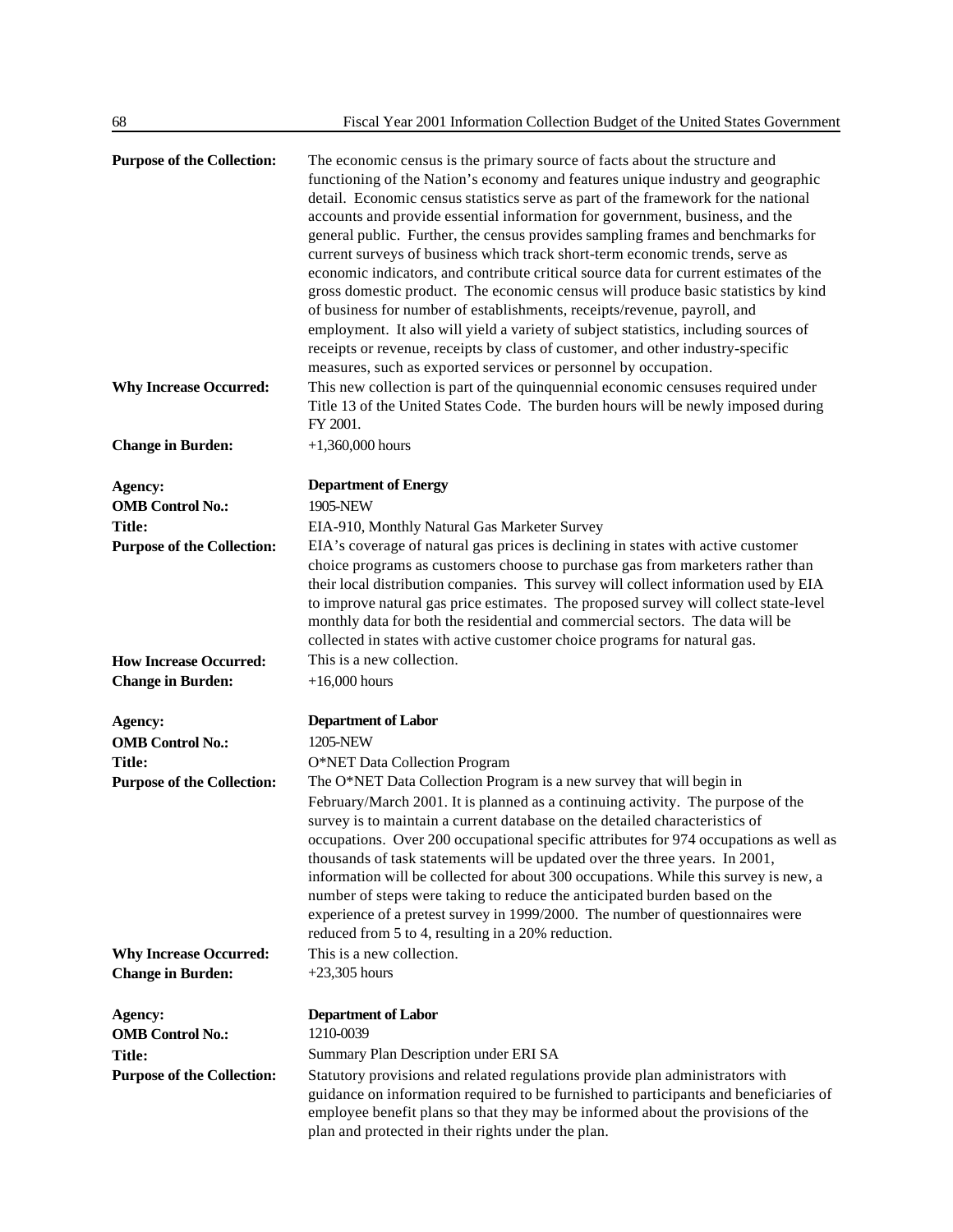| <b>Why Increase Occurred:</b>                             | In November of 1997, the President's Advisory Commission on Consumer Protection<br>and Quality in the Health Care Industry issued its report and recommendations<br>entitled "A Consumer Bill of Rights and Responsibilities" to the President. In<br>February of 1998, the President directed the Secretary of Labor to implement those<br>recommendations which fell within the Department's regulatory authority.<br>Accordingly, on September 9, 1998 (63 FR 48372), PWBA published a proposal which<br>would implement the Commission's information disclosure recommendations by<br>amending the existing regulation concerning the required contents of Summary Plan<br>Descriptions under ERISA. Final rules are expected to be published in FY2001. |
|-----------------------------------------------------------|--------------------------------------------------------------------------------------------------------------------------------------------------------------------------------------------------------------------------------------------------------------------------------------------------------------------------------------------------------------------------------------------------------------------------------------------------------------------------------------------------------------------------------------------------------------------------------------------------------------------------------------------------------------------------------------------------------------------------------------------------------------|
| <b>Change in Burden:</b>                                  | $+1,017,280$ hours                                                                                                                                                                                                                                                                                                                                                                                                                                                                                                                                                                                                                                                                                                                                           |
| Agency:<br><b>OMB Control No.:</b>                        | <b>Department of Labor</b><br>1215-0194                                                                                                                                                                                                                                                                                                                                                                                                                                                                                                                                                                                                                                                                                                                      |
| <b>Title:</b><br><b>Purpose of the Collection:</b>        | The NCPDP Universal Pharmacy Billing Form (Form 79-1A)<br>The NCPDP is the standard billing form used by pharmacies<br>throughout the country to request reimbursement for prescription drugs. It is used<br>by the Office of Workers' Compensation Programs to process pharmaceutical bills for<br>FECA and Black Lung beneficiaries.                                                                                                                                                                                                                                                                                                                                                                                                                       |
| <b>Why Increase Occurred:</b>                             | The number of burden hours for the form is reported as a program<br>increase because bills formerly submitted on nonstandard formats are now on a<br>standard format. Although the number of burden hours for this form has increased,<br>the submittal of prescription drug bills on nonconforming formats has essentially<br>been eliminated. Standardizing the bill format has enabled OWCP to accept<br>electronic billings from pharmacies, allowed for implementation of a cost saving<br>prescription drug maxima allowable schedule, and provided the elements necessary<br>to automate review of the drug's relatedness to the injured worker's accepted<br>condition.                                                                              |
| <b>Change in Burden:</b>                                  | $+15,668$ hours                                                                                                                                                                                                                                                                                                                                                                                                                                                                                                                                                                                                                                                                                                                                              |
| Agency:<br><b>OMB Control No.:</b>                        | <b>Department of Labor</b><br>1218-NEW                                                                                                                                                                                                                                                                                                                                                                                                                                                                                                                                                                                                                                                                                                                       |
| <b>Title:</b>                                             | Occupational Exposure to Tuberculosis                                                                                                                                                                                                                                                                                                                                                                                                                                                                                                                                                                                                                                                                                                                        |
| <b>Purpose of the Collection:</b>                         | This information will be used to prevent or minimize occupational exposure to<br>Tuberculosis.                                                                                                                                                                                                                                                                                                                                                                                                                                                                                                                                                                                                                                                               |
| <b>Why Increase Occurred:</b><br><b>Change in Burden:</b> | The increase will occur as the result of publishing a final rule on Tuberculosis.<br>$+7,098,011$ hours                                                                                                                                                                                                                                                                                                                                                                                                                                                                                                                                                                                                                                                      |
| Agency:<br><b>OMB</b> Control No.:                        | <b>Department of Labor</b><br>1219-NEW                                                                                                                                                                                                                                                                                                                                                                                                                                                                                                                                                                                                                                                                                                                       |
| Title:                                                    | <b>Hazard Communication</b>                                                                                                                                                                                                                                                                                                                                                                                                                                                                                                                                                                                                                                                                                                                                  |
| <b>Purpose of the Collection:</b>                         | Mine operators use labels or other forms of warning necessary to inform miners of all<br>hazards to which they are exposed, relevant symptoms and emergency treatment, and<br>proper conditions of safety use or exposure.                                                                                                                                                                                                                                                                                                                                                                                                                                                                                                                                   |
| <b>Why Increase Occurred:</b>                             | Publication of Final Rule which requires recordkeeping about chemicals to which<br>miners may be exposed.                                                                                                                                                                                                                                                                                                                                                                                                                                                                                                                                                                                                                                                    |
| <b>Change in Burden:</b>                                  | $+511,721$ hours                                                                                                                                                                                                                                                                                                                                                                                                                                                                                                                                                                                                                                                                                                                                             |
| Agency:                                                   | <b>Department of Education</b>                                                                                                                                                                                                                                                                                                                                                                                                                                                                                                                                                                                                                                                                                                                               |
| <b>OMB</b> Control No.:                                   | 1840-0762                                                                                                                                                                                                                                                                                                                                                                                                                                                                                                                                                                                                                                                                                                                                                    |
| <b>Title:</b>                                             | Annual Performance Report for the Upward Bound Programs                                                                                                                                                                                                                                                                                                                                                                                                                                                                                                                                                                                                                                                                                                      |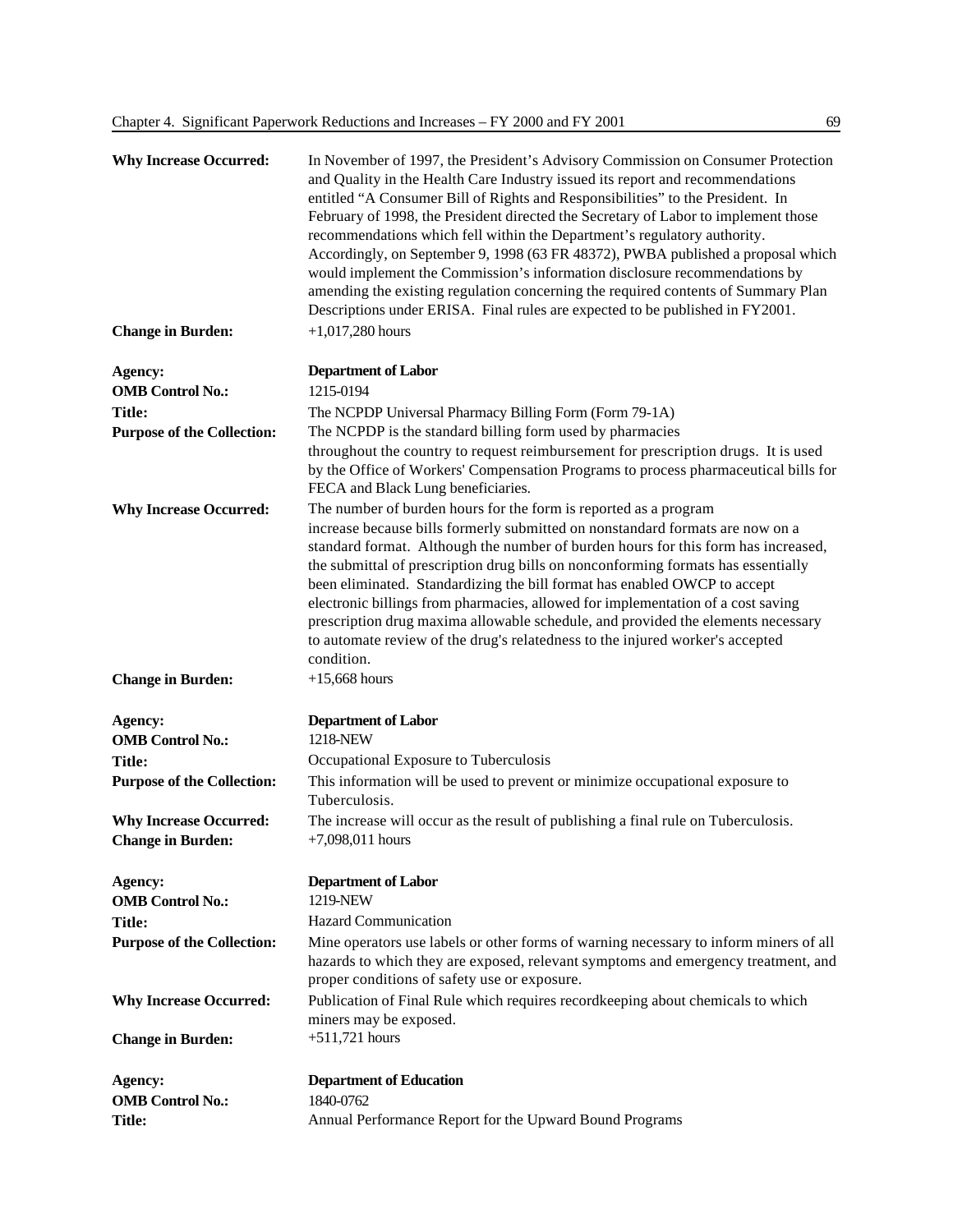| 70                                | Fiscal Year 2001 Information Collection Budget of the United States Government                                                                                                                                                                                                                                                                                                                                                                                                                                                                                                                    |
|-----------------------------------|---------------------------------------------------------------------------------------------------------------------------------------------------------------------------------------------------------------------------------------------------------------------------------------------------------------------------------------------------------------------------------------------------------------------------------------------------------------------------------------------------------------------------------------------------------------------------------------------------|
|                                   |                                                                                                                                                                                                                                                                                                                                                                                                                                                                                                                                                                                                   |
| <b>Purpose of the Collection:</b> | The reports are used to evaluate the performance of grantees and to assess a                                                                                                                                                                                                                                                                                                                                                                                                                                                                                                                      |
|                                   | grantee's prior experience at the end of each budget period.                                                                                                                                                                                                                                                                                                                                                                                                                                                                                                                                      |
| <b>Why Increase Occurred:</b>     | This report form has been revised to separate the three programs formerly combined                                                                                                                                                                                                                                                                                                                                                                                                                                                                                                                |
|                                   | in a single performance report. This form covers only the Upward Bound programs.                                                                                                                                                                                                                                                                                                                                                                                                                                                                                                                  |
| <b>Change in Burden:</b>          | $+13,500$ hours                                                                                                                                                                                                                                                                                                                                                                                                                                                                                                                                                                                   |
| Agency:                           | <b>Department of Treasury</b>                                                                                                                                                                                                                                                                                                                                                                                                                                                                                                                                                                     |
| <b>OMB</b> Control No.:           | 1545-0130                                                                                                                                                                                                                                                                                                                                                                                                                                                                                                                                                                                         |
| <b>Title:</b>                     | Form 1120S and Schedules, U.S. Income Tax Return for an S Corporation                                                                                                                                                                                                                                                                                                                                                                                                                                                                                                                             |
| <b>Purpose of the Collection:</b> | Form 1120S and its schedules are used by S corporations to figure their tax liability<br>and report their income and other tax-related information. IRS uses the information to<br>determine the correct tax for S corporations and their shareholders.                                                                                                                                                                                                                                                                                                                                           |
| <b>Why Increase Occurred:</b>     | New lines were added to the Foreign Taxes section of Schedules K and K-1 of Form<br>1120S. This change was requested by Chief Counsel to improve reporting and<br>compliance with respect to foreign partnership interests. A new line was added to<br>Schedule D to report capital gain distributions. Five Code references and one form<br>attachment were added in the instructions for Form 1120S.                                                                                                                                                                                            |
| <b>Change in Burden:</b>          | $+11,275,350$ hours                                                                                                                                                                                                                                                                                                                                                                                                                                                                                                                                                                               |
| Agency:                           | <b>Department of Treasury</b>                                                                                                                                                                                                                                                                                                                                                                                                                                                                                                                                                                     |
| <b>OMB</b> Control No.:           | 1545-0123                                                                                                                                                                                                                                                                                                                                                                                                                                                                                                                                                                                         |
| <b>Title:</b>                     | Form 1120 and Schedules, U.S. Corporation Income Tax Return                                                                                                                                                                                                                                                                                                                                                                                                                                                                                                                                       |
| <b>Purpose of the Collection:</b> | Form 1120 is used by corporations to compute their taxable income and tax liability                                                                                                                                                                                                                                                                                                                                                                                                                                                                                                               |
| <b>Why Increase Occurred:</b>     | Schedule N, Foreign Operations of U.S. Corporations, is a new schedule that will be<br>completed by corporations that have assets or business operations in a foreign<br>country or a U.S. possession. The purpose of the new schedule is to capture<br>international tax and pass through entity information. On Schedule K, three<br>questions were deleted and are part of new Schedule N. A new line was added to<br>Schedule D to report capital gain distributions. Changes were made throughout the<br>instructions, including the addition of 13 Code references and one form attachment. |
| <b>Change in Burden:</b>          | $+3,891,413$ hours                                                                                                                                                                                                                                                                                                                                                                                                                                                                                                                                                                                |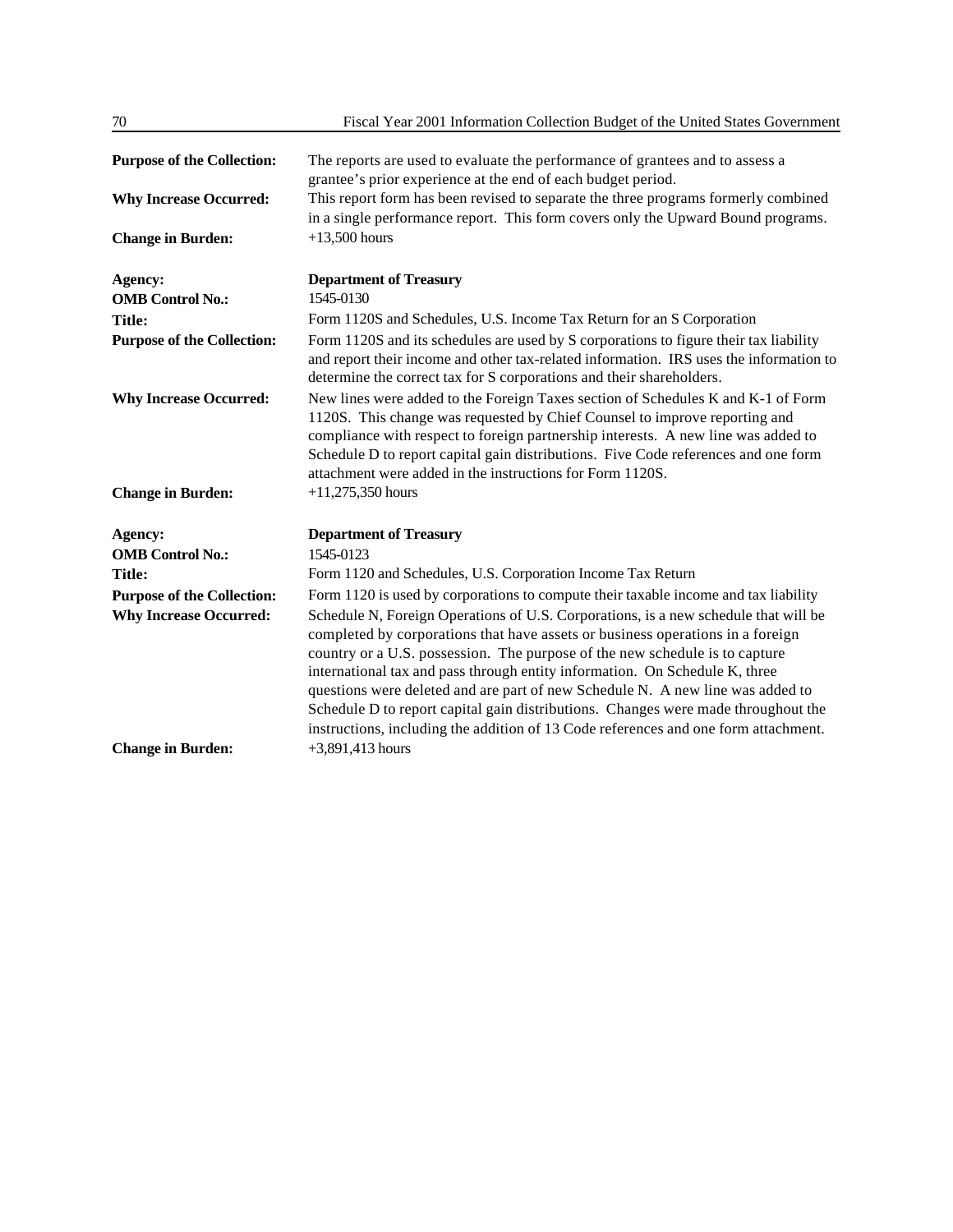### **Appendix A. Information Collection Budget Tables**

In FY 2000, citizens spent an estimated 7.4 billion hours providing federal agencies the information needed to fulfill agency responsibilities. This appendix describes in aggregate terms how that number changed from FY 1999 and what the agencies expect to happen during FY 2001. It also provides further explanation of some of the terms used throughout this report to describe these changes.

#### **Information Collection "Hours"**

The aggregate totals presented in tables A.1 and A.2 are stated in terms of annual "hours needed." In developing an information collection for public comment and OMB review, an agency estimates the amount of time a respondent will need provide the requested information. The estimated hours needed include the time spent reading and understanding the information collection itself and any instructions, as well as time spent compiling, recording, reviewing, and submitting the information.

#### **Information Collection Costs**

In addition to hours, agencies are required to report any other costs that the public bears to provide information. Such costs may include the cost of mailing forms, the cost of computer systems necessary to collect or submit required information, and the fees that must accompany certain forms.

The 1995 PRA added such costs to the statutory definition of information collection burden. Because these costs are a relatively recent addition to agencies' PRA accounting responsibilities, the agencies are still refining their estimation methods, which vary from agency to agency. The estimates of aggregate costs, provided in table A.3, should be viewed in this context.

### **Changes in the Hours Needed**

The total hours needed to complete an agency's information collections can change from year to year for a variety of reasons. OMB, through a computer system that tracks the information collections it reviews and approves, categorizes hour changes as resulting from either "program changes" or "adjustments."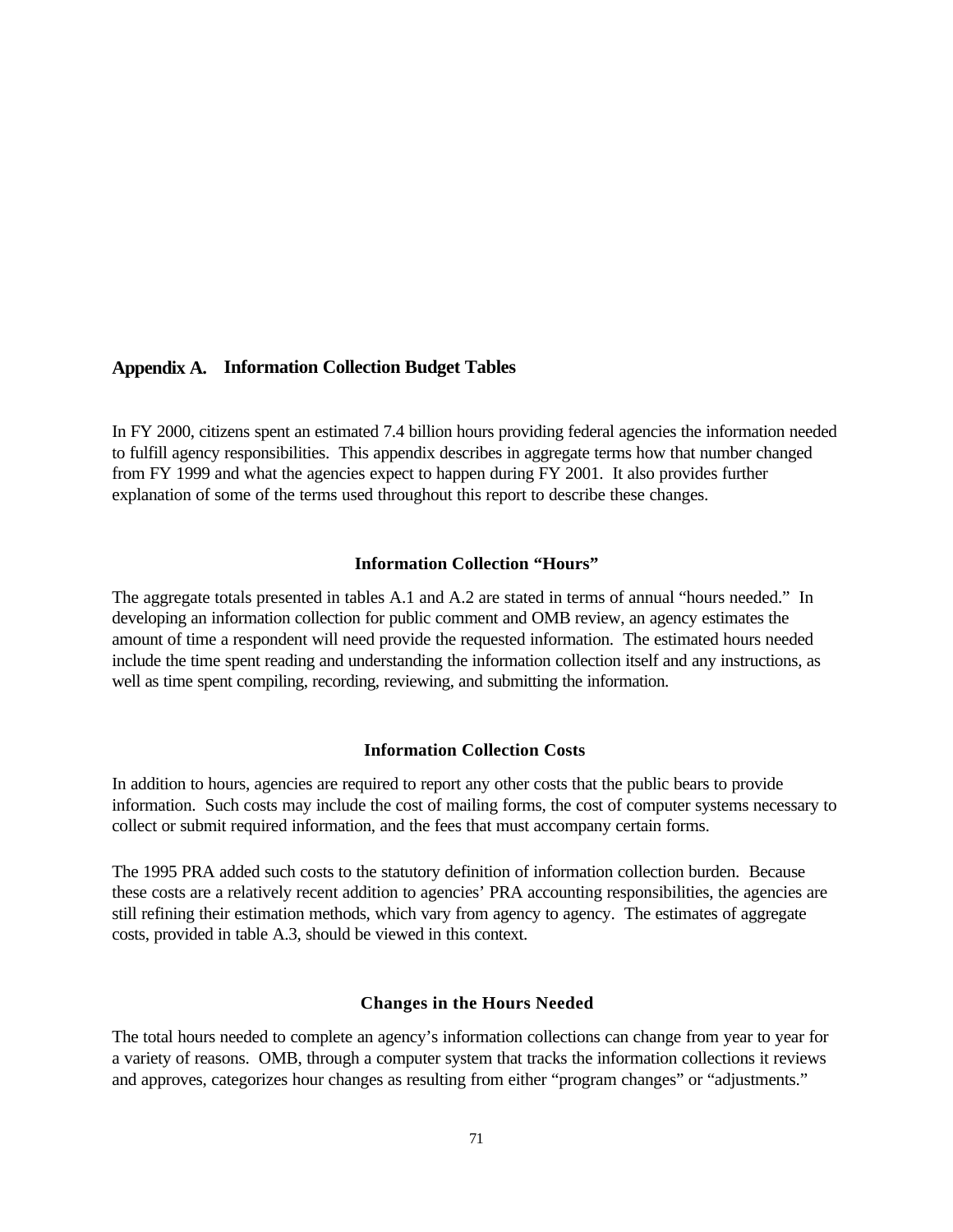The distinction between these two categories is the presence or absence of agency action. A program change results from an agency action of some type, such as adding or deleting questions from a form or reducing the frequency of reporting. An adjustment results from other factors that are beyond agency control. An example of an adjustment would be the increased number of tax filers reporting capital gains because of more people are participating in a strong stock market. OMB tracks approved information collections over time using this distinction in why hours change. The sum of the changes in these two categories accounts for all of the change between one fiscal year total and the next. The tables in this appendix list program changes and adjustments for each agency for FY 2000 and expected for FY 2001.

*Program Changes:* Program changes are hour changes that result from an agency action that affects the time required to complete an information collection. Such agency actions generally are deliberate. For example, an agency might change a regulation or re-design the collection form. The program changes include three different types of agency transactions:

- **Changes due to New Statutes.** These include the creation of new collections or the material revision or elimination of existing collections that an agency must undertake because a recent statute requires the action. For the purposes of this ICB, OMB instructed agencies to consider only statutes passed after January 1, 1996 as "recent."
- **Changes due to Agency Action.** These include the creation of new collections or the material revision or elimination of existing collections that an agency undertakes without a specific and recent statutory mandate. This type of transaction includes changes due to new or revised policies and collections that are authorized but not explicitly required by statute.
- **Changes due to Lapse of OMB Approval.** This kind of transaction occurs when an agency allows OMB approval for a collection to expire even though the agency continues to conduct or sponsor the collection. The figures include the hours for the collection removed from the computer tracking system upon expiration as well as the hours added upon reinstatement. These lapses are reported in Appendix B.

OMB distinguishes between these three kinds of program changes through the preparation of the ICB and with the input of the agencies. In the tables in this report, however, only Changes due to New Statutes and Changes due to Agency Action are listed. The Changes due to Lapse of OMB Approval are not listed because they do not reflect changes to the time spent by the public on Federal information collections but rather agency failure to maintain OMB approval of an ongoing collection as requires by the PRA. Again, these lapses are captured in Appendix B.

*Adjustments:* Often the hours needed for a particular information collection will vary from year to year. For example, a strong economy leads to increased filing of tax returns. Increased immigration leads to a higher number of naturalization applications. Such circumstances can produce significant changes in aggregate burden hours. These changes are characterized as "adjustments." Adjustments, while often having large effects on estimates, do not represent government efforts either to expand or reduce an information collection.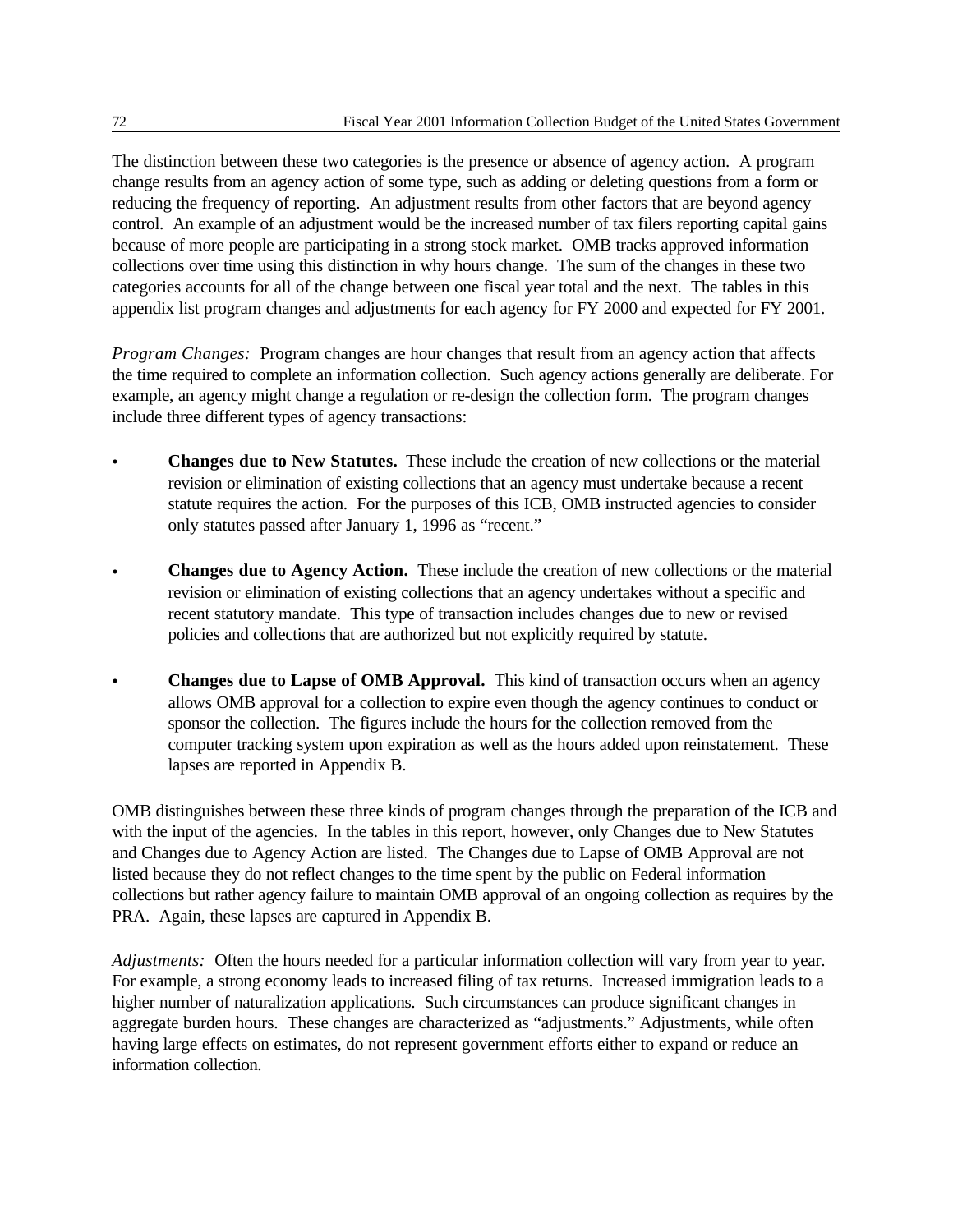#### **Explanation of the Tables**

Table A.1 starts with the FY 1999 Totals, as printed in the FY 2000 Information Collection Budget of the United States Government.

The second column is "FY 2000 Program Changes," as carried in the OMB computer tracking system and determined in consultation with the agencies. This column includes *all* program changes due to agency actions, due to new statutes, and due to lapses of OMB approvals. (Note: reduction in hours are noted in the tables with parenthesis.) The third column is FY 2000 Program Changes expressed as a percentage of the FY 1999 Total Hours Needed.

The fourth and sixth columns, "FY 2000 Changes Due to Agency Action" and "FY 2000 Changes Due to New Statutes," distinguish the cause for any noted changes. Any differences between the "FY 2000 Program Changes" and the sum of the "Agency Action" and "New Statutes" columns of "FY 2000 Changes Due to Agency Action" and "FY 2000 Changes Due to New Statutes" are due to lapses of OMB approval, which are detailed in Table B.1 in Appendix B.

The fifth and seventh column present "FY 2000 Changes Due to Agency Action" and "FY 2000 Changes Due to New Statutes" as a percentage of the total information collection hours in FY 2000. These percentages are calculated by dividing the "Agency Action" or "New Statutes" hours, respectively, by the total information collection hours currently being implemented. The current total hours are the FY 1999 total as a base, added to the hours due to lapses of OMB Approval (see Appendix B). This calculation is a more accurate measure of agency activity with respect to information collection.

The eighth column is "FY 2000 Adjustments," as carried in the OMB computer tracking system and determined in consultation with the agencies. The sum of this column and the "FY 2000 Program Changes" is the difference between the FY 2000 Total and the FY 1999 Total. The ninth column presents FY 2000 Adjustments as a percentage of the FY 1999 Total.

The tenth column gives the "FY 2000 Total Hours Needed," the sum of the hours needed for all collections approved by OMB on October 1, 2000.

Table A.2 is similar to Table A.1, except that describes anticipated changes, rather than those that have already taken place. Table A.2 starts from the FY 2000 Totals, as printed in Table A.1.

The second column, "FY 2001 Expected Program Changes," includes all anticipated program changes due to agency actions, new statutes, and possible lapses of OMB approvals. The columns "FY 2001 Expected Changes Due to Agency Action" and "FY 2001 Expected Changes Due to New Statutes" distinguish the types of program changes expected.

The eighth column, "FY 2001 Expected Adjustments," is determined in consultation with the agencies. The sum of this column, "FY 2001 Expected Program Changes," and "FY 2000 Total Hours Needed" yields "FY 2001 Expected Total Hours Needed." These are the total hours that the agencies and OMB expect will be needed for all approved information collections in effect on October 1, 2001.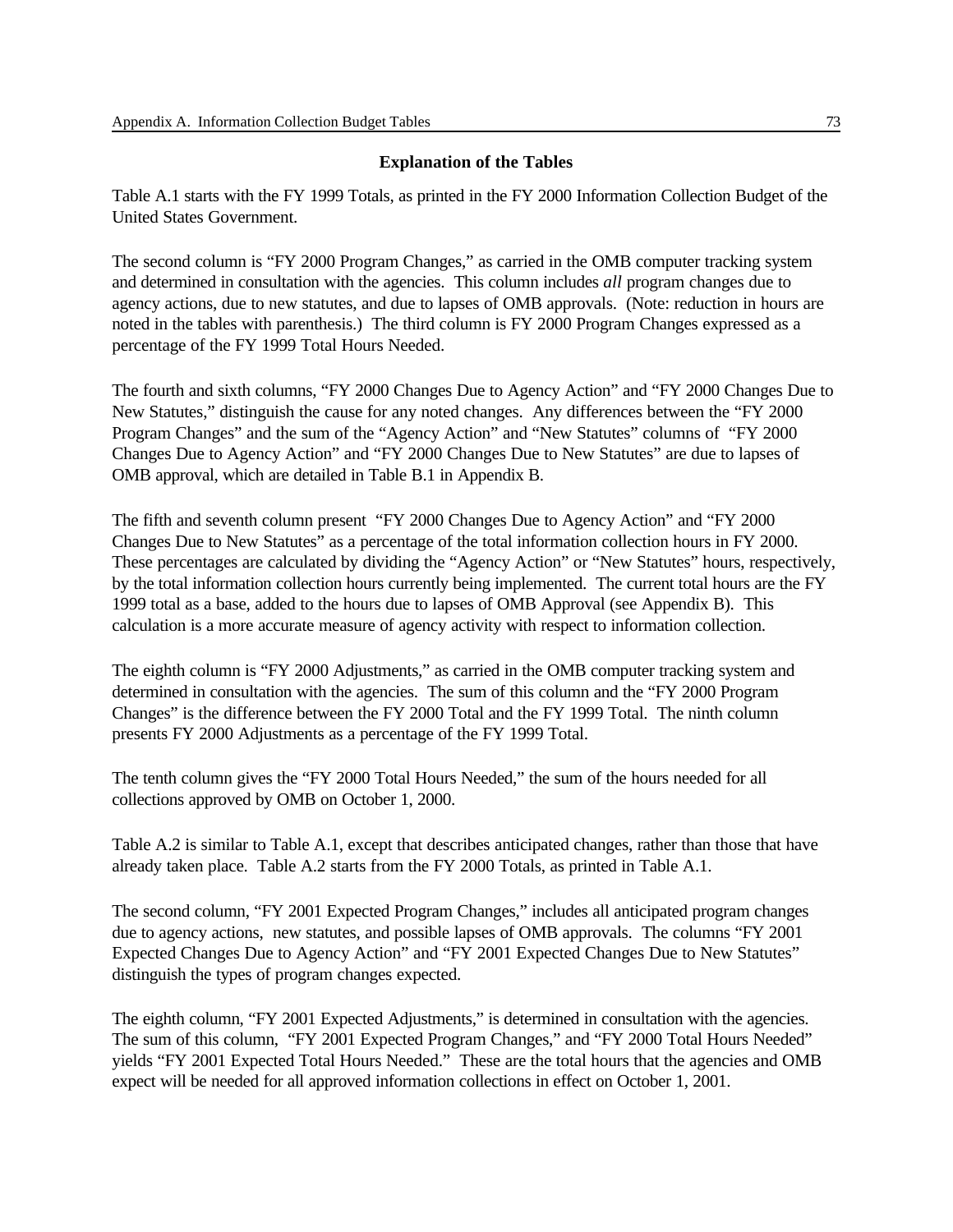|                                  | FY 1999 Total |        |                 |        |                     |                     |       |          |                     |                      |
|----------------------------------|---------------|--------|-----------------|--------|---------------------|---------------------|-------|----------|---------------------|----------------------|
|                                  | Hours         |        | FY 2000 Program |        | FY 2000 Changes Due | FY 2000 Changes Due |       |          |                     | <b>FY 2000 Total</b> |
|                                  | Needed        |        | Changes         |        | to Agency Action    | to New Statutes     |       |          | FY 2000 Adjustments | <b>Hours Needed</b>  |
| <b>Government Total</b>          | 7,183.82      | 188.00 | 2.6%            | 88.69  | 1.2%                | 73.14               | 1.0%  | (10.09)  | $-0.1%$             | 7,361.72             |
| <b>Government Total,</b>         | 1,274.75      | 64.72  | 5.1%            | 17.09  | 1.3%                | 21.46               | 1.6%  | (134.54) | $-10.6%$            | 1,204.92             |
| excluding Treasury               |               |        |                 |        |                     |                     |       |          |                     |                      |
| <b>Departments</b>               |               |        |                 |        |                     |                     |       |          |                     |                      |
| Agriculture                      | 67.68         | 6.03   | 8.9%            | 0.79   | 1.1%                | 0.13                | 0.2%  | 1.48     | 2.2%                | 75.19                |
| Commerce                         | 14.32         | 24.13  | 168.5%          | 23.78  | 165.8%              | 0.34                | 2.3%  | 0.12     | 0.8%                | 38.57                |
| nonperiodic                      | 7.21          | 0.66   | 9.2%            | 0.31   | 4.2%                | 0.34                | 4.7%  | 0.12     | 1.6%                | 7.99                 |
| periodic                         | 7.11          | 23.47  | 330.2%          | 23.47  | 330.2%              | 0.00                | 0.0%  | 0.00     | 0.0%                | 30.58                |
| Defense                          | 111.73        | (0.45) | $-0.4%$         | 0.30   | 0.3%                | 0.04                | 0.0%  | (17.65)  | $-15.8%$            | 93.62                |
| Education                        | 42.07         | (0.16) | $-0.4%$         | (0.56) | $-1.3%$             | 0.41                | 1.0%  | 0.06     | 0.2%                | 41.98                |
| Energy                           | 4.48          | (1.39) | $-30.9%$        | 0.06   | 1.9%                | 0.00                | 0.0%  | (0.17)   | $-3.9%$             | 2.92                 |
| Health and Human<br>Services     | 164.35        | 11.71  | 7.1%            | 1.59   | 1.0%                | 10.35               | 6.3%  | (2.35)   | $-1.4%$             | 173.71               |
| Housing and Urban<br>Development | 19.75         | (6.92) | $-35.1%$        | (0.26) | $-2.0%$             | 0.00                | 0.0%  | (0.36)   | $-1.8%$             | 12.46                |
| Interior                         | 4.36          | 1.54   | 35.3%           | 0.53   | 9.9%                | 0.05                | 1.0%  | (0.27)   | $-6.1%$             | 5.64                 |
| Justice                          | 36.59         | 0.39   | 1.1%            | 0.56   | 1.6%                | 0.32                | 0.9%  | (0.17)   | $-0.5%$             | 36.82                |
| Labor                            | 195.95        | 2.16   | 1.1%            | (0.42) | $-0.2%$             | 2.01                | 1.0%  | (16.52)  | $-8.4%$             | 181.59               |
| <b>State</b>                     | 28.85         | 0.32   | 1.1%            | 0.20   | 0.7%                | 0.01                | 0.0%  | 0.02     | 0.1%                | 29.19                |
| Transportation                   | 140.00        | 28.31  | 20.2%           | (0.05) | 0.0%                | 0.05                | 0.0%  | (50.67)  | $-36.2%$            | 117.65               |
| Treasury                         | 5,909.07      | 123.28 | 2.1%            | 71.60  | 1.2%                | 51.68               | 0.9%  | 124.45   | 2.1%                | 6,156.80             |
| <b>Veterans Affairs</b>          | 5.27          | 1.02   | 19.3%           | (0.21) | $-3.6%$             | 0.77                | 13.5% | (0.31)   | $-5.8%$             | 5.98                 |
| <b>Agencies</b>                  |               |        |                 |        |                     |                     |       |          |                     |                      |
| <b>EPA</b>                       | 118.91        | 2.88   | 2.4%            | 1.94   | 1.6%                | 0.95                | 0.8%  | 6.95     | 5.8%                | 128.75               |
| <b>FAR</b>                       | 23.42         | (0.11) | $-0.5%$         | (0.11) | $-0.5%$             | (0.00)              | 0.0%  | 0.00     | 0.0%                | 23.30                |
| <b>FCC</b>                       | 32.49         | (5.05) | $-15.6%$        | (5.63) | $-17.3%$            | 0.50                | 1.5%  | 1.58     | 4.9%                | 29.01                |
| <b>FDIC</b>                      | 7.97          | 0.30   | 3.7%            | 0.01   | 0.1%                | 0.29                | 3.6%  | 0.01     | 0.1%                | 8.27                 |
| <b>FEMA</b>                      | 4.97          | 0.16   | 3.3%            | 0.02   | 0.5%                | 0.47                | 10.1% | 0.01     | 0.1%                | 5.14                 |
| <b>FERC</b>                      | 3.98          | (1.79) | $-45.0%$        | (1.64) | $-42.9%$            | 0.00                | 0.0%  | 1.51     | 37.9%               | 3.70                 |
| <b>FTC</b>                       | 126.56        | (0.87) | $-0.7%$         | (4.91) | $-3.9%$             | 4.03                | 3.2%  | (51.93)  | $-41.0%$            | 73.76                |
| <b>NASA</b>                      | 7.34          | 0.20   | 2.7%            | 0.20   | 2.7%                | 0.00                | 0.0%  | (0.35)   | $-4.8%$             | 7.19                 |
| <b>NSF</b>                       | 4.74          | 0.00   | 0.0%            | 0.01   | 0.1%                | 0.00                | 0.0%  | 0.01     | 0.3%                | 4.75                 |
| <b>NRC</b>                       | 9.51          | 0.05   | 0.5%            | 0.05   | 0.5%                | 0.00                | 0.0%  | (0.04)   | $-0.4%$             | 9.52                 |
| <b>SEC</b>                       | 76.56         | 1.00   | 1.3%            | 0.26   | 0.3%                | 0.74                | 1.0%  | (5.79)   | $-7.6%$             | 71.78                |
| <b>SBA</b>                       | 1.67          | 0.48   | 28.7%           | 0.01   | 0.4%                | 0.00                | 0.0%  | 0.03     | 1.9%                | 2.18                 |
| <b>SSA</b>                       | 21.22         | 0.80   | 3.8%            | 0.59   | 2.7%                | 0.02                | 0.1%  | 0.26     | 1.2%                | 22.27                |

## **Table A.1: FY 2000 Information Collection Totals (millions of hours)**

\* Government Total does not include hours needed by Federal agencies subject to the Paperwork Reduction Act but not subject to OMB Bulletin 00-05. These agencies needed approximately 18.3 million hours in FY 2000.

Fiscal Year 2001 Information Collection Budget of the United States Government Fiscal Year 2001 Information Collection Budget of the United States Government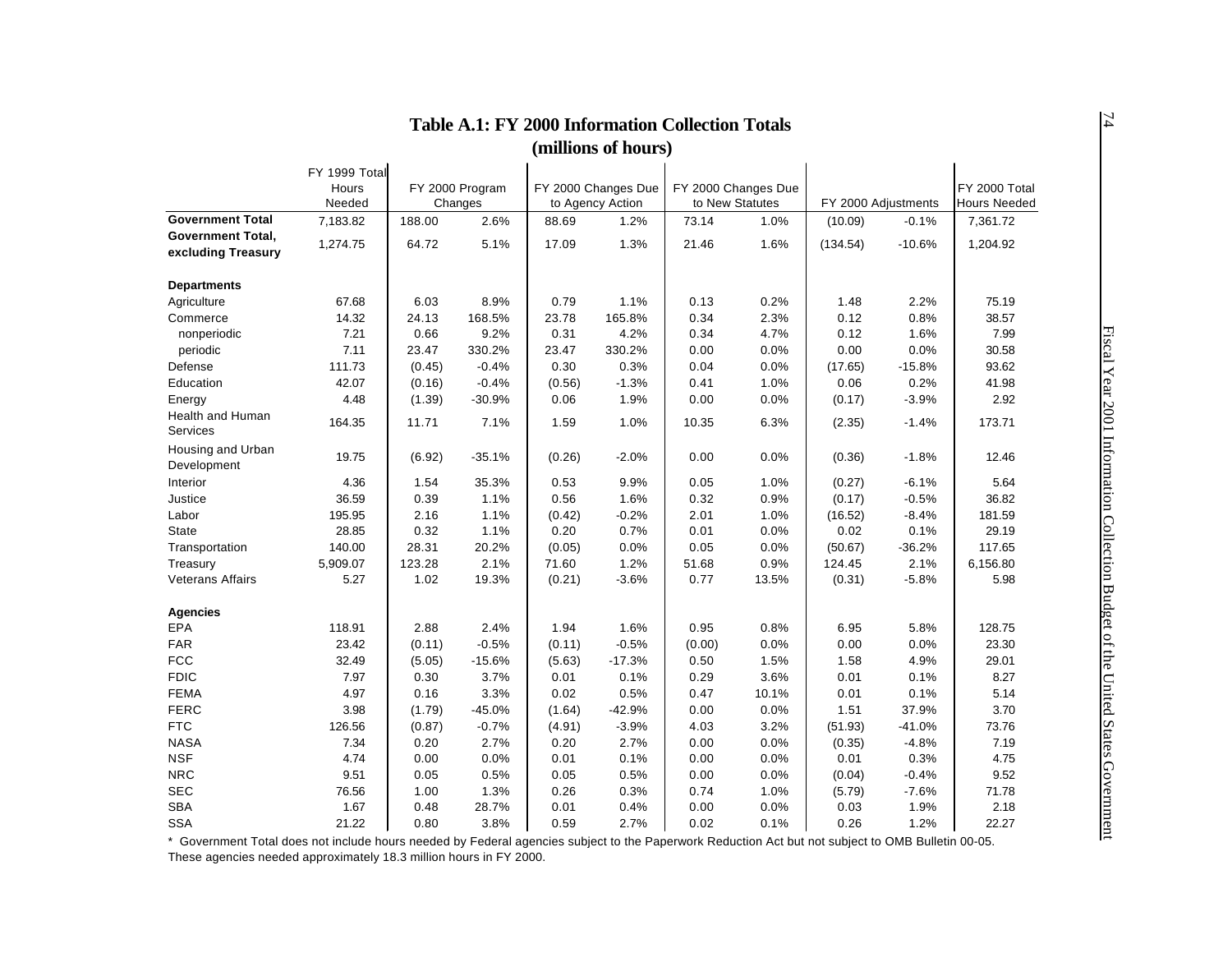|                                  | <b>FY 2000 Total</b><br><b>Hours Needed</b> | Program Changes | FY 2001 Expected |         | FY 2001 Expected<br>Changes Due to Agency<br>Action |       | FY 2001 Expected<br>Changes Due to New<br>Statutes | FY 2001 Expected<br>Adjustments |         | FY 2001<br><b>Expected Total</b><br><b>Hours Needed</b> |
|----------------------------------|---------------------------------------------|-----------------|------------------|---------|-----------------------------------------------------|-------|----------------------------------------------------|---------------------------------|---------|---------------------------------------------------------|
| <b>Government Total</b>          | 7,361.72                                    | 78.50           | 1.1%             | 17.56   | 0.2%                                                | 34.67 | 0.5%                                               | 4.20                            | 0.1%    | 7,444.42                                                |
| <b>Government Total,</b>         | 1,204.92                                    | 57.21           | 4.7%             | 9.04    | 0.7%                                                | 21.90 | 1.8%                                               | 8.28                            | 0.7%    | 1,270.41                                                |
| excluding Treasury               |                                             |                 |                  |         |                                                     |       |                                                    |                                 |         |                                                         |
| <b>Departments</b>               |                                             |                 |                  |         |                                                     |       |                                                    |                                 |         |                                                         |
| Agriculture                      | 75.19                                       | 14.99           | 19.9%            | 2.50    | 2.9%                                                | 1.59  | 1.8%                                               | 4.64                            | 6.2%    | 94.83                                                   |
| Commerce                         | 38.57                                       | (21.94)         | $-56.9%$         | (21.96) | $-57.0%$                                            | 0.02  | 0.1%                                               | 0.73                            | 1.9%    | 17.35                                                   |
| nonperiodic                      | 7.99                                        | 0.55            | 6.9%             | 0.53    | 6.7%                                                | 0.02  | 0.3%                                               | 0.73                            | 9.1%    | 9.27                                                    |
| periodic                         | 30.58                                       | (22.50)         | $-73.6%$         | (22.50) | $-73.6%$                                            | 0.00  | 0.0%                                               | 0.00                            | 0.0%    | 8.08                                                    |
| Defense                          | 93.62                                       | 0.44            | 0.5%             | (0.24)  | $-0.3%$                                             | 0.10  | 0.1%                                               | (1.34)                          | $-1.4%$ | 92.72                                                   |
| Education                        | 41.98                                       | (0.60)          | $-1.4%$          | (0.62)  | $-1.5%$                                             | 0.03  | 0.1%                                               | (0.30)                          | $-0.7%$ | 41.08                                                   |
| Energy                           | 2.92                                        | 1.02            | 34.9%            | (0.06)  | $-1.4%$                                             | 0.00  | 0.0%                                               | (0.05)                          | $-1.6%$ | 3.89                                                    |
| Health and Human<br>Services     | 173.71                                      | 26.50           | 15.3%            | 23.97   | 13.7%                                               | 0.84  | 0.5%                                               | 2.94                            | 1.7%    | 203.15                                                  |
| Housing and Urban<br>Development | 12.46                                       | 6.11            | 49.0%            | (0.04)  | $-0.2%$                                             | 0.02  | 0.1%                                               | 0.00                            | 0.0%    | 18.57                                                   |
| Interior                         | 5.64                                        | 1.81            | 32.2%            | (0.21)  | $-2.8%$                                             | 0.00  | 0.0%                                               | 0.36                            | 6.4%    | 7.81                                                    |
| Justice                          | 36.82                                       | 0.35            | 0.9%             | 0.28    | 0.8%                                                | 0.00  | 0.0%                                               | 0.39                            | 1.1%    | 37.55                                                   |
| Labor                            | 181.59                                      | 6.88            | 3.8%             | 6.33    | 3.5%                                                | 0.53  | 0.3%                                               | 1.59                            | 0.9%    | 190.06                                                  |
| State                            | 29.19                                       | 0.18            | 0.6%             | 0.18    | 0.6%                                                | 0.00  | 0.0%                                               | 0.00                            | 0.0%    | 29.36                                                   |
| Transportation                   | 117.65                                      | 0.48            | 0.4%             | (1.86)  | $-1.6%$                                             | 2.34  | 2.0%                                               | 0.07                            | 0.1%    | 118.19                                                  |
| Treasury                         | 6,156.80                                    | 21.29           | 0.3%             | 8.52    | 0.1%                                                | 12.77 | 0.2%                                               | (4.09)                          | $-0.1%$ | 6,174.01                                                |
| <b>Veterans Affairs</b>          | 5.98                                        | 0.34            | 5.6%             | (0.16)  | $-2.5%$                                             | 0.03  | 0.4%                                               | (0.12)                          | $-2.0%$ | 6.20                                                    |
| <b>Agencies</b>                  |                                             |                 |                  |         |                                                     |       |                                                    |                                 |         |                                                         |
| EPA                              | 128.75                                      | 5.76            | 4.5%             | 1.04    | 0.8%                                                | 4.73  | 3.7%                                               | 0.28                            | 0.2%    | 134.79                                                  |
| <b>FAR</b>                       | 23.30                                       | 1.12            | 4.8%             | 0.93    | 4.0%                                                | 0.20  | 0.8%                                               | 0.00                            | 0.0%    | 24.42                                                   |
| <b>FCC</b>                       | 29.01                                       | 9.61            | 33.1%            | (1.38)  | $-4.8%$                                             | 10.99 | 37.9%                                              | (0.08)                          | $-0.3%$ | 38.55                                                   |
| <b>FDIC</b>                      | 8.27                                        | 2.11            | 25.5%            | 2.04    | 24.6%                                               | 0.08  | 0.9%                                               | (0.27)                          | $-3.3%$ | 10.11                                                   |
| <b>FEMA</b>                      | 5.14                                        | 1.55            | 30.1%            | 0.01    | 0.1%                                                | 0.08  | 1.2%                                               | 0.00                            | 0.0%    | 6.69                                                    |
| <b>FERC</b>                      | 3.70                                        | (0.22)          | $-6.0%$          | (0.41)  | $-10.5%$                                            | 0.00  | 0.0%                                               | 0.00                            | 0.0%    | 3.48                                                    |
| <b>FTC</b>                       | 73.76                                       | 0.03            | 0.0%             | 0.03    | 0.0%                                                | 0.00  | 0.0%                                               | (1.06)                          | $-1.4%$ | 72.74                                                   |
| <b>NASA</b>                      | 7.19                                        | (1.27)          | $-17.7%$         | (1.27)  | $-17.7%$                                            | 0.00  | 0.0%                                               | 0.00                            | 0.0%    | 5.92                                                    |
| <b>NSF</b>                       | 4.75                                        | 0.00            | 0.0%             | 0.00    | 0.0%                                                | 0.00  | 0.0%                                               | 0.00                            | 0.0%    | 4.75                                                    |
| <b>NRC</b>                       | 9.52                                        | (0.94)          | $-9.9%$          | (0.94)  | $-9.9%$                                             | 0.00  | 0.0%                                               | (0.55)                          | $-5.8%$ | 8.03                                                    |
| <b>SEC</b>                       | 71.78                                       | (0.30)          | $-0.4%$          | (0.30)  | $-0.4%$                                             | 0.00  | 0.0%                                               | 0.32                            | 0.4%    | 71.80                                                   |
| <b>SBA</b>                       | 2.18                                        | 0.63            | 29.1%            | (0.14)  | $-4.9%$                                             | 0.05  | 1.8%                                               | 0.00                            | 0.0%    | 2.82                                                    |
| <b>SSA</b>                       | 22.27                                       | 2.57            | 11.5%            | 1.34    | 5.8%                                                | 0.28  | 1.2%                                               | 0.72                            | 3.2%    | 25.56                                                   |

### **Table A.2: FY 2001 Information Collection Totals (millions of hours)**

 $75$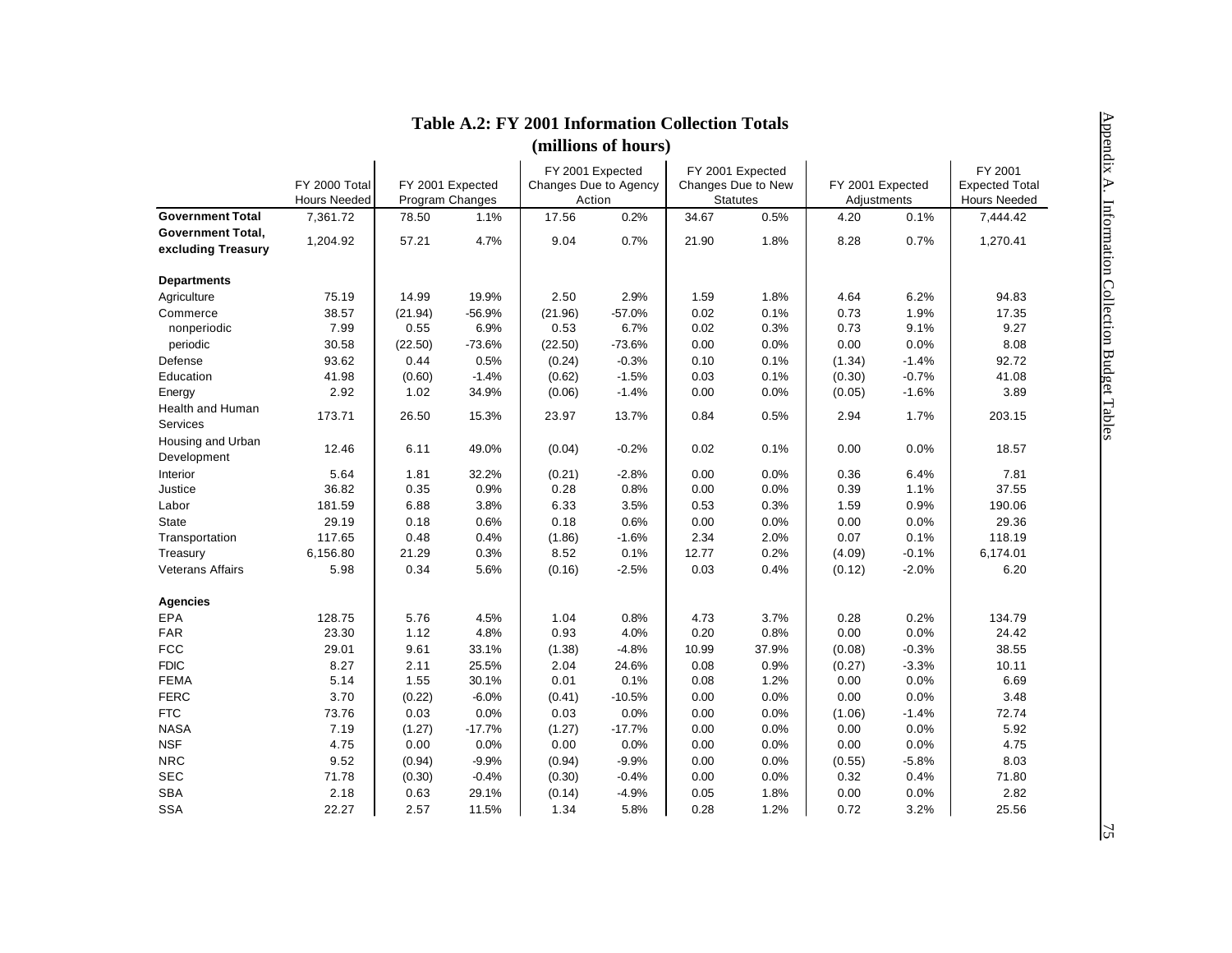|                                                | FY 2000 Estimated        | FY 2001 Expected |                          |
|------------------------------------------------|--------------------------|------------------|--------------------------|
|                                                | <b>Total Cost Burden</b> |                  | <b>Total Cost Burden</b> |
| <b>Government Total</b>                        | \$<br>88,545.0           | \$               | 62,766.3                 |
| <b>Government Total,</b><br>excluding Treasury | \$<br>88,327.2           | \$               | 62,548.5                 |
| <b>Departments</b>                             |                          |                  |                          |
| Agriculture                                    | \$                       | \$               |                          |
| Commerce                                       | \$<br>804.3              | \$               | 825.0                    |
| Defense                                        | \$<br>7.2                | \$               | 0.5                      |
| Education                                      | \$<br>180.3              | \$               | 119.7                    |
| Energy                                         | \$<br>3.1                | \$               | 3.1                      |
| Heath and Human<br>Services                    | \$<br>14,592.2           | \$               | 14,590.5                 |
| Housing and Urban<br>Development               | \$<br>258.7              | \$               | 258.7                    |
| Interior                                       | \$<br>67.5               | \$               | 67.4                     |
| Justice                                        | \$<br>1,093.9            | \$               | 5,809.2                  |
| Labor                                          | \$<br>2,602.6            | \$               | 3,934.7                  |
| <b>State</b>                                   | \$<br>339.3              | \$               | 339.3                    |
| Transportation                                 | \$<br>1,039.6            | \$               | 1,125.0                  |
| Treasury                                       | \$<br>217.8              | \$               | 217.8                    |
| <b>Veterans Affairs</b>                        | \$<br>19.1               | \$               | 19.1                     |
| <b>Agencies</b>                                |                          |                  |                          |
| <b>EPA</b>                                     | \$<br>8,117.7            | \$               | 8,886.0                  |
| <b>FAR</b>                                     | \$<br>33,460.1           | \$               |                          |
| <b>FCC</b>                                     | \$<br>822.9              | \$               | 1,487.8                  |
| <b>FDIC</b>                                    | \$                       | \$               |                          |
| <b>FEMA</b>                                    | \$<br>25.9               | \$               | 30.5                     |
| <b>FERC</b>                                    | \$<br>205.7              | \$               | 235.0                    |
| <b>FTC</b>                                     | \$<br>26.6               | \$               | 26.7                     |
| <b>NASA</b>                                    | \$<br>12,814.9           | \$               | 12,694.4                 |
| <b>NSF</b>                                     | \$<br>0.4                | \$               | 0.4                      |
| <b>NRC</b>                                     | \$<br>2.9                | \$               | 2.9                      |
| <b>SEC</b>                                     | \$<br>11,765.4           | \$               | 11,782.1                 |
| <b>SBA</b>                                     | \$<br>64.9               | \$               | 298.4                    |
| <b>SSA</b>                                     | \$<br>12.2               | \$               | 12.2                     |
|                                                |                          |                  |                          |

### **Table A.3: Information Collection Totals (millions of dollars)**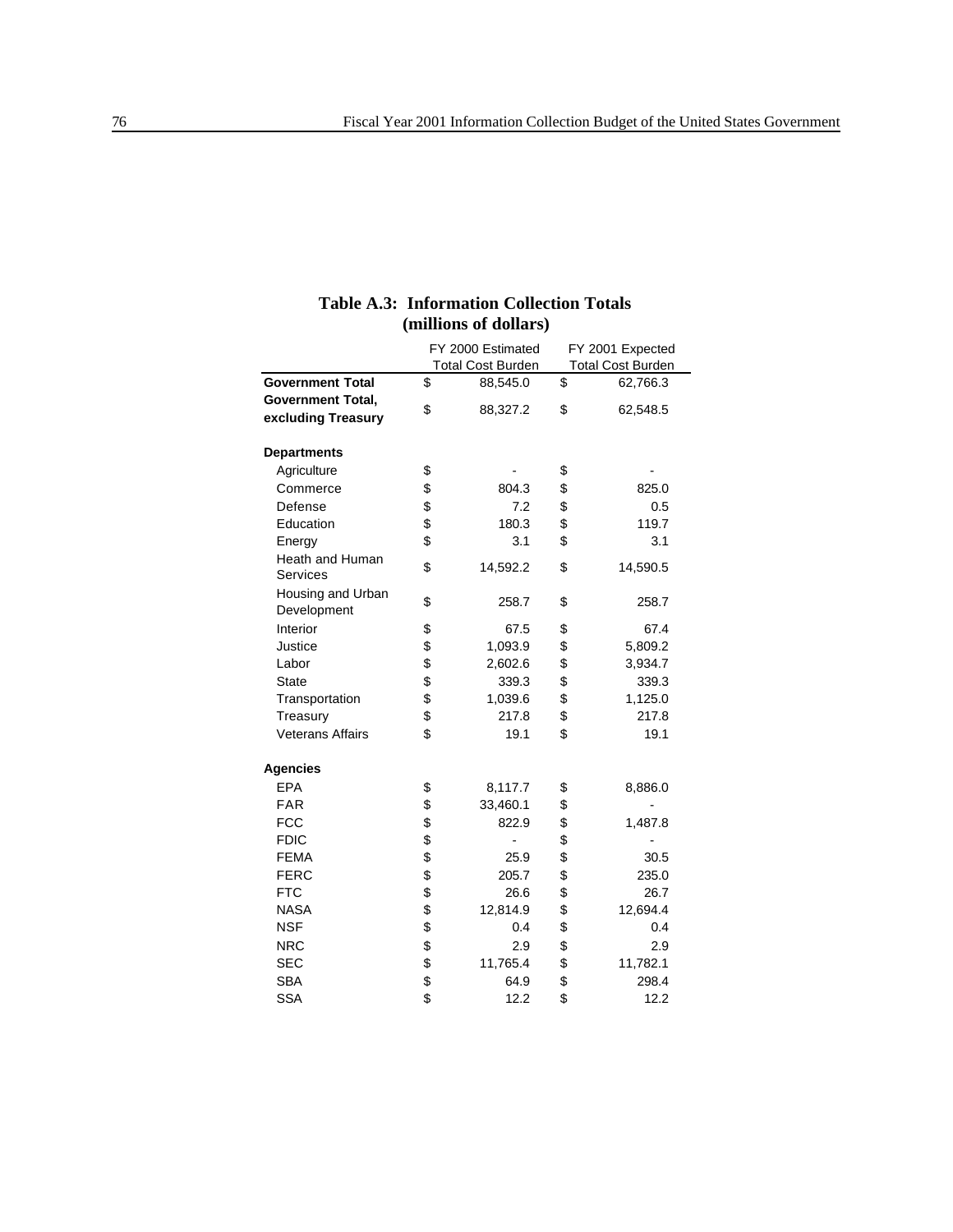### **Appendix B. Paperwork Reduction Act Compliance**

Section 5(C) of OMB Bulletin No. 00-05 (August 4, 2000) asked each agency to documents its compliance with the information collection provisions of the PRA. Appendix B of OMB Bulletin No. 00- 05 indicated that OMB is required to report to Congress all violations of the PRA and its implementing regulations.

Agencies were asked to report  $(1)$  the title of the information collection,  $(2)$  the nature of the violation, and (3) how the violation was discovered and remedied. The violations reported are described in three lists. This lists document 487 violations of the Paperwork Reduction Act, only 191 of which remain unresolved as of February 5, 2001 (the cut-off date for preparing these lists). This is a substantial improvement over the number of violations identified in the FY 2000 ICB.

The first list, "FY 2000 Lapses in OMB Approval, Resolved as of February 5, 2001," identifies by agency (and agency division) those ongoing collections of information for which OMB approval had expired. The Departments of Agriculture, Housing and Urban Development, Justice and Veterans Affairs all have a significant number of entries on this table, 63, 38, 32, and 29, respectively. These high number reflects significant progress during the last year resolving previously identified problems.

The second list, "FY 2000 Lapses in OMB Approval, Unresolved as of February 5, 2001," identifies ongoing agency use of an expired information collection. Agencies with a large number of entries include the Departments of Agriculture and Housing and Urban Development, with 26 and 61, respectively.

The third list, "FY 2000 Violations: Collections without OMB approval or modified without OMB approval," identifies 90 agency uses of an information collection (or substantive or material modification thereof)9 without having first obtained OMB approval under the PRA.

<sup>9 &</sup>quot;An agency may not make a substantive or material modification" of an already approved collection of information without obtaining OMB approval for that modification. 44 U.S.C. 3507(h)(3), 5 CFR 1320.5(g).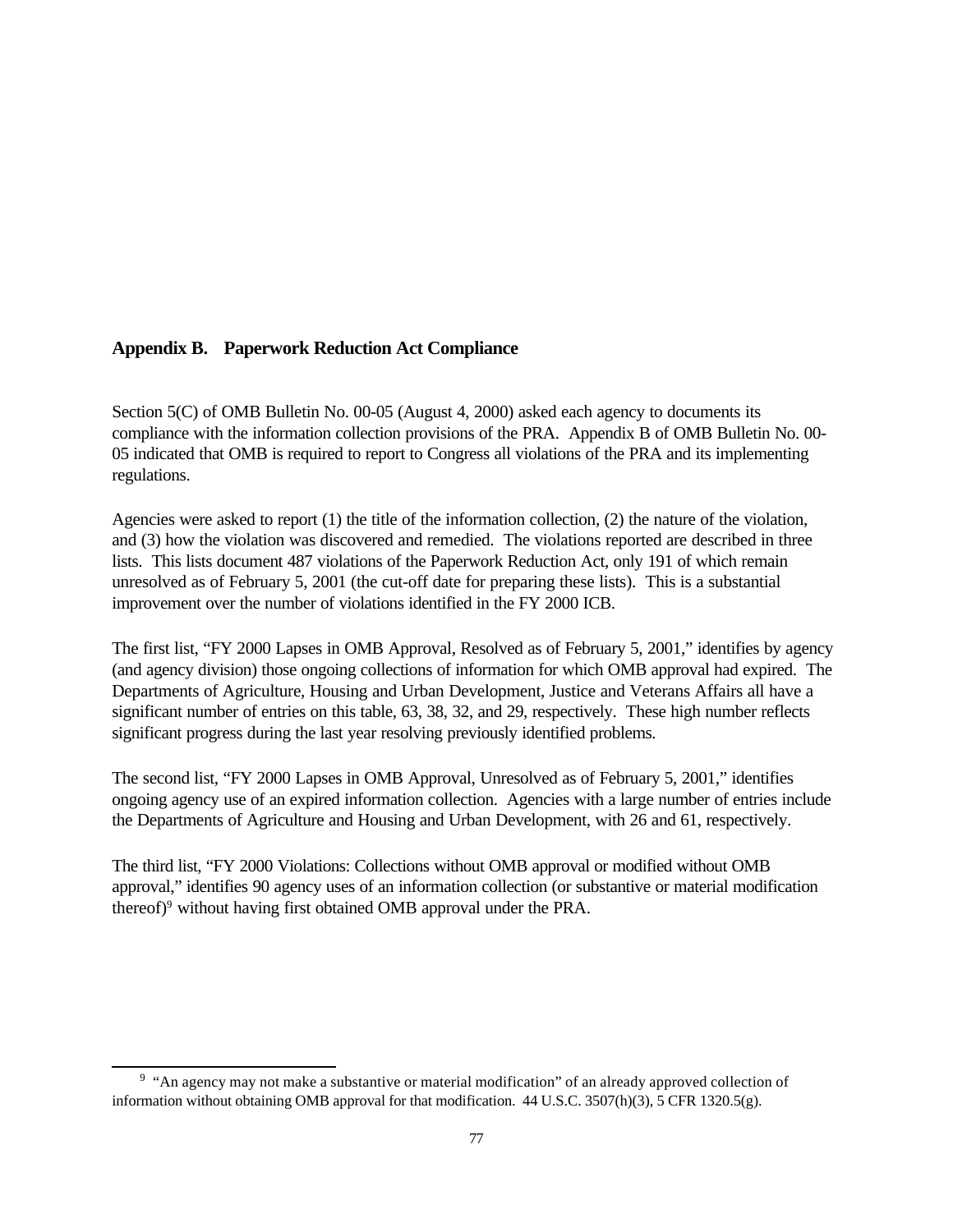## **Table B.1: FY 2000 Lapses in OMB Approval Resolved as of February 5, 2001**

| <b>OMB</b><br>Control<br>Number | <b>Collection Title</b>                                                                                                     | Date of<br><b>Expiration</b> | Date of    | Date of<br><b>Reinstatement Discontinuation</b> |
|---------------------------------|-----------------------------------------------------------------------------------------------------------------------------|------------------------------|------------|-------------------------------------------------|
|                                 | Department of Agriculture                                                                                                   |                              |            |                                                 |
|                                 | Animal and Plant Heath Inspection Service                                                                                   |                              |            |                                                 |
|                                 | 0579-0010 National Agricultural Pest Information System                                                                     | 8/31/2000                    | 2/1/2001   |                                                 |
|                                 | 0579-0040 Importation of Animal & Pultry, Animal/Poultry Products,<br>Certain Animal Embryos, Semen, and Zoological Animals | 10/31/1999                   | 4/10/2000  |                                                 |
|                                 | 0579-0054 Federal Plant Pest and Noxious Weeds Regulations                                                                  | 2/29/2000                    | 6/21/2000  |                                                 |
|                                 | 0579-0137 Pseudorabies in Swine; Payment of Indemnity                                                                       | 10/31/1999                   | 1/8/2000   |                                                 |
|                                 | 0579-0141 Poultry Imports and Export                                                                                        | 1/31/2000                    | 8/28/2000  |                                                 |
| Farm Service Agency             |                                                                                                                             |                              |            |                                                 |
|                                 | 0560-0006 Peanut Quota Regulations for the 1996-2002 Crops                                                                  | 8/31/1997                    | 1/18/2000  |                                                 |
|                                 | 0560-0025 Farm Reconstitutions                                                                                              | 10/31/1997                   | 3/15/2000  |                                                 |
|                                 | 0560-0040 Regulations for Cooperative Marketing Associations-- 7 CFR<br>Part 1425                                           | 5/31/2000                    | 1/18/2001  |                                                 |
|                                 | 0560-0074 Cotton Loan Program                                                                                               | 1/31/1998                    | 10/1/1999  |                                                 |
|                                 | 0560-0120 Warehouse Regulations Under USWA and Standards for<br>Approval of Warehouses                                      | 10/31/1999                   | 3/15/2000  |                                                 |
|                                 | 0560-0134 Marketing Assessments - Sugar -7 CFR Part 1435                                                                    | 6/30/1997                    |            | 11/18/1999                                      |
|                                 | 0560-0151 End-Use Certificate Program                                                                                       | 11/30/1999                   | 6/2/2000   |                                                 |
|                                 | 0560-0157 Insured Farm Ownership Loan Policies, Procedures, and<br>Authorizations                                           | 6/30/2000                    | 1/18/2001  |                                                 |
|                                 | 0560-0162 Operating Loans; Policies, Procedures, and Authorizations-<br><b>7CFR Part 1941</b>                               | 6/30/2000                    | 2/2/2001   |                                                 |
|                                 | 0560-0165 Agricultural Loan Mediation Program                                                                               | 3/31/1998                    | 2/1/2001   |                                                 |
|                                 | 0560-0175 Noninsured Crop Disaster Assistance Program                                                                       | 5/31/1998                    | 9/28/2000  |                                                 |
|                                 | 0560-0179 Livestock Indemnity Program                                                                                       | 1/31/1998                    | 11/12/1999 |                                                 |
| Food and Nutrition Service      |                                                                                                                             |                              |            |                                                 |
|                                 | 0584-0064 FS Application Process                                                                                            | 1/13/1999                    | 9/1/2000   |                                                 |
|                                 | 0584-0081 State Coupon Issuance and Participation Estimates-- Form FCS<br>388                                               | 2/29/2000                    | 11/17/2000 |                                                 |
|                                 | 0584-0083 Operating Guidelines, Forms and Waivers                                                                           | 12/31/1998                   | 5/3/2000   |                                                 |
|                                 | 0584-0385 Report of the Emergency Food Assistance Program<br>Administrative                                                 | 1/31/2000                    | 4/10/2000  |                                                 |
|                                 | Food Safety and Inspection Service                                                                                          |                              |            |                                                 |
|                                 | 0583-0090 Ante-Mortem and Post-Mortem Inspection                                                                            | 11/30/1997                   | 3/15/2000  |                                                 |
|                                 | 0583-0094 Exportation, Transportation, and Importation of Meat                                                              | 12/31/1997                   | 1/31/2000  |                                                 |
| Foreign Agricultural Service    |                                                                                                                             |                              |            |                                                 |
|                                 | 0551-0024 Buyer Alert                                                                                                       | 11/30/1997                   | 3/4/2000   |                                                 |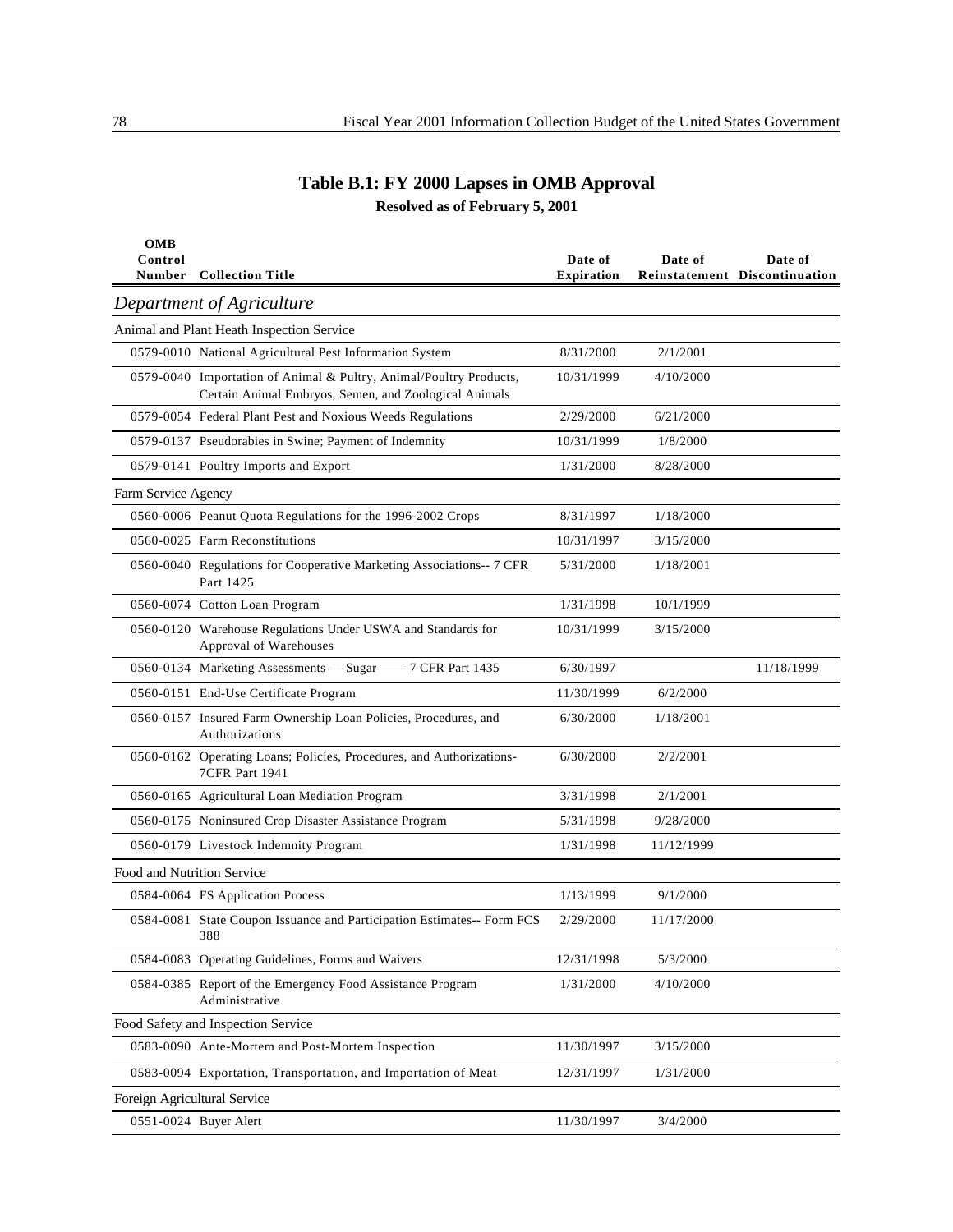| <b>OMB</b><br>Control<br>Number | <b>Collection Title</b>                                                                                                                                                  | Date of<br><b>Expiration</b> | Date of    | Date of<br><b>Reinstatement Discontinuation</b> |
|---------------------------------|--------------------------------------------------------------------------------------------------------------------------------------------------------------------------|------------------------------|------------|-------------------------------------------------|
| <b>Forest Service</b>           |                                                                                                                                                                          |                              |            |                                                 |
|                                 | 0596-0010 Forest Industries Data Collection System                                                                                                                       | 12/31/1998                   | 6/1/2000   |                                                 |
|                                 | 0596-0012 Financial Statement and Verification of Financial Information                                                                                                  | 11/30/1999                   |            | 9/29/2000                                       |
|                                 | 0596-0015 Airplane Pilot Qualifications and Approval Record, Helicopter<br>Pilot Qualifications and Approval Record, Airplane Data<br>Record, and Helicopter Data Record | 12/31/1998                   | 5/24/2000  |                                                 |
|                                 | 0596-0016 Application for Permit, Non-Federal Commercial Use of Roads<br>Restricted by Order                                                                             | 9/30/1998                    | 7/21/2000  |                                                 |
|                                 | 0596-0019 Visitor Permit and Visitor Registration Card                                                                                                                   | 1/31/2000                    | 11/8/2000  |                                                 |
|                                 | 0596-0084 Youth Conservation Corps Application and Medical History                                                                                                       | 10/31/1997                   | 9/25/2000  |                                                 |
|                                 | 0596-0086 Timber Sale Operating Plans                                                                                                                                    | 8/31/2000                    | 1/26/2001  |                                                 |
|                                 | 0596-0089 Application for Prospecting Permit                                                                                                                             | 8/31/2000                    | 11/14/2000 |                                                 |
|                                 | 0596-0099 Application for the Senior Community Service Employment<br>Program                                                                                             | 11/30/1999                   | 12/8/2000  |                                                 |
|                                 | 0596-0105 Land Ownership Adjustments, Land Exchanges                                                                                                                     | 8/31/1998                    | 6/19/2000  |                                                 |
|                                 | 0596-0106 Recreation Fee Permit Envelope                                                                                                                                 | 8/31/1998                    | 4/13/2000  |                                                 |
|                                 | 0596-0128 Recreational Participation and Environmental Activity Survey                                                                                                   | 2/29/1996                    | 10/19/1999 |                                                 |
|                                 | 0596-0129 The Day Use Study                                                                                                                                              | 9/30/1996                    | 10/18/1999 |                                                 |
|                                 | <b>National Resources Conservation Service</b>                                                                                                                           |                              |            |                                                 |
|                                 | 0578-0007 Agricultural and Urban Drainage Surveys                                                                                                                        | 6/30/1997                    | 5/3/2000   |                                                 |
|                                 | 0578-0013 Long-Term Contracting Conservation Plan of Operations                                                                                                          | 8/31/1998                    | 6/25/2000  |                                                 |
|                                 | 0578-0018 Application for Payment                                                                                                                                        | 9/30/1998                    | 10/30/2000 |                                                 |
| <b>Rural Housing Service</b>    |                                                                                                                                                                          |                              |            |                                                 |
|                                 | 0575-0166 Single-Family Housing                                                                                                                                          | 9/30/1999                    |            | 11/19/1999                                      |
| <b>Rural Utilities Service</b>  |                                                                                                                                                                          |                              |            |                                                 |
|                                 | 0572-0001 Prospective Large Power Service                                                                                                                                | 8/31/1999                    | 3/15/2000  |                                                 |
|                                 | 0572-0002 Accounting Requirements for Electric Borrowers                                                                                                                 | 9/30/1997                    |            | 3/15/2000                                       |
|                                 | 0572-0003 Accounting Requirements for RUS Telephone Borrowers                                                                                                            | 10/31/1998                   | 3/15/2000  |                                                 |
|                                 | 0572-0012 Manual for Preservation of Borrower's Records, Electric                                                                                                        | 10/31/1997                   |            | 3/15/2000                                       |
|                                 | 0572-0020 Request for Approval to Sell Capital Assets                                                                                                                    | 6/30/1996                    | 4/25/2000  |                                                 |
|                                 | 0572-0023 Advance and Disbursement of Funds - Telephone Loan<br>Program                                                                                                  | 8/31/1997                    | 5/11/2000  |                                                 |
|                                 | 0572-0025 Review Rating Summary                                                                                                                                          | 2/28/1999                    | 4/25/2000  |                                                 |
|                                 | 0572-0031 Financial and Statistical Report for Telephone Borrowers                                                                                                       | 9/30/1998                    | 4/25/2000  |                                                 |
|                                 | 0572-0041 Request for Release of Lien and/or Approval of Sale                                                                                                            | 5/31/1996                    | 8/14/2000  |                                                 |
|                                 | 0572-0079 Preloan Procedures & Requirements for Telephone Borrowers                                                                                                      | 12/31/1996                   | 9/28/2000  |                                                 |
|                                 | 0572-0088 RUS Loan Prepayments and Related Reporting Burdens                                                                                                             | 12/31/1998                   | 8/14/2000  |                                                 |
|                                 | 0572-0089 Wholesale Contracts for the Purchase & Sale of Electric Power                                                                                                  | 10/31/1997                   | 1/31/2001  |                                                 |
|                                 | 0572-0095 RUS Policy on Audits of Electric and Telephone Borrowers                                                                                                       | 9/30/1998                    | 4/22/2000  |                                                 |
|                                 | 0572-0096 Distance Learning and Telemedicine Loan and Grant Program                                                                                                      | 8/31/1999                    | 8/28/2000  |                                                 |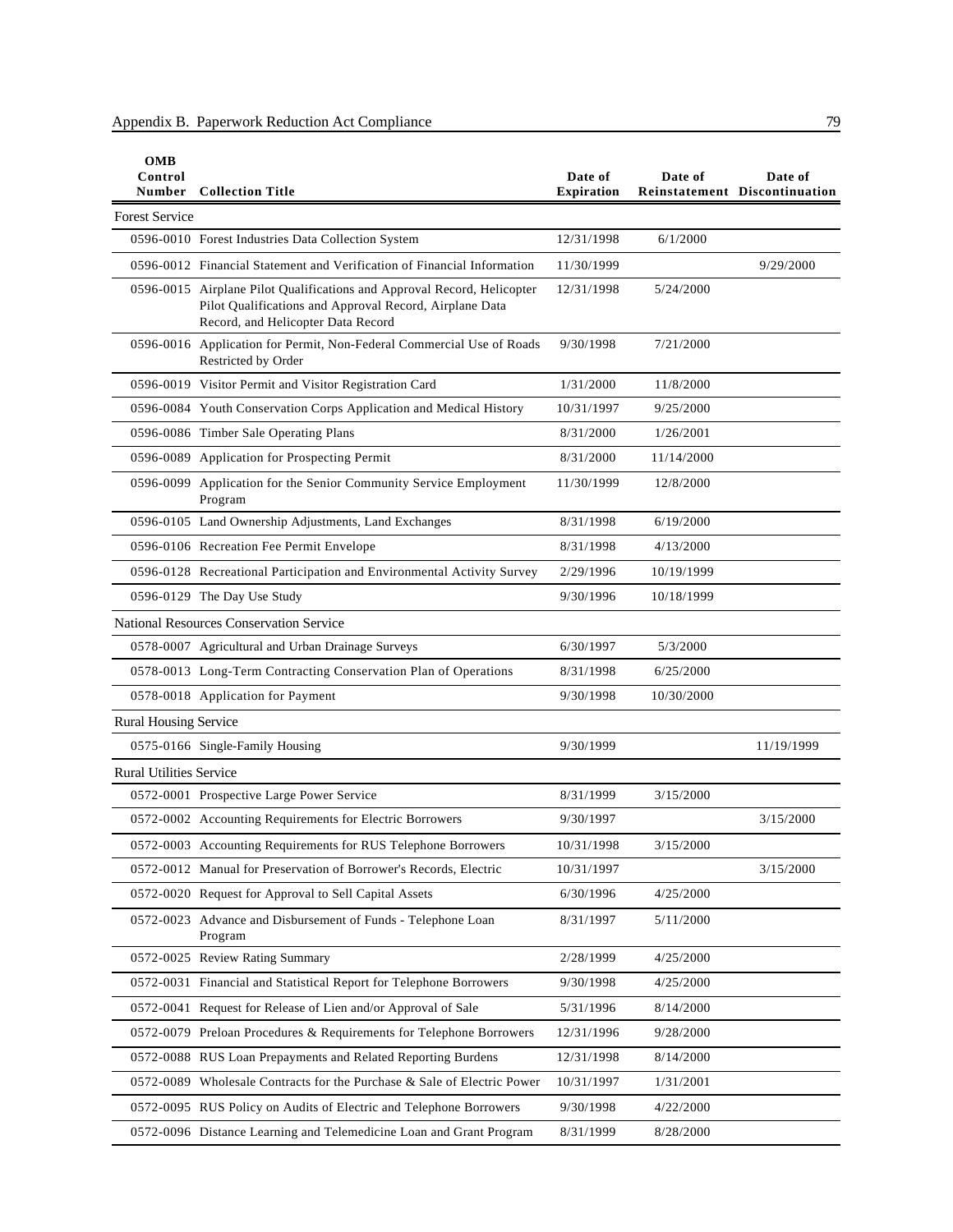| <b>OMB</b><br>Control<br>Number | <b>Collection Title</b>                                                                                                             | Date of<br><b>Expiration</b> | Date of    | Date of<br><b>Reinstatement Discontinuation</b> |
|---------------------------------|-------------------------------------------------------------------------------------------------------------------------------------|------------------------------|------------|-------------------------------------------------|
|                                 | 0572-0097 Deferments of REA Loan Payments for RD Projects                                                                           | 8/31/1997                    | 5/11/2000  |                                                 |
|                                 | 0572-0098 Borrower Investments, Telecommunications Loan Program                                                                     | 12/31/1998                   | 4/22/2000  |                                                 |
|                                 | 0572-0099 Seismic Safety of New Building Construction                                                                               | 8/31/1999                    | 4/22/2000  |                                                 |
|                                 | 0572-0100 Lien Accommodations and Subordinates                                                                                      | 5/31/1996                    | 4/22/2000  |                                                 |
|                                 | 0572-0104 State Telecommunications Modernization Plan                                                                               | 1/31/1998                    | 8/22/2000  |                                                 |
|                                 | 0572-0107 Electric System Construction Policies and Procedures                                                                      | 11/30/1997                   | 4/22/2000  |                                                 |
|                                 | 0572-0112 Technical Assistance and Training Grants                                                                                  | 9/30/1997                    | 5/11/2000  |                                                 |
|                                 | 0572-0113 Technical Assistance and Training Grants, Addendum I                                                                      | 12/31/1996                   |            | 5/11/2000                                       |
|                                 | Department of Commerce                                                                                                              |                              |            |                                                 |
|                                 | <b>International Trade Administration</b>                                                                                           |                              |            |                                                 |
|                                 | 0625-0200 Antidumping and Countervailing Duties Procedures for<br>Initiation of Downstream Product Monitoring                       | 9/30/1998                    | 11/26/1999 |                                                 |
|                                 | Minority Business Development Agency                                                                                                |                              |            |                                                 |
|                                 | 0640-0007 Narrative Reporting Require.                                                                                              | 11/30/1998                   | 11/26/1999 |                                                 |
|                                 | National Oceanic and Atmospheric Administration                                                                                     |                              |            |                                                 |
|                                 | 0648-0204 Southwest Region Permit Family of Forms                                                                                   | 7/31/2000                    | 9/6/2000   |                                                 |
|                                 | 0648-0206 Alaska Region Permit Family of Forms                                                                                      | 5/31/2000                    | 9/6/2000   |                                                 |
|                                 | 0648-0214 Southwest Region Logbook Family of Forms                                                                                  | 5/31/2000                    | 9/6/2000   |                                                 |
|                                 | 0648-0292 Reporting Requirements for Commercial Fisheries<br>Authorization Under Section 118 of the Marine Mammal<br>Protection Act | 12/31/1999                   | 8/9/2000   |                                                 |
|                                 | 0648-0293 Application for Commercial Fisheries Authorization Under<br>Section 118 of the Marine Mammal Protection Act               | 12/31/1999                   | 9/10/2000  |                                                 |
|                                 | 0648-0314 Designation of Fisheries Mgmt Council Members and<br>Application for Reinstatement of State Authority                     | 9/20/1999                    | 5/3/2000   |                                                 |
|                                 | 0648-0401 American Fisheries Act Recordkeeping and Reporting                                                                        | 7/31/2000                    | 12/5/2000  |                                                 |
|                                 | Patent and Trademark Office                                                                                                         |                              |            |                                                 |
|                                 | 0651-0012 Admittance to Practice and Roster of Registered Patent<br>Attorneys and Agents Admitted to Practice Before the PTO        | 8/31/1999                    | 12/7/1999  |                                                 |
|                                 | 0651-0016 Rules for Patent Maintenance Fees                                                                                         | 7/31/1999                    | 12/7/1999  |                                                 |
|                                 | Department of Defense                                                                                                               |                              |            |                                                 |
| Department of the Army          |                                                                                                                                     |                              |            |                                                 |
|                                 | 0702-0064 International Military Student Information                                                                                | 12/31/1990                   | 12/1/1999  |                                                 |
|                                 | 0702-0073 Army ROTC 4-Year Scholarship Application                                                                                  | 8/31/1996                    | 12/1/1999  |                                                 |
| Department of the Navy          |                                                                                                                                     |                              |            |                                                 |
|                                 | 0703-0020 Enlistee Financial Statement                                                                                              | 8/31/2000                    | 8/31/2000  |                                                 |
|                                 | 0703-0029 Application for Commission or Warrant Rank, USN or USNR                                                                   | 9/30/1999                    | 12/1/1999  |                                                 |
|                                 | 0703-0036 Cantidate Application Procedures for the United States Naval<br>Academy                                                   | 1/31/1993                    | 2/9/2000   |                                                 |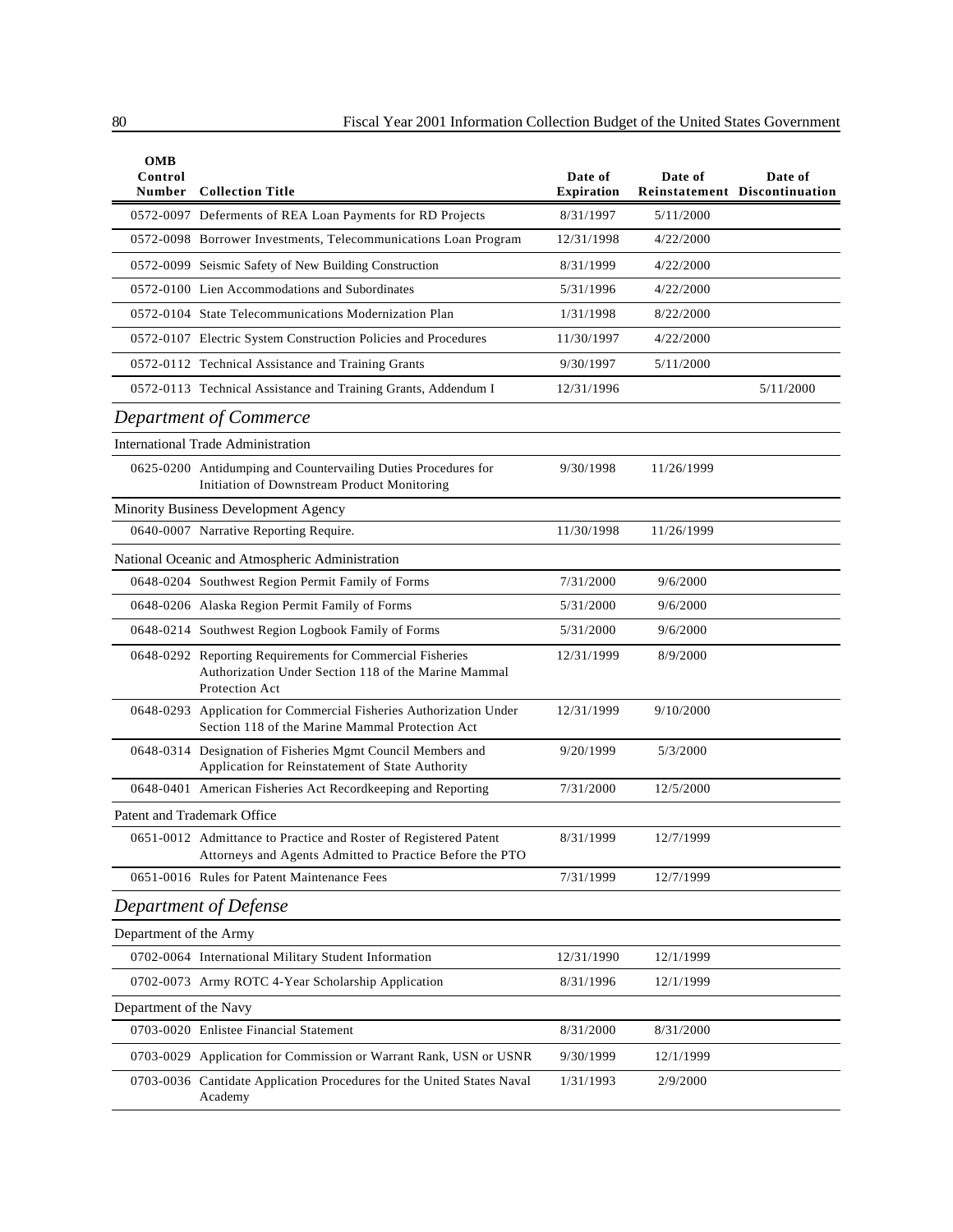| <b>OMB</b><br>Control<br>Number | <b>Collection Title</b>                                                                                                       | Date of<br><b>Expiration</b> | Date of    | Date of<br><b>Reinstatement Discontinuation</b> |
|---------------------------------|-------------------------------------------------------------------------------------------------------------------------------|------------------------------|------------|-------------------------------------------------|
| Departmental and Others         |                                                                                                                               |                              |            |                                                 |
|                                 | 0704-0030 Disposition of Remains; Reimbursable Basis Request for<br>Payment of Funeral and/or Interment Expenses              | 8/31/1994                    | 12/1/1999  |                                                 |
|                                 | 0704-0377 Industrial Capabilities Questionnaire                                                                               | 6/30/1998                    | 4/30/2000  |                                                 |
|                                 | Office of the Assistant Secretary for Health Affairs                                                                          |                              |            |                                                 |
|                                 | 0720-0001 Health Insurance Claim Form                                                                                         | 4/30/2000                    | 8/21/2000  |                                                 |
|                                 | 0720-0005 Professional Qualifications, Medical and Peer Reviewers                                                             | 11/30/1999                   | 8/21/2000  |                                                 |
|                                 | 0720-0008 TRICARE Enrollment Application Form                                                                                 | 9/30/1998                    | 11/23/1999 |                                                 |
|                                 | Department of Education                                                                                                       |                              |            |                                                 |
|                                 | Office of Educational Research and Improvement                                                                                |                              |            |                                                 |
|                                 | 1850-0734 Designation of Exemplary and Promising Programs                                                                     | 7/31/1999                    | 12/30/1999 |                                                 |
|                                 | Office of Vocational and Adult Education                                                                                      |                              |            |                                                 |
|                                 | 1830-0027 Adult Education Financial and Performance Report                                                                    | 12/31/1993                   | 1/12/2000  |                                                 |
|                                 | 1830-0503 Performance Report state-Administered Vocational Technical<br><b>Education Programs</b>                             | 1/31/1997                    | 2/3/2000   |                                                 |
|                                 | Department of Energy                                                                                                          |                              |            |                                                 |
| Office of Administration        |                                                                                                                               |                              |            |                                                 |
|                                 | 1910-0300 Environment, Safety, and Health                                                                                     | 8/31/2000                    | 2/2/2001   |                                                 |
|                                 | 1910-0500 Financial Management                                                                                                | 8/31/2000                    | 2/2/2001   |                                                 |
|                                 | 1910-1400 Compliance Statement: Energy/Water Conservation Standards<br>for Appliances                                         | 8/31/2000                    | 2/2/2001   |                                                 |
|                                 | 1910-5102 Reporting and Recordkeeping Requirements for Make-or-Buy<br>Plans                                                   | 8/31/2000                    | 2/2/2001   |                                                 |
|                                 | 1910-5103 Reporting and Recordkeeping Requirements for Safety<br>Management System                                            | 8/31/2000                    | 2/2/2001   |                                                 |
|                                 | Department of Health and Human Services                                                                                       |                              |            |                                                 |
|                                 | Administration for Children and Families                                                                                      |                              |            |                                                 |
|                                 | 0970-0034 Refugee and Entrant Unaccompanied Minor Placement Report<br>Refugee and Entrant Unaccompanied Minor Progress Report | 6/30/1999                    | 11/4/1999  |                                                 |
|                                 | 0970-0060 Low Income Energy Assistance Program (LIHEAP) Household<br>Report                                                   | 6/30/2000                    | 10/2/2000  |                                                 |
|                                 | 0970-0123 Runaway and Homeless Youth Management Information<br>System (MIS)                                                   | 12/31/1994                   | 10/5/1999  |                                                 |
|                                 | 0970-0140 Head Start Fellows Program                                                                                          | 7/31/1999                    | 10/21/1999 |                                                 |
|                                 | 0970-0181 Child Support Enforcement Program Financial Report, Child<br>Support Enforcement Program Quarterly Report of        | 8/31/1999                    | 12/16/1999 |                                                 |
|                                 | Centers for Disease Control and Prevention                                                                                    |                              |            |                                                 |
|                                 | 0920-0004 National Disease Surveillance Program II - Disease Summaries                                                        | 10/31/1996                   | 3/28/2000  |                                                 |
|                                 | 0920-0009 National Disease Surveillance Program — I. Case Reports                                                             | 11/30/1996                   | 2/4/2000   |                                                 |
|                                 | Health Care Financing Administration                                                                                          |                              |            |                                                 |
|                                 | 0938-0279 Medicare Uniform Institutional Provider Bill                                                                        | 10/31/1995                   | 5/23/2000  |                                                 |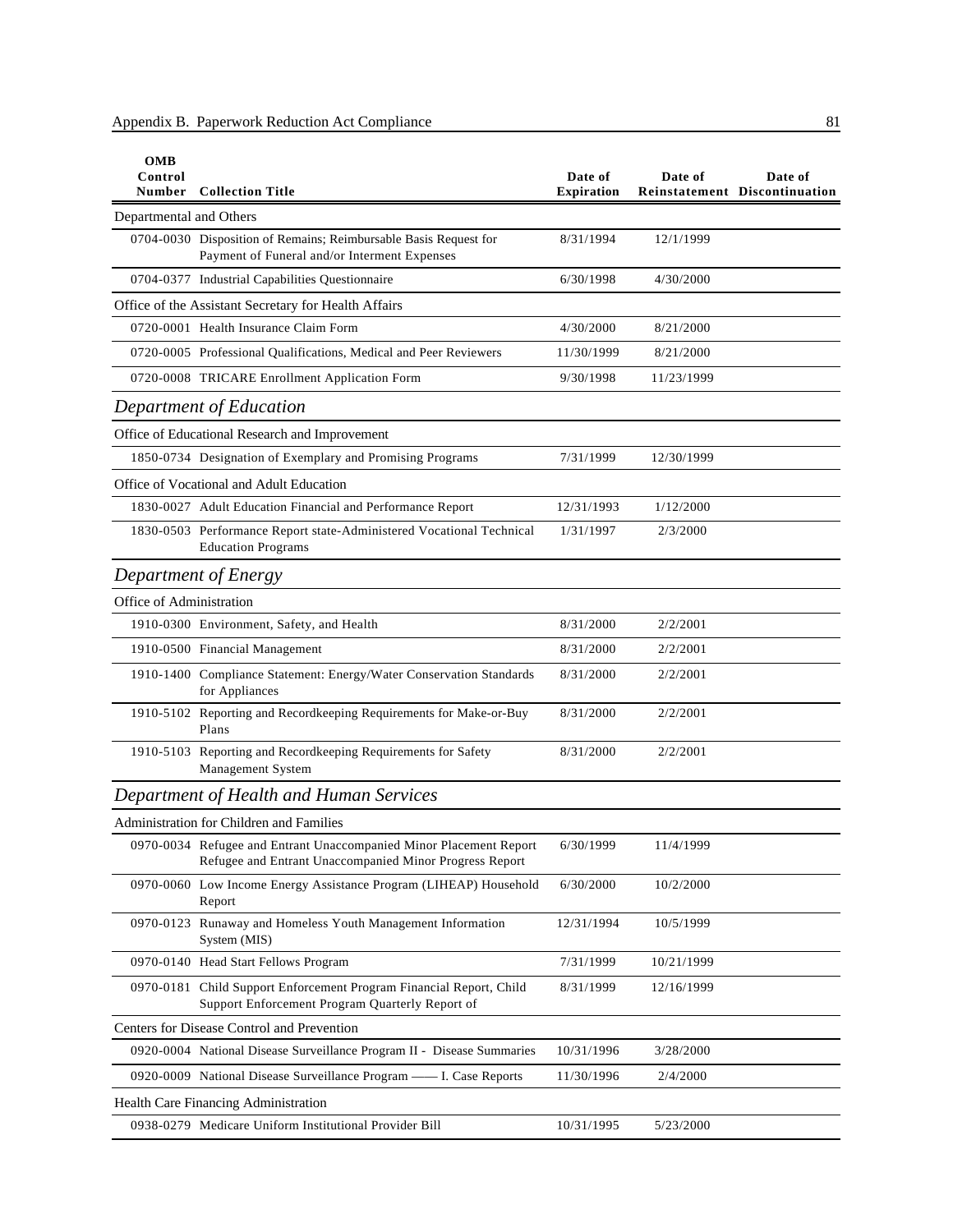| OMB<br>Control<br>Number    | <b>Collection Title</b>                                                                                                                                                   | Date of<br><b>Expiration</b> | Date of    | Date of<br><b>Reinstatement Discontinuation</b> |
|-----------------------------|---------------------------------------------------------------------------------------------------------------------------------------------------------------------------|------------------------------|------------|-------------------------------------------------|
|                             | 0938-0448 End Stage Renal Disease Death Notification                                                                                                                      | 8/31/1997                    | 4/14/2000  |                                                 |
|                             | 0938-0763 The Adjusted Community Rate Proposal (ACRP) M+C Plan<br><b>Benefit Package</b>                                                                                  | 9/30/1999                    | 3/13/2000  |                                                 |
| Office of Family Assistance |                                                                                                                                                                           |                              |            |                                                 |
|                             | 0992-0005 Automatic Data Processing Equipment and Services,<br><b>Conditions Subpart F</b>                                                                                | 9/30/1999                    | 3/28/2000  |                                                 |
|                             | Department of Housing and Urban Development                                                                                                                               |                              |            |                                                 |
|                             | Office of Community Planning and Development                                                                                                                              |                              |            |                                                 |
|                             | 2506-0133 Housing Opportunities for Persons with AIDS (HOPWA)<br>Program                                                                                                  | 7/31/2000                    | 11/7/2000  |                                                 |
|                             | Office of Fair Housing and Equal Opportunity                                                                                                                              |                              |            |                                                 |
|                             | 2529-0033 Fair Housing Initiatives Program Application Kit                                                                                                                | 5/31/2000                    | 10/27/2000 |                                                 |
| Office of Housing           |                                                                                                                                                                           |                              |            |                                                 |
|                             | 2502-0001 Personal Financial and Credit Statement                                                                                                                         | 9/30/1998                    | 11/1/1999  |                                                 |
|                             | 2502-0005 Title II Approval of Lender Eligibility Requirements                                                                                                            | 6/30/1996                    | 5/25/2000  |                                                 |
|                             | 2502-0012 Rental Schedule, Low Rent Housing                                                                                                                               | 3/31/2000                    | 11/20/2000 |                                                 |
|                             | 2502-0041 Mortgage Default Status Report on Multifamily Housing<br>Projects                                                                                               | 1/31/2000                    | 1/4/2001   |                                                 |
|                             | 2502-0058 Supplement to Subscription Agreement for Cooperative<br>Housing Applications Under Section 213 and 221 (D)(3)                                                   | 11/30/1996                   | 1/17/2001  |                                                 |
|                             | 2502-0086 Monthly Report of Excess Income                                                                                                                                 | 10/31/1999                   | 9/19/2000  |                                                 |
|                             | 2502-0108 Monthly Reports for Establishing Net Income                                                                                                                     | 11/30/1999                   | 1/18/2001  |                                                 |
|                             | 2502-0182 Housing Owners Certification and Application for Housing<br>Assistance Payment Schedule of Tenant Assistance Payments<br>Due                                    | 2/29/2000                    | 11/20/2000 |                                                 |
|                             | 2502-0210 Certification of Need for Health Facility                                                                                                                       | 11/30/1994                   | 2/26/2001  |                                                 |
|                             | 2502-0233 Request and Payment for Labels, Manufactured Home Monthly<br>Production Report, Refunds Due Manufacturer, Adjustment<br>Report and List or Damaged Label Report | 7/31/1999                    | 5/25/2000  |                                                 |
|                             | 2502-0235 Reporting Requirements Associated with 24 CFR 203.508 and<br>235.1001 - Providing Information                                                                   | 7/31/1997                    | 8/17/2000  |                                                 |
|                             | 2502-0275 Application for Transfer for Physical Assets (TPAs)                                                                                                             | 6/30/1997                    | 4/5/2000   |                                                 |
|                             | 2502-0324 Budget-Based Rent Increase                                                                                                                                      | 9/30/1998                    | 4/5/2000   |                                                 |
|                             | 2502-0328 Title I Property Improvement and Manufactured Home Loan<br>Programs - 24 CFR Part 201                                                                           | 7/31/1999                    | 4/25/2000  |                                                 |
|                             | 2502-0349 Certification for Adjustments for Damage and Neglect                                                                                                            | 9/30/1997                    | 6/1/2000   |                                                 |
|                             | 2502-0369 MF Physical Inspection Reporting Requirements                                                                                                                   | 6/30/2000                    | 1/4/2001   |                                                 |
|                             | 2502-0412 Leased and Sale of HUD-Acquired Single Family Properties for<br>the Homeless                                                                                    | 7/31/1999                    | 1/4/2001   |                                                 |
|                             | 2502-0416 Request for Termination of Multifamily Insurance                                                                                                                | 5/31/1998                    | 11/18/1999 |                                                 |
|                             | 2502-0419 Mortgagee''s Application for Insurance Benefits, Multifamily<br>Mortgage                                                                                        | 3/31/1999                    | 2/22/2001  |                                                 |
|                             | 2502-0420 Multifamily Coinsurance Claims Package 223(f)                                                                                                                   | 10/31/1999                   | 1/5/2001   |                                                 |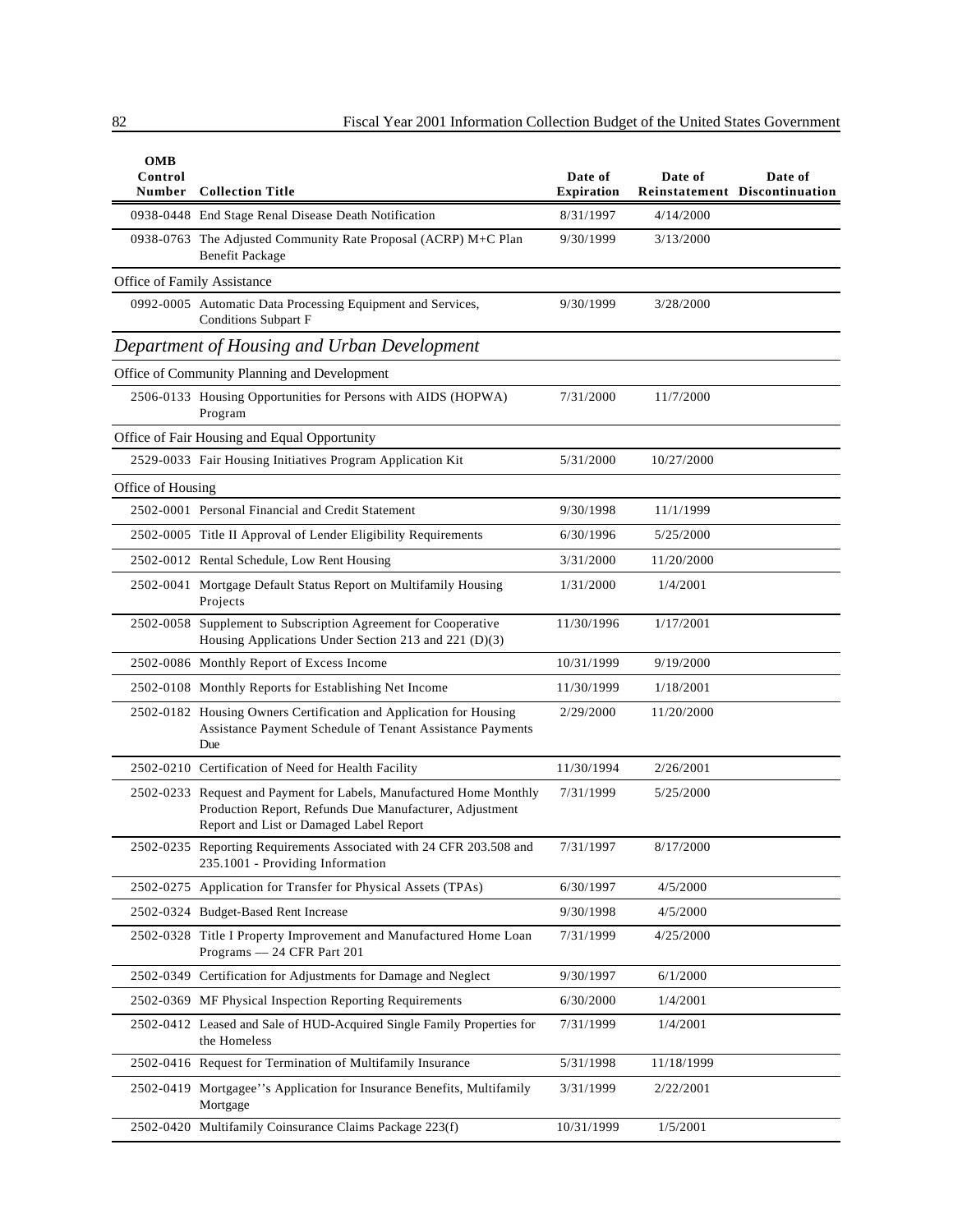| <b>OMB</b><br>Control<br>Number  | <b>Collection Title</b>                                                                                             | Date of<br><b>Expiration</b> | Date of    | Date of<br><b>Reinstatement Discontinuation</b> |
|----------------------------------|---------------------------------------------------------------------------------------------------------------------|------------------------------|------------|-------------------------------------------------|
|                                  | 2502-0423 Single Family Premium Collection Subsystem Upfront                                                        | 4/30/2000                    | 1/17/2001  |                                                 |
|                                  | 2502-0427 Mortgagee's Application for Partial Settlement Multifamily<br>Mortgage                                    | 11/30/1999                   | 2/22/2001  |                                                 |
|                                  | 2502-0447 Service Coordinators in Section 8, 202, 221, and 236 Housing<br>and Projects                              | 6/30/1997                    | 6/1/2000   |                                                 |
|                                  | 2502-0486 Single Family Acquired Asset Management Systems (SAMS)                                                    | 11/30/1999                   | 12/18/2000 |                                                 |
|                                  | 2502-0505 Comprehensive Needs Assessment (CNA)                                                                      | 8/31/1997                    | 11/20/2000 |                                                 |
|                                  | 2502-0533 Multifamily Housing Mortgage and Housing Assistance<br>Restructuring Program (Mark-to-Market) Regulations | 3/28/1999                    | 8/2/2000   |                                                 |
|                                  | 2502-0535 NOFA for Secondary Market for Non-Conforming Loans to<br>Loan Wealth Borrowers Demonstration Program      | 8/31/1999                    | 5/18/2000  |                                                 |
|                                  | Office of Public and Indian Housing                                                                                 |                              |            |                                                 |
|                                  | 2577-0024 Life-Cycle Cost Analysis of Utility Combinations in Public<br>Housing                                     | 3/31/2000                    | 11/20/2000 |                                                 |
|                                  | 2577-0027 Public Housing Construction Report                                                                        | 10/31/1996                   | 5/4/2000   |                                                 |
|                                  | 2577-0083 Multifamily Tenant Characteristics Family Report                                                          | 9/13/2000                    | 9/30/2000  |                                                 |
|                                  | 2577-0087 Tenant Participation & Tenant Opportunities in Public<br>Housing (TOP)-- 24CFR964                         | 5/31/2000                    | 9/13/2000  |                                                 |
|                                  | 2577-0094 General Condition of the Contract for Construction                                                        | 2/29/2000                    | 11/20/2000 |                                                 |
|                                  | 2577-0133 Public Housing Drug Elimination Program-- Technical<br><b>Assistance Consultant Application</b>           | 6/30/2000                    | 2/22/2001  |                                                 |
|                                  | 2577-0166 Public and Indian Housing LOCCS Voice Response System<br>(LOCCS/FRS) Payment Vouchers                     | 6/30/2000                    | 2/23/2001  |                                                 |
|                                  | 2577-0229 Resident Opportunities Self Sufficiency (ROSS)<br>Program/Application, Evaluation, Assessment             | 10/31/1999                   | 11/13/2000 |                                                 |
| Office of the Secretary          |                                                                                                                     |                              |            |                                                 |
|                                  | 2501-0014 Restrictions on Assistance to Noncitizens — FR-2383                                                       | 10/31/1998                   | 12/5/2000  |                                                 |
|                                  | Department of Interior                                                                                              |                              |            |                                                 |
| Bureau of Indian Affairs         |                                                                                                                     |                              |            |                                                 |
|                                  | 1076-0020 Direct Loan Guaranty Program Applications - 25 CFR 103                                                    | 7/31/1995                    | 11/21/2000 |                                                 |
|                                  | 1076-0128 Employer and Personal reference Inquiry Form                                                              | 6/30/1994                    |            | 9/30/2000                                       |
|                                  | 1076-0136 Indian Self-Determination and Education Assistance Act<br>Programs                                        | 6/30/1999                    | 9/18/2000  |                                                 |
| <b>Bureau of Land Management</b> |                                                                                                                     |                              |            |                                                 |
|                                  | 1004-0114 Recordation of Location Notices and Annual Filings for<br>Mining Claims                                   | 9/30/1999                    | 12/22/1999 |                                                 |
|                                  | Office for Equal Opportunity                                                                                        |                              |            |                                                 |
|                                  | 1091-0001 DOI Applicant Background Survey                                                                           | 6/30/1999                    | 1/20/2000  |                                                 |
|                                  | Department of Justice                                                                                               |                              |            |                                                 |
|                                  | Federal Bureau of Investigation                                                                                     |                              |            |                                                 |
|                                  | 1110-0022 Cost Recovery Regulation, Communication Assistance for Law<br>Enforcement Act of 1994                     | 9/30/1998                    | 1/7/2000   |                                                 |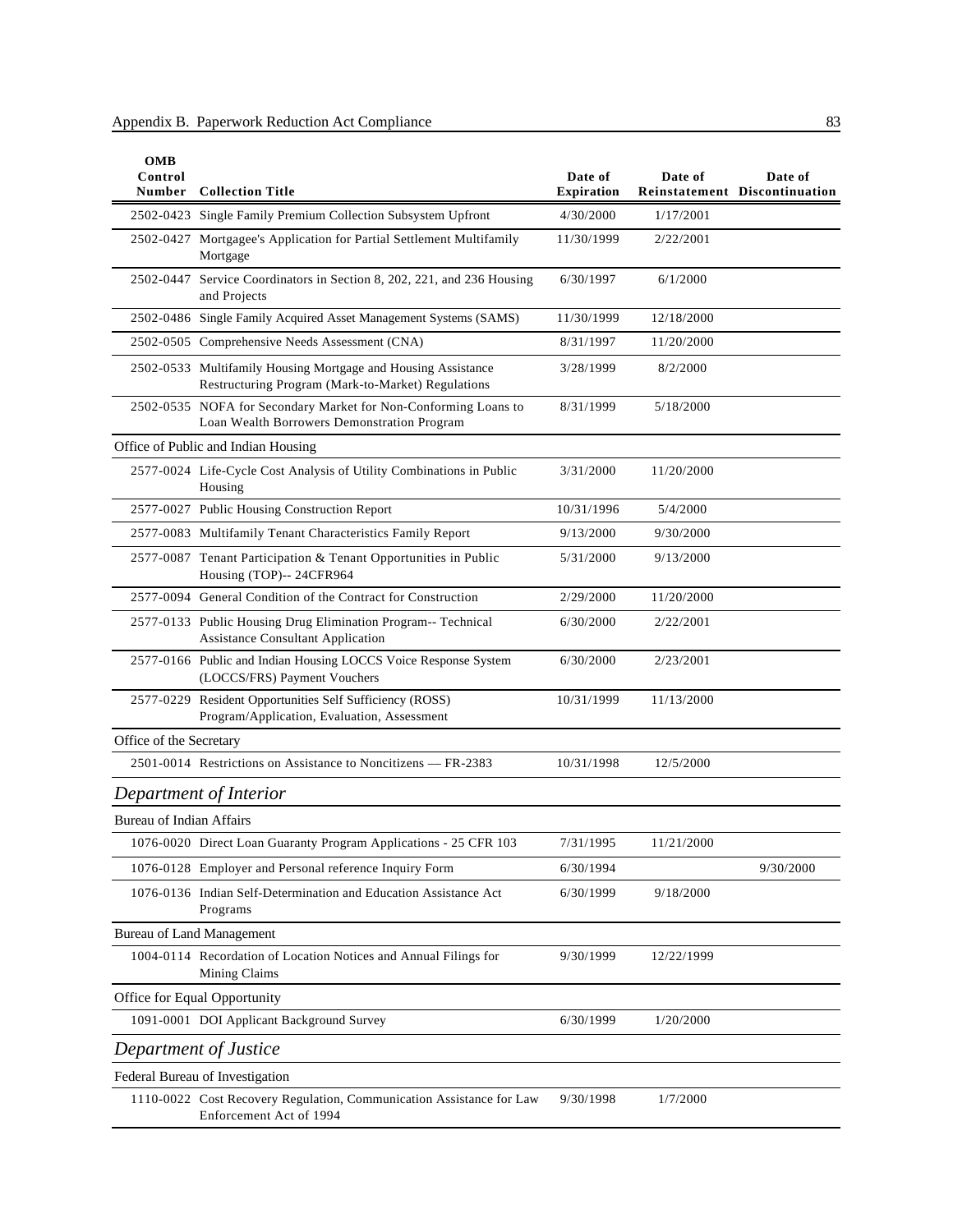| <b>OMB</b><br>Control<br>Number | <b>Collection Title</b>                                                                           | Date of<br><b>Expiration</b> | Date of    | Date of<br><b>Reinstatement Discontinuation</b> |
|---------------------------------|---------------------------------------------------------------------------------------------------|------------------------------|------------|-------------------------------------------------|
|                                 | Immigration and Naturalization Service                                                            |                              |            |                                                 |
|                                 | 1115-0007 Request for Verification of Naturalization                                              | 12/31/1998                   | 10/15/1999 |                                                 |
|                                 | 1115-0009 Application for Naturalization, N-400                                                   | 1/31/2000                    | 3/30/2000  |                                                 |
|                                 | 1115-0011 Request for Information from Selective Service                                          | 12/31/1998                   | 10/15/1999 |                                                 |
|                                 | 1115-0014 Application to Preserve Residence for Naturalization                                    | 6/30/2000                    | 8/24/2000  |                                                 |
|                                 | 1115-0032 Application for Advance Permission to Return to<br>Unrelinquished Domicile, I-191       | 2/29/2000                    | 6/22/2000  |                                                 |
|                                 | 1115-0048 Application for Waiver of Ground of Excludability, I-601                                | 2/29/2000                    | 6/28/2000  |                                                 |
|                                 | 1115-0053 Application to Register Permanent Residence or Adjust Status,<br>I-485 and I-485A       | 3/31/2000                    | 6/22/2000  |                                                 |
|                                 | 1115-0054 Petition for Alien Relative, I-130                                                      | 12/31/1999                   | 5/1/2000   |                                                 |
|                                 | 1115-0057 Registration for Classification as a Refugee                                            | 7/31/1999                    | 10/15/1999 |                                                 |
|                                 | 1115-0070 Petition for Approval of School for Attendance of<br>Nonimmigrant Students              | 9/30/1998                    | 10/7/1999  |                                                 |
|                                 | 1115-0086 Application for Asylum and Withholding of Removal, I-589<br>and I-589S                  | 1/31/2000                    | 4/24/2000  |                                                 |
|                                 | 1115-0090 Petition for Approval of School for Attendance by<br>Nonimmigrant Students              | 12/31/1999                   | 5/1/2000   |                                                 |
|                                 | 1115-0093 Application to Extend/Change Nonimmigrant Status, I-539                                 | 4/30/2000                    | 7/5/2000   |                                                 |
|                                 | 1115-0104 Health and Human Services Statistical Data for Refugee/Asylee                           | 5/31/1998                    | 1/29/2001  |                                                 |
|                                 | 1115-0118 Affidavit of Financial Support and Intent to Petition for Legal<br>Custody of Amerasian | 9/30/1998                    | 10/7/1999  |                                                 |
|                                 | 1115-0128 Intracompany Transferee Certificate of Eligibility                                      | 1/31/1998                    | 10/19/1999 |                                                 |
|                                 | 1115-0130 Change of Address Card                                                                  | 12/31/1998                   | 10/15/1999 |                                                 |
|                                 | 1115-0154 Certificate of Satisfactory Pursuit                                                     | 9/30/1998                    | 10/7/1999  |                                                 |
|                                 | 1115-0155 Application to Adjust Status from Temporary to Permanent<br>Resident                    | 9/30/1998                    | 10/7/1999  |                                                 |
|                                 | 1115-0166 Application for Voluntary Departure Under the Family Unity<br>Program                   | 10/31/1997                   | 11/30/1999 |                                                 |
|                                 | 1115-0174 Automated Alternative Inspections, I-823                                                | 2/29/2000                    | 8/23/2000  |                                                 |
|                                 | 1115-0191 Report of Complaint, I-847                                                              | 4/30/2000                    | 9/5/2000   |                                                 |
|                                 | 1115-0196 Interagency Alien Witness and Informant Record                                          | 9/30/1998                    | 10/19/1999 |                                                 |
|                                 | 1115-0220 Liberian Deferred Enforce Departure (DED) Supplement to<br>Form I-765                   | 3/31/2000                    | 6/22/2000  |                                                 |
| <b>Legal Activities</b>         |                                                                                                   |                              |            |                                                 |
|                                 | 1105-0064 Appeal Fee Waiver Request                                                               | 9/30/1998                    |            | 4/30/2000                                       |
| Office of Justice Programs      |                                                                                                   |                              |            |                                                 |
|                                 | 1121-0147 2000 Census of State and Federal Adult Correctional Facilities                          | 3/31/1996                    | 4/10/2000  |                                                 |
|                                 | 1121-0196 Local Law Enforcement Block Grants Program Application                                  | 11/30/1997                   | 10/13/1999 |                                                 |
|                                 | 1121-0219 Juvenile Residential Facility Census                                                    | 7/31/2000                    | 9/28/2000  |                                                 |
|                                 | 1121-0223 Crime Mapping Survey                                                                    | 2/29/2000                    | 3/28/2000  |                                                 |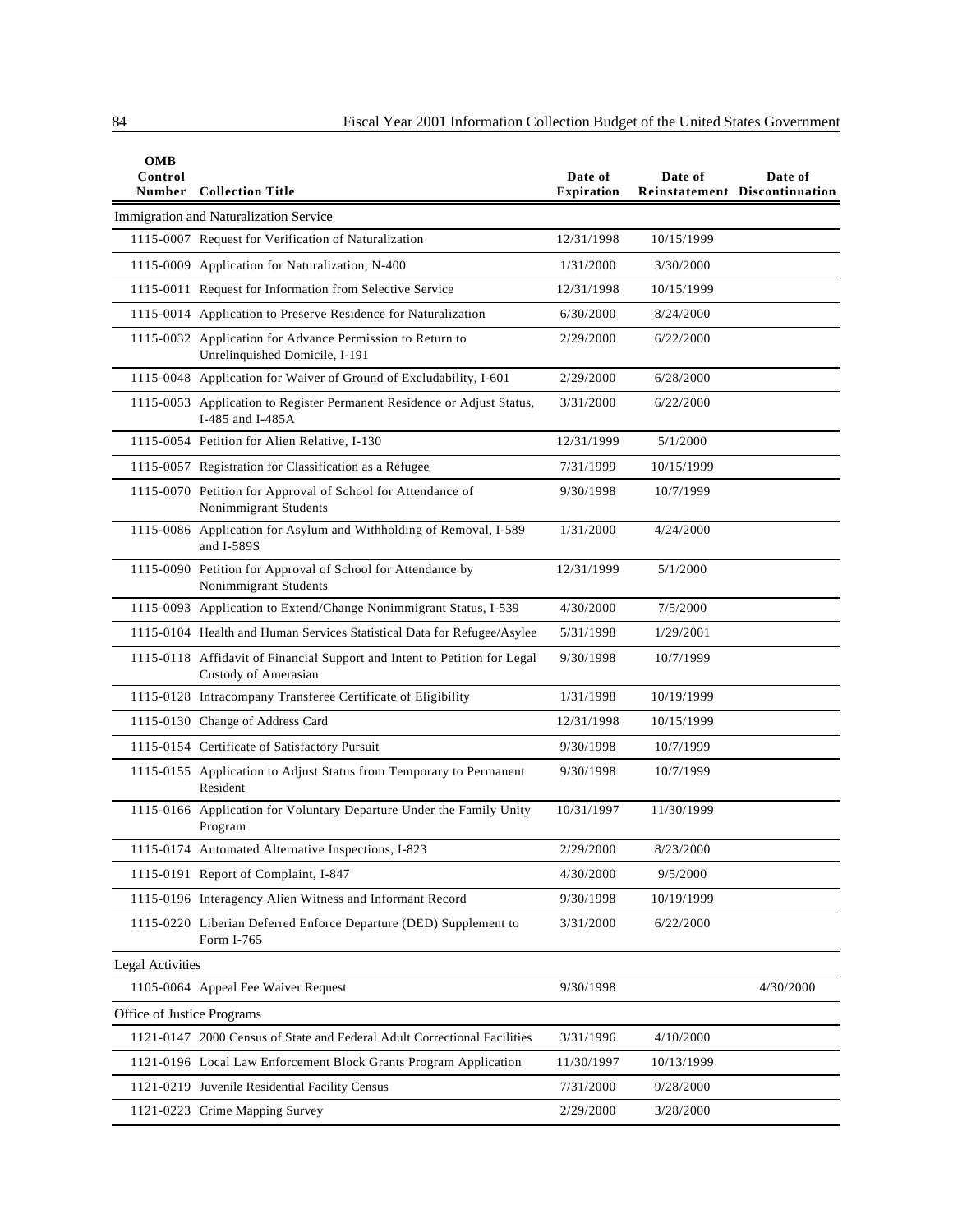| <b>OMB</b><br>Control<br>Number | <b>Collection Title</b>                                                                                                                                     | Date of<br><b>Expiration</b> | Date of    | Date of<br><b>Reinstatement Discontinuation</b> |
|---------------------------------|-------------------------------------------------------------------------------------------------------------------------------------------------------------|------------------------------|------------|-------------------------------------------------|
|                                 | 1121-0233 Certification of Compliance with Eligibility Requirements of<br>Grants to Combat Violent Crimes Against Women on<br>Campuses                      | 8/31/1999                    | 10/15/1999 |                                                 |
|                                 | 1121-0234 Requirements: Data Collection Application for the Juvenile<br>Accountability Incentive Block Grant Program                                        | 9/30/1999                    | 4/25/2000  |                                                 |
|                                 | Department of Labor                                                                                                                                         |                              |            |                                                 |
|                                 | <b>Employment and Training Administration</b>                                                                                                               |                              |            |                                                 |
|                                 | 1205-0015 Application for Alien Employment Certification                                                                                                    | 6/30/1999                    | 11/22/1999 |                                                 |
|                                 | 1205-0025 Job Corps Data Sheet                                                                                                                              | 6/30/1996                    | 9/12/2000  |                                                 |
|                                 | 1205-0035 Job Corps Placement and Assistance                                                                                                                | 9/30/1998                    | 2/5/2001   |                                                 |
|                                 | 1205-0040 Senior Community Service Employment Program                                                                                                       | 10/31/1996                   | 8/8/2000   |                                                 |
|                                 | 1205-0134 Forms for Agricultural Recruitment System of Services to<br><b>Migratory Workers</b>                                                              | 7/31/1999                    | 12/10/1999 |                                                 |
|                                 | 1205-0219 Job Corps Standard RFP Information Gathering                                                                                                      | 9/30/1997                    | 4/3/2000   |                                                 |
|                                 | 1205-0310 Labor Condition Application and Requirements for Employers<br>Using Non-immigrants on H1B Visas in Specialty Occupations<br>and as Fashion Models | 3/31/1999                    | 4/24/2000  |                                                 |
|                                 | 1205-0385 Welfare to Work Formula/Competitive Quarterly Status<br>Report                                                                                    | 6/30/2000                    | 8/16/2000  |                                                 |
|                                 | 1205-0385 Welfare to Work Formula/Competitive Quarterly Status<br>Report                                                                                    | 6/30/1999                    | 12/28/1999 |                                                 |
|                                 | Mine Safety and Health Administration                                                                                                                       |                              |            |                                                 |
|                                 | 1219-0037 Noise Data Report Form and Calibration Records (30 CFR<br>70.506, 70.507, 70.508, 70.509, 71.801, 71.803 and 71.804)                              | 9/30/1998                    | 10/4/1999  | 9/30/2000                                       |
|                                 | 1219-0073 Record of Mine Closure                                                                                                                            | 8/31/1998                    | 10/18/1999 |                                                 |
|                                 | Pension and Welfare Benefits Administration                                                                                                                 |                              |            |                                                 |
|                                 | 1205-0030 Job Corps Allotments                                                                                                                              | 1/31/2000                    | 2/12/2001  |                                                 |
| Department of State             |                                                                                                                                                             |                              |            |                                                 |
|                                 | 1405-0008 Department of State-Foreign Service Officer Written<br><b>Examination Registration</b>                                                            | 11/30/1999                   | 4/21/2000  |                                                 |
|                                 | 1405-0033 Overseas Schools-Grant Status Report                                                                                                              | 6/30/1999                    | 4/28/2000  |                                                 |
|                                 | 1405-0076 Application for Assistance under The Hague Convention for<br>International Child Abductions (DSP-105)                                             | 8/31/1995                    | 11/12/1999 |                                                 |
|                                 | 1405-0095 Shrimp Exporter's Declaration                                                                                                                     | 9/30/1999                    | 12/5/2000  |                                                 |
|                                 | 1405-0098 Supplemental Registration For The Diversity Immigrant Visa<br>$(DSP-122)$                                                                         | 3/31/1997                    | 11/26/1999 |                                                 |
|                                 | 1405-0100 Application for A, G, NATO Visa, Form DS-1648                                                                                                     | 5/31/1997                    | 11/12/1999 |                                                 |
|                                 | 1405-0104 United States Department of State Request for Customs<br>Clearance of Merchandise                                                                 | 1/31/1999                    | 1/18/2001  |                                                 |
|                                 | 1405-0113 Medical Exam of Appliants for US Visas                                                                                                            | 5/31/2000                    | 1/18/2001  |                                                 |
|                                 | Department of the Treasury                                                                                                                                  |                              |            |                                                 |
|                                 | 1505-0123 Survey of Foreign Portfolio Investment in the United States                                                                                       | 3/30/1997                    | 10/4/1999  |                                                 |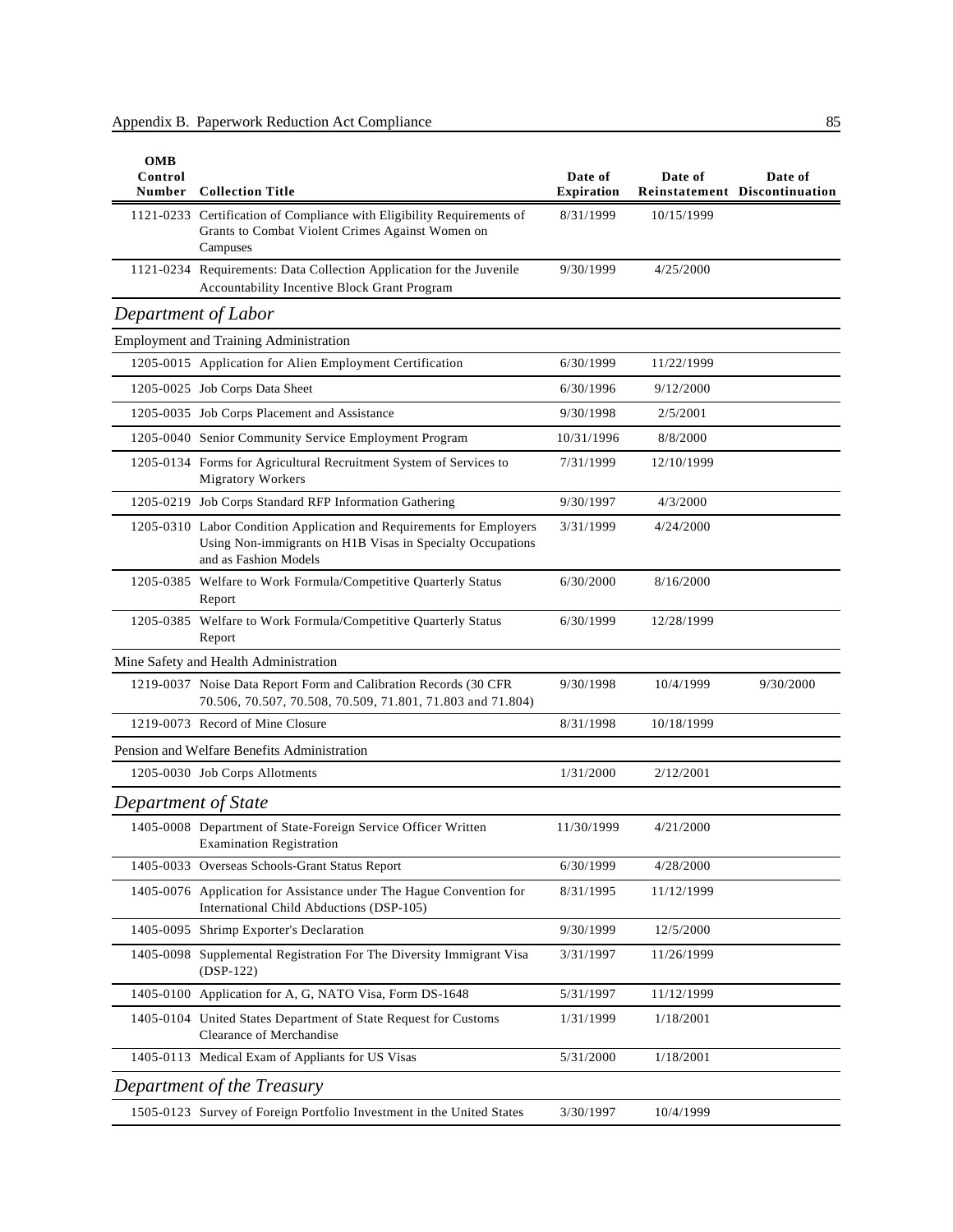| OMB<br>Control<br>Number     | <b>Collection Title</b>                                                                                                                                | Date of<br><b>Expiration</b> | Date of    | Date of<br><b>Reinstatement Discontinuation</b> |
|------------------------------|--------------------------------------------------------------------------------------------------------------------------------------------------------|------------------------------|------------|-------------------------------------------------|
| Bureau of the Mint           |                                                                                                                                                        |                              |            |                                                 |
|                              | 1520-0002 Claim for Amounts Due in the Case of Deceased Owner of<br>Mutilated Currency                                                                 | 9/30/1999                    | 12/3/1999  |                                                 |
| Office of Thrift Supervision |                                                                                                                                                        |                              |            |                                                 |
|                              | 1550-0061 Outside Borrowings                                                                                                                           | 3/31/2000                    | 4/13/2000  |                                                 |
|                              | 1550-0072 Mutual Holding Company                                                                                                                       | 7/31/2000                    | 10/31/2000 |                                                 |
|                              | 1550-0081 Release of Non-Public Information                                                                                                            | 10/31/1999                   | 1/21/2000  |                                                 |
|                              | Department of Transportation                                                                                                                           |                              |            |                                                 |
|                              | Federal Highway Administration                                                                                                                         |                              |            |                                                 |
|                              | 2125-0196 Time Records                                                                                                                                 | 10/31/1998                   |            | 10/31/1999                                      |
|                              | Department of Veterans Affairs                                                                                                                         |                              |            |                                                 |
|                              | 2900-0003 Application for Burial Benefits                                                                                                              | 5/31/1998                    | 11/1/1999  |                                                 |
|                              | 2900-0005 Application for Dependency and Indemnity Compensation by<br>Parent(s) (Including Accrued Benefits and Death<br>Compensation When Applicable) | 1/31/1998                    | 4/10/2000  |                                                 |
|                              | 2900-0006 Application for Accrued Amounts of Veteran's Benefits<br>Payable to Surviving Spouse, Child or Dependent Parents                             | 4/30/1998                    | 2/9/2000   |                                                 |
|                              | 2900-0013 Application for United States Flag for Burial Purposes, VA<br>Form 2008                                                                      | 9/30/1998                    | 6/27/2000  |                                                 |
|                              | 2900-0017 Fiduciary Account Book, VA Form 21-4718, and Fiduciary<br>Account, VA Form 21-4706                                                           | 9/30/1998                    | 10/3/2000  |                                                 |
|                              | 2900-0028 Application for Service Representatives for Placement on<br>Mailing List, VA Form 3215                                                       | 9/30/1998                    | 11/2/1999  |                                                 |
|                              | 2900-0034 Trainee Request for Leave - Chapter 31, Title 39, U.S.C., VA<br>Form 28-1905h                                                                | 6/30/1997                    | 10/19/2000 |                                                 |
|                              | 2900-0042 Statement of Accredited Representative in Appealed Case, VA<br>Form 646                                                                      | 4/30/2000                    | 10/27/2000 |                                                 |
|                              | 2900-0049 Request for Approval of School Attendance, VA Forms 21-674<br>and 21-674c                                                                    | 9/30/1998                    | 11/2/1999  |                                                 |
|                              | 2900-0061 Request for Supplies, VA Form 1905m                                                                                                          | 9/30/1998                    | 11/2/1999  |                                                 |
|                              | 2900-0090 Application for Voluntary Service, VA Form 10-7055                                                                                           | 7/31/1997                    | 11/15/2000 |                                                 |
|                              | 2900-0180 Compliance Report of Proprietary Institutions, VA Form 27-<br>4274                                                                           | 1/31/2000                    | 8/23/2000  |                                                 |
|                              | 2900-0205 Application for Employment and Appraisal of Applicant for<br>Title 38 Position                                                               | 6/30/1998                    | 2/9/2000   |                                                 |
|                              | 2900-0208 Architect-Engineer Fee Proposal, VA Form 8-6                                                                                                 | 9/30/1998                    | 2/28/2000  |                                                 |
|                              | 2900-0227 Customer Feedback Surveys, VA Forms 10-1465D-H, J, and<br>10-5387                                                                            | 9/30/1998                    | 6/26/2000  |                                                 |
|                              | 2900-0265 Application for Counseling, VA Form 28-8832                                                                                                  | 9/30/1998                    | 10/19/2000 |                                                 |
|                              | 2900-0319 Fiduciary Agreement, VA Form 27-4703                                                                                                         | 8/31/1998                    | 10/19/2000 |                                                 |
|                              | 2900-0368 Monthly Statement of Wage Paid To Trainee, 38 U.S.C.<br>Chapter 31, VA Form 28-1917                                                          | 8/31/1997                    | 2/9/2000   |                                                 |
|                              | 2900-0394 Certification of School Attendance-- REPS, VA Form 21-8926                                                                                   | 6/30/2000                    | 12/5/2000  |                                                 |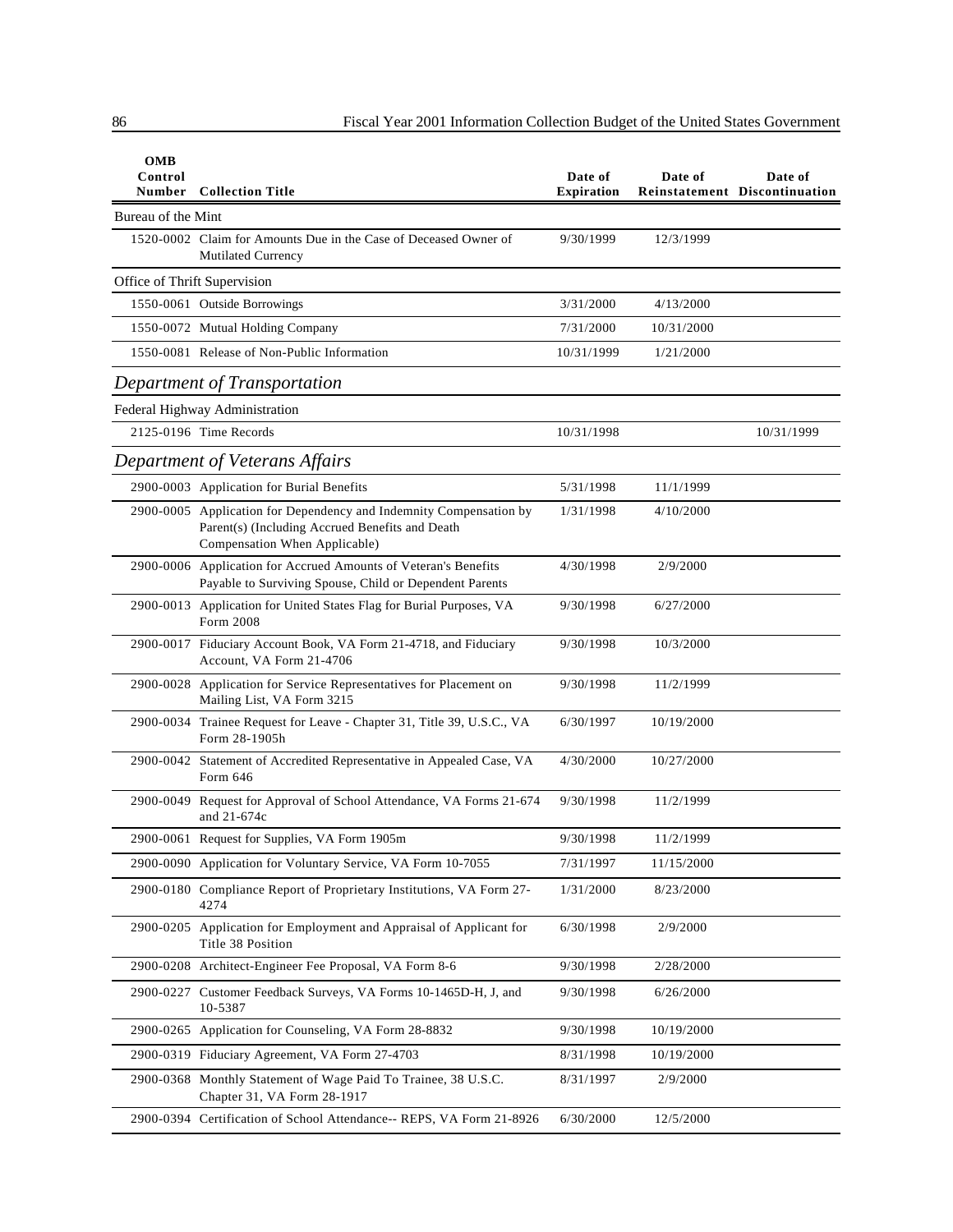| <b>OMB</b><br>Control<br>Number | <b>Collection Title</b>                                                                                                                                           | Date of<br><b>Expiration</b> | Date of    | Date of<br><b>Reinstatement Discontinuation</b> |
|---------------------------------|-------------------------------------------------------------------------------------------------------------------------------------------------------------------|------------------------------|------------|-------------------------------------------------|
|                                 | 2900-0400 Complaints 38 CFR 18.55452, Notice of Subrecipient 38 CFR<br>18.532                                                                                     | 7/31/1998                    |            | 11/17/2000                                      |
|                                 | 2900-0445 VAAR Subpart 819.70, Veteran-Owned and Operated Small<br>Business (Exceptions to Standard Forms 18 and 129)                                             | 4/30/2000                    | 10/3/2000  |                                                 |
|                                 | 2900-0459 Property Management Consolidated Invoice, VA Form 26-<br>8974                                                                                           | 9/30/1999                    | 11/20/2000 |                                                 |
|                                 | 2900-0524 VA Police Officer Pre-Employment Screening Checklist, VA<br>Form 0120                                                                                   | 7/30/2000                    | 10/27/2000 |                                                 |
|                                 | 2900-0548 Generic Clearance for Board of Veterans' Appeals Customer                                                                                               | 8/31/2000                    |            | 11/17/2000                                      |
|                                 | 2900-0562 Survey of Health Promotion and Perventative Medicine<br>Services, VA Form 10-21000 (NR)                                                                 | 9/30/1999                    |            | 11/17/2000                                      |
|                                 | 2900-0563 Army Chemical Corps Vietnam Health Study                                                                                                                | 3/31/1998                    | 4/4/2000   |                                                 |
|                                 | 2900-0565 State Application for Interment Allowance Under 38 U.S.C.,<br>Chapter 23, VA Form 21-530a                                                               | 1/31/2000                    | 8/9/2000   |                                                 |
|                                 | 2900-0574 Loan Guaranty: VA Guaranteed Loans on the Automatic Basis,<br>Requirements, and Elimination of Late Reporting Waivers, VA<br>Forms 26-8736 and 26-8736A | 8/31/2000                    |            | 11/17/2000                                      |
|                                 | 2900-0598 National Health Survey of Gulf War Era Veterans and their<br>Families Phase III Physical Examinations                                                   | 9/30/1998                    |            | 11/17/2000                                      |
|                                 | <b>Environmental Protection Agency</b>                                                                                                                            |                              |            |                                                 |
|                                 | Office of Prevention, Pesticides and Toxic Substances                                                                                                             |                              |            |                                                 |
|                                 | 2070-0040 Application for Experimental Use Permit (EUP) to Ship and<br>Use a Pesticide for Experimental Purposes Only                                             | 5/31/2000                    | 6/23/2000  |                                                 |
|                                 | <b>Federal Communications Commission</b>                                                                                                                          |                              |            |                                                 |
|                                 | 3060-0515 Miscellaneous Common Carrier and Record Carrier Annual<br>Letter                                                                                        | 11/30/1998                   | 10/8/1999  |                                                 |
|                                 | 3060-0636 Equipment Authorization, Declaration of compliance,<br>Amendment of Parts 2 and 15                                                                      | 9/30/1998                    | 10/8/1999  |                                                 |
|                                 | 3060-0655 Requests for Waivers of Regulatory Fees Predicated on<br>Allegations of Financial Hardship, MD Docket No. 94-19                                         | 9/30/1998                    | 10/8/1999  |                                                 |
|                                 | <b>Federal Emergency Management Agency</b>                                                                                                                        |                              |            |                                                 |
|                                 | 3067-0021 Claims for National Flood Insurance Program (NFIP)                                                                                                      | 3/31/2000                    | 12/7/2000  |                                                 |
|                                 | 3067-0024 General Admissions Application and National Fire Academy<br>Roster                                                                                      | 3/31/2000                    | 7/12/2000  |                                                 |
|                                 | 3067-0113 The Declaration Process                                                                                                                                 | 10/31/1997                   | 11/4/1999  |                                                 |
|                                 | 3067-0125 Request for Loan Information Verification                                                                                                               | 6/30/1998                    | 9/6/2000   |                                                 |
|                                 | 3067-0163 Individual and Family Grant Program                                                                                                                     | 12/31/1999                   | 7/16/2000  |                                                 |
|                                 | 3067-0206 FEMA Grant Administration Forms                                                                                                                         | 3/31/2000                    | 2/22/2001  |                                                 |
|                                 | 3067-0208 Administrative Plan for the Hazard Mitigation Grant Program                                                                                             | 9/30/1996                    | 12/5/2000  |                                                 |
|                                 | 3067-0212 Hazard Mitigation Planning                                                                                                                              | 9/30/1996                    | 9/6/2000   |                                                 |
|                                 | 3067-0219 Approval and Coordination of Requirements to Use the NETC<br>for Extracurricular Training Activities                                                    | 3/31/2000                    | 12/5/2000  |                                                 |
|                                 | 3067-0222 Request for Site Inspection, Landowners<br>Authorization/Ingress/Egress Agreement                                                                       | 12/31/1996                   | 4/24/2000  |                                                 |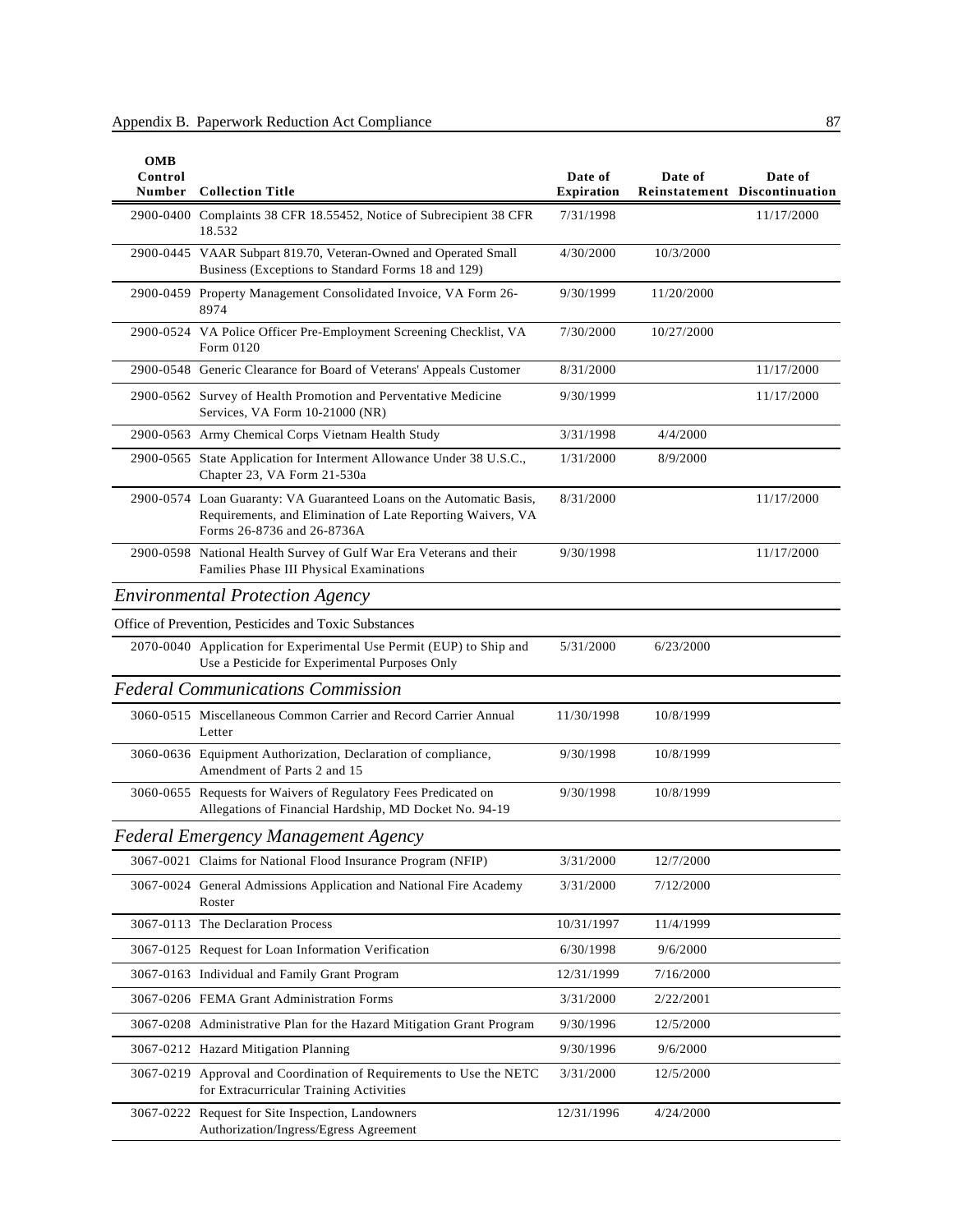| <b>OMB</b><br>Control |                                                                                | Date of           | Date of    | Date of                              |
|-----------------------|--------------------------------------------------------------------------------|-------------------|------------|--------------------------------------|
| <b>Number</b>         | <b>Collection Title</b>                                                        | <b>Expiration</b> |            | <b>Reinstatement Discontinuation</b> |
|                       | 3067-0235 Residential Basement Floodproofing Certificate                       | 6/30/1998         | 1/4/2000   |                                      |
|                       | 3067-0267 FEMA Federal Insurance Administration: Cover America II<br>Project   | 2/29/2000         | 8/3/2000   |                                      |
|                       | <b>Federal Energy Regulatory Commission</b>                                    |                   |            |                                      |
|                       | 1902-0024 Monthly Report of Cost and Quality of Fuels for Electric             | 7/31/2000         | 1/23/2001  |                                      |
|                       | 1902-0084 Gas Pipeline Rates: Refund Report Requirements                       | 7/31/2000         | 2/15/2001  |                                      |
|                       | 1902-0144 Emergency Natural Gas Sale, Transportation, and Exchange             | 7/30/2000         | 2/15/2001  |                                      |
|                       | <b>Small Business Administration</b>                                           |                   |            |                                      |
|                       | 3245-0016 Application for Business Loans                                       | 6/30/1999         | 3/1/2000   |                                      |
| 3245-0024 ProNet      |                                                                                | 12/31/1998        | 10/19/1999 |                                      |
|                       | 3245-0074 Annual Report Guide                                                  | 11/30/1997        | 12/6/2000  |                                      |
|                       | 3245-0096 Nomination for the Small Business Contractor of the Year             | 2/28/1999         | 10/4/1999  |                                      |
|                       | 3245-0101 Application for Small Business Size Determination                    | 9/30/1999         | 3/4/2000   |                                      |
|                       | 3245-0123 Management Training Report                                           | 9/30/1999         |            | 4/21/2000                            |
|                       | 3245-0141 Prime Contracts Program Quarterly Report                             | 5/31/1999         | 10/15/1999 |                                      |
|                       | 3245-0169 SBDC Program and Financial Report                                    | 9/30/1999         | 9/28/2000  |                                      |
|                       | 3245-0190 Supplemental Guaranty Agreement, Preferred Lenders Program           | 3/31/1997         |            | 9/30/2000                            |
|                       | 3245-0212 Secondary Market Disclosure and Assignment of Guaranteed<br>Interest | 6/30/1996         | 2/16/2000  |                                      |
|                       | 3245-0311 Office of Women's Business Ownership Year-End Follow-Up<br>Survey    | 8/31/1999         |            | 9/30/2000                            |
|                       | 3245-0313 Small Business and Agriculture Regulatory Enforcement Form           | 6/30/2000         | 12/7/2000  |                                      |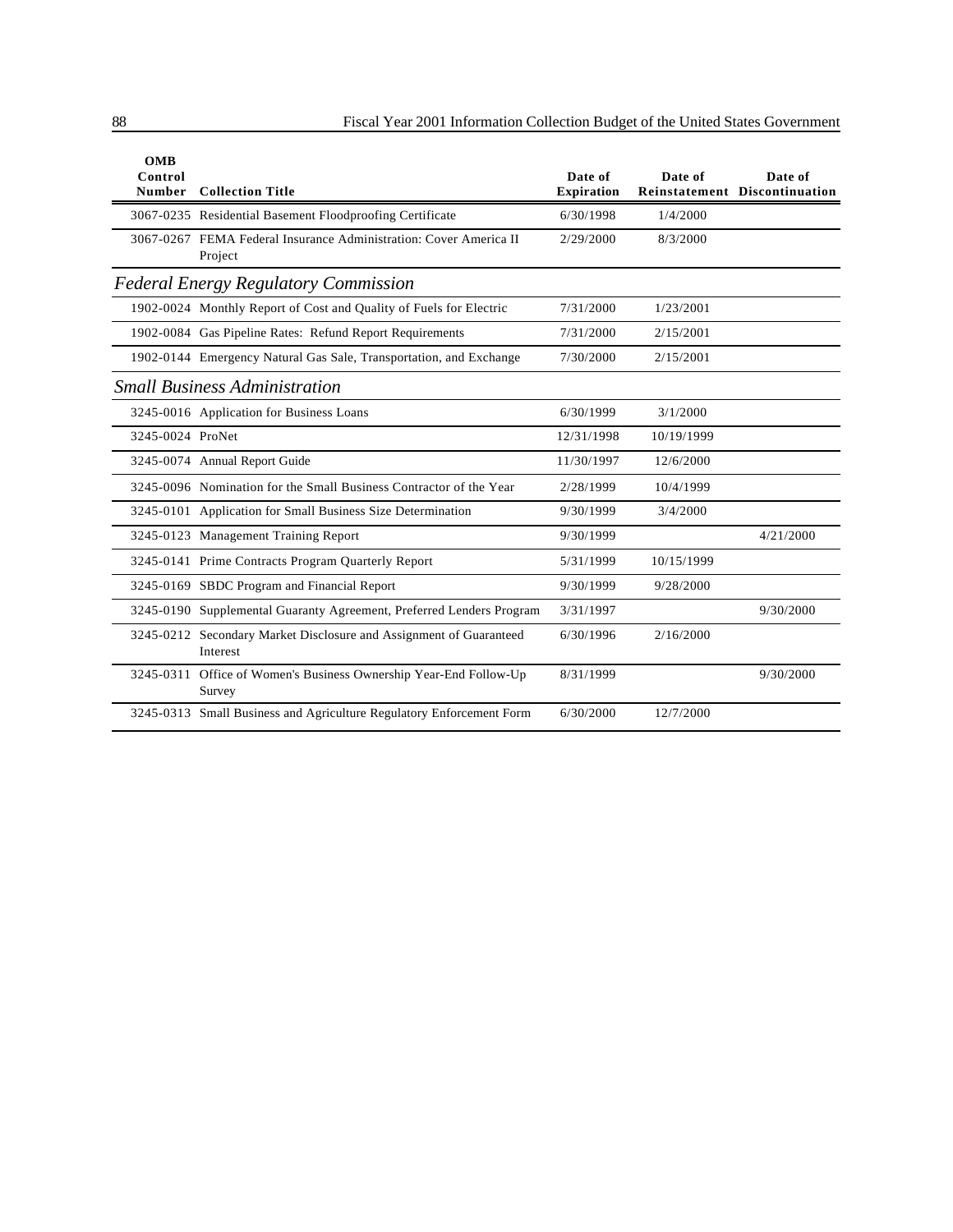# **Table B.2: FY 2000 Lapses in OMB Approval Unresolved as of February 5, 2001**

| <b>OMB</b><br>Control<br>Number | <b>Collection Title</b>                                                                                                                                                     | Date of<br><b>Expiration</b> |
|---------------------------------|-----------------------------------------------------------------------------------------------------------------------------------------------------------------------------|------------------------------|
|                                 | Department of Agriculture                                                                                                                                                   |                              |
|                                 | Animal and Plant Heath Inspection Service                                                                                                                                   |                              |
|                                 | 0579-0121 Karnal Bunt                                                                                                                                                       | 7/31/2000                    |
|                                 | 0579-0126 Compensation for Wheat Seed and Straw in the 1995-1996 Crop Season                                                                                                | 7/31/2000                    |
| Farm Service Agency             |                                                                                                                                                                             |                              |
|                                 | 0560-0004 Report of Acreage                                                                                                                                                 | 6/30/1997                    |
|                                 | 0560-0026 Application for Payment of Amounts Due Persons Who Have Died,<br>Disappeared, or Have Been Declared Incompetent                                                   | 8/31/2000                    |
|                                 | 0560-0058 Tobacco Marketing Quota and Price Support Programs                                                                                                                | 9/30/1997                    |
|                                 | 0560-0087 General Regulations Governing Commodity Loans for 1996 and<br>Subsequent Crops-- 7 CFR part 1421                                                                  | 3/31/2000                    |
|                                 | 0560-0092 Forms for Participation in Price Support and Production Adjustment<br>Programs                                                                                    | 10/31/1998                   |
| Food and Nutrition Service      |                                                                                                                                                                             |                              |
|                                 | 0584-0062 Annual Report NET Program                                                                                                                                         | 6/30/1999                    |
|                                 | 0584-0336 Disaster Food Stamp Program                                                                                                                                       | 1/31/2000                    |
|                                 | Food Safety and Inspection Service                                                                                                                                          |                              |
|                                 | 0583-0092 Official Marking Devices, Labeling, and Packaging Material                                                                                                        | 12/31/1997                   |
|                                 | 0583-0103 Pathogen Reduction, Hazard Analysis and Critical Control Point<br>(HACCP) Systems                                                                                 | 2/28/1999                    |
|                                 | 0583-0116 "Certified Organic By" Labeling on Meat and Poultry Products                                                                                                      | 12/31/1999                   |
| <b>Forest Service</b>           |                                                                                                                                                                             |                              |
|                                 | 0596-0009 Fuelwood and Post Assessment                                                                                                                                      | 7/31/2000                    |
|                                 | 0596-0017 Collection and Analysis of Timber Purchasers' Cost and Sales Data                                                                                                 | 12/31/1998                   |
|                                 | 0596-0025 State and Private forestry Accomplishment Report                                                                                                                  | 10/31/1999                   |
|                                 | 0596-0080 Volunteer Application for Natural Resource Agencies                                                                                                               | 1/31/1998                    |
|                                 | 0596-0081 Disposal of Mineral Materials                                                                                                                                     | 8/31/2000                    |
|                                 | 0596-0087 Commercial Use of "Woodsy Owl" Symbol                                                                                                                             | 10/31/1999                   |
|                                 | 0596-0139 Research for Improving Public Involvement                                                                                                                         | 8/31/1999                    |
|                                 | 0596-0141 Small Business Timber Sale Set-Aside Program: Appeal Procedures on<br>Recomputation of Shares                                                                     | 8/31/2000                    |
|                                 | 0596-0149 Public Information Survey for the Recreation Fee Demonstration<br>Program at Sedona, Arizona, on the Coconino National Forest and the<br>Pacific Northwest Region | 3/31/2000                    |
|                                 | <b>National Resources Conservation Service</b>                                                                                                                              |                              |
|                                 | 0578-0024 Volunteer Program - Earth Team                                                                                                                                    | 12/31/1998                   |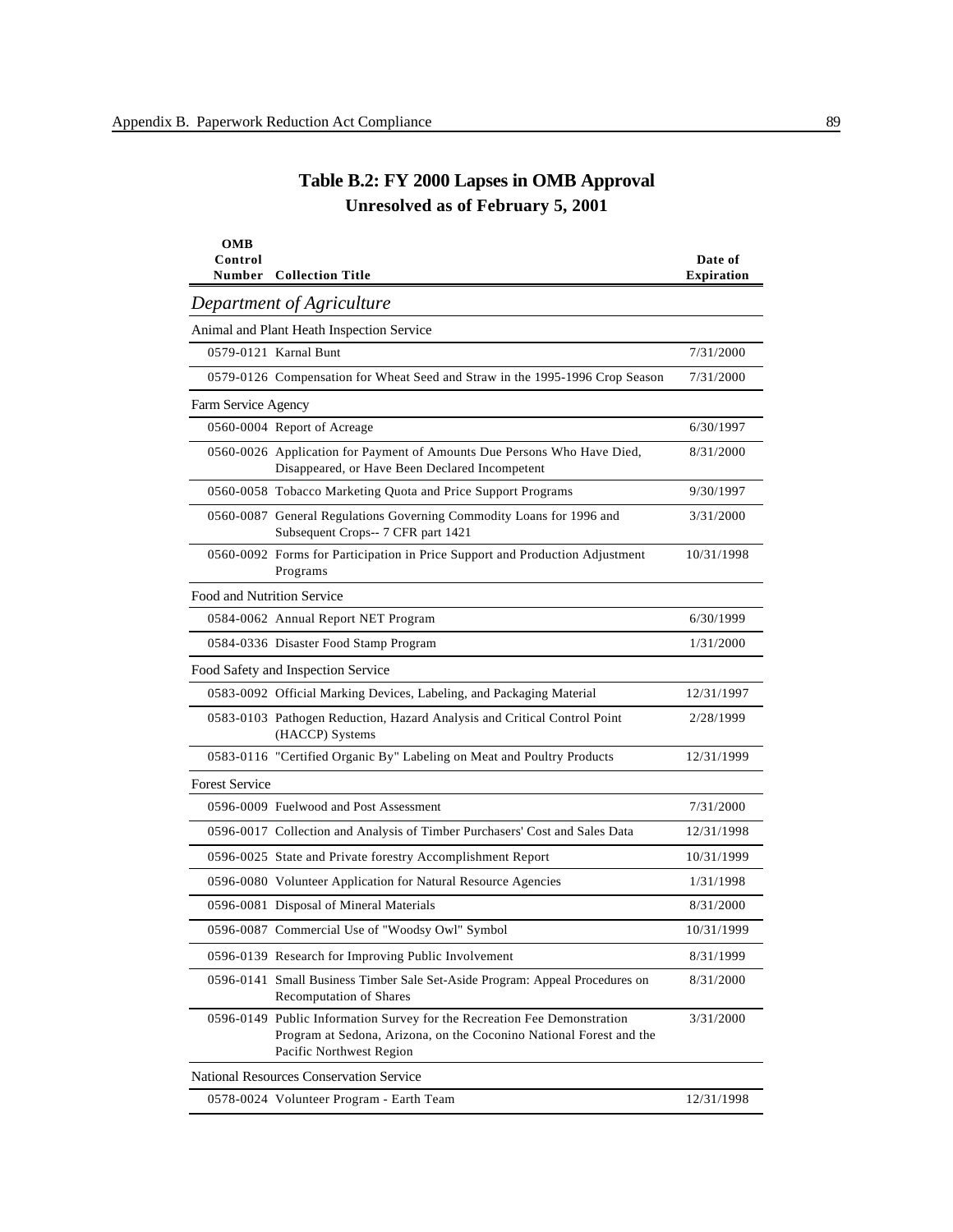| <b>OMB</b><br>Control<br>Number | <b>Collection Title</b>                                                                                                       | Date of<br><b>Expiration</b> |
|---------------------------------|-------------------------------------------------------------------------------------------------------------------------------|------------------------------|
|                                 | Office of the Chief Information Officer                                                                                       |                              |
|                                 | 0503-0005 Millennium Green Projects Registration                                                                              | 8/31/2000                    |
| <b>Rural Utilities Service</b>  |                                                                                                                               |                              |
|                                 | 0572-0059 Electric and Telephone Standards/Specifications Acceptance, Telephone<br>Field Trials, and Telephone Contract Forms | 9/30/1997                    |
|                                 | 0572-0076 REA Specification for Quality Control and Inspection of Timber                                                      | 9/30/1997                    |
|                                 | 0572-0109 WWD Loans and Grants                                                                                                | 1/31/1998                    |
|                                 | Department of Commerce                                                                                                        |                              |
|                                 | National Oceanic and Atmospheric Administration                                                                               |                              |
|                                 | 0648-0178 Marine Mammal Stranding Reports                                                                                     | 1/31/2000                    |
|                                 | 0648-0329 Foreign Fishing Vessels Operating in Internal Waters                                                                | 5/31/2000                    |
|                                 | 0648-0330 At-Sea Scale Certification Program                                                                                  | 9/30/2000                    |
|                                 | Department of Defense                                                                                                         |                              |
|                                 | Office of the Assistant Secretary for Health Affairs                                                                          |                              |
|                                 | 0720-0013 Health Insurance Claim Form HCFA-1450                                                                               | 6/30/2000                    |
|                                 | Department of Education                                                                                                       |                              |
|                                 | Office of Postsecondary Education                                                                                             |                              |
|                                 | 1840-0700 Cancellation and Deferment Request Forms for the Federal Direct<br>Student Loan                                     | 2/28/1998                    |
|                                 | Office of Special Education and Rehabilitative Services                                                                       |                              |
|                                 | 1820-0577 Report of Program Settings Early Intervention Services                                                              | 12/31/1997                   |
|                                 | Office of Vocational and Adult Education                                                                                      |                              |
|                                 | 1830-0510 Adult Education General Reporting Requirements                                                                      | 10/31/1994                   |
|                                 | Department of Energy                                                                                                          |                              |
| Office of Administration        |                                                                                                                               |                              |
|                                 | 1910-1600 Real Property                                                                                                       | 9/30/2000                    |
|                                 | Department of Health and Human Services                                                                                       |                              |
|                                 | Administration for Children and Families                                                                                      |                              |
|                                 | 0970-0129 Collection of Child Welfare Data Under Voluntary Cooperative                                                        | 1/31/1999                    |
|                                 | 0970-0145 Temporary Assistance to Needy Families (TANF) State Plan                                                            | 3/31/1997                    |
| Departmental Management         |                                                                                                                               |                              |
|                                 | 0990-0162 State Medicaid Fraud Control Units Annual Report                                                                    | 3/31/1999                    |
|                                 | Health Care Financing Administration                                                                                          |                              |
|                                 | 0938-0042 Request for Medicare Payment-- Ambulance                                                                            | 10/31/2000                   |
|                                 | 0938-0227 Medical Review of Outpatient Therapy                                                                                | 12/31/1997                   |
|                                 | 0938-0258 Physical Therapist in Independent Practice Request                                                                  | 5/31/1999                    |
|                                 | 0938-0366 Intermediate Care Facilities for the Mentally Retarded                                                              | 10/31/1996                   |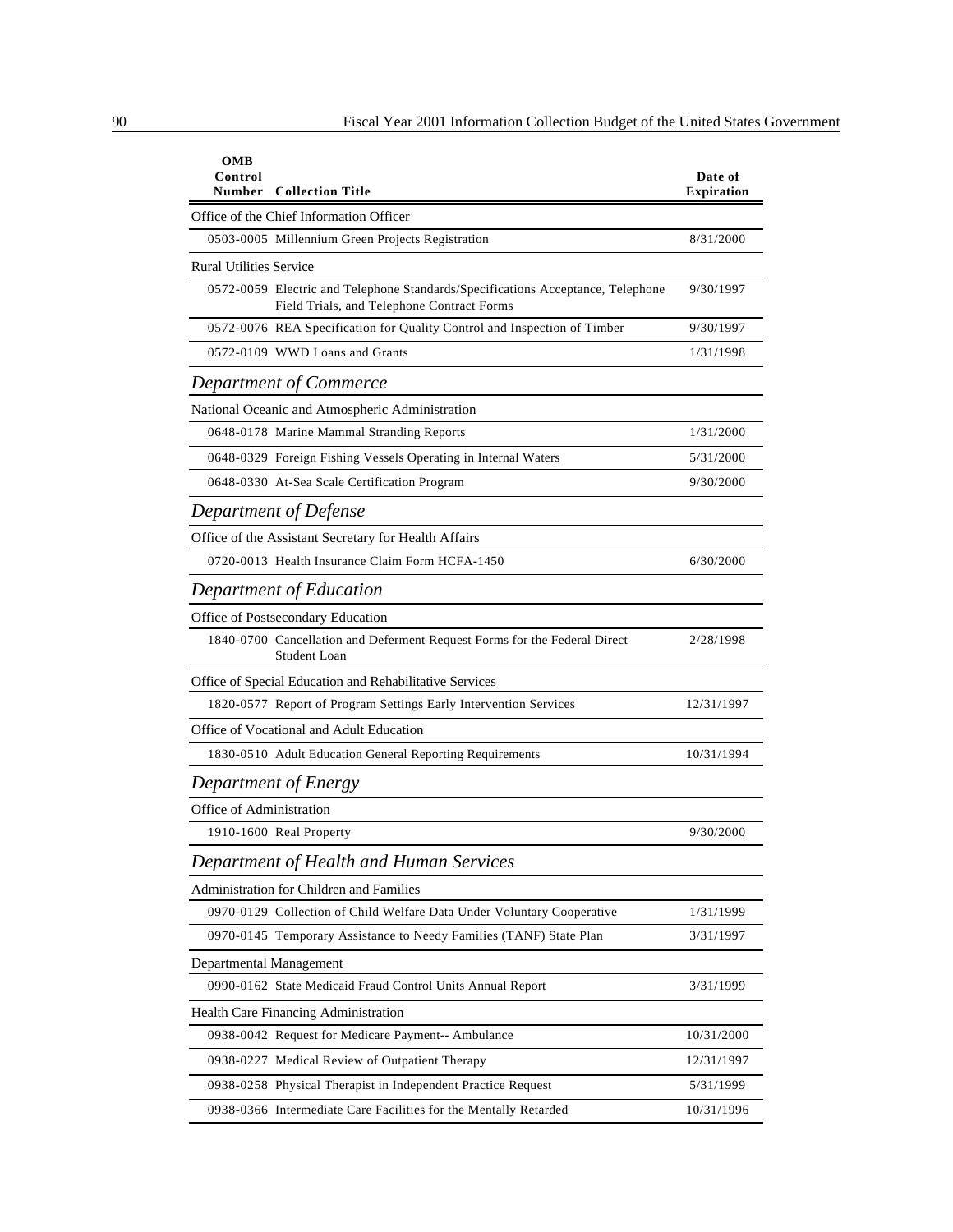| OMB<br>Control<br>Number | <b>Collection Title</b>                                                                                                                                                                          | Date of<br><b>Expiration</b> |
|--------------------------|--------------------------------------------------------------------------------------------------------------------------------------------------------------------------------------------------|------------------------------|
|                          | 0938-0372 ESRD Beneficiary Selection and Supporting Regulations                                                                                                                                  | 11/30/2000                   |
|                          | 0938-0475 Hospice Core Service: Nursing Information Collection                                                                                                                                   | 6/30/1999                    |
|                          | 0938-0564 Information Collection Requirements in BPD 302-F, Medicare<br>Secondary Payer                                                                                                          | 3/31/1996                    |
|                          | Health Resources and Services Administration                                                                                                                                                     |                              |
|                          | 0915-0028 Scholarship Program for Students of Exceptional Financial Need and<br>Program of Financial Assistance for Disadvantaged Health Professions<br><b>Students: Regulatory Requirements</b> | 9/30/1999                    |
|                          | Office of Human Development Services                                                                                                                                                             |                              |
|                          | 0980-0193 Small Business Innovation Research Program Phase Proposal; Cover<br>Sheet Abstract of Research Plan                                                                                    | 8/31/1998                    |
|                          | Department of Housing and Urban Development                                                                                                                                                      |                              |
|                          | Government National Mortgage Association                                                                                                                                                         |                              |
| 2503-0018 Prospectus     |                                                                                                                                                                                                  | 10/31/1999                   |
|                          | Office of Community Planning and Development                                                                                                                                                     |                              |
|                          | 2506-0020 HUD-Administered Small Cities Program Application for CDBG Funds &<br>Performance Assessment Report                                                                                    | 1/31/2000                    |
|                          | 2506-0121 Relocation and Real Property Acquisition Recordkeeping                                                                                                                                 | 8/31/1997                    |
|                          | 2506-0123 Section 108 Loan Guarantee Program                                                                                                                                                     | 12/31/1996                   |
|                          | 2506-0152 Proposed rule: Residential Anti-Displacement and Relocation                                                                                                                            | 8/31/1997                    |
|                          | 2506-0160 Consolidated Plan Community Reviatalization Strategies, State CDBG<br>Program-- FR-4081                                                                                                | 12/31/1999                   |
|                          | 2506-0161 Consolidated Plan, Section 108 Loan Guarantee                                                                                                                                          | 1/31/2000                    |
|                          | 2506-0163 Program Income Requirements & Miscellaneous Amendments States<br><b>CDBG</b> Program                                                                                                   | 5/31/2000                    |
|                          | Office of Fair Housing and Equal Opportunity                                                                                                                                                     |                              |
|                          | 2529-0034 Nondiscrimination Based Upon Handicap in Federally Assisted Programs<br>and Activities of the Department of HUD                                                                        | 3/31/1997                    |
| Office of Housing        |                                                                                                                                                                                                  |                              |
|                          | 2502-0017 Title I Approval of Lender Eligibility Requirements                                                                                                                                    | 11/30/1994                   |
|                          | 2502-0029 Application for M/F Housing Project                                                                                                                                                    | 9/30/1997                    |
|                          | 2502-0036 Request for Credit Approval of Substitute Mortgage                                                                                                                                     | 7/31/1999                    |
|                          | 2502-0047 Construction Complaint (HUD-92556), Request for Financial Assistance                                                                                                                   | 9/30/1999                    |
|                          | 2502-0059 Request for Credit Approval of Substitute Mortgage                                                                                                                                     | 7/31/2000                    |
|                          | 2502-0060 Monthly Delinquent Loan Report                                                                                                                                                         | 8/31/2000                    |
|                          | 2502-0094 Assistance Payment Contract - Notice of (1) Termination, (2)<br>Suspension, or (3) Reinstatement                                                                                       | 9/30/1998                    |
|                          | 2502-0121 Mortgagee Questionnaire                                                                                                                                                                | 12/31/1999                   |
|                          | 2502-0178 Management Reviews of Multifamily Projects                                                                                                                                             | 1/31/2000                    |
|                          | 2502-0189 Compliance Inspection Report, Mortgagee''s Assurance Completion                                                                                                                        | 7/31/1998                    |
|                          | 2502-0301 Deed-in-Lieu of Foreclosure                                                                                                                                                            | 4/30/1998                    |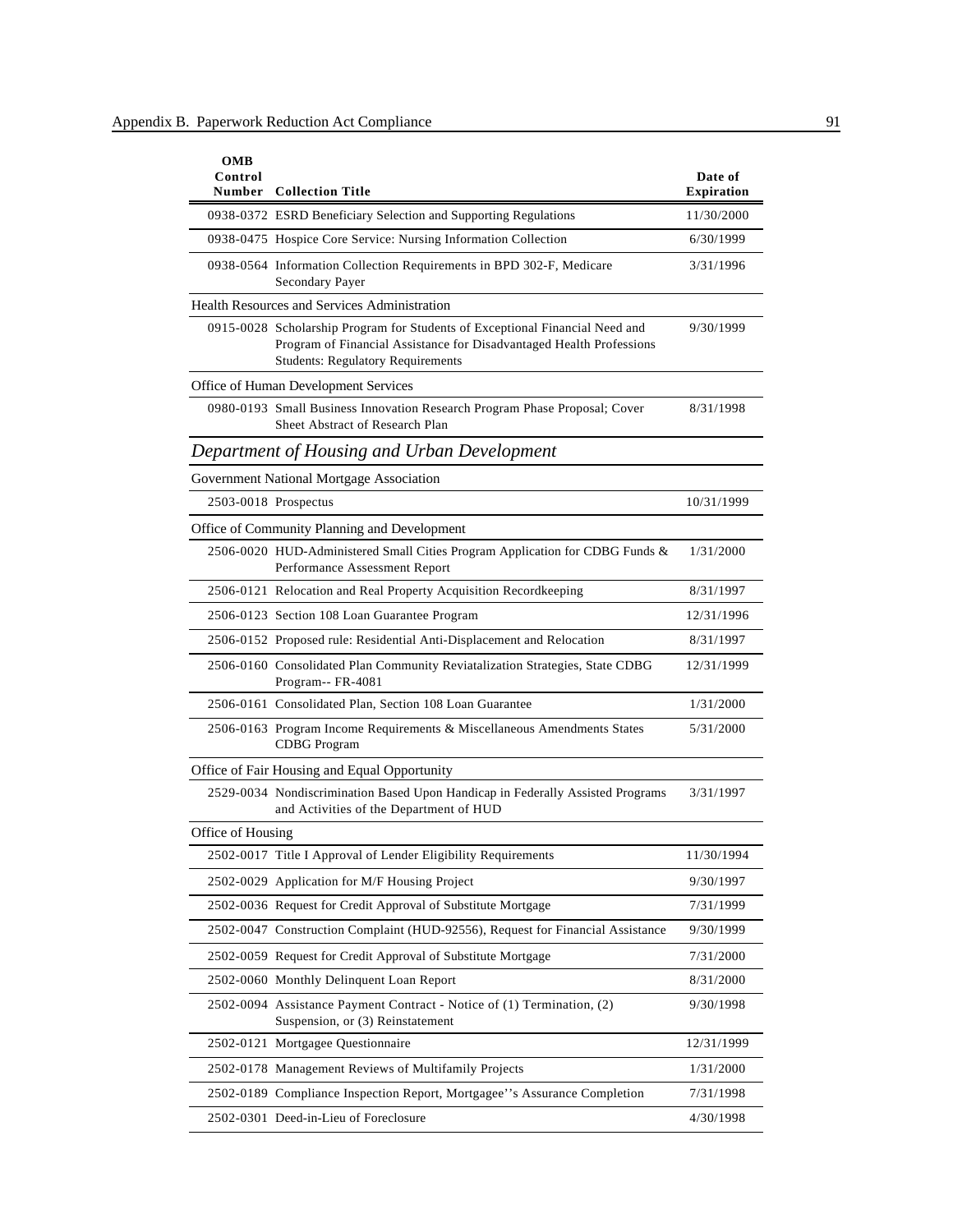| <b>OMB</b><br>Control<br>Number | <b>Collection Title</b>                                                                                                                                                                    | Date of<br><b>Expiration</b> |
|---------------------------------|--------------------------------------------------------------------------------------------------------------------------------------------------------------------------------------------|------------------------------|
|                                 | 2502-0302 Local Appeals to Single-family Mortgage Limits                                                                                                                                   | 2/29/2000                    |
|                                 | 2502-0306 Conveyance (Acquisition) Disposition/SF Property Disposition<br>Officer/Teacher Next Door                                                                                        | 1/31/2000                    |
|                                 | 2502-0314 Loan Servicing of All Three Coinsurance Programs: Section 223(f),<br>Section 221(d), and Section 232                                                                             | 9/30/1998                    |
|                                 | 2502-0342 Pet Ownership in Assisted Rental Housing for the Elderly or<br>Handicapped                                                                                                       | 3/31/2000                    |
|                                 | 2502-0372 Preferences for Admission to Assisted Housing                                                                                                                                    | 1/31/1997                    |
|                                 | 2502-0392 Actions to Reduce Losses in FHA Programs - FR 2491                                                                                                                               | 9/30/1999                    |
|                                 | 2502-0407 Section 8 Housing Assistance Payments Program, Additional Assistance<br>Program for Projects with HUD-Held Mortgages - 24 CFR Part 886,<br>Subpart A, HAP Contract               | 7/31/1999                    |
|                                 | 2502-0409 Section 8 Housing Assistance Payment (HAP) Contract, Part II                                                                                                                     | 9/30/1999                    |
|                                 | 2502-0417 Reconciliation of Insurance Charges from the Title I Monthly Statement                                                                                                           | 9/30/1998                    |
|                                 | 2502-0421 Risk-Based Annual Premiums: Monthly Remittance Summary                                                                                                                           | 9/30/1998                    |
|                                 | 2502-0422 Mortgage Record Change                                                                                                                                                           | 7/31/1999                    |
|                                 | 2502-0424 Pre-authorization Debit                                                                                                                                                          | 4/30/1996                    |
|                                 | 2502-0439 Report on Section 8 Program Utilization                                                                                                                                          | 6/30/2000                    |
|                                 | 2502-0446 Procedures for Appealing Section 8 Rent Adjustments                                                                                                                              | 6/30/2000                    |
|                                 | 2502-0458 Disclosure of Probable Transfer of Loan Servicing                                                                                                                                | 11/30/1997                   |
|                                 | 2502-0460 Reporting Requirements for the Auction of Section $221(g)(4)$<br><b>Multifamily Mortgages</b>                                                                                    | 9/30/1998                    |
|                                 | 2502-0470 Application Submissions Requirements, Conditional Commitment<br>Through Final Closing, Section 202 Housing for the Elderly, Section 811<br>Housing for Persons with Disabilities | 12/31/1996                   |
|                                 | 2502-0492 Flexible Subsidy Program                                                                                                                                                         | 10/31/1999                   |
|                                 | 2502-0494 HUD Conditional Commitment/Direct Endorsement Statement of<br><b>Appraised Value</b>                                                                                             | 7/31/1999                    |
|                                 | 2502-0501 Initial Escrow Account Statement, Annual Escrow Account Statement                                                                                                                | 6/30/2000                    |
|                                 | 2502-0513 HUD Condominium "" Spot Loan"" Checklist and Warranty                                                                                                                            | 5/31/1997                    |
|                                 | 2502-0515 Mark-to-Market/Portfolio Reengineering Demonstration Program<br>Guidelines Proposal Submission Requirements & Procedures                                                         | 2/29/2000                    |
|                                 | 2502-0518 Sec. 242 Hospital/Application for Project Mortgage Insurance                                                                                                                     | 1/31/2000                    |
|                                 | 2502-0529 Title I Electronic Data Collection                                                                                                                                               | 7/31/1999                    |
|                                 | Office of Public and Indian Housing                                                                                                                                                        |                              |
|                                 | 2577-0039 Public & Indian Housing, Contract Administration                                                                                                                                 | 7/31/2000                    |
|                                 | 2577-0045 Insurance Information-- Form 5460                                                                                                                                                | 9/30/2000                    |
|                                 | 2577-0064 Electricity, Gas, Water, and Sewage Disposal Data                                                                                                                                | 10/31/1996                   |
|                                 | 2577-0067 Insurance Information                                                                                                                                                            | 7/31/2000                    |
|                                 | 2577-0125 Performance Funding System; Energy Conservation Savings                                                                                                                          | 8/31/1997                    |
|                                 | 2577-0186 Financial Standards for Housing Authority-- Owned Insurance                                                                                                                      | 7/31/2000                    |
|                                 | 2577-0192 Requirements for Designations of Public Housing Projects: The Housing                                                                                                            | 8/31/2000                    |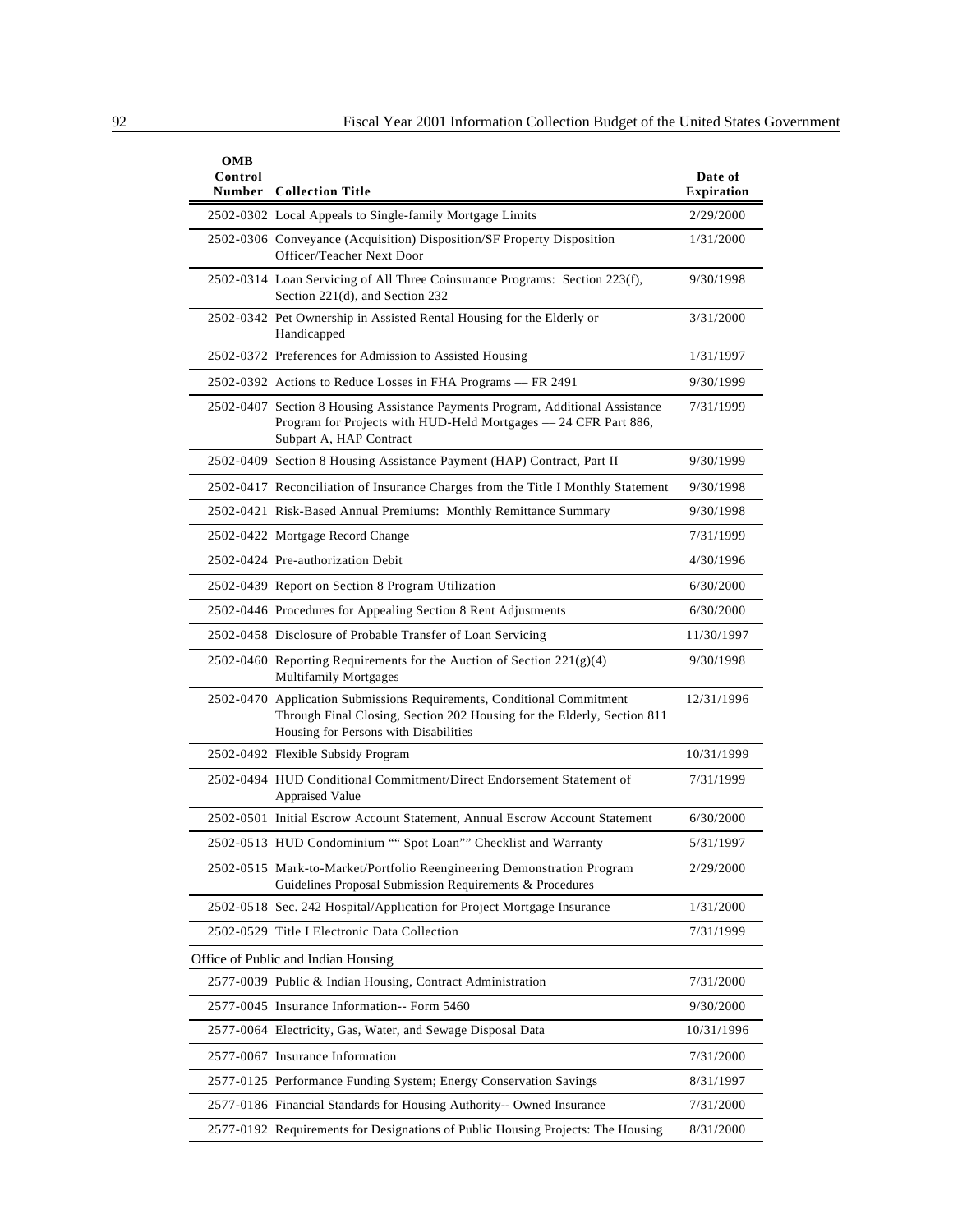| OMB<br>Control<br>Number     | <b>Collection Title</b>                                                                                                                                        | Date of<br><b>Expiration</b> |
|------------------------------|----------------------------------------------------------------------------------------------------------------------------------------------------------------|------------------------------|
|                              | Opportunity Program Extension Act of 1996                                                                                                                      |                              |
|                              | 2577-0195 Section 8 Certificates and Vouchers                                                                                                                  | 7/31/1997                    |
|                              | 2577-0211 Economic Development and Supportive Services Program: Application<br><b>Funding Requirements</b>                                                     | 6/30/2000                    |
|                              | 2577-0212 Public and Indian Housing Performance Funding System: Incentives                                                                                     | 12/31/1999                   |
|                              | 2577-0213 Report of Tenants Accounts Receivable, Indian                                                                                                        | 3/31/1997                    |
|                              | 2577-0216 PH/Section 8 Moving to Work Demo Request to Qual.                                                                                                    | 3/31/1997                    |
|                              | 2577-0220 Admission To and Continued Occupancy of Public Housing, Policies on<br>Applicant Admission, Verification, Communication, Screening, Waiting<br>Lists | 6/30/2000                    |
|                              | Office of the General Counsel                                                                                                                                  |                              |
|                              | 2510-0006 Legal Instructions Concerning Applications for Full Insurance Benefits,<br>Assignment of Multifamily Mortgage to the Secretary                       | 12/31/1996                   |
|                              | 2510-0009 Information Report to Owners and Managers of all HUD Assisted<br>Housing in the Boston Metropolitan Statistical Area                                 | 7/31/1997                    |
|                              | 2510-0010 Guide for Opinion of Counsel to the Mortgage                                                                                                         | 3/31/1997                    |
| Office of the Secretary      |                                                                                                                                                                |                              |
|                              | 2501-0009 Record of Employee Interview                                                                                                                         | 1/31/2000                    |
|                              | Department of Interior                                                                                                                                         |                              |
| Bureau of Indian Affairs     |                                                                                                                                                                |                              |
|                              | 1076-0094 Law and Order on Indian Reservations                                                                                                                 | 3/31/1995                    |
|                              | 1076-0101 Higher Education Grant Program Application                                                                                                           | 5/31/1998                    |
|                              | 1076-0106 Higher Education Annual Report-- 25 CFR 40, Subchapter E                                                                                             | 1/31/2000                    |
|                              | 1076-0108 Indian School Equalization Program Student Membership Form                                                                                           | 7/31/1993                    |
|                              | 1076-0114 Application for Admission to two Indian colleges, Forms BIA-6222 and<br>BIA-6223                                                                     | 1/31/1994                    |
| <b>National Park Service</b> |                                                                                                                                                                |                              |
|                              | 1024-0018 National Register of Historic Places Registration Form                                                                                               | 5/31/1999                    |
|                              | 1024-0021 Application for a Public Gathering Permit                                                                                                            | 7/31/1998                    |
|                              | 1024-0038 Procedures for State, Tribal, and Local Government Historic<br>Preservation Programs-- 36 CFR 61                                                     | 8/31/2000                    |
|                              | 1024-0111 Listing of Outlaw Treachery (LOOT)                                                                                                                   | 7/31/1998                    |
|                              | Department of Justice                                                                                                                                          |                              |
| General Administration       |                                                                                                                                                                |                              |
|                              | 1103-0061 COPS Grant Status Survey                                                                                                                             | 9/30/2000                    |
|                              | 1103-0065 COPS Problem-Solving Management Survey                                                                                                               | 8/31/2000                    |
|                              | Immigration and Naturalization Service                                                                                                                         |                              |
|                              | 1115-0011 Reqest for Information from Selective Service Files                                                                                                  | 7/31/2000                    |
|                              | 1115-0018 Application for Certificate of Citizenship, N-600                                                                                                    | 8/31/2000                    |
|                              | 1115-0152 Application for Citizenship Certificate on Behalf of an Adopted Child                                                                                | 8/31/2000                    |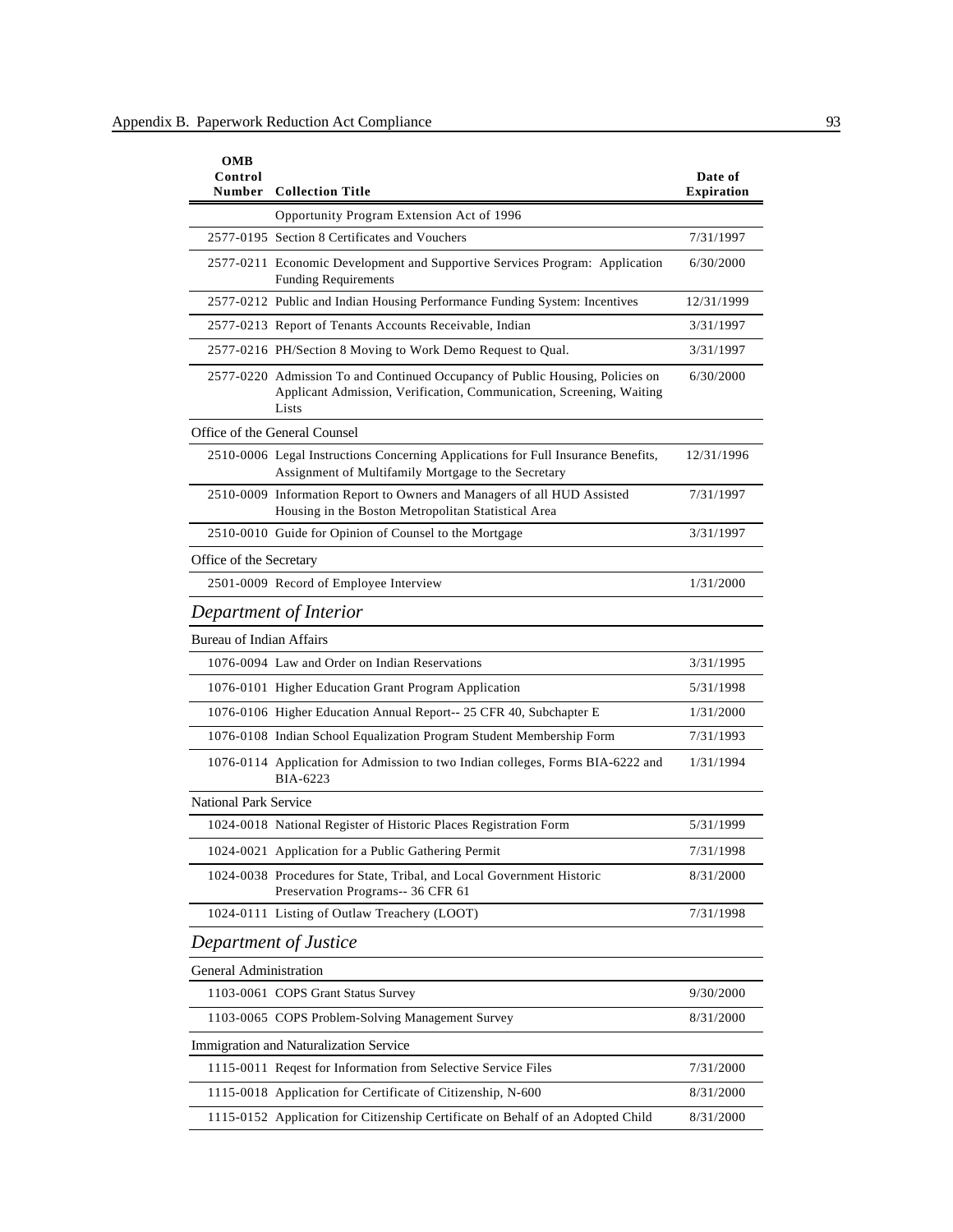| OMB<br>Control<br>Number   | <b>Collection Title</b>                                                                                                                                                    | Date of<br><b>Expiration</b> |
|----------------------------|----------------------------------------------------------------------------------------------------------------------------------------------------------------------------|------------------------------|
|                            | 1115-0201 Joint Employment Verification Pilot                                                                                                                              | 3/31/1998                    |
| Office of Justice Programs |                                                                                                                                                                            |                              |
|                            | 1121-0177 Edward Byrne Memorial State and Local Law Enforcement Assistance<br>Program                                                                                      | 4/30/1999                    |
|                            | 1121-0185 Certification of Compliance with Statutory Eligibility                                                                                                           | 6/30/1999                    |
|                            | 1121-0186 Certification of Compliance with the Statutory Eligibility Tribal<br>Governments                                                                                 | 3/31/1998                    |
|                            | 1121-0214 BJA-Byrne Formula Grant Program Annual Institutionalization<br>Eligibility Requirement of the Violence Against Women Act                                         | 10/31/1997                   |
|                            | 1121-0217 State Identification Systems Formula Grant Program Application Kit                                                                                               | 9/30/1999                    |
|                            | 1121-0227 Use of Force in the Arrest of Persons with Impaired Judgement                                                                                                    | 3/31/1998                    |
|                            | Department of Labor                                                                                                                                                        |                              |
|                            | <b>Employment and Training Administration</b>                                                                                                                              |                              |
|                            | 1205-0026 Job Corps Statement from the Court                                                                                                                               | 8/31/1995                    |
|                            | 1205-0031 Job Corps Request for Readmission                                                                                                                                | 6/30/1996                    |
|                            | 1205-0243 JTPA Service Delivery Area Reorganization Plan Appeal                                                                                                            | 8/31/1997                    |
|                            | 1205-0398 Workforce Investment Act Planning Guidance                                                                                                                       | 8/31/1999                    |
| Department of State        |                                                                                                                                                                            |                              |
|                            | 1405-0046 Marine Note of Protest                                                                                                                                           | 9/30/1986                    |
|                            | 1405-0052 Seaman Action Certificate, Form FS-0463                                                                                                                          | 10/31/1988                   |
|                            | 1405-0068 Medical History & Examination for Foreign Service Dependent (DS-<br>1622 & DS-1843)                                                                              | 10/31/1994                   |
|                            | 1405-0077 Denial of Passports to Certain Persons Convicted of Drug Trafficking,<br>Form Rpt.-7                                                                             | 6/30/1990                    |
|                            | 1405-0079 Application for Benefits for US Hostages (Check), Form DSP-108                                                                                                   | 3/31/1991                    |
|                            | 1405-0097 Ground Rules for U.S. Initiative on Joint Implementation, Form Rprt-2                                                                                            | 1/31/1997                    |
|                            | 1405-0117 Camp Counselor Exchanges-- Rulemaking No. 102                                                                                                                    | 7/31/2000                    |
|                            | 1405-0121 Certificate of Eligibility for Exchange Visitor Status (J-1 Visa)                                                                                                | 4/30/2000                    |
|                            | 47-R0178 Statement of Non-Receipt of Passport                                                                                                                              | 9/1/1978                     |
|                            | Department of Veterans Affairs                                                                                                                                             |                              |
|                            | 2900-0018 a. Application for Accreditation as Service Organization Representative,<br>VA Form 21 b. Appointment of Individual as Claimant's<br>Representative, VA Form 22a | 9/30/1999                    |
|                            | 2900-0092 Counseling Record-- Personal Information VA Form 28-1902                                                                                                         | 1/30/2000                    |
|                            | 2900-0117 Inquiry Concerning Applicant for Employment, VA FL 5-127                                                                                                         | 1/31/1997                    |
|                            | 2900-0176 Monthly Record of Training and Wages, VA Form 20-1905c                                                                                                           | 2/29/2000                    |
|                            | 2900-0554 Homeless Provider Grant and Per Diem Program, VA Form 10-0361                                                                                                    | 3/31/2000                    |
|                            | 2900-0559 State Cemetary Data, VA Form 40-0241                                                                                                                             | 9/30/2000                    |
|                            | 2900-0568 Submission of School Catalog to the State Approving Agency                                                                                                       | 4/30/2000                    |
|                            | 2900-0572 Application for Spina Bifida Benefits, VA Form 21-0304                                                                                                           | 7/31/2000                    |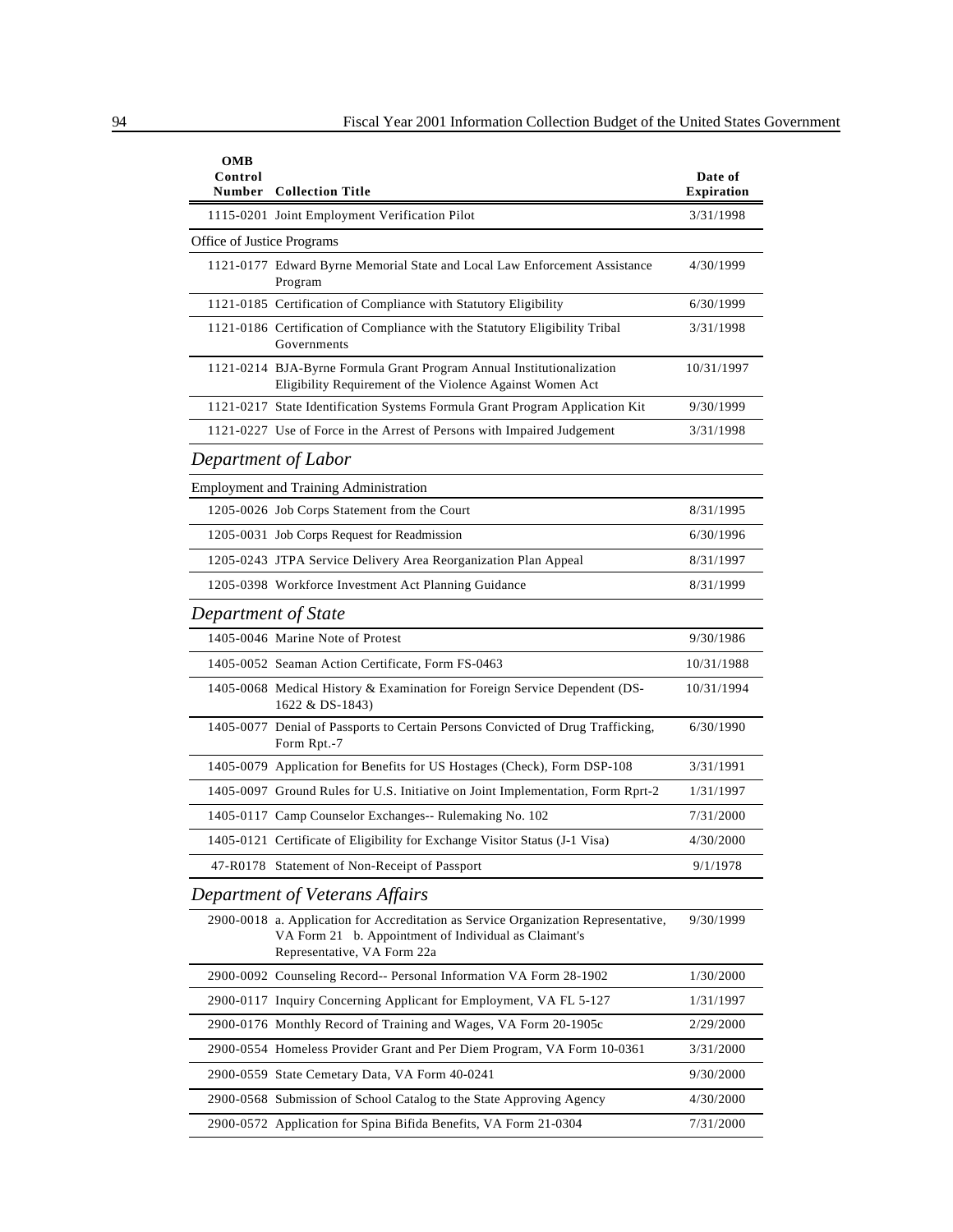| OMB<br>Control<br><b>Number</b> | <b>Collection Title</b>                                                                                                                     | Date of<br><b>Expiration</b> |
|---------------------------------|---------------------------------------------------------------------------------------------------------------------------------------------|------------------------------|
|                                 | 2900-0573 Application for Extension of Eligibility Period under Survivors' and<br>Dependents' Educational Assistance (Title 38 CFR 21.3047) | 7/31/2000                    |
|                                 | 2900-0575 Certification as to the Completion Time of a Correspondence Course                                                                | 9/30/2000                    |
|                                 | 2900-0576 Affirmation of Enrollment Agreement                                                                                               | 9/30/2000                    |
|                                 | <b>Federal Emergency Management Agency</b>                                                                                                  |                              |
|                                 | 3067-0161 National Fire Incident Reporting System (NFIRS)                                                                                   | 6/30/1998                    |
|                                 | 3067-0181 Survey of Contractor Responsibility                                                                                               | 11/30/1996                   |
|                                 | 3067-0207 Hazard Mitigation Grant Program Application                                                                                       | 9/30/1996                    |
|                                 | 3067-0229 Mortgage Portfolio Protection Program                                                                                             | 6/30/1998                    |
|                                 | <b>Federal Energy Regulatory Commission</b>                                                                                                 |                              |
|                                 | 1902-0140 Annual Electric Control and Planning Area Report                                                                                  | 5/31/2000                    |
|                                 | 1902-0153 Gas Pipeline Rates: Rate Change Formal                                                                                            | 7/31/2000                    |
|                                 | 1902-0163 Customer Satisfaction Survey                                                                                                      | 3/31/2000                    |
|                                 | <b>Small Business Administration</b>                                                                                                        |                              |
|                                 | 3245-0015 8(a) Business Development Application Forms                                                                                       | 5/31/2000                    |
|                                 | 3245-0071 Application for 503/504 Loan                                                                                                      | 6/30/1998                    |
|                                 | 3245-0073 Application for CDC                                                                                                               | 11/30/1996                   |
|                                 | 3245-0077 Small Business Lending Companies Reporting and Recordkeeping<br>Requirements                                                      | 3/31/2000                    |
|                                 | 3245-0080 Statement of Personal History                                                                                                     | 6/30/1996                    |
|                                 | 3245-0108 Small Business Development Counseling Record                                                                                      | 8/31/2000                    |
|                                 | 3245-0132 Lender Transcript                                                                                                                 | 5/31/2000                    |
|                                 | 3245-0185 Secondary Participation Guaranty and Certification Statement                                                                      | 8/31/2000                    |
|                                 | 3245-0188 Personal Financial Statement                                                                                                      | 3/31/2000                    |
|                                 | 3245-0189 Business Loan Reconsideration Request                                                                                             | 3/31/2000                    |
|                                 | 3245-0191 Reporting and Recordkeeping for Lenders -- 13 CFR 120.220, 120.512                                                                | 3/31/2000                    |
|                                 | 3245-0203 Contract Progress Report                                                                                                          | 3/31/2000                    |
|                                 | 3245-0205 8(a) Annual Update                                                                                                                | 1/31/1997                    |
|                                 | 3245-0270 Semi-Annual Report on Services in Connection With Obtaining Federal<br>8(a) Contracts                                             | 4/30/1997                    |
|                                 | 3245-0307 Surety Guarantee Graduation Questionnaire                                                                                         | 9/30/1998                    |
|                                 | 3245-0314 Voluntary Customer Surveys                                                                                                        | 9/30/2000                    |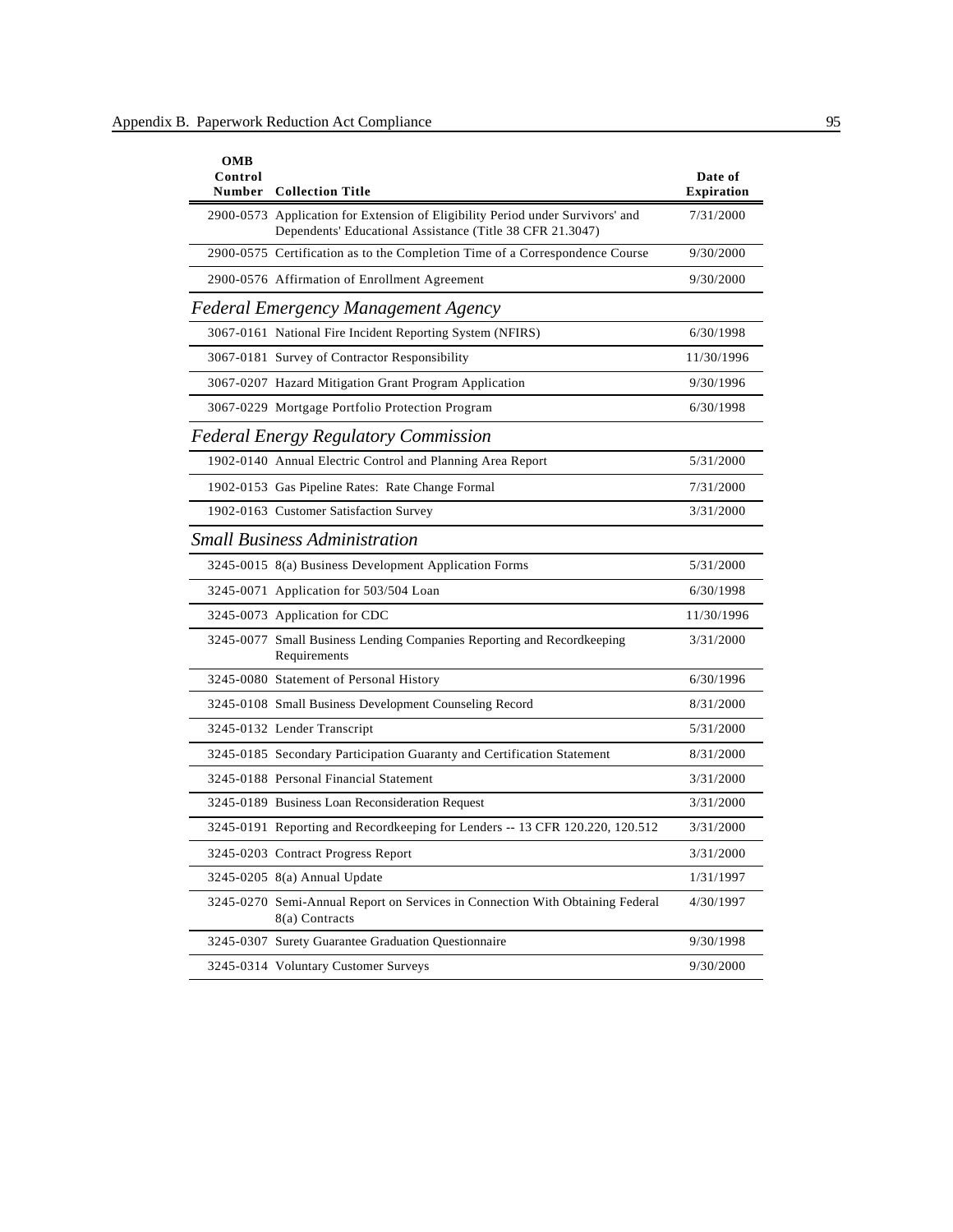# **Table B.3: FY 2000 Violations Collections Without OMB Approval or Modified Without OMB Approval**

| <b>OMB</b><br>Control<br><b>Number</b> | <b>Collection Title</b>                                       | <b>Description of Violation</b>                          | <b>How Discovered and Remedied</b>                                                                                                                                                                                                                                                                                                                                                                                                                                                 |
|----------------------------------------|---------------------------------------------------------------|----------------------------------------------------------|------------------------------------------------------------------------------------------------------------------------------------------------------------------------------------------------------------------------------------------------------------------------------------------------------------------------------------------------------------------------------------------------------------------------------------------------------------------------------------|
|                                        | Department of Agriculture                                     |                                                          |                                                                                                                                                                                                                                                                                                                                                                                                                                                                                    |
| Department-Wide                        |                                                               |                                                          |                                                                                                                                                                                                                                                                                                                                                                                                                                                                                    |
|                                        |                                                               | Forms posted to the<br>Internet without OMB<br>approval. | The Office of the Chief Information Officer<br>discovered that many organizations were offering<br>printable versions of their program forms on the<br>Internet without OMB's approval. OCIO is working<br>aggressively with the agencies and OMB to obtain<br>the proper approvals. Additionally, as new<br>collections and renewals of existing collections are<br>submitted, agencies are ensuring that they<br>specifically ask for approval to post forms to the<br>Internet. |
| Farm Service Agency                    |                                                               |                                                          |                                                                                                                                                                                                                                                                                                                                                                                                                                                                                    |
|                                        | FFAS-12, Electronic Funds Transfer Hardship Waiver<br>Request | Unapproved<br>collection.                                | In conjunction with implementation of the Freedom<br>to E-File Act, the Farm Service Agency (FSA) was<br>working to obtain OMB approval to post program<br>forms on the Internet. In reviewing this form, it was<br>discovered that no OMB approval had ever been<br>obtained. FSA staff is currently working on two<br>new submissions which will resolve the outstanding<br>violations.                                                                                          |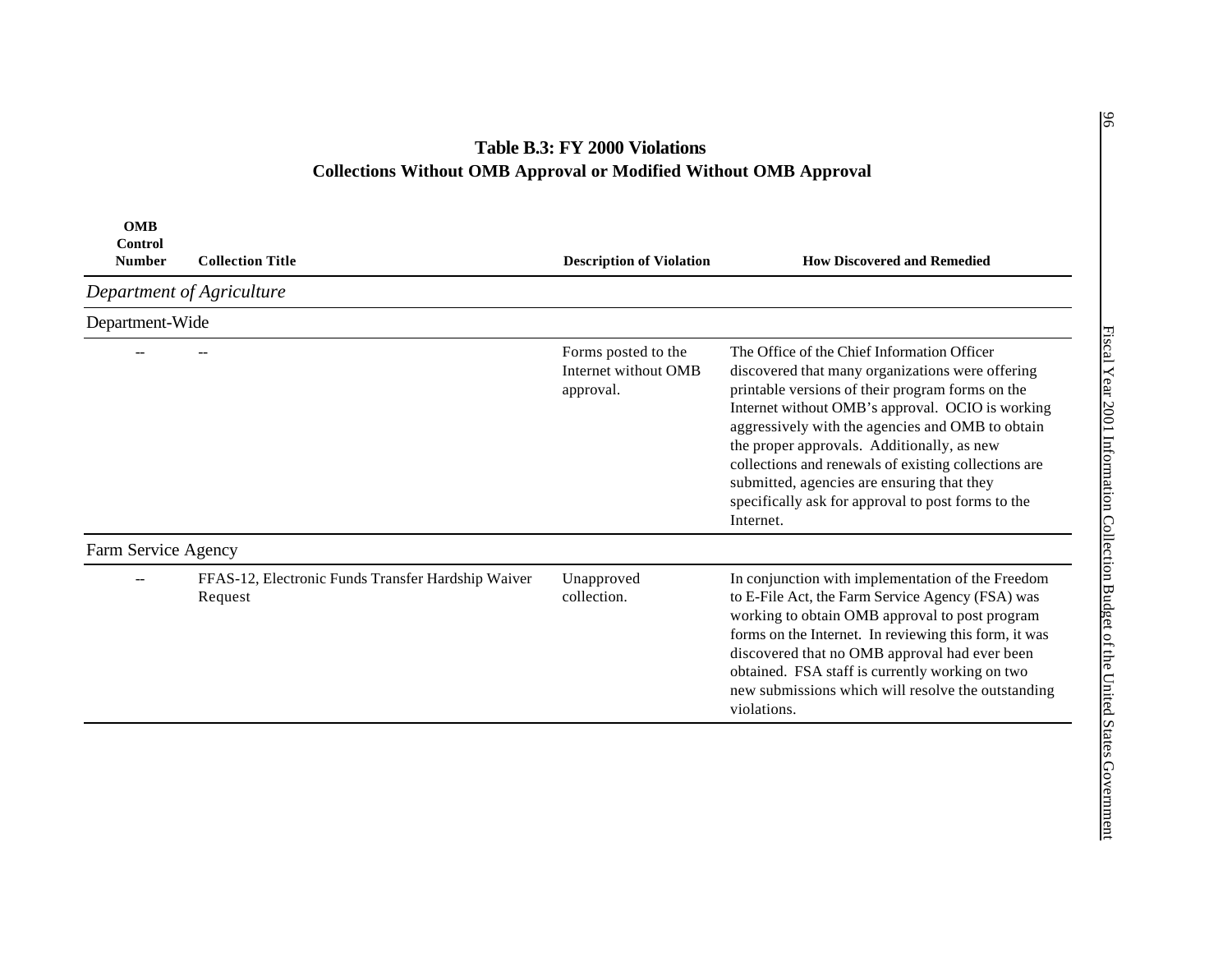| <b>OMB</b><br><b>Control</b><br><b>Number</b> | <b>Collection Title</b>                                                                                          | <b>Description of Violation</b>                        | <b>How Discovered and Remedied</b>                                                                                                                                                                                                                                                                                                                                                                                                    |
|-----------------------------------------------|------------------------------------------------------------------------------------------------------------------|--------------------------------------------------------|---------------------------------------------------------------------------------------------------------------------------------------------------------------------------------------------------------------------------------------------------------------------------------------------------------------------------------------------------------------------------------------------------------------------------------------|
|                                               | CCC-361, Undertaking of Indemnity Replacement of<br>Negotiable Instrument of the Commodity Credit<br>Corporation | Unapproved<br>collection.                              | In conjunction with implementation of the Freedom<br>to E-File Act, the Farm Service Agency (FSA) was<br>working to obtain OMB approval to post program<br>forms on the Internet. In reviewing this form, it was<br>discovered that no OMB approval had ever been<br>obtained. FSA staff is currently working on two<br>new submissions which will resolve the outstanding<br>violations.                                             |
| 0560-0174                                     | Environmental Quality Incentive Program (EQIP)                                                                   | Unapproved<br>collection.                              | In renewing the EQIP information collection, FSA<br>requested approval for two new forms which had<br>been previously developed and implemented by<br>two states without OMB approval.                                                                                                                                                                                                                                                |
| 0560-0192                                     | 1999 National Customer Service Survey for<br><b>Customers of USDA Service Centers</b>                            | Failure to provide the<br>prescribed annual<br>report. | On June 9, 1999, OMB granted the USDA Service<br>Center Initiative a generic approval to collect<br>customer satisfaction information. The terms of<br>clearance dictated that in conjunction with the<br>generic approval, the agency must report annually<br>on the collection activities conducted. The agency<br>did not prepare the report in a timely manner;<br>however, a report was submitted to OMB on<br>October 31, 2000. |
|                                               | Food Safety Inspection Service                                                                                   |                                                        |                                                                                                                                                                                                                                                                                                                                                                                                                                       |
|                                               | Hotline Survey of Consumption Practices                                                                          | Unapproved<br>collection.                              | Discovered by OMB during the review of a FSIS<br>regulation. In discussing the basis for certain policy<br>decisions, FSIS program staff referenced a survey of<br>food safety hotline callers regarding their hot dog<br>consumption habits. OMB asked the agency what<br>the OMB control number was for the referenced<br>survey. The agency indicated that they had not<br>obtained one. The collection was not repeated.          |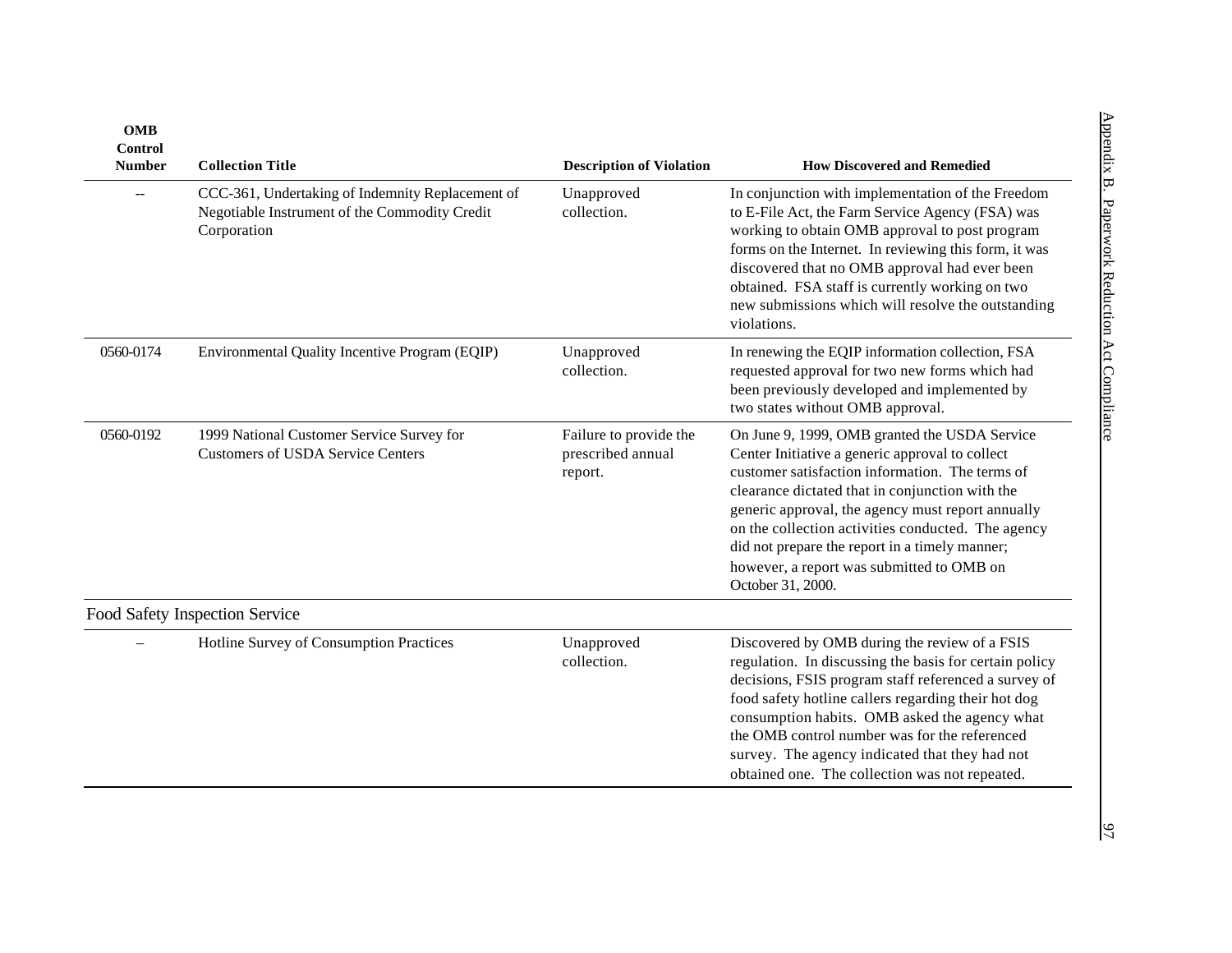| <b>OMB</b><br><b>Control</b><br><b>Number</b> | <b>Collection Title</b>                           | <b>Description of Violation</b>                                                                   | <b>How Discovered and Remedied</b>                                                                                                                                                                                  |
|-----------------------------------------------|---------------------------------------------------|---------------------------------------------------------------------------------------------------|---------------------------------------------------------------------------------------------------------------------------------------------------------------------------------------------------------------------|
| Food and Nutrition Service                    |                                                   |                                                                                                   |                                                                                                                                                                                                                     |
| 0584-0506                                     | <b>Grants to Improve Access</b>                   | Unapproved<br>collection.                                                                         | In December 2000, FSP informed OMB that grants<br>were being awarded prior to OMB approval for the<br>grant applications. Grant application and reporting<br>requirements have been submitted to OMB for<br>review. |
|                                               | Department of Commerce                            |                                                                                                   |                                                                                                                                                                                                                     |
| Department-Wide                               |                                                   |                                                                                                   |                                                                                                                                                                                                                     |
|                                               | <b>Internet Customer Surveys</b>                  | Unapproved collection<br>of customer<br>satisfaction data on the<br>Home Pages.                   | The form was discovered during a review of the<br>Home Pages. The surveys were discontinued, and<br>better guidance on the OMB clearance requirements<br>was disseminated.                                          |
|                                               | National Oceanic and Atmospheric Administration   |                                                                                                   |                                                                                                                                                                                                                     |
| 0648-0387                                     | <b>International Dolphin Conservation Program</b> | Requirements<br>associated with an<br>approved information<br>collection had not<br>been cleared. | During the renewal of the existing approved<br>requirements, the unapproved ones were discovered,<br>and OMB approval was obtained for all<br>requirements.                                                         |
|                                               | Department of Education                           |                                                                                                   |                                                                                                                                                                                                                     |
|                                               | Office of Vocational and Adult Education          |                                                                                                   |                                                                                                                                                                                                                     |
| 1830-0543                                     | Mapping Federal Funding to High Schools           | Approval was not<br>obtained for the<br>pretest.                                                  | Discovered upon submission of the main study for<br>OMB approval. Approval was obtained 10/19/00.                                                                                                                   |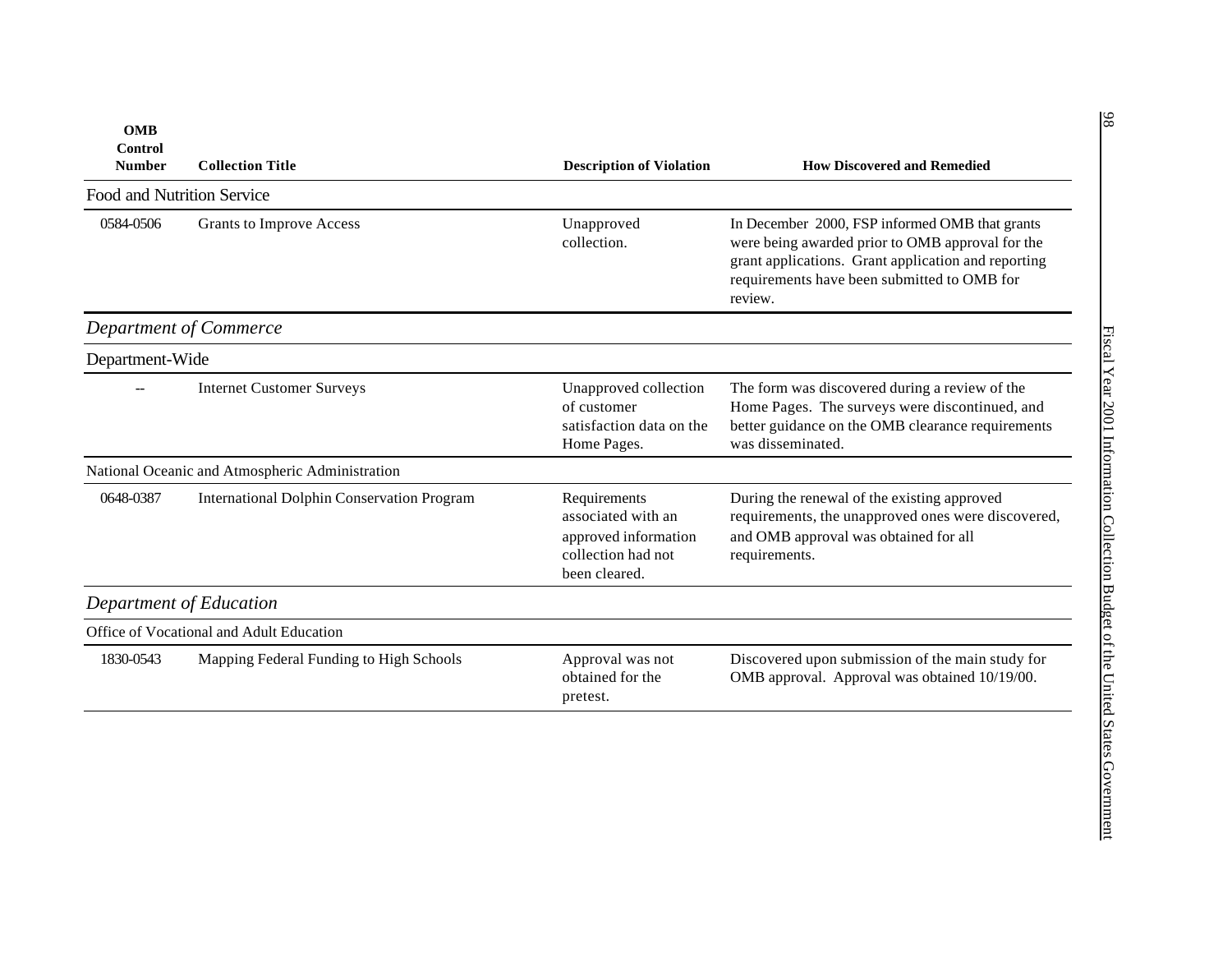| <b>OMB</b><br>Control<br><b>Number</b> | <b>Collection Title</b>                                                                                                                                         | <b>Description of Violation</b>                                                                                                                                                            | <b>How Discovered and Remedied</b>                                                                                           |
|----------------------------------------|-----------------------------------------------------------------------------------------------------------------------------------------------------------------|--------------------------------------------------------------------------------------------------------------------------------------------------------------------------------------------|------------------------------------------------------------------------------------------------------------------------------|
|                                        | Department of Health and Human Services                                                                                                                         |                                                                                                                                                                                            |                                                                                                                              |
|                                        | <b>Health Resources and Services Administration</b>                                                                                                             |                                                                                                                                                                                            |                                                                                                                              |
| 0915-0028                              | Scholarship Program for Students of Exceptional<br>Financial Need and Program of Financial Assistance<br>for Disadvantaged Students: Regulatory<br>Requirements | HRSA expected that<br>the program was being<br>discontinued.<br>However, it later<br>learned that the<br>program was not<br>abolished and the<br>forms remained in use<br>without approval | The program office notified the HRSA clearance<br>office of the violation in November, 2000. HRSA<br>will seek OMB approval. |
| 0915-0149                              | Scholarships for Disadvantaged Students-<br>Application                                                                                                         | Unapproved on-line<br>data collection.                                                                                                                                                     | HRSA clearance office became aware of the<br>violation. Approval was obtained from OMB on<br>11/29/00.                       |
| 0915-0245                              | The Ryan White CARE Act Client Demonstration<br>Project Reporting System                                                                                        | Unapproved<br>collection.                                                                                                                                                                  | HRSA clearance office became aware of the<br>violation. Approval was obtained from OMB on<br>$7/10/00$ .                     |
|                                        | <b>Healthy Start Data Reporting Requirements</b>                                                                                                                | Unapproved collection                                                                                                                                                                      | Clearance office became aware of violation. The<br>clearance package will be submitted to OMB.                               |
|                                        | Administration for Children and Families                                                                                                                        |                                                                                                                                                                                            |                                                                                                                              |
| 0970-0145                              | Temporary Assistance to Needy Families (TANF) State<br>Plan                                                                                                     | Emergency approval<br>expired, without a<br>reinstatement.                                                                                                                                 | Clearance office discovered this in the TANF Policy<br>Announcement. The Program Office has been<br>notified.                |
|                                        | Department of the Interior                                                                                                                                      |                                                                                                                                                                                            |                                                                                                                              |
|                                        | Office of Surface Mining Reclamation and Enforcement                                                                                                            |                                                                                                                                                                                            |                                                                                                                              |
| 1029-0059                              | Budget Information, Financial Reporting and<br>Performance/ Program Narrative Forms                                                                             | Unapproved<br>collection.                                                                                                                                                                  | OSM discovered forms in use while reviewing a<br>related information collection. Approved by OMB<br>on 12/21/99.             |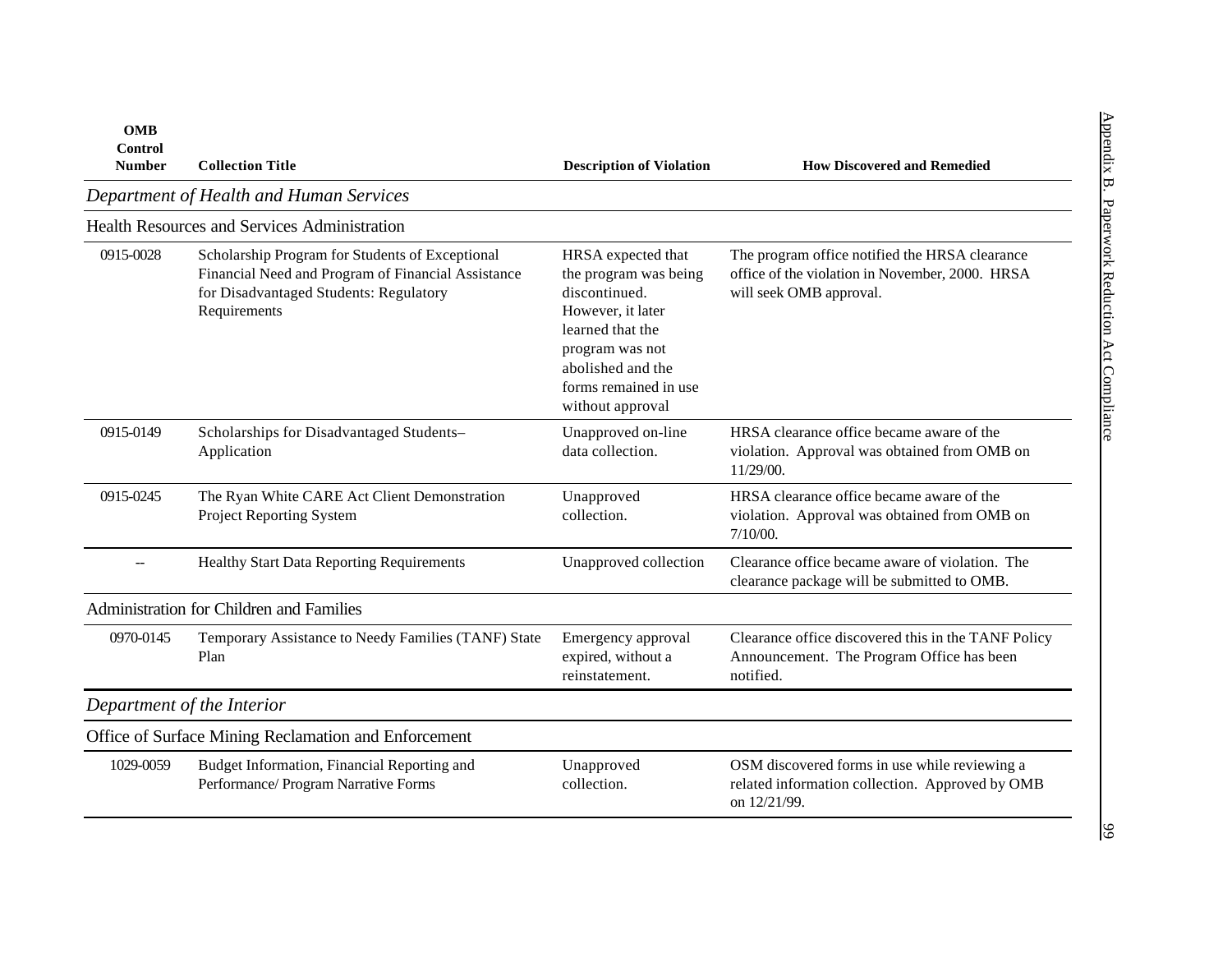| <b>OMB</b><br>Control<br><b>Number</b> | <b>Collection Title</b>                                                                    | <b>Description of Violation</b> | <b>How Discovered and Remedied</b>                                                                                                                                   |
|----------------------------------------|--------------------------------------------------------------------------------------------|---------------------------------|----------------------------------------------------------------------------------------------------------------------------------------------------------------------|
| 1029-0119                              | Abandoned Mine Land Contractor Information Form                                            | Unapproved<br>collection.       | OSM discovered while conducting a programmatic<br>review for information collection activities.<br>Approved by OMB on 12/27/00.                                      |
| 1029-0120                              | Technical Training Program Course Nomination and<br>Payment for Travel and Per Diem Forms  | Unapproved<br>collection.       | OSM discovered forms in use while reviewing a<br>related information collection. Approved by OMB<br>on $1/8/01$ .                                                    |
| <b>Bureau of Indian Affairs</b>        |                                                                                            |                                 |                                                                                                                                                                      |
| 1076-0152                              | Tribal Revenue Allocation Plans - 25 CFR 290                                               | Unapproved<br>collection.       | Discovered by BIA during rulemaking. Approved<br>by OMB on 3/2/00.                                                                                                   |
| 1076-0153                              | Request for Certificate of Degree of Indian or Alaska<br>Native Blood – 25 CFR Part 70     | Unapproved<br>collection.       | BIA discovered that offices were using unapproved<br>forms. A committee of tribes and BIA employees<br>created a single form that was approved by OMB on<br>6/19/00. |
| 1076-0154                              | Funds Held in Trust for Tribes and Individuals $-25$<br><b>CFR 115</b>                     | Unapproved<br>collection.       | Discovered by DOI during rulemaking on improved<br>management of trust accounts for Indians.<br>Approved by OMB on 10/30/00.                                         |
| 1076-0155                              | Leases and Permits - 25 CFR 162                                                            | Unapproved<br>collection.       | Discovered by BIA during rulemaking. Approved<br>by OMB on 9/7/00.                                                                                                   |
| 1076-0156                              | Probate of Indian Estates, Except for Members of the<br>Five Civilized Tribes -- 25 CFR 15 | Unapproved<br>collection.       | BIA discovered this violation during rulemaking.<br>Approved by OMB on 9/7/00.                                                                                       |
| 1076-0157                              | Grazing Permits - 25 CFR 166                                                               | Unapproved<br>collection.       | Discovered by BIA during rulemaking. Approved<br>by OMB on 9/11/00.                                                                                                  |
|                                        | Acquisition of Title to Land in Trust - 25 CFR 151                                         | Unapproved<br>collection.       | Discovered by BIA during rulemaking. Submitted<br>to OMB for approval on 12/29/00.                                                                                   |
|                                        | Indian Preference in Employment                                                            | Unapproved<br>collection.       | Discovered by BIA during rulemaking.                                                                                                                                 |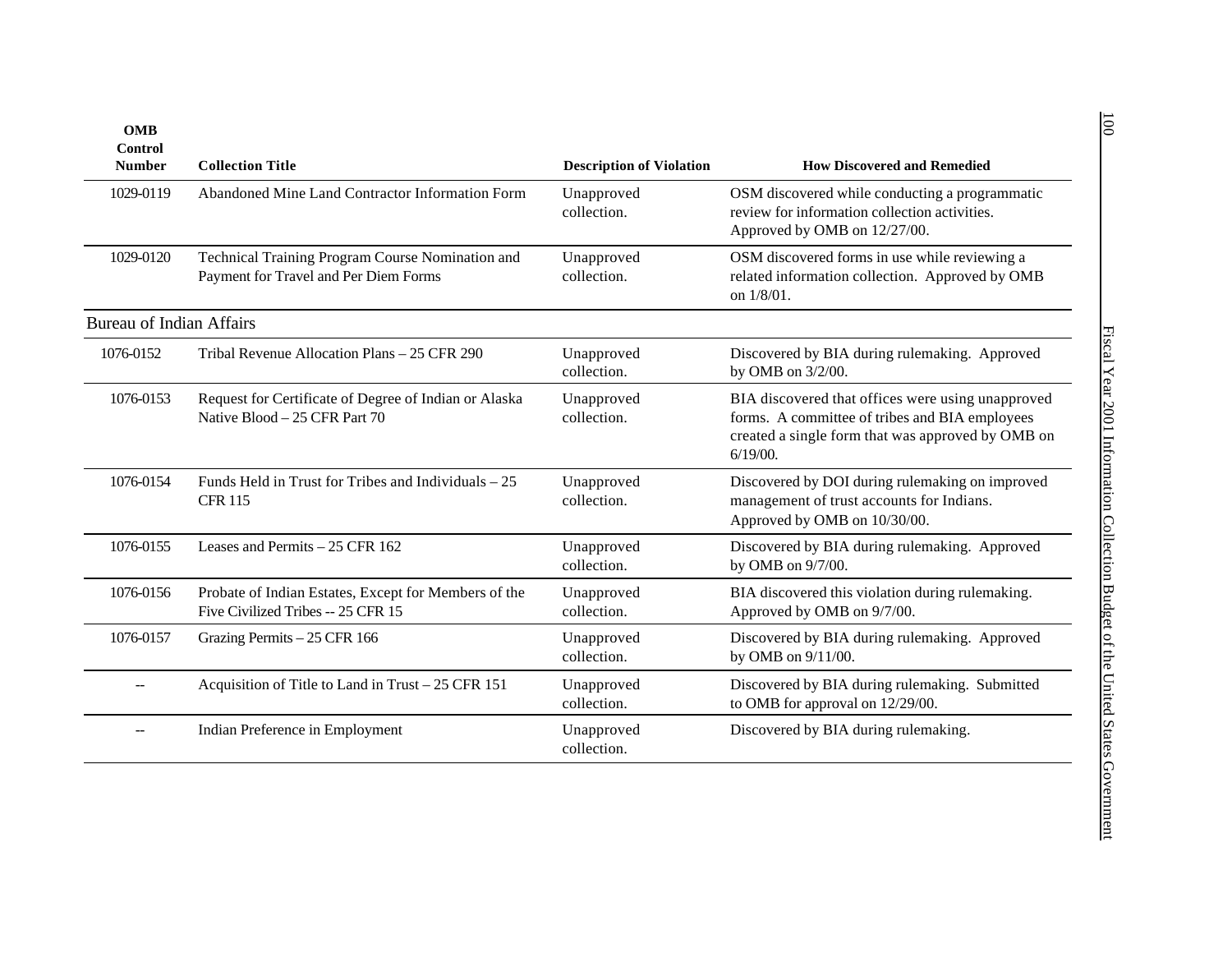| <b>OMB</b><br>Control<br><b>Number</b> | <b>Collection Title</b>                                                                          | <b>Description of Violation</b>                                         | <b>How Discovered and Remedied</b>                                                                                                                                                                                         |
|----------------------------------------|--------------------------------------------------------------------------------------------------|-------------------------------------------------------------------------|----------------------------------------------------------------------------------------------------------------------------------------------------------------------------------------------------------------------------|
| Department of Labor                    |                                                                                                  |                                                                         |                                                                                                                                                                                                                            |
|                                        | <b>Employment and Training Administration</b>                                                    |                                                                         |                                                                                                                                                                                                                            |
| 1205-0414                              | MIS Requirements for Youth Opportunity Grants                                                    | Pretest was conducted<br>without OMB<br>approval.                       | Discovered upon submission of the full clearance<br>package. Approved by OMB 10/17/00.                                                                                                                                     |
| 1205-0416                              | Disability Employment and Incentives Grant Program                                               | Unapproved<br>collection.                                               | Approved by OMB on 10/24/00.                                                                                                                                                                                               |
| 1205-0417                              | One Stop Labor Market Information Grant Program                                                  | Unapproved<br>collection.                                               | Approved by OMB on 11/14/00.                                                                                                                                                                                               |
| 1205-0418                              | One Stop Occupational Employment Statistics Survey<br>Plan and Progress Reports                  | Unapproved<br>collection.                                               | Approved by OMB on 11/14/00.                                                                                                                                                                                               |
| 1205-0420                              | WIA MIS and Reporting Systems                                                                    | Pilot test was<br>conducted without<br>OMB approval.                    | Discovered upon submission of the full clearance<br>package. Still unresolved.                                                                                                                                             |
|                                        | Department of Transportation                                                                     |                                                                         |                                                                                                                                                                                                                            |
|                                        | Office of Inspector General                                                                      |                                                                         |                                                                                                                                                                                                                            |
|                                        | <b>Consumer Complaint Forms</b>                                                                  | OIG placed these forms<br>on the web page<br>without OMB's<br>approval. | OMB discovered the violation through a review of<br>DOT's forms. OIG removed these forms from the<br>Internet and discontinued their use.                                                                                  |
|                                        | Federal Motor Carrier Safety Administration (formerly within the Federal Highway Administration) |                                                                         |                                                                                                                                                                                                                            |
| 2126-0001                              | Driver's Record of Duty Status (RODS)                                                            | Failed to report a<br>segment of FMCSA<br>regulated population.         | Violation was discovered by FMCSA during<br>preparation of the Hours of Service Notice of<br>Proposed Rulemaking. OMB approval was<br>obtained by increasing the number of respondents,<br>burden hours, and burden costs. |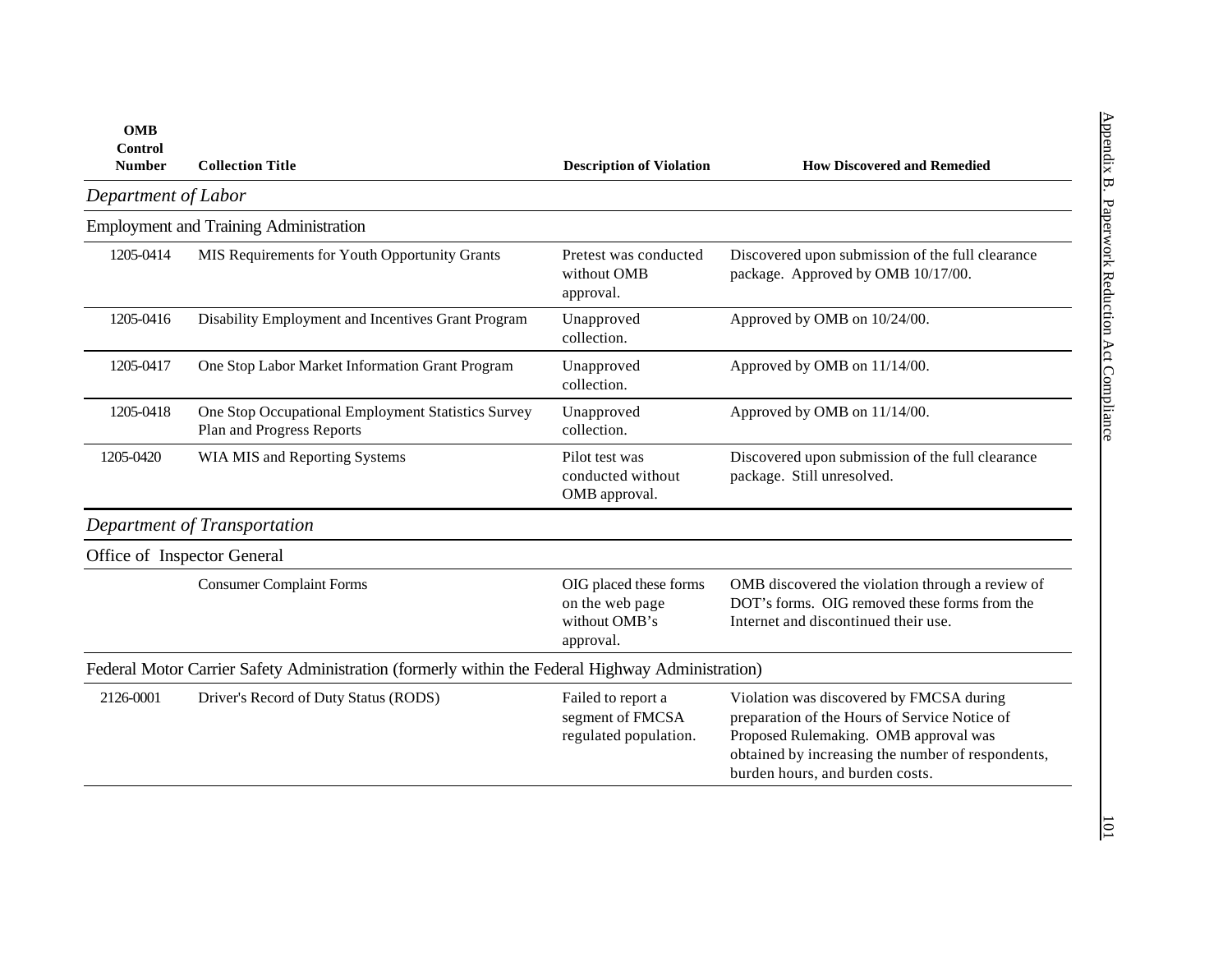| <b>OMB</b><br><b>Control</b><br><b>Number</b> | <b>Collection Title</b>                                                                                   | <b>Description of Violation</b>                                                                                                                                                                                                            | <b>How Discovered and Remedied</b>                                                                                                                                                                                         |
|-----------------------------------------------|-----------------------------------------------------------------------------------------------------------|--------------------------------------------------------------------------------------------------------------------------------------------------------------------------------------------------------------------------------------------|----------------------------------------------------------------------------------------------------------------------------------------------------------------------------------------------------------------------------|
| 2126-0004                                     | <b>Driver Qualification Files</b>                                                                         | Failed to report a<br>segment of FMCSA<br>regulated population.                                                                                                                                                                            | Violation was discovered by FMCSA during<br>preparation of the Hours of Service Notice of<br>Proposed Rulemaking. OMB approval was<br>obtained by increasing the number of respondents,<br>burden hours, and burden costs. |
| <b>Maritime Administration</b>                |                                                                                                           |                                                                                                                                                                                                                                            |                                                                                                                                                                                                                            |
|                                               | Evaluation of the Military Sealift Program (MSP) and<br>the Voluntary Intermodal Sealift Agreement (VISA) | Maritime<br>Administration<br>requested public<br>comments through a<br>solicitation in a<br>Federal Register notice<br>without OMB<br>clearance.                                                                                          | Agency program officials discovered the violation<br>through an internal review. Maritime<br>Administration withdrew their submission and<br>discontinued the information collection activities.                           |
|                                               | <b>Environmental Protection Agency</b>                                                                    |                                                                                                                                                                                                                                            |                                                                                                                                                                                                                            |
| Office of Air and Radiation                   |                                                                                                           |                                                                                                                                                                                                                                            |                                                                                                                                                                                                                            |
| 2060-0377                                     | Pulp and Paper NESHAP                                                                                     | EPA was supposed to<br>update the burden<br>hours and costs at the<br>final rule stage to<br>reflect the full burden<br>of the ICR. The final<br>rule was promulgated<br>on 4/15/98, but EPA<br>did not update the<br>burden at that time. | Not yet resolved.                                                                                                                                                                                                          |
|                                               | Sunwise Program on-line registration form                                                                 | Unapproved<br>collection.                                                                                                                                                                                                                  | EPA will revise the Sunwise program package to<br>include the registration form.                                                                                                                                           |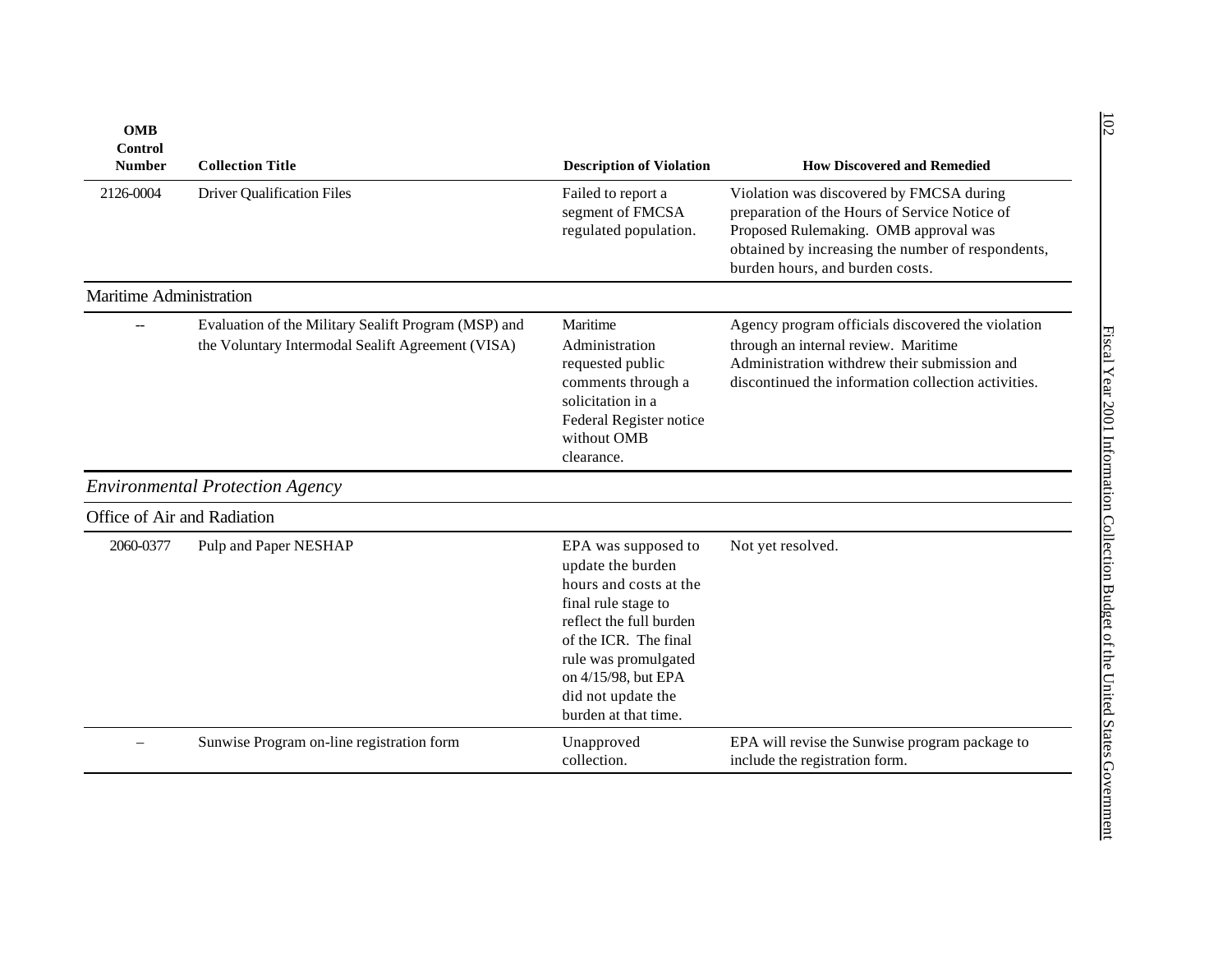| <b>OMB</b><br>Control<br><b>Number</b> | <b>Collection Title</b>                                                      | <b>Description of Violation</b> | <b>How Discovered and Remedied</b>                                                                                                                                                                                                                                                                                                                                                                                                           |
|----------------------------------------|------------------------------------------------------------------------------|---------------------------------|----------------------------------------------------------------------------------------------------------------------------------------------------------------------------------------------------------------------------------------------------------------------------------------------------------------------------------------------------------------------------------------------------------------------------------------------|
|                                        | <b>Federal Deposit Insurance Corporation</b>                                 |                                 |                                                                                                                                                                                                                                                                                                                                                                                                                                              |
|                                        | <b>Banknet Survey</b>                                                        | Unapproved<br>collection.       | Discovered during a review of GPEA<br>implementation. This was a one-time collection and<br>will not be repeated.                                                                                                                                                                                                                                                                                                                            |
|                                        | <b>Federal Emergency Management Agency</b>                                   |                                 |                                                                                                                                                                                                                                                                                                                                                                                                                                              |
| 3067-0161                              | National Fire Incident Reporting System                                      | Unapproved<br>collection.       | OMB disapproved collection with explanation of<br>additional information necessary in the "Terms of<br>Clearance."                                                                                                                                                                                                                                                                                                                           |
|                                        | Federal Hotel and Motel Fire Safety Declaration Form                         | Unapproved<br>collection.       | This information has been collected and published<br>in the GSA Federal Travel Directory for several<br>years. The violation was identified when FEMA<br>resumed the compilation of data on the national list<br>of public accommodations that are complaint with<br>the Act.                                                                                                                                                                |
|                                        | Format for Identifying Exemplary Practices in<br><b>Emergency Management</b> | Unapproved<br>collection.       | Form is one of two forms in the publications titled<br>"Partnerships in Preparedness, A Compendium of<br><b>Exemplary Practices in Emergency Management</b><br>Volumes I, II, III, IV. Forms found during review of<br>Volume IV, which was sent to FEMA's Printing,<br>Publications, and Graphics Branch for printing. The<br>program specialist is preparing the OMB clearance<br>package. It will be submitted for emergency<br>approval. |
|                                        | Reader Survey Form                                                           | Unapproved<br>collection.       | Form is one of two forms in the publications titled<br>"Partnerships in Preparedness, A Compendium of<br><b>Exemplary Practices in Emergency Management</b><br>Volumes I, II, III, IV. Forms found during review of<br>Volume IV, which was sent to FEMA's Printing,<br>Publications, and Graphics Branch for printing. The<br>program specialist discontinued the collection in<br>December of 1999.                                        |

103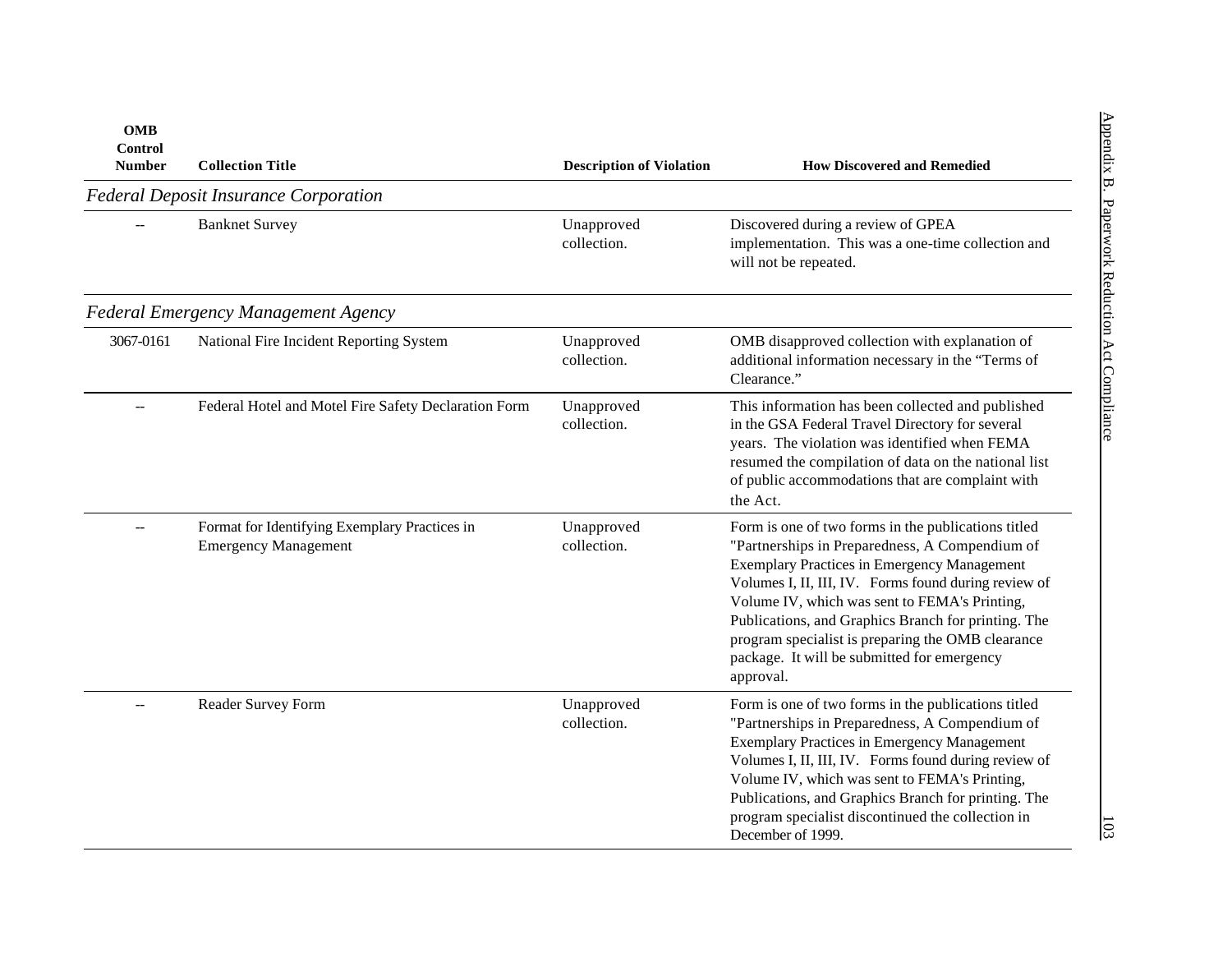| <b>OMB</b><br>Control<br><b>Number</b> | <b>Collection Title</b>                                                                                                         | <b>Description of Violation</b> | <b>How Discovered and Remedied</b>                                                                                                                                                                                                                                                                                      |
|----------------------------------------|---------------------------------------------------------------------------------------------------------------------------------|---------------------------------|-------------------------------------------------------------------------------------------------------------------------------------------------------------------------------------------------------------------------------------------------------------------------------------------------------------------------|
|                                        | Project Impact Commitment Form                                                                                                  | Unapproved<br>collection.       | Still unresolved.                                                                                                                                                                                                                                                                                                       |
|                                        | Social Security Administration                                                                                                  |                                 |                                                                                                                                                                                                                                                                                                                         |
| 0960-0622                              | Request for Reconsideration Form SSA-561                                                                                        | Unapproved<br>collection.       | SSA discovered the form was being used without<br>OMB approval during a review of forms in<br>connection with planning the implementation of the<br>Government Paperwork Elimination Act. OMB<br>approved the information collection on 9/12/00.                                                                        |
|                                        | Request for Parking Assignment for Medical Reasons,<br>Form SSA 3192                                                            | Unapproved<br>collection.       | SSA discovered the form was being used without<br>OMB approval from an agency employee. SSA<br>began the clearance process in November, 2000.                                                                                                                                                                           |
|                                        | Authorization for Source to Release Information to the<br>Social Security Administration, SSA-827, SSA-827-<br>OP1, SSA-827-OP2 | Unapproved<br>collection.       | SSA discovered the form was being used without<br>OMB approval during a review of forms in<br>connection with planning the implementation of the<br>Government Paperwork Elimination Act.                                                                                                                               |
|                                        | SSI Facility Information and Determination Form,<br>SSA-8045                                                                    | Unapproved<br>collection.       | SSA discovered the form was being used without<br>OMB approval during a review of forms in<br>connection with planning the implementation of the<br>Government Paperwork Elimination Act. SSA will<br>begin the OMB clearance process in November<br>2000.                                                              |
|                                        | Transmittal of Controlled Title II/XVI Referral to VR,<br><b>SSA-1407-UR</b>                                                    | Unapproved<br>collection.       | SSA discovered the form was being used without<br>OMB approval during a review of forms in<br>connection with planning the implementation of the<br>Government Paperwork Elimination Act. After<br>evaluating use of the form, SSA determined it was<br>no longer needed and discontinued its use in<br>September 2000. |